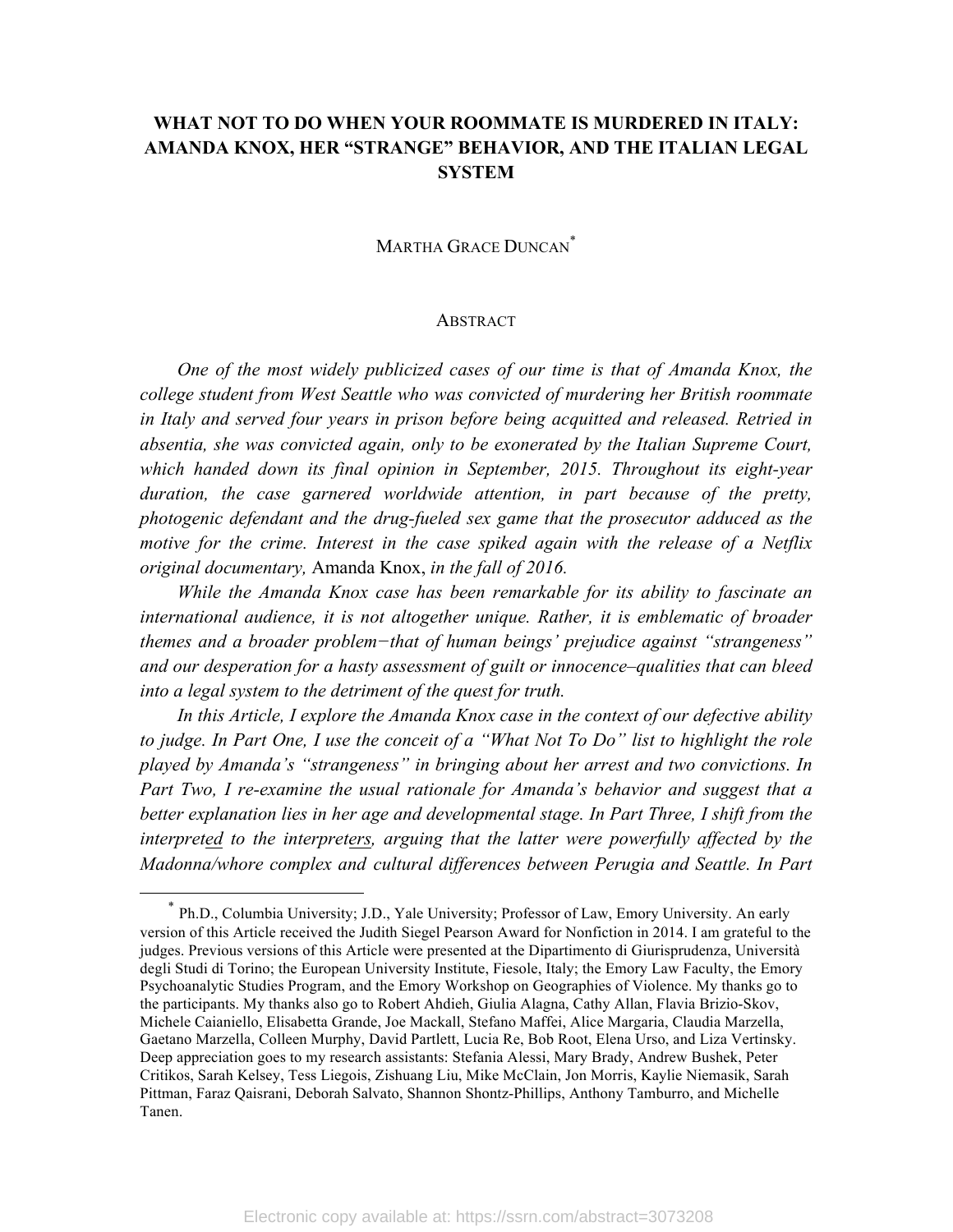*Four, I analyze the impact of the Italian legal system, with its deep roots in the inquisitorial paradigm and its limited adversarial reforms.*

*This Article is based not only on scholarly research but also on my four sojourns in Italy, where I retraced Amanda's footsteps and discussed the case with numerous legal experts. I had the opportunity to interview Amanda herself after she was free in Seattle.* 

#### TABLE OF CONTENTS

| L    | WHAT NOT TO DO WHEN YOUR ROOMMATE IS MURDERED IN ITALY: ADVICE FOR            |  |
|------|-------------------------------------------------------------------------------|--|
| II.  | BEHIND THE CARTWHEEL: EXPLAINING AMANDA'S "STRANGE" BEHAVIOR 23               |  |
|      |                                                                               |  |
|      |                                                                               |  |
|      |                                                                               |  |
|      | B. "Through a Glass, Darkly": The Role of Amanda's Developmental Stage 30     |  |
|      | $1_{-}$                                                                       |  |
|      |                                                                               |  |
|      |                                                                               |  |
| III. | "INTERPRETING THE INTERPRETERS": EXPLAINING THE REACTIONS TO AMANDA 40        |  |
|      | A. Angelic Saint or Femme Fatale: The Madonna/Whore Complex and Its           |  |
|      |                                                                               |  |
|      | 1.                                                                            |  |
|      | 2. Psychological and Christian Roots of the Madonna/Whore Complex  43         |  |
|      |                                                                               |  |
|      |                                                                               |  |
|      | B. Presentation versus Authenticity: The Role of Cultural Differences 48      |  |
|      |                                                                               |  |
|      |                                                                               |  |
|      |                                                                               |  |
|      | IV. "CAUGHT BETWEEN TWO TRADITIONS": ITALY'S HYBRID LEGAL SYSTEM  55          |  |
|      |                                                                               |  |
|      |                                                                               |  |
|      | 2. Interlude: A Stroll Through Bologna, the Cradle of the Legal Profession 63 |  |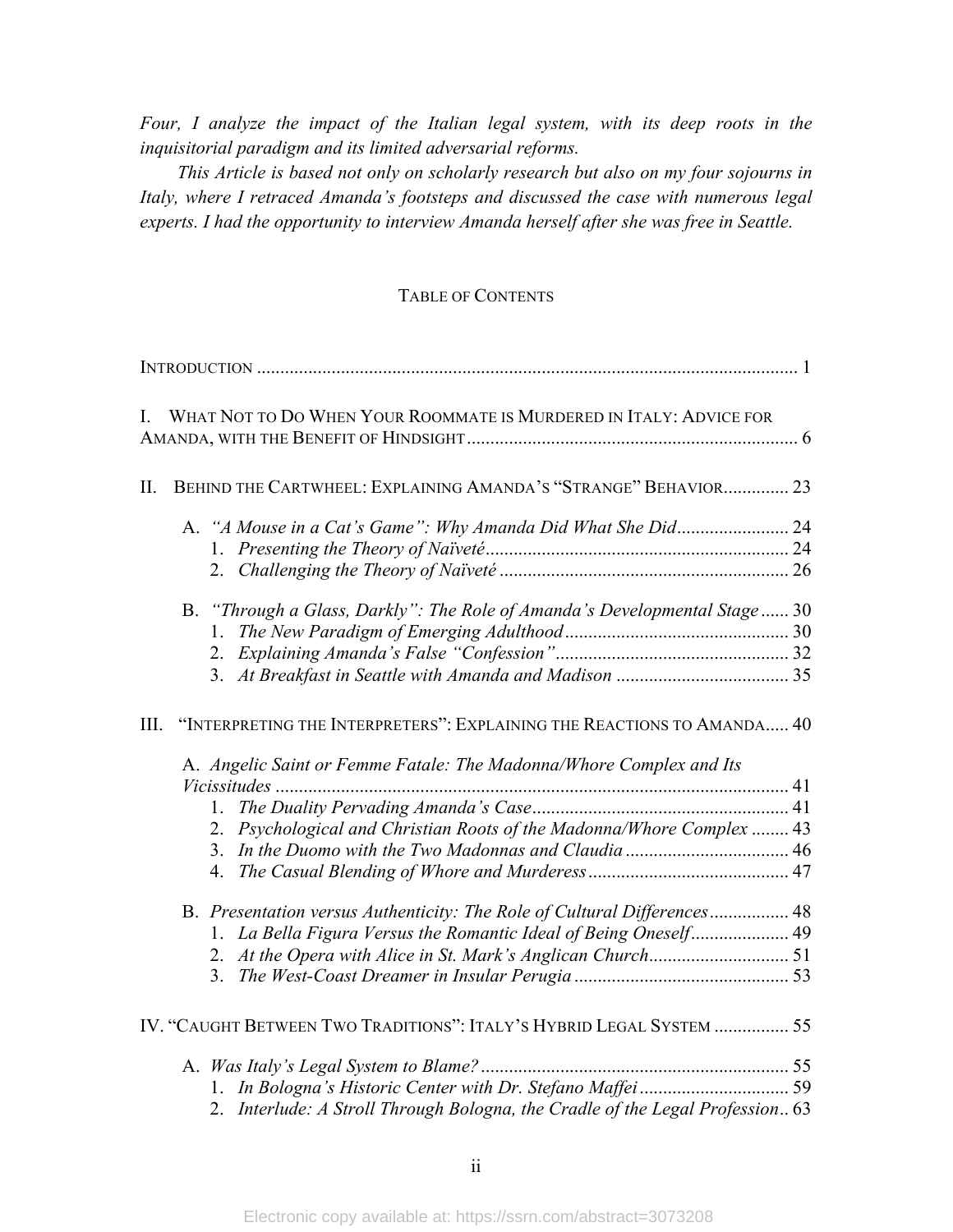| 3. At the Università di Bologna with Professor Michele Caianiello  64      |  |
|----------------------------------------------------------------------------|--|
| 4. At the Palazzo del Capitano (the Courthouse of Perugia) with Claudia 69 |  |
|                                                                            |  |
|                                                                            |  |
|                                                                            |  |
| 2. Beyond Amanda: Parallels from Australia and the United States  71       |  |
| 3. Motes, Beams, and Shadows: Explaining our Defective Judgment 75         |  |
|                                                                            |  |
|                                                                            |  |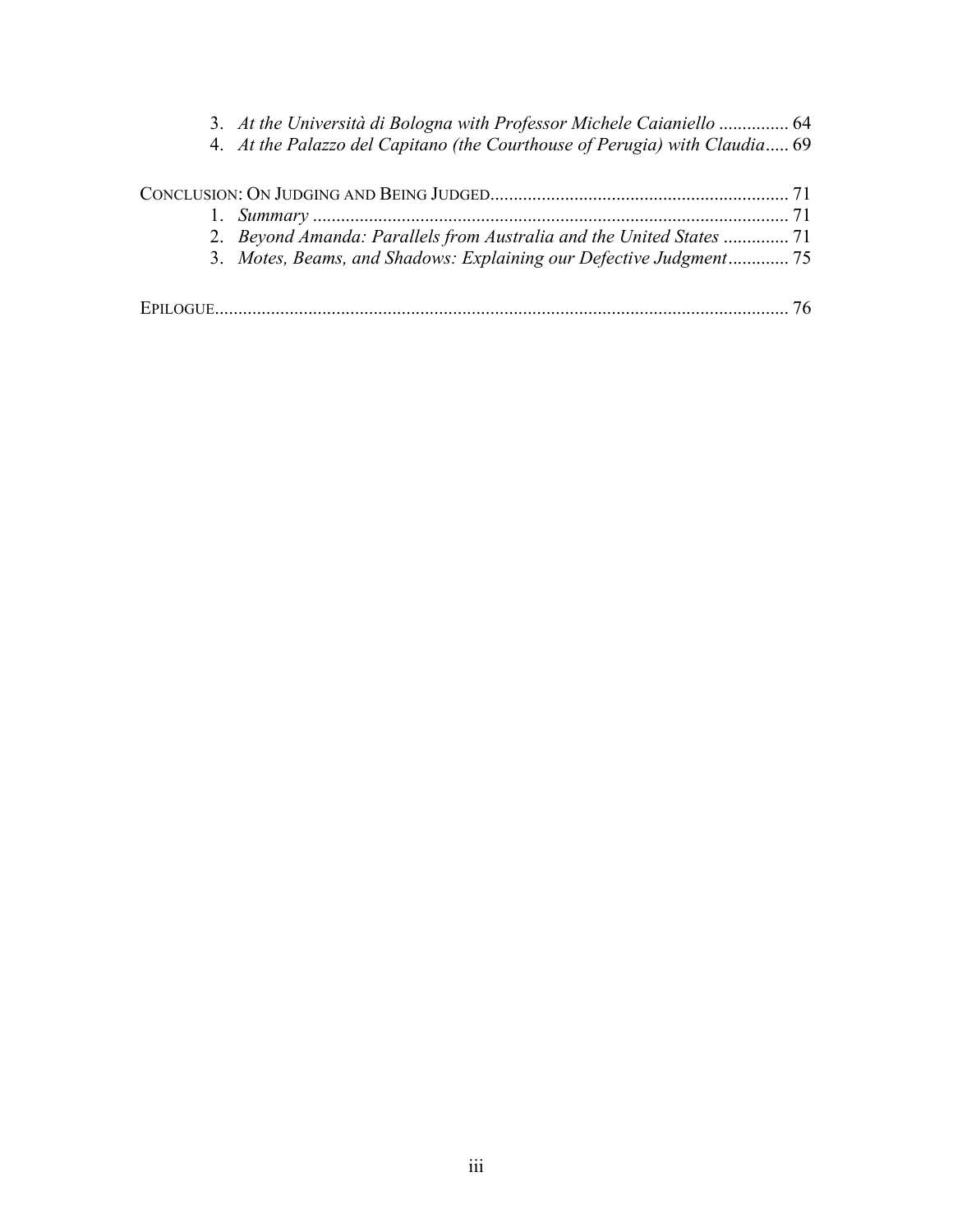#### **INTRODUCTION**

Youth is the season of credulity.

*Sir William Pitt1*

When I was twenty years old, during a brief sojourn in a poor, deathly hot Venezuelan border town called San Antonio del Táchira, I accepted a free ride from a stranger and nearly got myself raped.<sup>2</sup> Why, the reader may wonder, did I take such a chance? The answer is simple: to save money. I was a student, living in Colombia on a college fellowship, and the desire to conserve my dwindling funds outranked, in my mind, the need to protect myself from any risk I might run by getting into a stranger's car.

This was hardly the only foolish and hazardous mistake in judgment that I made in my youth, or even later in life, but it *is* the one that springs to my mind when contemplating Amanda Knox. For Amanda, too, was twenty years old and living in a foreign country when she made a series of impulsive choices that would stain her reputation, deprive her of freedom, and—after two years in preventive detention catapult her from murder victim's roommate to convicted murderer.

To be sure, some of Amanda's hapless decisions were quite different from my own; for instance, performing a gymnastic stunt in the Perugia *questura* (police station),<sup>3</sup> wearing a sleep T-shirt reading "All You Need Is Love" to her trial,<sup>4</sup> and singing out "Tadah!" while thrusting out her arms in front of police officers at the crime scene.<sup>5</sup> However, we both unwittingly put ourselves in dangerous territory: I by getting into a stranger's car, and Amanda by showing up, uninvited, at the *questura*, begging to be allowed to wait inside while her boyfriend, Raffaele, was interrogated.<sup>6</sup>

Later she would explain that, believing there was a murderer on the loose, she was afraid to stay alone in Raffaele's apartment, or outside in his car, by herself in the dark.<sup>7</sup> Moreover, she was still under the sway of a powerful illusion, namely, that the police

 <sup>1</sup> WILLIAM HENRY DAVENPORT ADAMS, ENGLISH PARTY LEADERS AND ENGLISH PARTIES 218 (1878) (quoting Sir William Pitt's speech to the House of Commons, Jan. 14, 1766).

<sup>2</sup> For an account of this attempted rape, see Martha Grace Duncan, *Beauty in the Dark of Night: The Pleasures of Form in Criminal Law*, 59 EMORY L. J. 1203, 1224‒25 (2010).

<sup>3</sup> *See, e.g*., CANDACE DEMPSEY, MURDER IN ITALY 284 (2010); BARBIE LATZA NADEAU, ANGEL FACE: SEX, MURDER, AND THE INSIDE STORY OF AMANDA KNOX 65 (2010); RAFFAELE SOLLECITO, HONOR BOUND: MY JOURNEY TO HELL AND BACK WITH AMANDA KNOX 54−55 (2012).

<sup>4</sup> *See* NINA BURLEIGH, THE FATAL GIFT OF BEAUTY: THE TRIALS OF AMANDA KNOX 256 (2011); NADEAU, *supra* note 3, at 126.

<sup>5</sup> *See* AMANDA KNOX, WAITING TO BE HEARD: A MEMOIR 91 (2013).

<sup>6</sup> *Id*. at 107−08.

 $^{7}$  *Id.* at 107.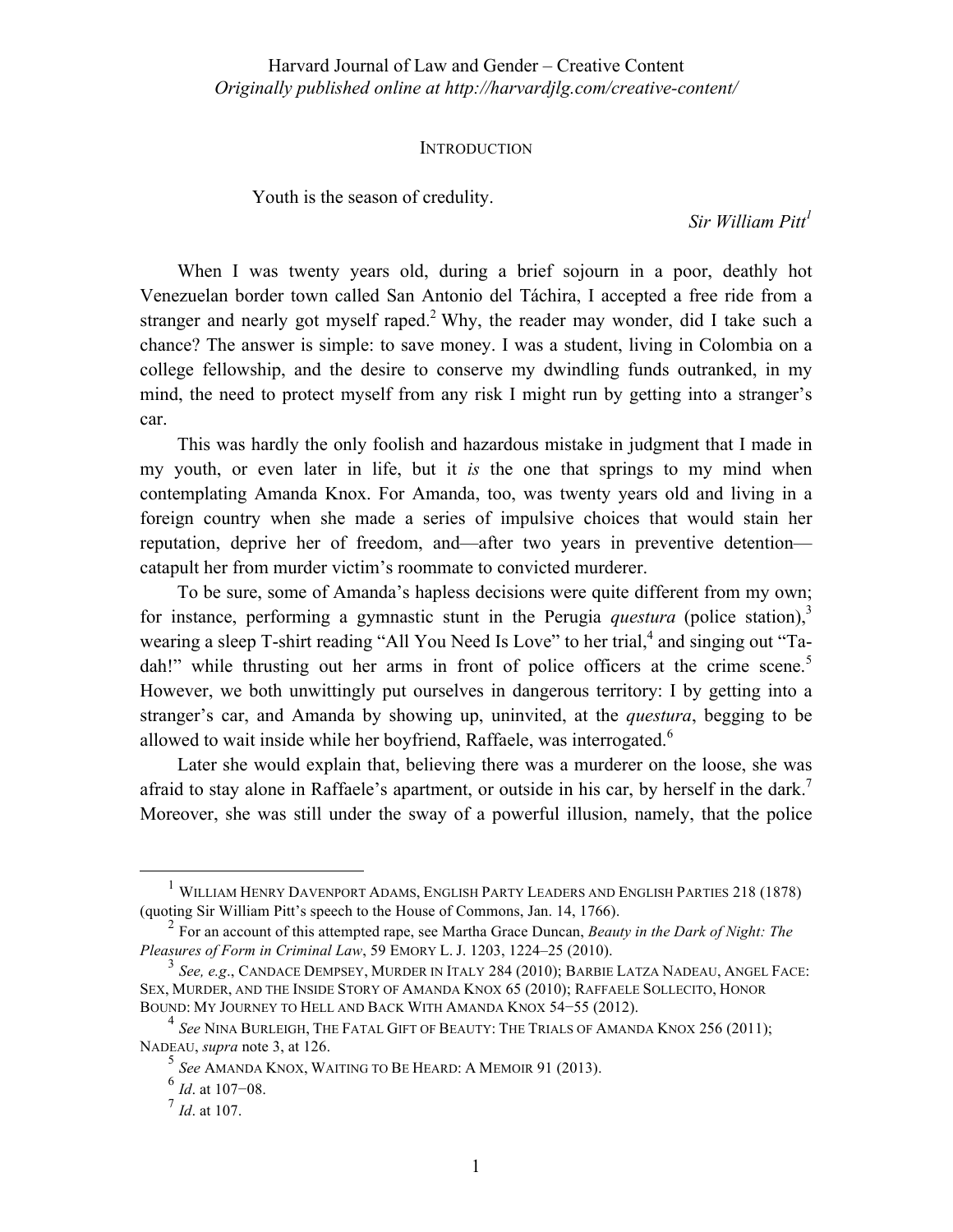viewed her as a helpful witness,<sup>8</sup> not as the prime murder suspect. Because of this illusion, she failed to foresee that just by walking into the police station, she would put herself in peril. Young and female, without a family member or even a lawyer, she made herself extremely vulnerable—as vulnerable as that most helpless of literary characters, Thomas Hardy's Tess, in *Tess of the d'Urbervilles*. 9

Near the beginning of that classic novel, Tess Durbeyfield, who has little experience of life or men, enters a fruit garden with Alec d'Urberville. When the wily Alec attempts to insert a strawberry into Tess's mouth with his fingers, she initially bars the intrusion, saying: "No, no! . . . I would rather take it in my own hand."<sup>10</sup> But Alec insists, and she reluctantly complies. At the end of this encounter, Hardy writes the words that, foreshadowing Tess's doom, could apply equally well to Amanda when she walked, oh so innocently, into the *questura*: "Thus the thing began."<sup>11</sup>

Since no project comes to a writer out of a clear blue sky, I owe the reader an account of the origins of this one. More than a decade ago, I began to notice the abundant references to remorse or, more exactly, *lack* of remorse in news stories and legal opinions about accused murderers. Often it was unclear why the accused persons had been judged remorseless, but in many instances the indicator was simply an impassive face, a failure to cry, laughter, or one seemingly callous remark observed in the moments immediately following the crime.

\* \* \*

I reacted skeptically to these interpretations, which attributed unequivocal meaning to equivocal behavior and often involved judgments made hastily, when the accused may have been in shock or denial. Because of my personal history as someone who, at age twenty-two, had been unable to feel sadness or grief following my father's suicide, I had good reason to know that it could take years to respond to a horrible event—not on account of callousness or depravity, but because the feelings were simply too awful to be borne.<sup>12</sup> Thus, I doubted the interpretations of remorselessness and, naturally, also doubted the law's *use* of these interpretations to decide a person's fate.

My concerns gave rise to years of research. With the help of my student assistants, I amassed cases of individuals who had been charged with murder or attempted murder and then exhibited supposed indifference to their crimes. Both to render the project manageable and to make the strongest possible argument, I focused on children and adolescents, choosing seven cases for in-depth exploration. Among the seven were a nine-year-old boy who shot a girl and then remarked, "If you don't think about it, you

 <sup>8</sup> *Id*. at 108.

<sup>9</sup> THOMAS HARDY, TESS OF THE D'URBERVILLES *passim* (Scott Elledge ed., W.W. Norton & Co. 2d ed. 1979) (1892).

<sup>10</sup> *Id*. at 34.

 $\frac{11}{10}$  *Id.* at 35.

<sup>12</sup> *See* Martha Grace Duncan, *"So Young and So Untender": Remorseless Children and the Expectations of the Law*, 102 COLUM. L. REV. 1469, 1470 (2002).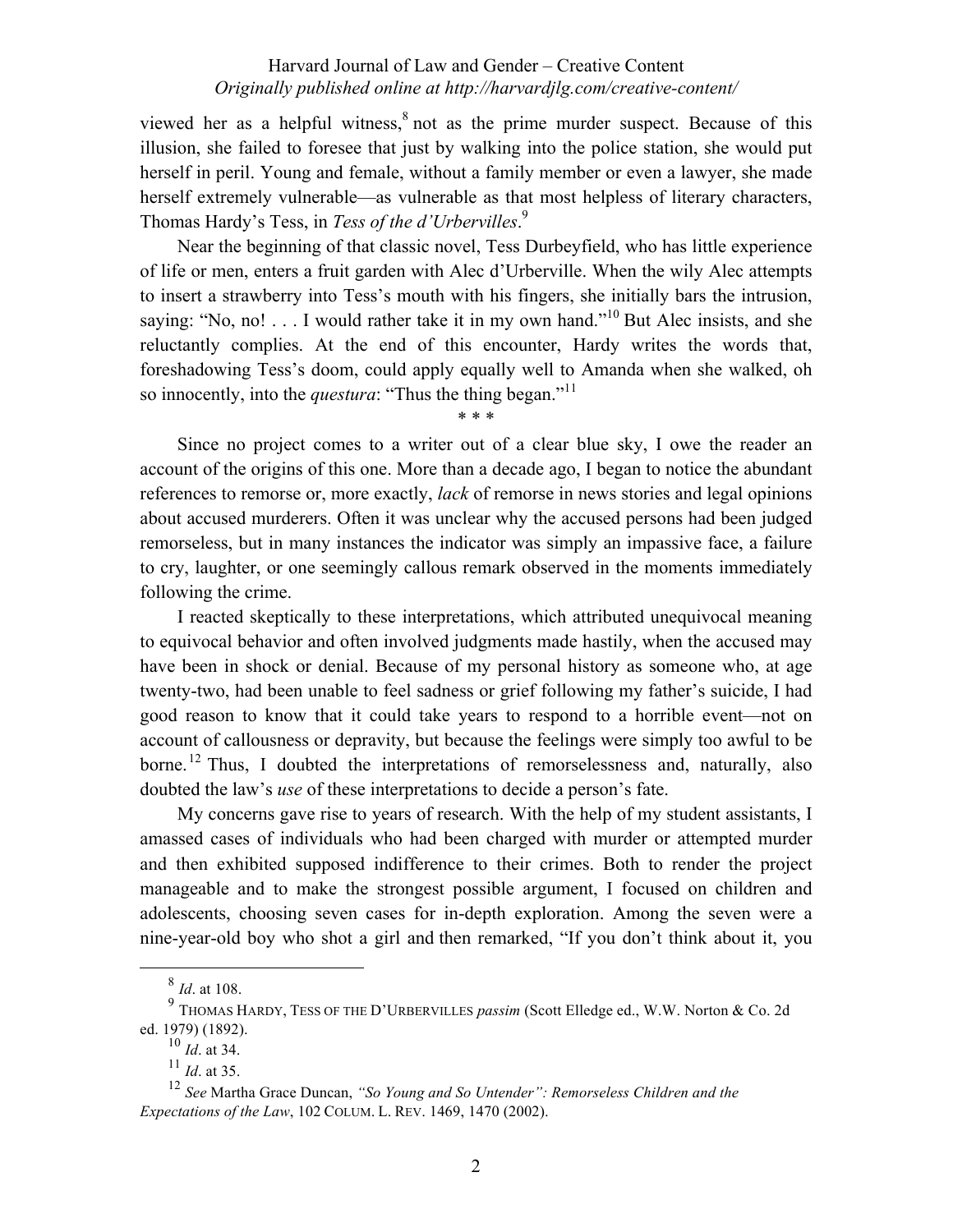won't be sad" as he walked by her moribund body on his way to play Nintendo;<sup>13</sup> a fourteen-year-old girl who beat her mother to death with a candlestick holder and then joked to a policewoman that she didn't have body parts in her pocket;<sup>14</sup> and a fifteenyear-old boy who participated in a fatal assault on a Ph.D. student and then giggled through the night, making up rap songs and saying that his cellmate's nickname was "Homicide."<sup>15</sup>

In all these examples, the law interpreted the defendants' "lack of remorse" as a sign of vileness and treated them more severely because of it. Most severe of all was the penalty imposed on Chris Thomas, a seventeen-year-old boy who was found asleep on the sofa a few hours after killing his girlfriend's parents.<sup>16</sup> This ability to fall asleep so soon after committing a heinous deed was construed as a sign of remorselessness, which, in turn, enabled the court to find vileness, an aggravating factor required by law to sentence him to death.<sup>17</sup>

Based on this research, I published a law review article, *"So Young and So*  Untender": Remorseless Children and the Expectations of the Law,<sup>18</sup> which drew on developmental psychology, sociology, and literature to re-interpret the "callous" acts. Emphasizing that the root of *remorse* is *remordere*, "to bite again,"<sup>19</sup> a meaning that Nathaniel Hawthorne picks up in his phrase, "a gnawing of the inmost heart,"<sup>20</sup> I described *remorse* as acute agony over past wrongdoing—an emotional state that some people might well seek to avoid. Thus, I argued that we should anticipate resistance to remorse, especially in juveniles, who are less likely to show or even feel this deeply painful, complex emotion.

By now the reader will have noticed several similarities between the cases of "remorseless" juveniles and that of Amanda Knox. For instance, all but one of those cases, like Amanda's, involved a homicide. In addition, the accused were all very young. While Amanda was not a minor, she was still—throughout her first trial and imprisonment—in her early twenties, and this is a period that some psychologists recognize as a developmental stage between adolescence and mature adulthood.<sup>21</sup>

<sup>18</sup> Duncan, *"So Young and So Untender"*, *supra* note 12.

 <sup>13</sup> Commonwealth v. Kocher, 602 A.2d 1308, 1312, 1317 (Pa. 1992).

<sup>14</sup> *See* Duncan, *"So Young and So Untender"*, *supra* note 12, at 1480−85.

<sup>15</sup> *See* Commonwealth v. Archer, 722 A.2d 203, 207 (Pa. Super. Ct. 1998); *id.* at 1502−07.

<sup>16</sup> Thomas v. Commonwealth, 419 S.E.2d 606, 619 (Va. 1992); *see* Duncan, *"So Young and So Untender"*, *supra* note 12, at 1486–87.

<sup>17</sup> *Thomas v. Commonwealth*, 419 S.E.2d at 619 (citing Bunch v. Commonwealth, 304 S.E.2d 271, 282 (Va. 1983)); Duncan, *"So Young and So Untender"*, *supra* note 12, at 1486−87.

<sup>19</sup> WEBSTER'S NEW INTERNATIONAL DICTIONARY OF THE ENGLISH LANGUAGE 2108 (2d ed. 1947) [hereinafter WEBSTER'S NEW INTERNATIONAL DICTIONARY].

<sup>&</sup>lt;sup>20</sup> NATHANIEL HAWTHORNE, THE SCARLET LETTER 182 (Sculley Bradley et al. eds., W.W. Norton  $\&$ Co. 2d ed. 1978) (1850).

<sup>21</sup> *See, e.g.*, EMERGING ADULTS IN AMERICA *passim* (Jeffrey Jensen Arnett & Jennifer Lynn Tanner eds., 2006) (including chapters on emerging adulthood by different authors); Jeffrey Jensen Arnett,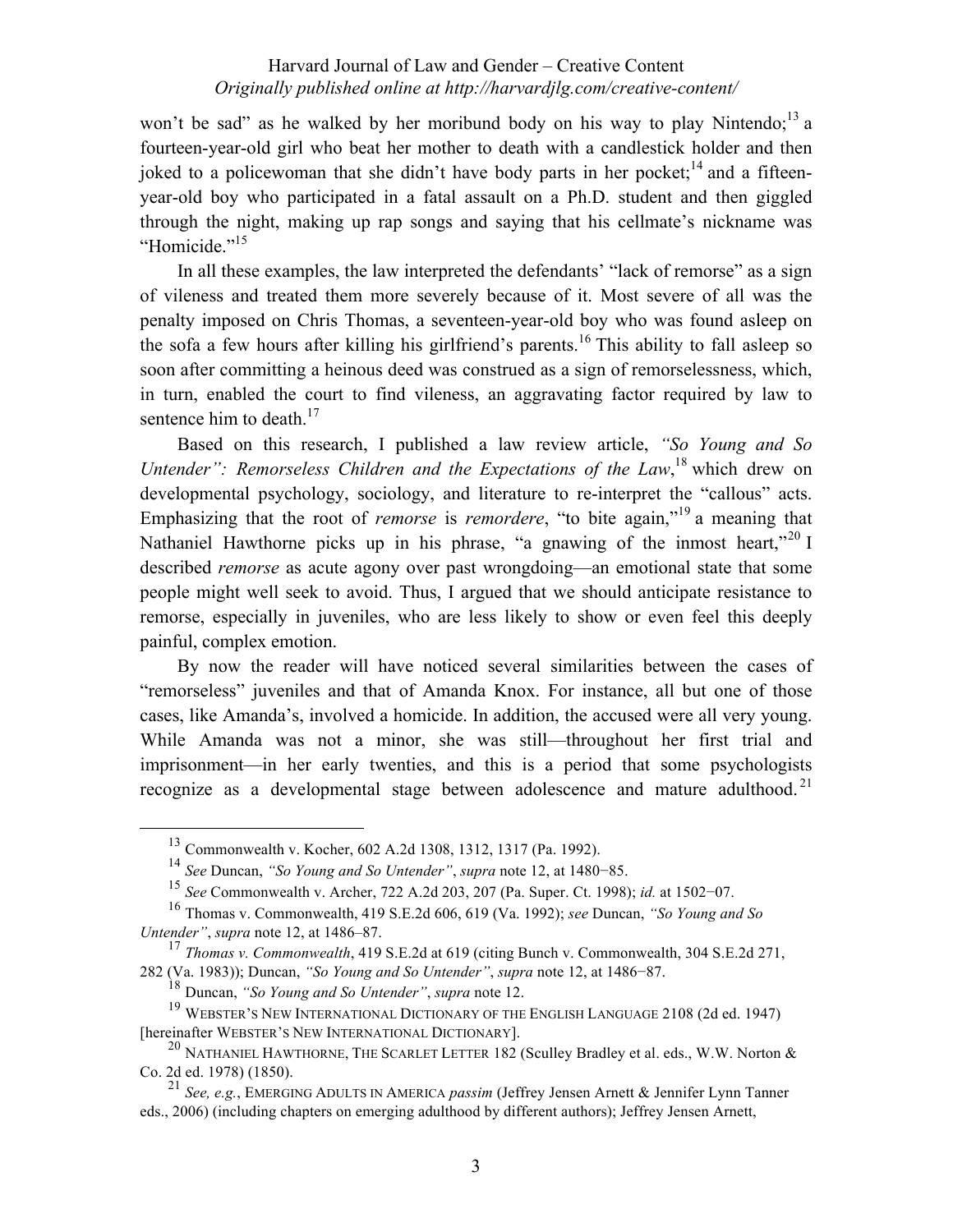Furthermore, all of these defendants were judged to be evil, depraved, or dangerous based on acts that were irrelevant or only tangentially related to the homicide, and most of the acts—from the young girl's joke about body parts to Amanda's notorious cartwheel occurred very soon after the crime.

Along with similarities, there are also significant differences between Amanda's case and the cases of the remorseless children. Amanda was not tried under American law, with its sacrosanct presumption of innocence, but rather under Italian law, which makes it easier for defendants to be convicted but also easier to obtain a reversal on appeal.<sup>22</sup> In another contrast, Amanda's strange detachment worked primarily to target her as the main suspect and provoke her arrest, whereas in the remorseless children cases, the "callous" behavior influenced the decisions at waiver and sentencing—later stages of the process.

Finally, unlike the defendants in "So Young and So Untender," Amanda has been cleared of any involvement in the homicide. The DNA at the crime scene matched that of another suspect, who was eventually convicted of Meredith's murder.<sup>23</sup> Amanda's DNA was nowhere present,  $24$  and she has now been fully exonerated by Italy's highest court.<sup>25</sup>

These similarities and differences afford us a chance to reassess the seven American cases in the light of a case tried in a continental European country, where both the law and the culture pose a dramatic contrast to the United States. By exploring how Amanda's quirky behavior led to her murder convictions in a legal system that is still largely inquisitorial and a culture that highly values appropriate dress and behavior, we can learn more about the ways that legal systems, expecting proper tears rather than playful antics, may make flawed decisions and arrive at unjust results.

The benefits of comparison run in the other direction as well. Until now, most writers drawn to Amanda's case have examined it in isolation.<sup>26</sup> Viewed this way, it has

 $\overline{a}$ 

<sup>24</sup> See Stephanie Kirchgaessner, *Amanda Knox Acquitted Because of 'Stunning Flaws' in Investigation*, GUARDIAN (Sept. 7, 2015), https://www.theguardian.com/lus-news/2015/sep/07/amandaknox-acquitted-because-of-stunning-flaws-in-investigation [https://perma.cc/A2Q9-ED3D].

<sup>25</sup> *See* Stephanie Kirchgaessner, *Meredith Kercher Murder: Amanda Knox and Raffaele Sollecito Acquitted*, GUARDIAN (Mar. 27, 2015), https://www.theguardian.com/world/2015/mar/27/meredithkercher-amanda-knox-and-raffaele-sollecito-acquitted [https://perma.cc/55NL-S9FQ].

 $^{26}$  Many books have been written about the Amanda Knox case; however, most of these accounts were published several years before the case ended, in 2015. *See, e.g.*, BURLEIGH, *supra* note 4 (published in 2011); DEMPSEY, *supra* note 3 (published in 2010); JOHN FOLLAIN, A DEATH IN ITALY (2011); GARY C. KING, THE MURDER OF MEREDITH KERCHER (2010); NADEAU, *supra* note 3 (2010); MARK C. WATERBURY,

*Emerging Adulthood: A Theory of Development from the Late Teens Through the Twenties*, 55 AM. PSYCHOLOGIST 469, *passim* (2000).

<sup>22</sup> *See* James Q. Whitman, *Presumption of Innocence and Presumption of Mercy*, 94 TEX. L. REV. 933, 933‒34, 988‒89 (2016) (contrasting the criminal justice systems of the United States and continental Europe, with special emphasis on the Italian system).

<sup>23</sup> Rachel Donadio, *American Testifies in her Murder Trial in Italy*, N.Y. TIMES (June 12, 2009), http://www.nytimes.com/2009/06/13/world/Europe/13italy.html [https://perma.cc/B3HY-MWGS]; *see also* Ian Fisher, *German Police Arrest Third Suspect in Perugia Murder Case*, N.Y. TIMES (Nov. 21, 2007), http://www.nytimes.com/2007/11/21/world/europe/21italy.html [https://perma.cc/Y9V6-7J3P].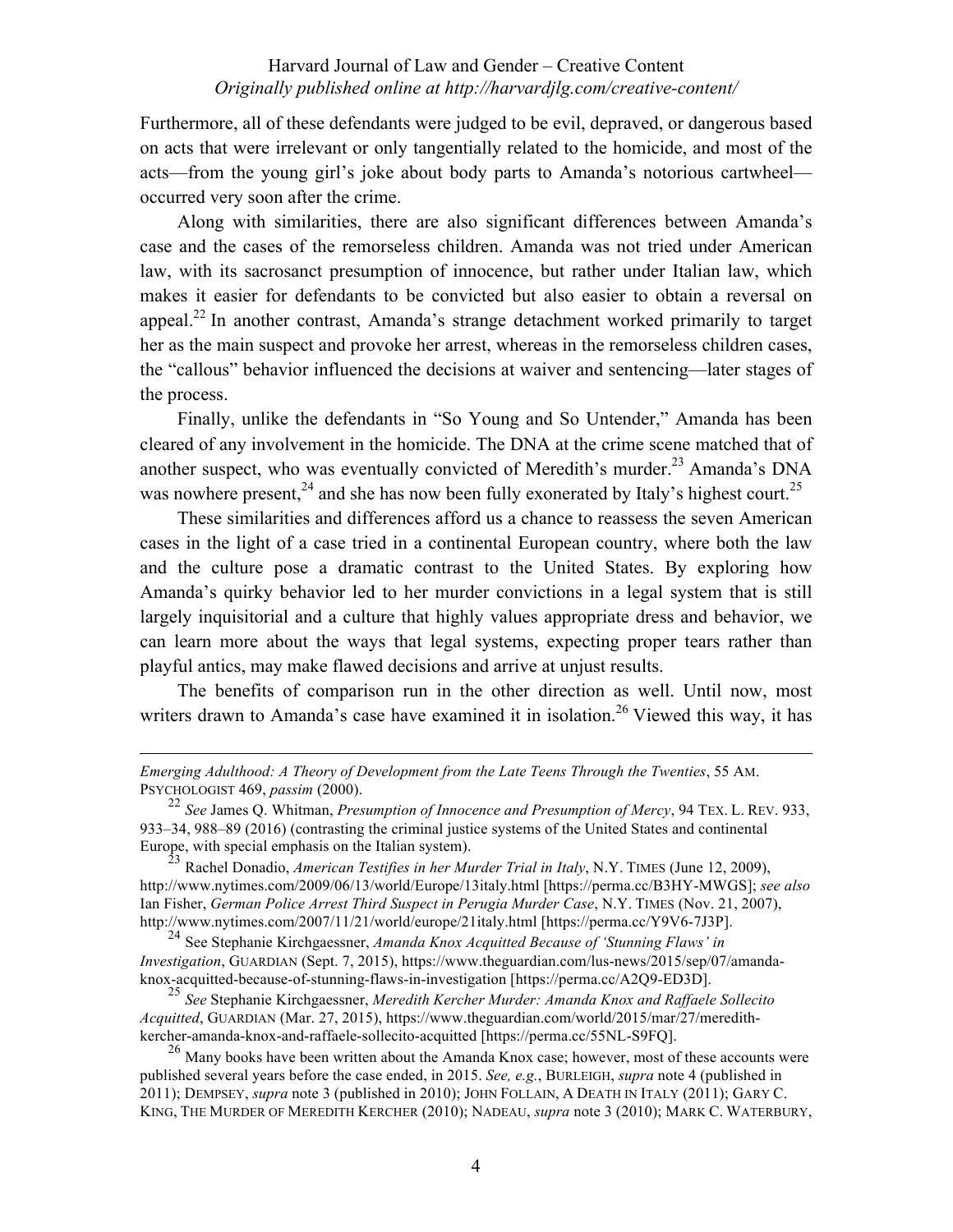been tempting to see her story as bizarre and *sui generis,* something that could only happen in Italy and for which Italian law was to blame.<sup>27</sup> But, as a broadly comparative approach reveals, the kinds of mistakes made in Amanda's case are not limited to Italy's legal system, to inquisitorial systems generally, or to cultures that value propriety and decorum over "being oneself."28 This Article will shed light on the reasons that a criminal justice system would prosecute a young person not just once, but off and on for nearly eight years, despite what the Italian Supreme Court would describe in its final opinion as "investigative amnesia" and "culpable investigative omissions" as well as an "total absence of biological traces" belonging to Amanda or Raffaele at the crime scene.<sup>29</sup>

\* \* \*

This Article unfolds in four parts. In Part One, "What Not to Do When Your Roommate Is Murdered in Italy," I lay the foundation by telling the story of Amanda's odyssey through the byzantine Italian legal system. To highlight the choices that caused Amanda to be fingered as the prime suspect and twice convicted of murder, I employ the conceit of a "What Not To Do" list,  $30$  identifying the cultural taboos and social conventions that Amanda violated, to her great regret.

In Part Two, "Behind the Cartwheel," I turn from the story to the underlying causes of what some have called Amanda's "bizarrely inappropriate" behavior. One of the most oft-cited reasons is naïveté; indeed, Amanda herself has adduced this concept, saying that, vis-à-vis the Italian police, she was "a mouse in a cat's game." However, I will

THE MONSTER OF PERUGIA: THE FRAMING OF AMANDA KNOX (2011). In addition to the works just listed, some books treat Amanda's case in a comparative context. *See, e.g.*, DAVID C. ANDERSON & NIGEL P. SCOTT, THREE FALSE CONVICTIONS, MANY LESSONS (2016) (examining empathy in three cases, including Amanda's); ELLEN NERENBERG, MURDER MADE IN ITALY: HOMICIDE, MEDIA, AND CONTEMPORARY ITALIAN CULTURE (2012) (including an Epilogue on Amanda's case); STEVIE SIMKIN, CULTURAL CONSTRUCTIONS OF THE *FEMME FATALE*: FROM PANDORA'S BOX TO AMANDA KNOX (2014).

<sup>27</sup> *See* Olga Khazan, *Amanda Knox and Italy's 'Carnivalesque' Justice System*, ATLANTIC (Jan. 30, 2014), https://www.theatlantic.com/international/archive/2014/01/amanda-knox-and-italys-carnivalesquejustice-system/283487 [https://perma.cc/FY3Z-D6T4] ("It wouldn't have happened in the U.S., legal scholars write, because Italy doesn't forbid double jeopardy."); *See also infra* Part IV.<br><sup>28</sup> *See infra* notes 413–444 and accompanying text (comparing the Amanda Knox case with cases in

Australia and the United States).

<sup>29</sup> Cass. sez. quinto, 24 settembre 2015, n. 32598, Foro. it. V 2015, 4, 25,42 (It.), *translated in Supreme Court Motivation Report*, INJUSTICE ANYWHERE 45 (Sept. 7, 2015), http://www.amandaknoxcase.com/wp-content/uploads/2015/09/Marasca-Bruno-Motivations-Report.pdf [https://perma.cc/4NP5-676J]. *See also* Elisabetta Povoledo, *Italy's Highest Court Explains Decision to Clear Amanda Knox*, N.Y. TIMES (Sept. 7, 2015),

https://www.nytimes.com/2015/09/08/world/europe/italys-highest-court-explains-decision-to-clearamanda-knox.html?\_r=0 [https://perma.cc/A99Y-LZ3L].

 $30$  For a discussion of the infinite forms, including lists, that writers can employ to shape creative nonfiction, see Brenda Miller & Suzanne Paola, TELL IT SLANT: WRITING AND SHAPING CREATIVE NONFICTION 74‒89, 149 (2005). *See also* Carolyn Forché & Philip Gerard, *Introduction* to *Creative Nonfiction: An Adventure in Lyric, Fact, and Story*, *in* WRITING CREATIVE NONFICTION: INSTRUCTION AND INSIGHTS FROM TEACHERS OF THE ASSOCIATED WRITING PROGRAMS 1 (2001) (describing creative nonfiction as "factual prose that is also *literary*—infused with the stylistic devices, tropes, and rhetorical flourishes of . . . fiction").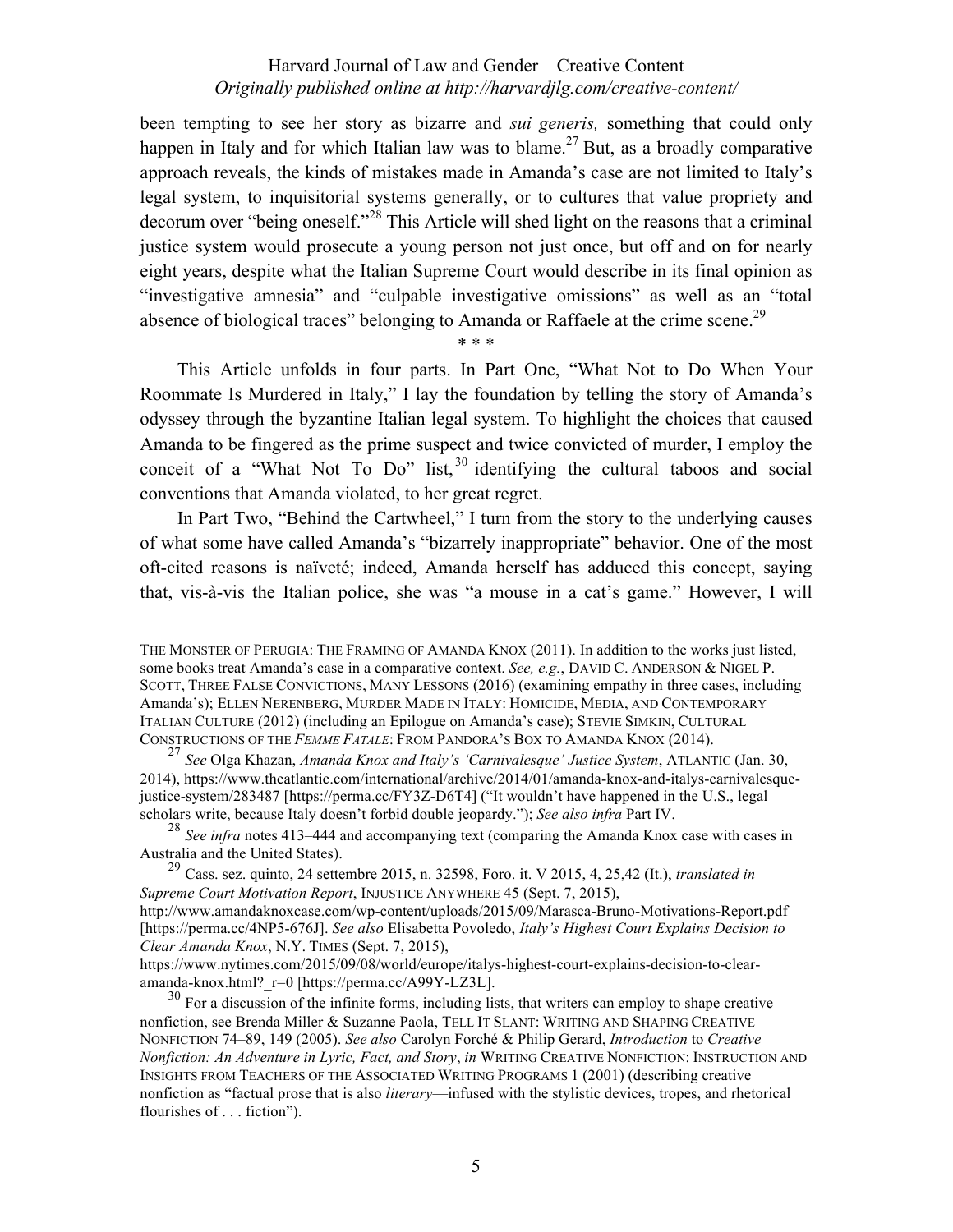endeavor to show that naïveté, being vague, moralistic, and culturally relative, is a weak explanation at best.

In place of naïveté, I will propose that we focus on Amanda's developmental phase, in particular, "emerging adulthood," the part of the human life cycle extending from eighteen to twenty-five years of age and even beyond. Two features of this phase— "intense identity exploration" and "a focus on self"—seem particularly applicable to the twenty-year-old Amanda. I will delineate these features and correlate them with her inappropriate actions, thereby demonstrating that the concept of emerging adulthood offers an alternative, benign way to account for her "bizarre" behavior between the fall of 2007 and her first conviction in the early winter of 2009.

In Part Three, "Interpreting the Interpreters," I shift the focus from Amanda's improvident choices to society's response. Specifically, I ask why many observers—in Italy, the United Kingdom, and elsewhere—were so incapable of empathy for Amanda, so quick to place her beyond the pale, and why the Italian police and judiciary were so ready to believe her guilty of murder based on her failure to mourn in the expected manner. In my quest for answers, I will explore the Madonna/whore binary and the cultural differences between the United States and Italy.

Finally, in Part Four, I analyze the Italian criminal justice system, with its inquisitorial roots and its partial shift to the adversarial model in 1989, and question whether Amanda might have been treated the same way elsewhere.

In researching and writing this Article, I have not relied solely on written sources but have also traveled several times to Italy, experiencing firsthand the mysterious ambience of Perugia, the medieval walled city where the murder occurred. In addition, I witnessed part of Amanda's appellate trial in a postmodern courthouse in Florence, the Palazzo di Giustizia. During these expeditions, I interviewed Italian criminal lawyers, law professors, journalists, and interpreters. They afforded me perspectives on Italian law and culture that would have been impossible to gain on my own. In search of a deeper, more intuitive understanding of the case, I traveled to Amanda's hometown of Seattle, where I spoke at length with Amanda's best friend, Madison Paxton, and—over brunch on a drizzly, gray Sunday—with Amanda herself.

# I. WHAT NOT TO DO WHEN YOUR ROOMMATE IS MURDERED IN ITALY: ADVICE FOR AMANDA, WITH THE BENEFIT OF HINDSIGHT

[T]he impression of reality . . . is a delicate, fragile thing that can be shattered by very minor mishaps.

Erving Goffman, *The Presentation of Self in Everyday Life<sup>31</sup>*

<sup>&</sup>lt;sup>31</sup> ERVING GOFFMAN, THE PRESENTATION OF SELF IN EVERYDAY LIFE 56 (1959).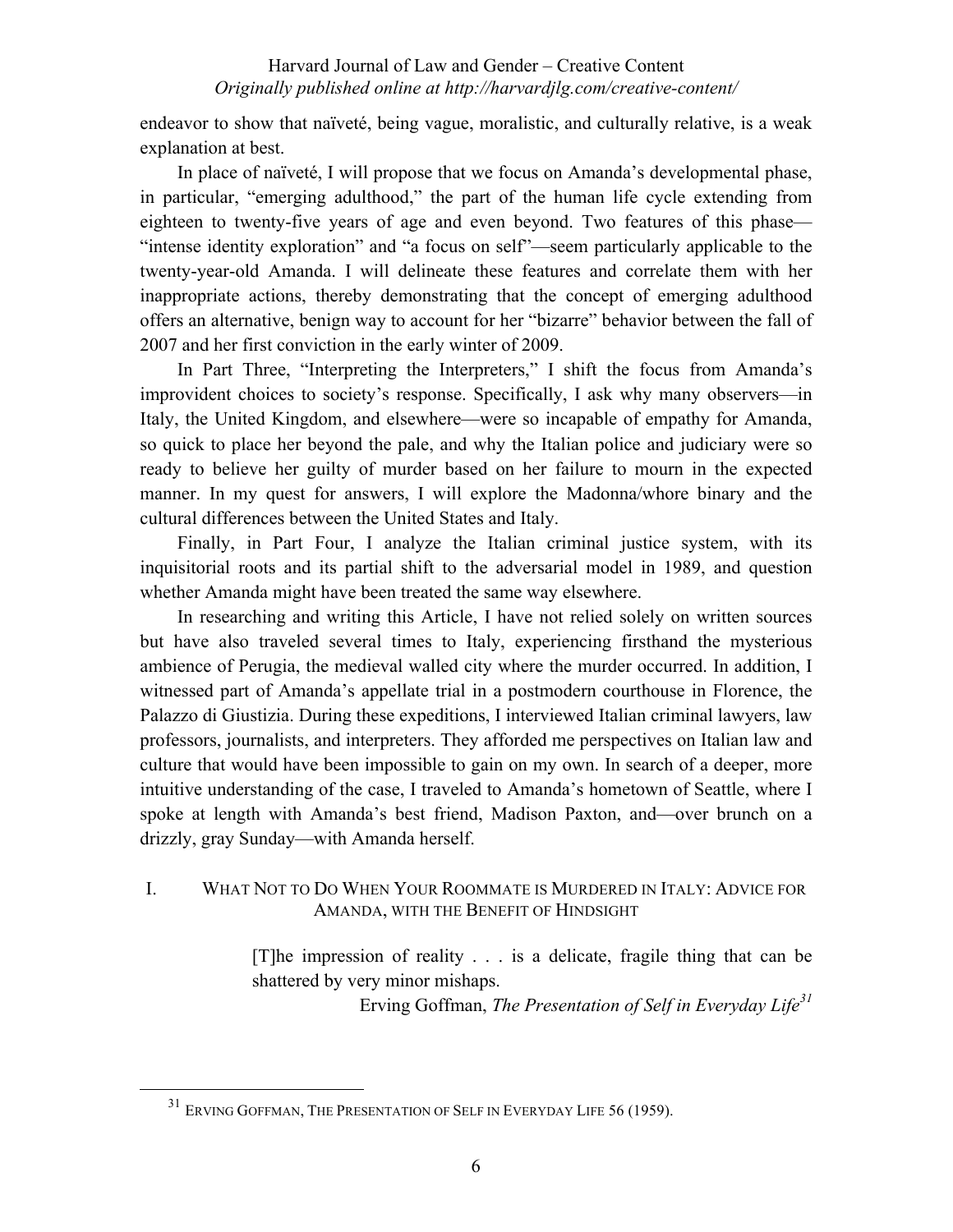Momma says presentation is everything.

Jennifer Lauck, *Blackbird<sup>32</sup>*

### **Before Departing for Italy**

1. *Do not carry a vibrator, pink and bunny-shaped, inside a see-through toiletry bag to Italy.*

Though an innocent parting gift from a friend, intended as a joke, the pink vibrator will bring you more trouble than you can possibly imagine at the moment you toss it heedlessly into your clear plastic bag before rushing to the airport.<sup>33</sup> Later, after you leave it out in a shared bathroom, still in the transparent case, the vibrator will make your British roommate uncomfortable, although you do not know this at the time. In fact, you learn of Meredith's discomfort only at trial, after she is dead, when a friend of hers, testifying that Meredith was bothered by your overt sexuality, cites the pink vibrator in its see-through beauty bag.<sup>34</sup> This testimony will enable the prosecution to say there was antipathy between you and the victim, thus providing a motive for the crime.<sup>35</sup>

In addition, your vibrator will contribute to the reputation you will acquire as a sexobsessed woman.36 In the coming criminal trial, your reputation will matter; those who sit in judgment upon you (a panel of professional and lay judges) will not be sequestered and thus will be exposed to the sensationalized media accounts of your character.<sup>37</sup>

### 2. *Do not adopt "Foxy Knoxy" as your profile name on MySpace.*

Like the pink vibrator, this nickname too has an innocent origin: when you were thirteen**,** your soccer teammates called you "foxy" because of the way you deftly maneuvered the ball down the field.<sup>38</sup> You put this moniker on MySpace, thinking it safer than your real name.<sup>39</sup> but when MySpace falls into desuetude and your nickname languishes, forgotten, Italian reporters will uncover it. They will now refer to you as

 <sup>32</sup> JENNIFER LAUCK, BLACKBIRD: <sup>A</sup> CHILDHOOD LOST AND FOUND 5 (2000).

<sup>33</sup> *See* KNOX, *supra* note 5, at 13−14.

<sup>34</sup> *Id*. at 293−94.

<sup>35</sup> *See* NADEAU, *supra* note 3, at 29.

<sup>36</sup> SIMKIN, *supra* note 26, at 168.

<sup>37</sup> *See Amanda Knox Case Puts Spotlight on Italy's Courts*, CBS NEWS (Oct. 3, 2011), http://www.cbsnews.com/news/amanda-knox-case-puts-spotlightspotliht-on-italys-courts/ [https://perma.cc/8TUS-HFGZ] (quoting author Douglas Preston, as saying, "[T]he failure of the Italians to sequester a jury was a key factor in Knox's conviction on murder charges.").

<sup>38</sup> *See* KNOX, *supra* note 5, at 31.

<sup>39</sup> *See id*. at 206.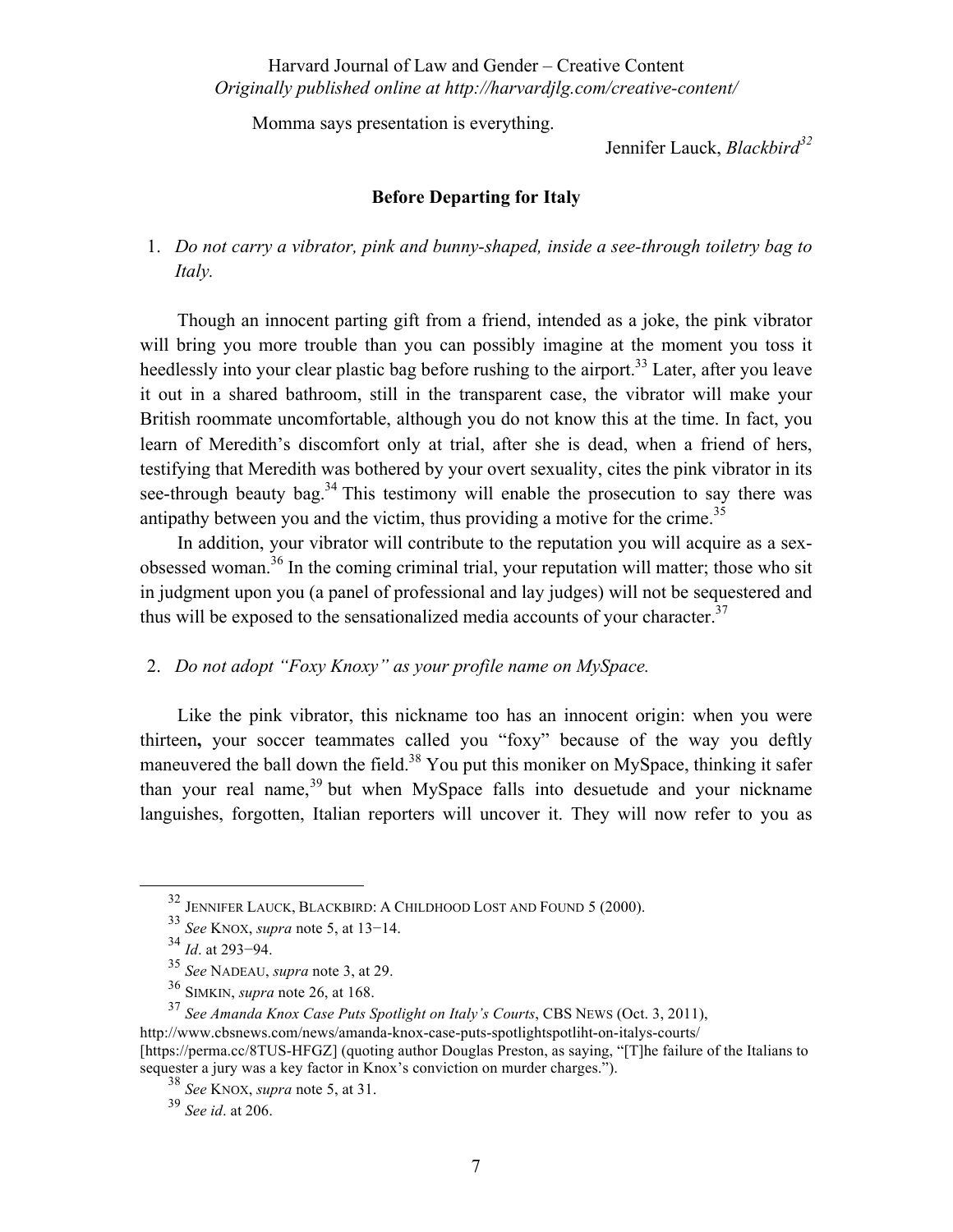*Volpe Cattiva*, "Wicked Fox."<sup>40</sup> You will realize later, while in prison, that when people think of you as a wild animal, they find it easier to hate you.<sup>41</sup>

#### **In Italy, Before the Murder**

#### *First Chronological Interlude*

*September 2, 2007: Twenty-year-old Amanda Knox arrives in Perugia seeking a place to live during her junior year abroad. Purely by chance, she meets a young Italian woman, Laura Mezzetti, who has rooms to rent in a picturesque villa, No. 7 via della Pergola. Laura and her best friend, Filomena Romanelli, are already occupying two rooms on the upper level, while four Italian male students reside on the lower level. Upon inspecting the villa, Amanda, enchanted, signs the lease and then departs on a trip to Germany.42*

*September 20, 2007: Amanda returns to Perugia, moves into the villa, and meets Meredith Kercher, a British student who has taken a lease in the interim and now occupies the room next to Amanda's. 43*

*Early October, 2007: At the Università per Stranieri, Amanda begins classes in Italian language and culture. Feeling that she has too much time on her hands, she takes a part-time job at Le Chic, a bar owned by Patrick Lumumba.44*

3. *Do not embark on a "campaign to have casual sex45" when you arrive in Italy, notwithstanding your friends' pressure to do so. 46*

Not only will you contract oral herpes from your first essay into meaningless intimacy,47 but also you will enable the prosecutor to portray you as a *femme fatale*, even at times a "whore,"<sup>48</sup> whose wantonness stands in ironic contrast to your Madonna-like beauty.<sup>49</sup>

<sup>47</sup> *See id*. at 23.

 <sup>40</sup> *See id.* at 207.

<sup>41</sup>*See id.*

<sup>42</sup> *See* KNOX, *supra* note 5, at 20‒22.

<sup>43</sup> *See id*. at 25.

<sup>44</sup> *See id*. at 40‒41.

 $45 \over 1d$ . at 102.

<sup>46</sup> *See id.* at 14.

<sup>48</sup> *See, e.g.*, SOLLECITO, *supra* note 3, at 63.

<sup>49</sup> For a discussion of Amanda's resemblance to the Virgin Mary, see *infra* text accompanying notes  $302 - 03$ .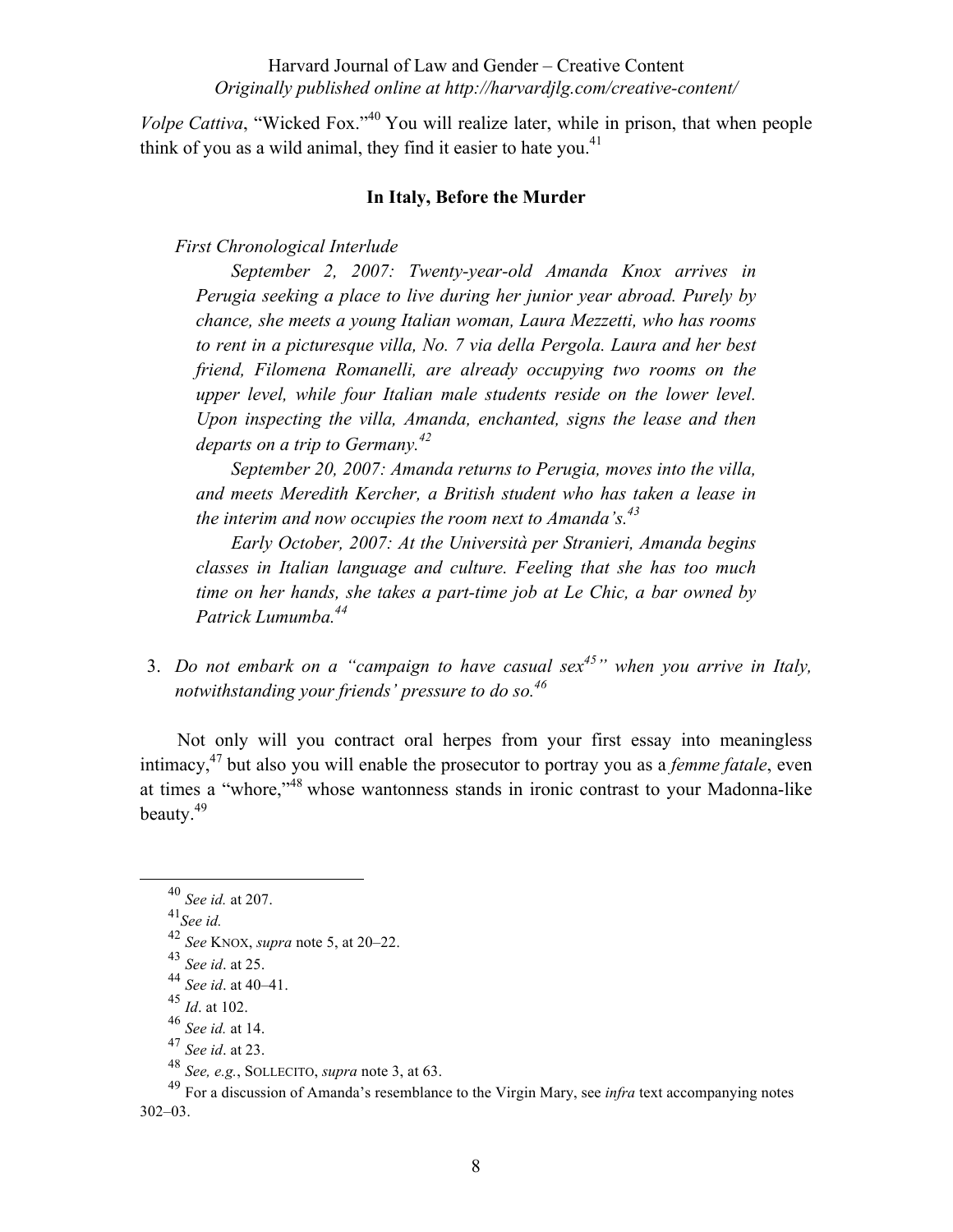Your experimentation with casual sex will come to light after a prison doctor announces that you have tested positive for HIV.<sup>50</sup> Shocked and frantic with fear, you will soothe yourself, as is your custom, by writing. You will make a list of your former lovers and the kind of protection used with each one, and this list will become public when the police search your cell, confiscate your writings, and share your sexual history with the press.<sup>51</sup> By mistake, newspapers will report that you have slept with seven men in Perugia in six weeks, instead of seven in the United States and Italy over a period of years. Two months after the initial diagnosis, you will learn that it was an error; you are not HIV-positive after all.<sup>52</sup>

4. *When texting your boss, Patrick, on the evening of the murder, do not write: "Ci vediamo più tardi," the literal translation of "See you later," if what you mean is "Goodbye."*

The literal translation will hurt you badly, for although the Italian words allow for the meaning you intended—a casual signing off, rather than an appointment<sup>53</sup>—the police will not acknowledge the ambiguity. Rather, they will interpret the text as clear evidence that, shortly before the crime, you made a commitment to go out and see Patrick.<sup>54</sup> Since you claimed that you stayed in all evening with your new boyfriend, Raffaele, the message seems to catch you in a deception and undercuts your alibi for the time of the murder. During the long hours of interrogation on November 5 and 6, 2009, the police will wave your cell phone in your face, repeating your words, "*Ci vediamo più tardi*," and calling you a liar. When you are no longer able to withstand the pressure, you will sign a statement in Italian, adopting the detectives' understanding of those fateful words: "See you later."<sup>55</sup>

 <sup>50</sup> *See* KNOX, *supra* note 5, at 213.

<sup>51</sup> *See id*. at 215‒17.

<sup>52</sup> *See id*. at 213−17; *see also* NADEAU, *supra* note 3, at 27, 84 (quoting Barbie Latza Nadeau, a journalist considered unsympathetic to Amanda, stating that "the police set a trap for Amanda by telling her she had tested positive for HIV").

<sup>53</sup> *See* SOLLECITO, *supra* note 3, at 58 (noting that in Italian, as in English, these words can "simply mean 'See you around'"). *But see* BURLEIGH, *supra* note 4, at 194−195 (explaining that 'See ya later' in American idiom doesn't translate literally into Italian"); NADEAU, *supra* note 3, at 69 (saying that "in Italian, the same phrase generally suggests a fixed appointment"). For Amanda's explanation of the linguistic confusion as told to the author, see *infra* text accompanying note 257 and following discussion. <sup>54</sup> NADEAU, *supra* note 3, at 69.

<sup>55</sup> *See* KNOX, *supra* note 5, at 115‒19.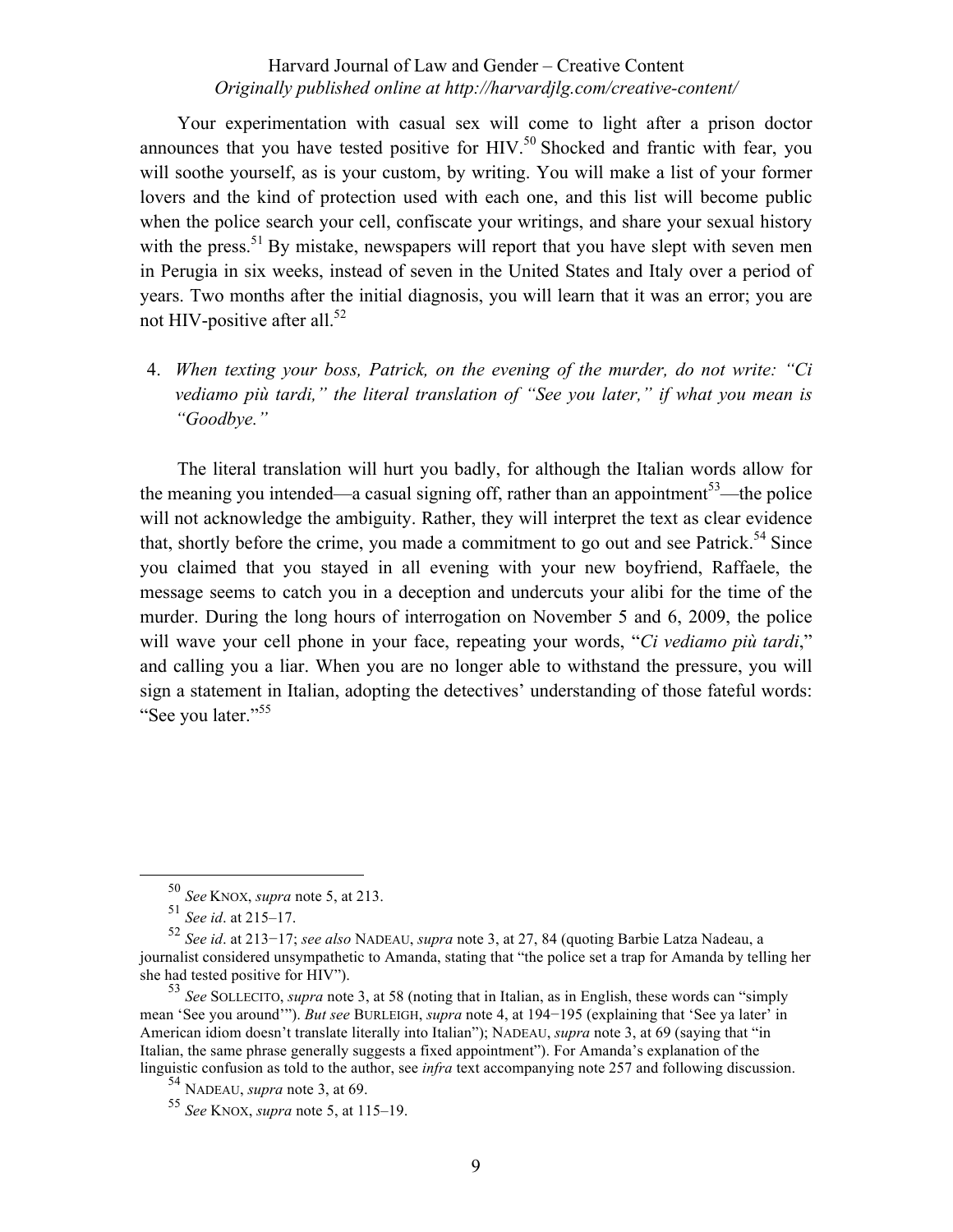## **The Day after the Murder**

#### *Second Chronological Interlude*

*November 2, 2007: Amanda awakens in the apartment of her boyfriend, Raffaele, where she has been spending the night ever since they met at a concert eight days earlier. When she returns to the villa to shower and change, she notices things that seem odd: the front door standing open, blood drops in the sink and on the bathroom rug, and feces left in the toilet*. 56

*Worried, Amanda calls her mother and her housemates but is unable to reach Meredith. After eating breakfast at Raffaele's, she takes him back to the villa, where they discover a broken window and other signs of a break-in. At the suggestion of his sister, a police officer in Rome, Raffaele calls the* Carabinieri*, the paramilitary unit in charge of violent crimes*. 57

*In the meantime, members of a wealthy Perugian family find two mysterious cell phones in their garden; the phones will later prove to be Meredith's. The family contacts the Polizia Postale, the police that investigate Internet crimes. It is they who reach the villa first and find Raffaele and Amanda waiting outside*. <sup>58</sup> *Housemates and friends converge at the villa, but no one has heard from Meredith, and the door to her room is locked. When one of the young men kicks it open, Amanda, who is too far from the doorway to see inside, hears voices shouting the Italian words for "foot" and "blood." Then the police order everyone out*. 59

5. *Do not kiss your boyfriend right outside the villa where Meredith's dead body lies or sit on your boyfriend's lap in the police station, cuddling and making funny faces.*

Like Meursault, the protagonist of *The Stranger*, who smoked a cigarette at his mother's wake, and who swam, made love to his girlfriend, and watched a movie—a comedy no less—the day after his mother's funeral, $60$  you too will be reviled and condemned for your inappropriate behavior following on the heels of Meredith's murder. $61$ 

When you kiss your boyfriend not far from the scene of the grisly crime, your kiss will be filmed and played on television in a nonstop loop to display your indifference to

 <sup>56</sup> *See id.* at 65−67.

<sup>57</sup> *See id.* at 67−70.

<sup>58</sup> *See* NADEAU, *supra* note 3, at 41−43.

<sup>59</sup> *See* KNOX, *supra* note 5, at 71‒72.

<sup>60</sup> *See* ALBERT CAMUS, THE STRANGER 8, 20‒21, 64 (Matthew Ward trans., Everyman's Library 1993) (1942).

<sup>61</sup> *See, e.g.*, FOLLAIN, *supra* note 26, at 93.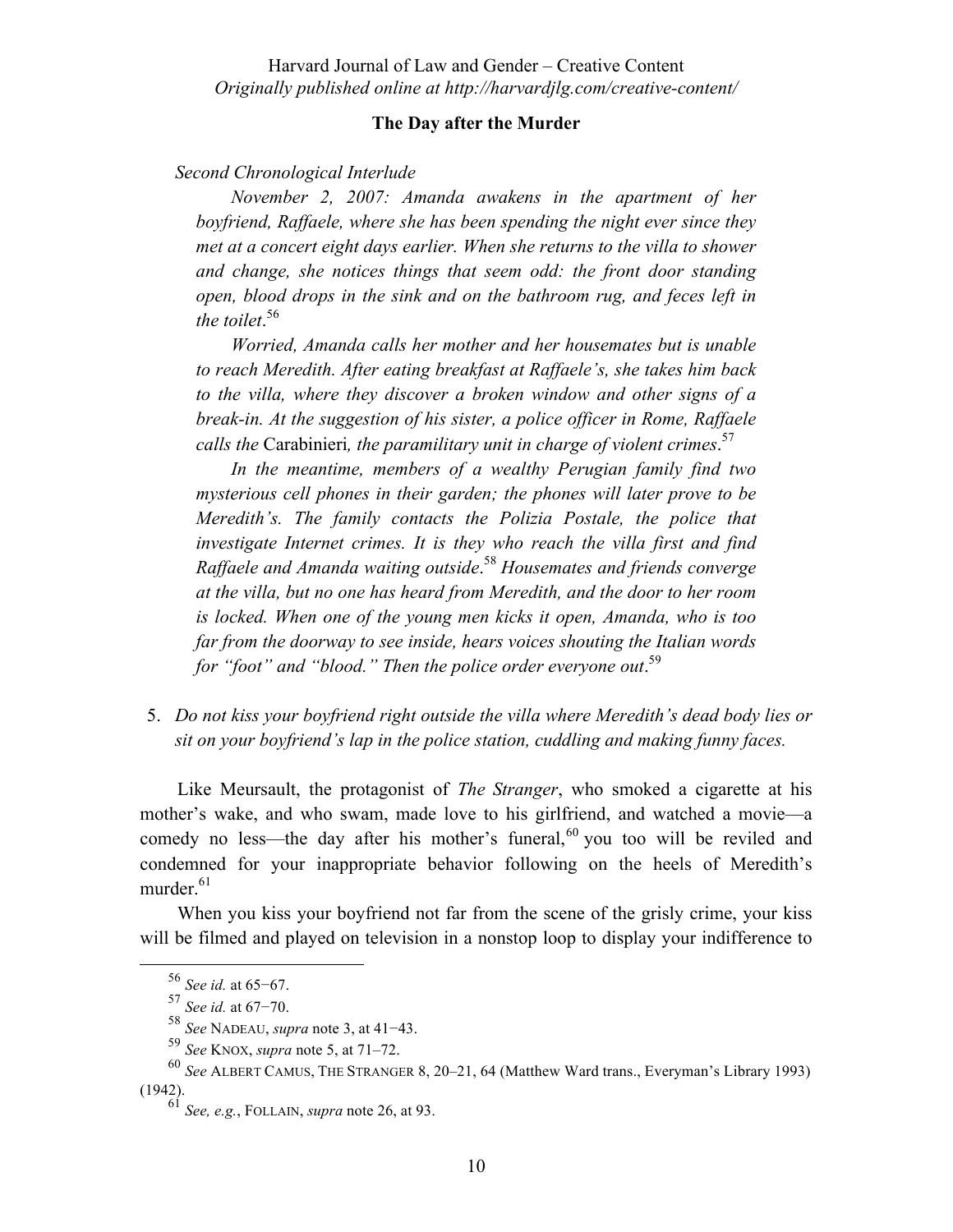your roommate's death.<sup>62</sup> When you sit on Raffaele's lap, making faces in the police station, your behavior will be remembered and recounted at trial as evidence of your failure to mourn.<sup>63</sup> Testifying before a packed courtroom, Meredith's British friend Robyn will describe how you stuck out your tongue at Raffaele and "showed no emotion," while everyone else was distraught.<sup>64</sup>

An observation of the brilliant ethnographer Erving Goffman is relevant to your predicament here: "A demand regarding engrossment," he writes, "is a demand on the inner spirit," and, as such, is a requirement that some individuals cannot meet.<sup>65</sup> In that case, Goffman advises, they should either feign engrossment or stay away from the place where people will notice their distraction. $66$ 

6. *When Meredith's friend Sophie, seeking consolation, gives you a hug in the police station, do not turn away without reciprocating.<sup>67</sup>*

Too exhausted to even make the effort of hugging her back, you will try to make amends later the same evening, with comforting words—but to no avail.<sup>68</sup> In court, Sophie will testify about the initial rebuff, describing you as "cold."<sup>69</sup>

7. *When Meredith's friend Natalie expresses the hope that Meredith had not suffered, do not respond, "How could she not have suffered? She got her fucking throat slit."*<sup>70</sup>

You will say this because, being in a state of "righteous fury" at Meredith's killer, you cannot understand the relative self-control of Meredith's British friends.<sup>71</sup> But your words will come across as crude and unempathic when Natalie repeats them during the trial.<sup>72</sup> In relation to the Italian standard of *la bella figura*, you will fall far short, actually presenting yourself as its "evil twin," *la brutta figura* ("ugly face")*. 73*

 <sup>62</sup> *See* KNOX, *supra* note 5, at 74, 206; NADEAU, *supra* note 3, at 55.

<sup>63</sup> *See* BURLEIGH, *supra* note 4, at 175; NADEAU, *supra* note 3, at 128.

<sup>64</sup> NADEAU, *supra* note 3, at 128.

<sup>65</sup> ERVING GOFFMAN, BEHAVIOR IN PUBLIC PLACES 38 (1963).

<sup>66</sup> *See id.*

<sup>67</sup> *See* DEMPSEY, *supra* note 3, at 81; FOLLAIN, *supra* note 26, at 90‒91.

<sup>68</sup> *See* KNOX, *supra* note 5, at 80 (explaining that she was "too wrung out at that moment to reciprocate").

<sup>69</sup> *See* SOLLECITO, *supra* note 3, at 173.

<sup>70</sup> *See* KNOX, *supra* note 5, at 82.

<sup>71</sup> *See id.* at 80, 82.

<sup>72</sup> *See* BURLEIGH, *supra* note 4, at 175.

<sup>73</sup> *See* Carol King, *Bella Figura and Brutta Figura: Italy's Beauty and the Beast!* ITALY MAG. (Aug. 8, 2012), http://www.italymagazine.com/featured-story/bella-figura-and-brutta-figura-italys-beauty-and-beast [https://perma.cc/M3MA-V8TL].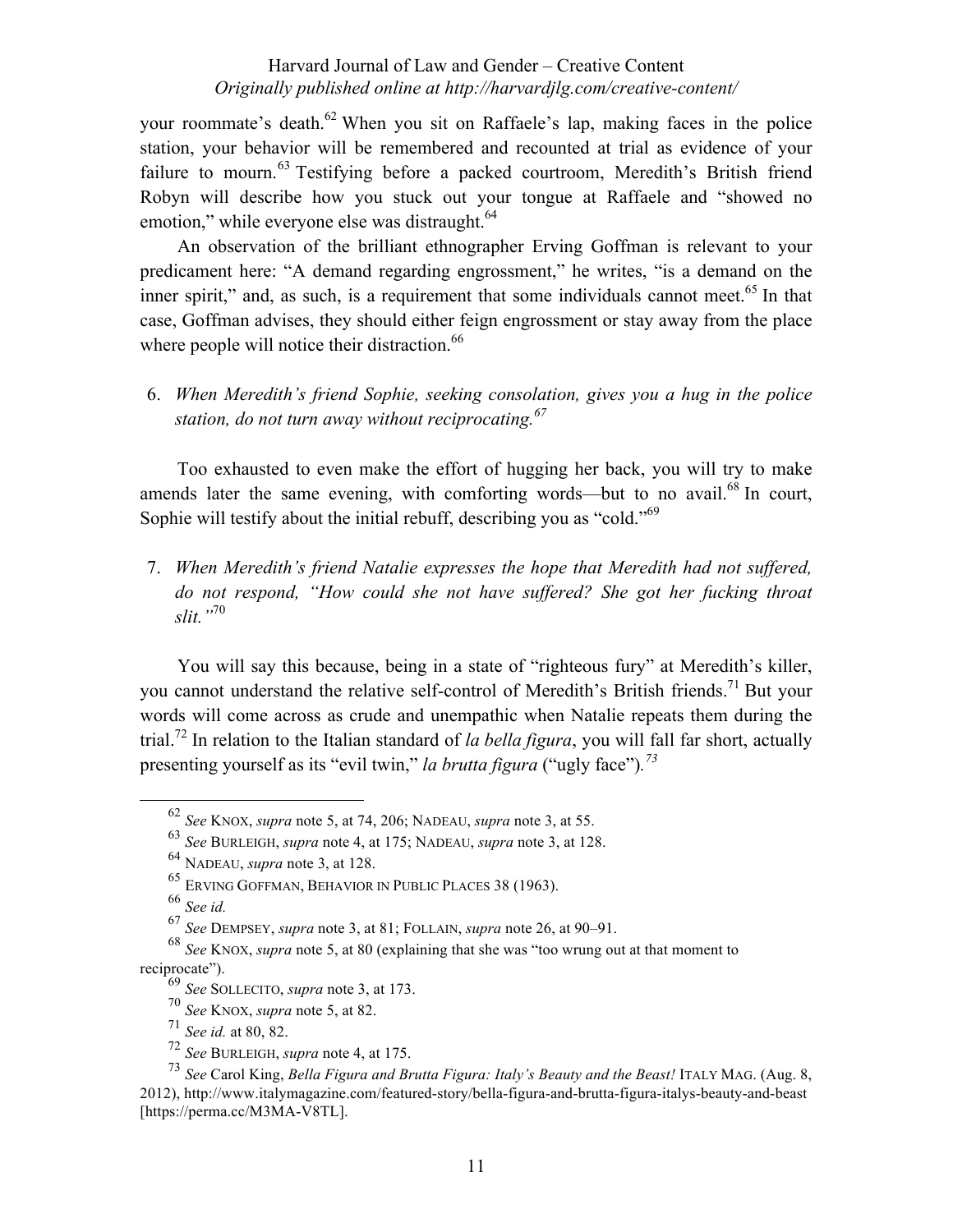# 8. *Do not stay in Perugia after the crime, though it may seem like the independent and admirable thing to do.*

Most of Meredith's British friends, aided by the British Consulate, will leave Perugia within a few days of the murder,  $74$  and you, too, have the option of leaving, for you could go home to Seattle, or to stay with "Aunt Dolly," your mother's cousin in Germany and your contact person in the event of an emergency.<sup>75</sup> Like the British students, you are worried about your safety, $^{76}$  but your reasons to stay will prove more powerful than your fears. Not only do you aspire to help the police find Meredith's killer,<sup>77</sup> you are also determined to salvage your hard-won year abroad—a year you earned by working odd jobs in Seattle, saving money, and persuading your parents to let you go—all so that you might have a culturally enriching experience.<sup>78</sup> These reasons are noble, but in the end they will not be justified, for by staying in Perugia, you will be forced to undergo the trauma of a murder conviction and incarceration.

### **During the Investigation**

# 9. *Do not ignore Aunt Dolly's first phone call, in which she suggests that perhaps you should get a lawyer or seek assistance from the American Embassy in Rome.*<sup>79</sup>

Knowing yourself to be innocent, you will be unable to imagine why you would need legal counsel. You have yet to learn that mere innocence will not protect you. You will likely be suffering from what is called the "illusion of transparency": the belief that others can see through to your nonculpable self.<sup>80</sup> Or perhaps you will be relying too heavily on the presumption of innocence familiar to you from the American legal system. It may behoove you to model your actions after those of your Italian housemates, Laura and Filomena, both interns at Perugian law firms, who seek legal counsel after Meredith's body is found.<sup>81</sup> As the saying goes, "When in Rome . . . .<sup>82</sup>

<sup>79</sup> *See id.* at 89, 93−94.

 <sup>74</sup> *See* BURLEIGH, *supra* note 4, at 103; DEMPSEY, *supra* note 3, at 92; Sam Tanenhaus, *Trial and Error: 'Waiting to Be Heard: A Memoir,' by Amanda Knox*, N.Y. TIMES (May 24, 2013), http://www.nytimes.com/2013/05/26/books/review/trial-and-error.html [https://perma.cc/53DL-RUKU].

<sup>75</sup> *See* KNOX, *supra* note 5, at 10, 85, 93, 102.

<sup>76</sup> *See id.* at 86.

<sup>77</sup> *See id*. at 85.

<sup>78</sup> *See id*. at 5–10.

<sup>80</sup> *See* Thomas Gilovich et al., *The Illusion of Transparency: Biased Assessments of Others' Ability to Read One's Emotional States*, 75 J. PERSONALITY & SOC. PSYCH 332 (1998); Saul M. Kassin, *On the Psychology of Confessions: Does Innocence Put Innocents at Risk?*, 60 AM. PSYCHOLOGIST 215, 218.

<sup>81</sup> *See* Tanenhaus, *supra* note 74*.*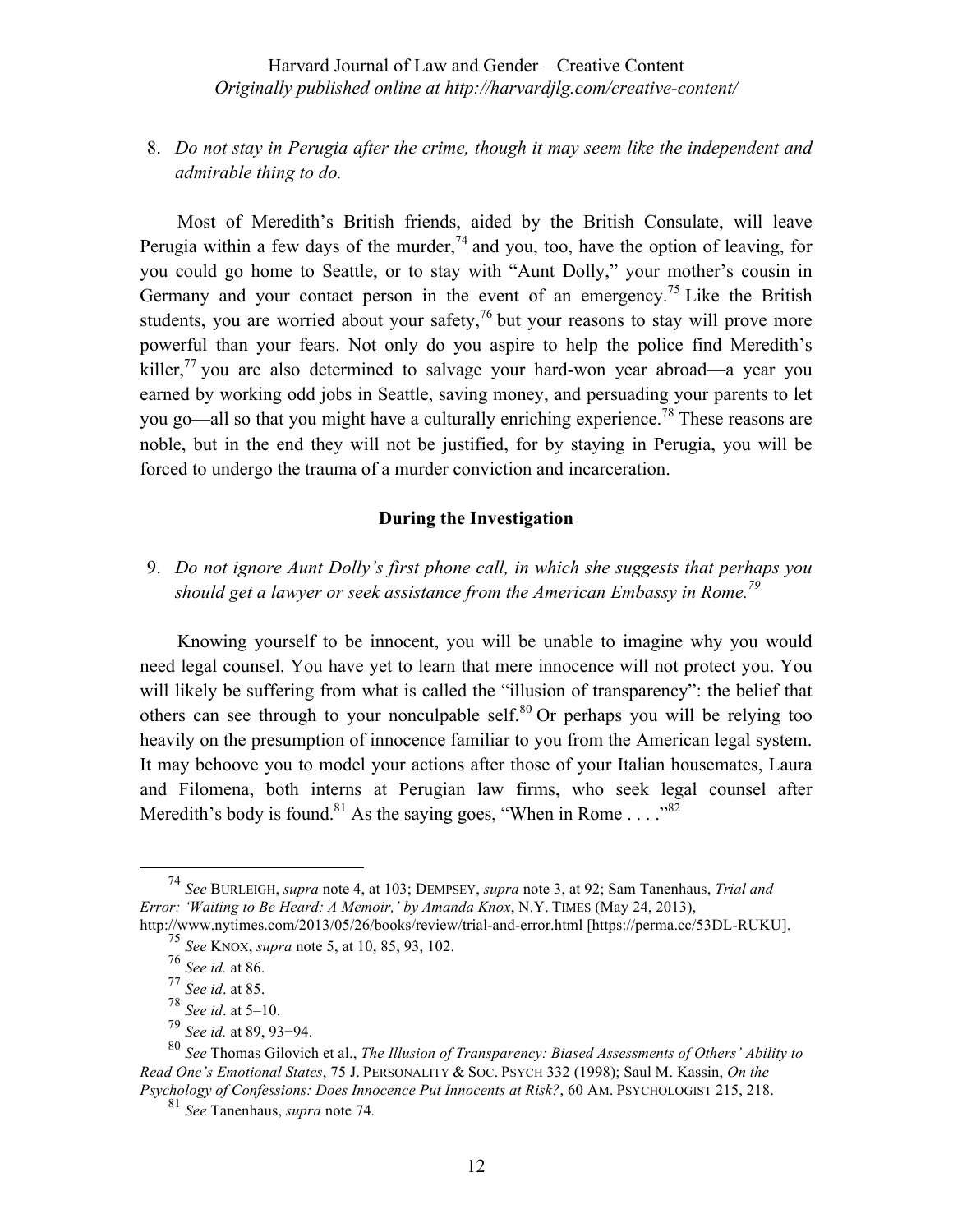10. *Do not ignore Aunt Dolly's second phone call, in which she no longer suggests but tells you to call the American Embassy.<sup>83</sup>*

It would be good to have the facts "on the record," Aunt Dolly says, "just in case."<sup>84</sup> At the time, you will ask yourself: "Just in case what?", but later you will wonder whether things would have turned out differently had you taken her advice.<sup>85</sup>

11. *When the police take you back to the villa and provide you with protective gloves and booties, do not—when you finish dressing—sing out "Ta-dah" and turn your arms out, like a star in a Broadway musical.<sup>86</sup>*

You will do this to make up for a *faux pas* that you committed a few minutes earlier, on the ride to the villa in the police car. You complained of being tired, and your complaint irritated one of the officers, who replied, "Do you just not care that someone murdered your friend?"<sup>87</sup> So now, always fighting the last battle, you try to seem friendly and cooperative, but the police will only look scornfully at your antics.<sup>88</sup> One of those present, a specialized detective brought in from Rome to help with the investigation, will later tell reporters that you suggestively swiveled your hips as you put on the booties. This seductive movement, known in Italy as *la mossa* ("the move"), was one of the first things that aroused his suspicion of your involvement in the murder.<sup>89</sup>

# 12. *Do not stay away from the memorial service for Meredith or in other ways fail to mourn her death.*

You will miss the service partly out of fear of attending alone and also out of concern that strangers will approach you with awkward questions.<sup>90</sup> But your absence

 <sup>82</sup> *See* JOHN BARTLETT, FAMILIAR QUOTATIONS 144 (1968) (quoting St. Ambrose's advice: "When you are at Rome live in the Roman style; when you are elsewhere live as they live elsewhere.").

 $^{83}$  KNOX, *supra* note 5, at 102.<br><sup>84</sup> *Id.* 

 $85$  *Id.* 

<sup>86</sup> *See id.* at 91.

<sup>87</sup> *Id.* at 90.

<sup>88</sup> *See id.* at 91 (explaining that "having just been reprimanded for complaining, I wanted to be friendly [but] they looked at me with scorn").

<sup>89</sup> *See* SOLLECITO, *supra* note 3, at 48; Ian Leslie, *Amanda Knox: What's in a Face?*, GUARDIAN (Oct. 7, 2011), https://www.theguardian.com/world/2011/oct/08/amanda-knox-facial-expressions [https://perma.cc/T49K-Q9U6].

<sup>90</sup> *See* KNOX, *supra* note 5, at 107.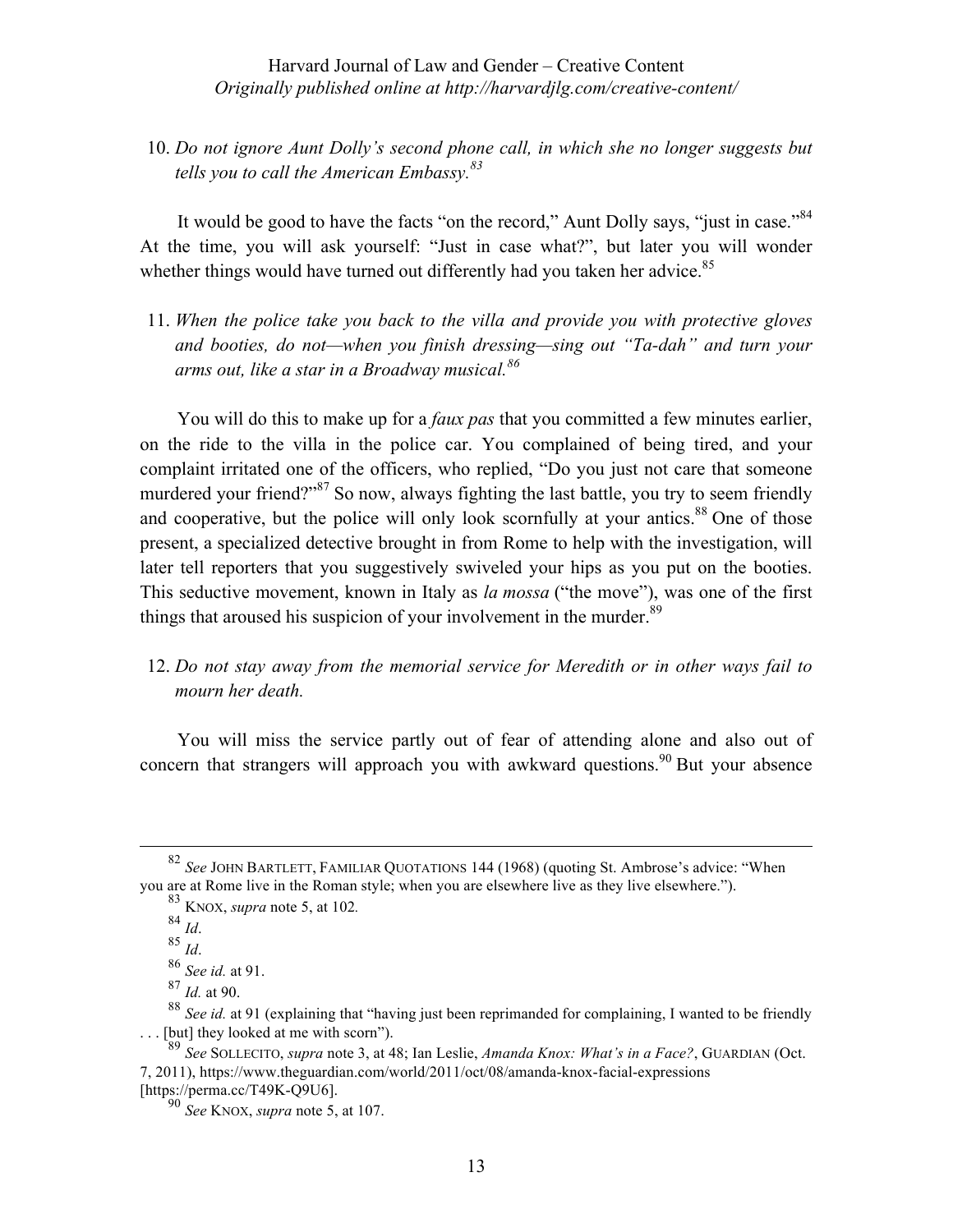from the candlelight memorial on the public square as well as your "strange coldness"<sup>91</sup> and "odd detachment"<sup>92</sup> will have an impact that may hurt you. As Goffman says, "The impression of reality . . . is a delicate, fragile thing that can be shattered by very minor mishaps."<sup>93</sup>

# 13. *Do not go with Raffaele to a store called Bubble<sup>94</sup> and purchase bikini panties in red, adorned with a caricature of a cow.95*

Barred from the villa, which is now a crime scene, and suffering through your period,<sup>96</sup> you are compelled by necessity to buy new panties. But try to avoid the color red and its associations with sin, as in the prophet Isaiah's words: "[T]hough your sins be as scarlet, they shall be as white as snow; though they be red like crimson, they shall be as wool." $^{97}$ 

The scene of you and Raffaele buying underpants will be captured on Bubble's video camera and sold to the Italian media. Described by some reporters as "a saucy Gstring" and by a lawyer during the trial as "sexy lingerie," the underpants will be featured in newspaper stories about your shopping excursion the day after Meredith's body was found.98 Those who sit on your case at trial—a panel of two *giudici togati* (professional judges) and six *giudici popolari* (lay judges)<sup>99</sup>—will be at liberty to read these media accounts of your conduct. They may conclude that you are indifferent to the crime, preoccupied with your alluring underpants instead of your roommate's murder.

<sup>98</sup> *See* KNOX, *supra* note 5, at 94; BURLEIGH, *supra* note 4, at 5; NADEAU, *supra* note 3, at 60−61.

 <sup>91</sup> *See* BURLEIGH, *supra* note 4, at 195 (quoting Amanda's first interpreter as saying that she seemed "strangely cold").

<sup>92</sup> *See* NADEAU, *supra* note 3, at 63.

<sup>93</sup> GOFFMAN, THE PRESENTATION OF SELF IN EVERYDAY LIFE, *supra* note 31, at 56.

<sup>94</sup> *See* KNOX, supra note 5, at 94.

<sup>95</sup> *See* Jon Swaine, *Amanda Knox asks the Kerchers to take her to Meredith's grave*, TELEGRAPH (April 30, 2013), http://www.telegraph.co.uk/news/worldnews/europe/italy/10028484/Amanda-Knox-asksthe-Kerchers-to-take-her-to-Merediths-grave.html [https://perma.cc/7RS5-6PLP].

<sup>96</sup> *See* KNOX, *supra* note 5, at 98.

<sup>97</sup> HOLY BIBLE: KING JAMES VERSION, *Isaiah 1:18. See also* Jolande Jacobi, *Symbols in an Individual Analysis*, *in* MAN AND HIS SYMBOLS 323, 350 (1964) (describing red as "the symbolic color of feeling and passion"); KNOX, *supra* note 5, at 94 (saying it "probably would have been better if I'd chosen a more sedate color than red").

<sup>99</sup> *See* MICHAEL A. LIVINGSTON ET AL., THE ITALIAN LEGAL SYSTEM: AN INTRODUCTION 67 (2d ed. 2015).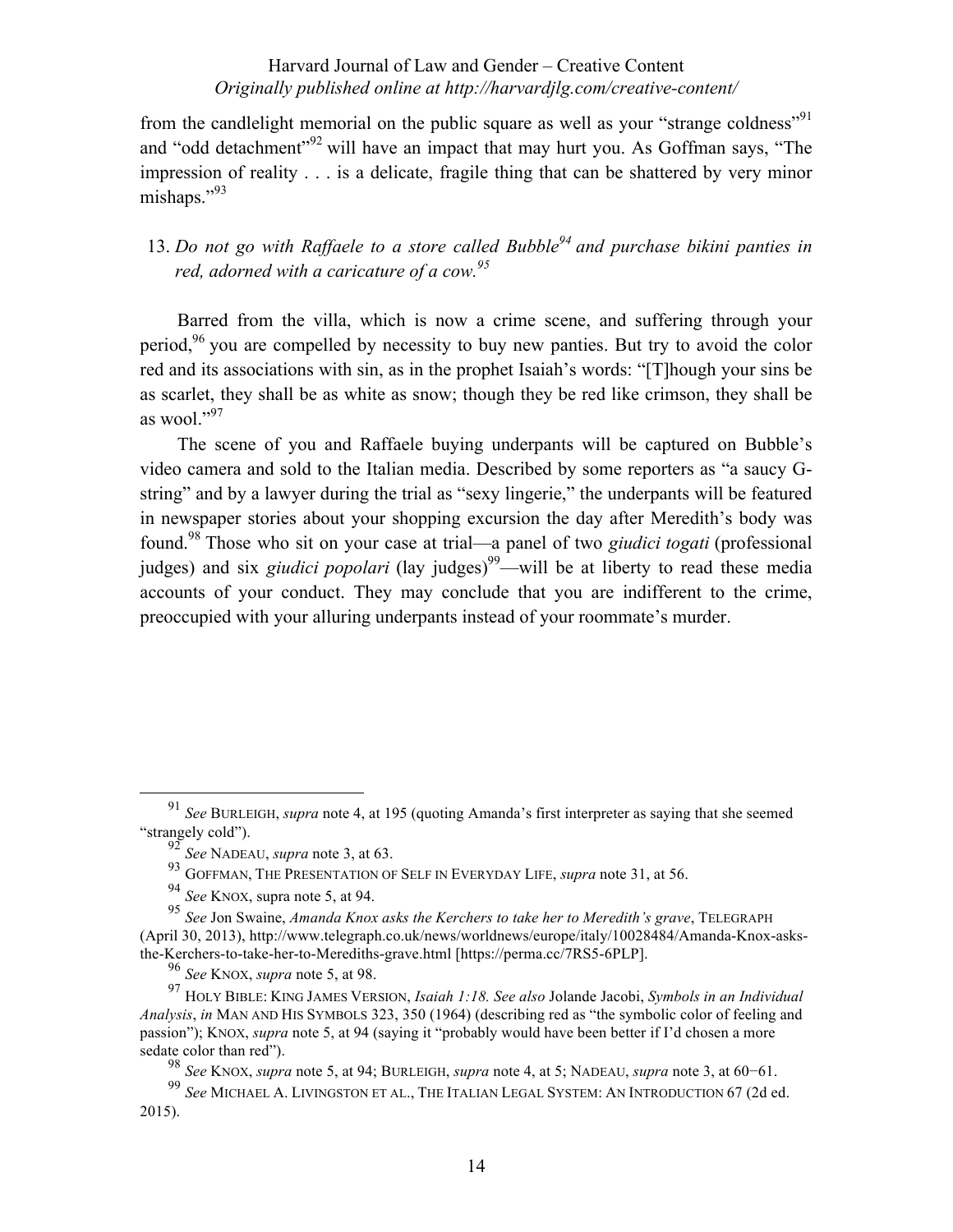# 14. *Do not close your ears to the warning implicit in Aunt Dolly's third phone call, when she asks whether you have called the American Embassy.100*

You will tell her that you have not had time, although, in fact, you have not even considered calling the Embassy.<sup>101</sup> Intent on proving your independence, you are trying to give her and your other callers the impression that you have things under control. But later, you will reflect that Aunt Dolly's warning had presented you with your "last chance to alter the course of coming events."<sup>102</sup>

# 15. *Do not perform a gymnastic stunt in the police station, despite an officer's inquiry about what you can do.*

While you are waiting for Raffaele in a chair near the elevator, a police officer will sit down beside you. "As long as you're here," he will say, "do you mind if I ask you some questions?"<sup>103</sup> During the ensuing talk, your back begins to ache, so you will stand up and stretch, touching your toes, and raising your arms over your head. "You seem really flexible," the police officer will observe, "What else can you do?"<sup>104</sup> In reply, you will perform a stunt— an act that most accounts describe as a cartwheel,  $^{105}$  but that you say was "a split."<sup>106</sup>

Whether a cartwheel or the splits, it will turn out badly. According to your version, at the moment when you are on the floor, your legs splayed in a perfect split, the elevator doors will open in front of you to reveal Police Officer Rita Ficarra, the chief interrogator on your case. She will ask, "What are you doing?" in a voice that strikes you as "full of contempt."<sup>107</sup> In court, she will testify about her astonishment at seeing you showing off your gymnastic ability, saying that it "honestly seemed out of place."<sup>108</sup>

# 16. *Do not submit voluntarily to an interrogation because of your trust in the police and your belief that, being innocent, you have nothing to fear.*

You will think that the police are merely seeking your help, even when they keep asking the same questions over and over. You will assume that you are all on the same

 <sup>100</sup> *See* KNOX, *supra* note 5, at 105‒06.

<sup>101</sup> *See id*. at 105.

<sup>102</sup> *Id*. at 106.

<sup>103</sup> *Id*. at 108.

<sup>104</sup> *Id*. at 109.

<sup>105</sup> *See, e.g.*, BURLEIGH, *supra* note 4, at 193 (describing Amanda doing a cartwheel to oblige a police officer); NADEAU, *supra* note 3, at 65 (describing Amanda doing a cartwheel and splits).

<sup>106</sup> KNOX, *supra* note 5, at 109.

<sup>107</sup> *Id*.

<sup>108</sup> *Id*. at 309.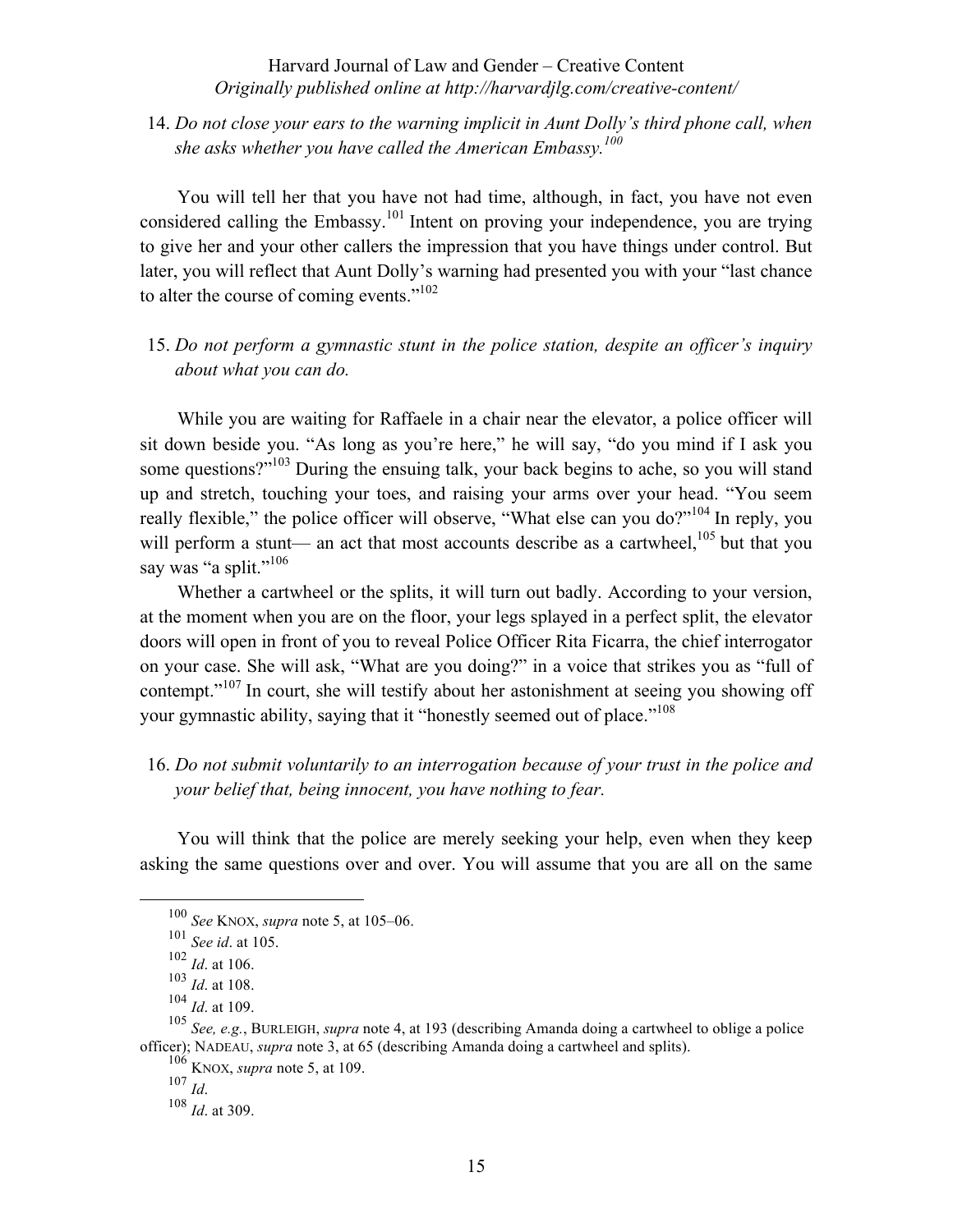side even while the police yell at you relentlessly: "Who did you meet up with? Who are you protecting? . . . Who's this person? Who's Patrick?"<sup>109</sup>

Too late, you will realize that the police consider you a suspect, not a witness,  $110$ and— what is even more frightening—they have done so from the start.

17. *When a policewoman pokes her head in the door and announces, with a hint of glee, that Raffaele has destroyed your alibi,<sup>111</sup> do not give up hope in your boyfriend's essential goodness and loyalty or allow his betrayal to shake your belief in your own memory.*

At the time you will feel deserted. You will think, "Now it [is] just me against the police, my word against theirs. I [have] nothing left."<sup>112</sup> And it is true that Raffaele did betray you during the harsh interrogation on November 5 and 6, signing a document saying that you had gone out for several hours on the night of the murder.<sup>113</sup> But eventually you will learn that he, too, recanted his statement in the clear light of day. From then on, you will find that he is steadfast. His family will pressure him relentlessly, asking why he "couldn't say [he] was asleep on the night of the murder and had no idea what Amanda got up to."<sup>114</sup> But he will refuse to abandon you or to compromise with the truth.<sup>115</sup> He will send you a bouquet of roses on your first birthday in prison,<sup>116</sup> and his other gifts and letters will help you endure the years of confinement.<sup>117</sup>

# 18. *Do not make a false "confession" in which you accuse an innocent man of murder*  and place yourself at the scene.<sup>118</sup>

In the wee hours of the morning of November 6, succumbing at last to the interrogators' pressure, you will sign a statement placing yourself at the crime scene and

 <sup>109</sup> *Id*. at 116.

<sup>110</sup> *See* BURLEIGH, *supra* note 4, at 236.

<sup>111</sup> KNOX, *supra* note 5, at 113−14; NADEAU, *supra* note 3, at 66‒67; SOLLECITO, *supra* note 3, at 57−58.

<sup>112</sup> KNOX, *supra* note 5, at 114.

<sup>&</sup>lt;sup>113</sup> See SOLLECITO, *supra* note 3, at 57–58.

<sup>114</sup> *Id*. at 222.

<sup>115</sup> *See id.* at 219−24 (describing how Raffaele staunchly resisted the urgings of his family to destroy Amanda's alibi and distance himself from her to improve his chances of gaining freedom).

<sup>116</sup> *See id.* at 149‒50; *cf*. KNOX, *supra* note 5, at 268 (recalling Raffaele's gift of flowers but remembering them as "a huge bouquet of white lilies.").

<sup>117</sup> *See* KNOX, *supra* note 5, at 266 (describing her correspondence with Raffaele as "soothing"); *see also* SOLLECITO, *supra* note 3, at 189 (describing their "blossoming correspondence," and gifts exchanged while in prison).

<sup>118</sup> *See* NADEAU, *supra* note 3, at 72‒73. For an analysis of Amanda's false confession, see *infra* text accompanying notes 228−52.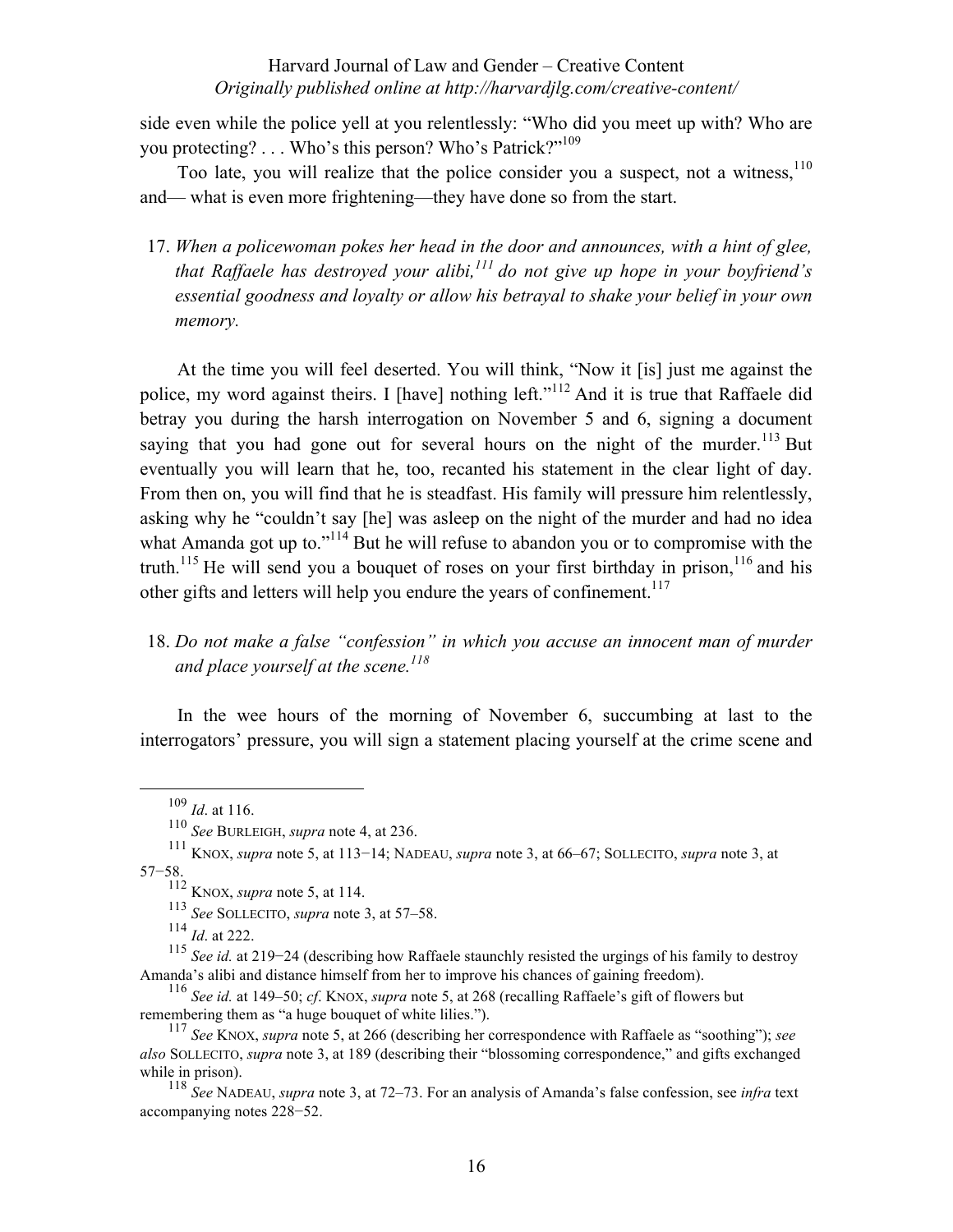implicating your boss, Patrick Lumumba, in the murder of Meredith.<sup>119</sup> While you never admit to any actual participation in the assault or murder, this statement, being a radical departure from your original story, will make you look like a liar. In addition, your accusation of Patrick, a man who can easily prove his innocence, will come across as the desperate ploy of a guilty person.

Why will you do it? Exhaustion, fear, isolation, and youth—all may have played a part. By the time you sign the incriminating statement, you will have been interrogated repeatedly over a five-day period.<sup>120</sup> On the final night, in a small crowded room, you will be questioned for four hours straight while deprived of food and water. During this interrogation, several police officers will threaten you, charge you with lying, plead with you to remember, and slap you on the head.<sup>121</sup> As you will later write in your memoir, "I would have believed, and said, anything to end the torment I was in."<sup>122</sup>

# 19. *Do not try to undo the false "confession" by voluntarily writing an amended version of the same story.*

From the age of seven, whenever you got in trouble with your mother, you would take out your Lion King notebook and compose an explanation and apology.<sup>123</sup> You could count on your mother to respond with hugs and reassuring words.<sup>124</sup> So, in the Perugia police station, when you start to suspect that you have not actually remembered the crime scene but only imagined it, you believe that you can make things right with words you scribble on a page. You thrust the page into a policewoman's hand, confident that you have cleared everything up.<sup>125</sup>

But what worked with your mother, your original authority figure, will only make things worse with the authorities you now face. For it will turn out that your initial "confession," having been made without a lawyer present, will be inadmissible in the criminal trial,<sup>126</sup> whereas the statement you write to repair the damage—in which you repeat your "vision" of the murder but with the strong suggestion that it was only a dream—will be treated as voluntary and admissible.<sup>127</sup> Thus, ironically, your selfincriminating words will be used against you because of your very attempt to mitigate their impact. Your noble desire to be helpful and honest with the police and prosecutor will be the very thing that, for many, establishes your guilt.

 <sup>119</sup> *See* NADEAU, *supra* note 3, at 72‒73.

<sup>120</sup> *See* BURLEIGH, *supra* note 4, at xxiv.

<sup>121</sup> *See* KNOX, *supra* note 5, at 103, 116‒17.

<sup>122</sup> *Id*. at 104.

<sup>123</sup> *See id*. at 159.

<sup>124</sup> *See id.* at 60.

<sup>&</sup>lt;sup>126</sup> *See* NADEAU, *supra* note 3, at 72–73.

<sup>&</sup>lt;sup>127</sup> *See id.* at 74–75 (stating that the spontaneous statement would "seal her fate").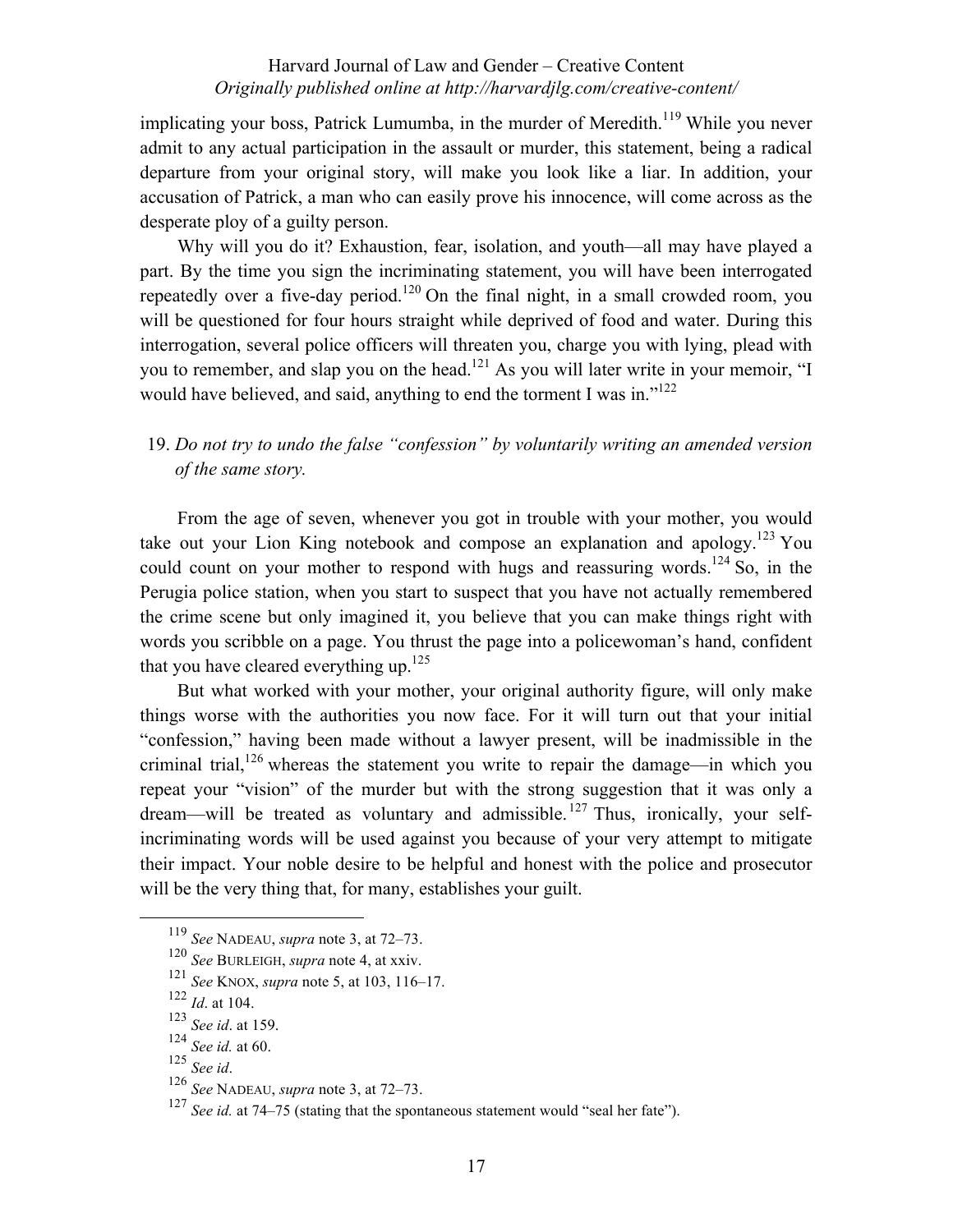### *Third Chronological Interlude*

*November 6, 2007: Amanda and Raffaele are arrested and incarcerated, along with Amanda's boss, Patrick Lumumba.<sup>128</sup> Patrick, who has a solid alibi, will be released two weeks later. <sup>129</sup> However, Amanda's false accusation has lasting repercussions. In particular, Amanda will be charged with defamation of character. The civil trial will proceed simultaneously with her criminal trial—in the same courthouse, in front of the same jurors—resulting in the admission of evidence into the criminal trial that would not otherwise have been allowed*. 130

*November 15, 2007: Police declare the murder weapon to be a kitchen knife selected at random from a drawer in Raffaele's kitchen. They state that Amanda's DNA is on the handle and Meredith's on the blade.131 However, forensic experts object that the DNA on the blade is a "low copy number," too small to be admitted in a British or American court. 132*

*November 20, 2007: Rudy Guede, a casual acquaintance of both Amanda and Meredith, who played basketball with their male housemates, is arrested and charged with Meredith's murder.133 Rudy's handprint, set in Meredith's blood, has been found on the pillowcase under her body, and his bloody shoeprints have been picked up in the hall and bedroom of the villa. His DNA has been discovered inside Meredith's vagina, on the cuff of her sweatshirt, and on her bra strap*. 134

*December 18, 2007: The police return to the Villa and retrieve a clasp from Meredith's bra, which had been left on the bedroom floor for forty-six days. After testing, the police announce that the clasp contains traces of Raffaele's DNA. 135*

 <sup>128</sup> BURLEIGH, *supra* note 4, at xxiv−xxv.

<sup>129</sup> *Id*. at xxv.

<sup>130</sup> DEMPSEY, *supra* note 3, at 308.

<sup>131</sup> BURLEIGH, *supra* note 4, at xxv; KNOX, *supra* note 5, at 197.

<sup>132</sup> BURLEIGH, *supra* note 4, at 263−64.

<sup>133</sup> *Id.* at xxv, 98; *see also* Rachel Donadio, *Man Guilty of Killing of Briton in Italy*, N.Y. TIMES (Oct. 29, 2008), http://www.nytimes.com/2008/10/29/world/europe/29italy.html [https://perma.cc/SQ66-BKP6].

<sup>134</sup> BURLEIGH, *supra* note 4, at 14; DEMPSEY, *supra* note 3, at 219.

<sup>135</sup> BURLEIGH, *supra* note 4, at xxv.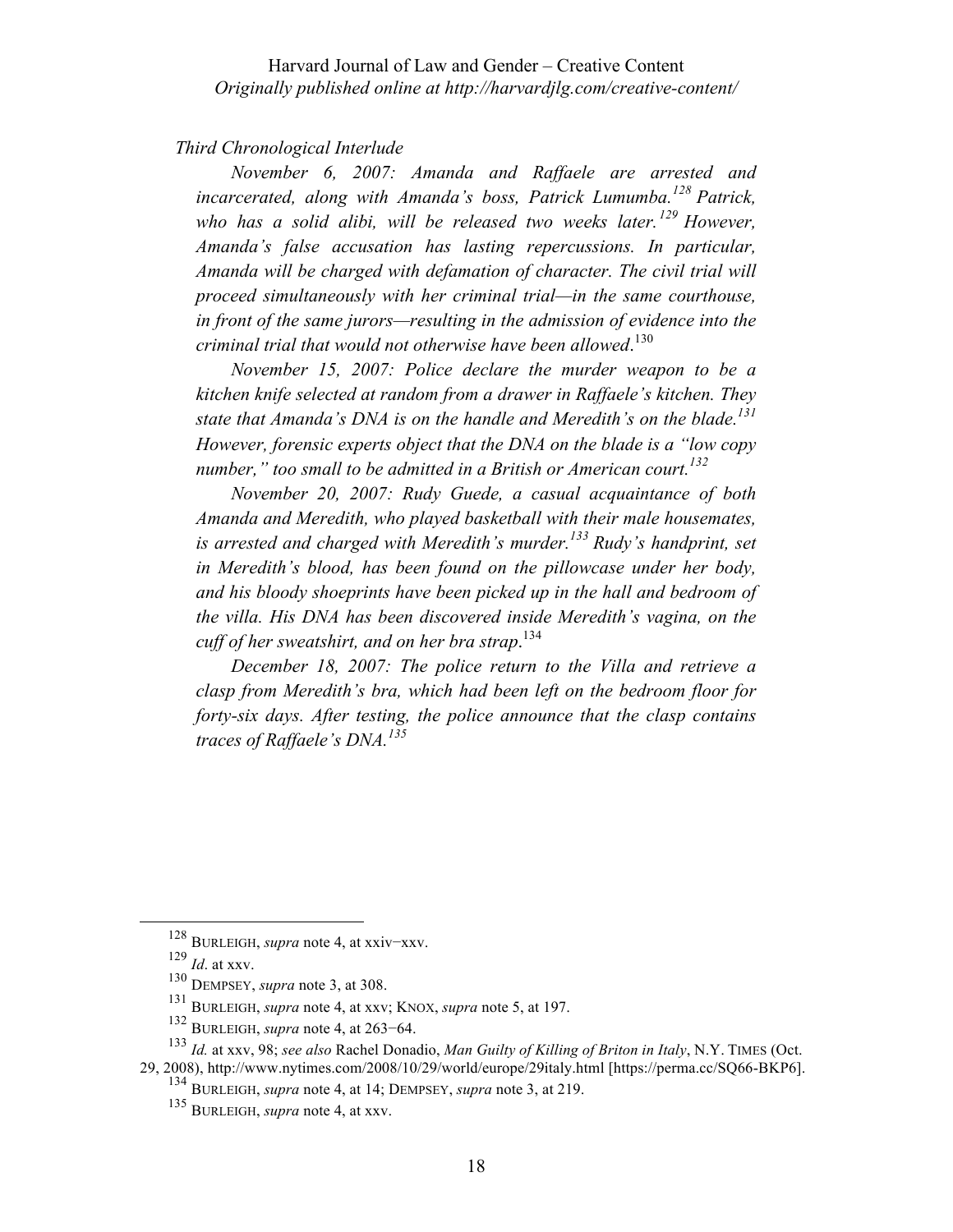# **Between the Arrest and the Trial**

### 20. *Do not keep a diary in prison.*

To be sure, many who follow your case will understand why you are tempted to record your prison sojourn. We will sympathize when we read on the first page of your diary that you are writing this "to remember . . . because not that many people will ever have this experience.<sup>"136</sup> To some readers, including me, your diary will be the most poignant and moving artifact of your case. Its form, even more than its content, will seem touchingly resolute, with its cover page neatly laid out: first, the title, "MY PRISON DIARY," printed in shaky block letters, and, further down the page, with asterisks flanking it, the dutiful translation into the language you are hoping to master: "*\*Il mio diaro del prigione*.\*"<sup>137</sup>

The diary comes across as very young. In fact, journalist Nina Burleigh describes your script as "childishly rounded,"<sup>138</sup> while author Candace Dempsey writes that the big block letters on the cover page reflect the "grandiosity of youth."139 In me, it evokes memories of my own childhood diaries: an azure one with stars and a moon and a brass lock on its leather cover, and a red one in which I wrote "reviews" of all the books I read in eleventh grade. On the front cover of the red one, I printed the words, "MY FRIENDS IN THE WORLD OF BOOK LAND," a title so earnest and clichéd that I cringe now to think of it. Yet it is the very earnestness of your cover page that moves me.

On November 29, 2007, your cell will be ransacked by the police and your diary confiscated. The police will leak your private musings to reporters, who will publish excerpts in their newspapers.<sup>140</sup> In some of these excerpts you marvel at the prosecutor's theories, presenting them as preposterous. But unfortunately, tone does not translate well from one culture or language to another; thus, the media will ignore your sarcasm, framing your reflections as serious when you intended them to be absurd.<sup>141</sup>

### *Fourth Chronological Interlude*

*October 28, 2008: After a "fast-track" trial, Rudy Guede is convicted of murder in Meredith's death and sentenced to thirty years in prison. On appeal, his sentence is reduced to sixteen years.*<sup>142</sup>

 <sup>136</sup> For a digital copy of Amanda's diary, see www.injusticeinperugia.org/diary.html [https://perma.cc/HCP2-L4QP].

 $\int_{137}^{137} Id.$ 

<sup>138</sup> BURLEIGH, *supra* note 4, at 284.

<sup>139</sup> DEMPSEY, *supra* note 3, at 180.

<sup>140</sup> *See, e.g.*, BURLEIGH, *supra* note 4, at 283; DEMPSEY, *supra* note 3, at 337; SIMKIN, *supra* note 26, at 172‒73.

<sup>141</sup> *See* KNOX, *supra* note 5, at 234.

<sup>142</sup> *Id.* at 281–82; *see also* GARY C. KING, THE MURDER OF MEREDITH KERCHER 185 (2010).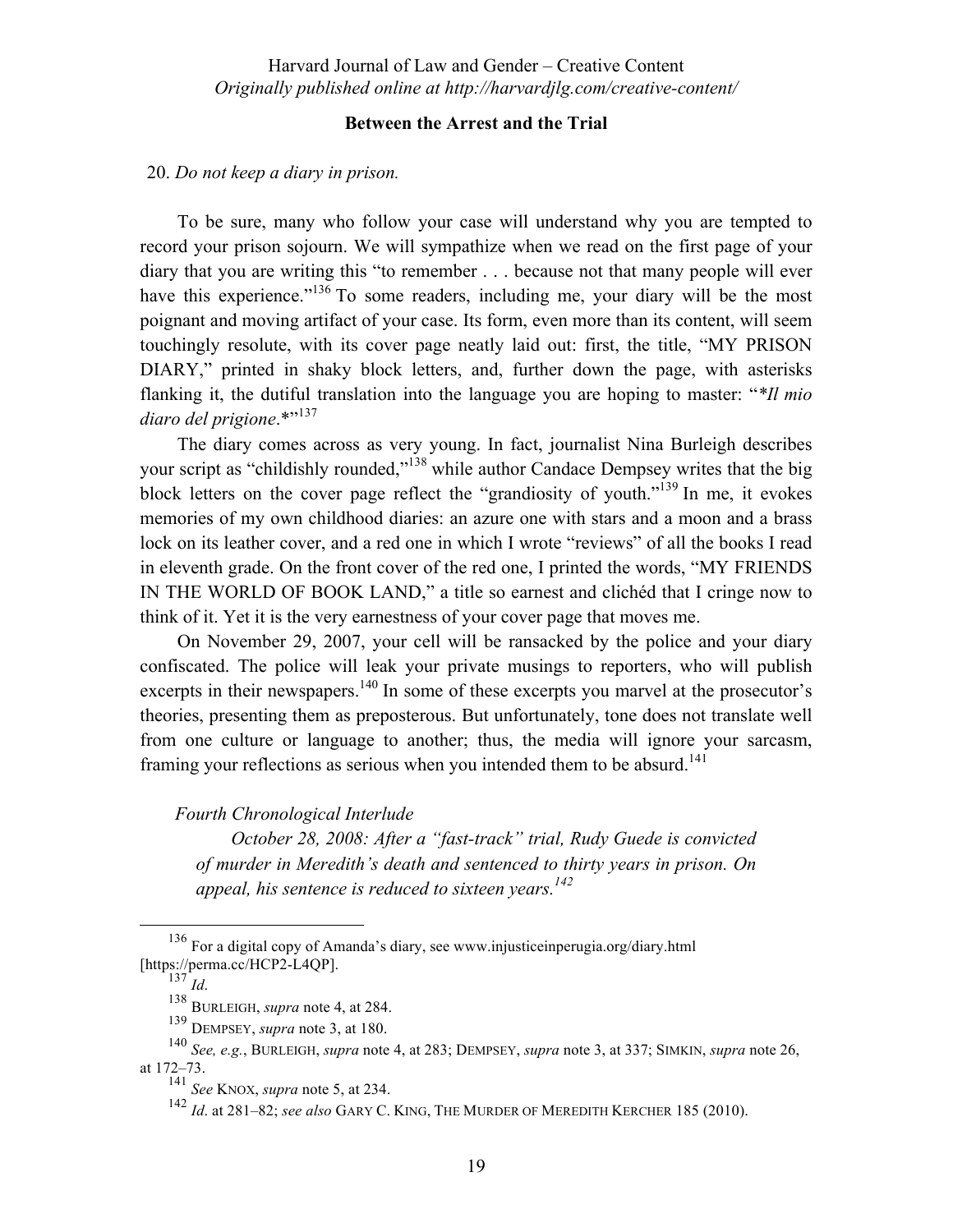*January 16, 2009: The trial of Amanda and Raffaele begins in Perugia.<sup>143</sup>*

### **During the Trial**

# 21. *On Valentine's Day, do not go to court wearing a sleep T-shirt with pink letters six inches tall reading: "All You Need Is Love."*<sup>144</sup>

It may seem unlikely that something as "frivolous" as clothing would have an impact on your case, but remember that when Joan of Arc was tried for heresy in Rouen, five of the charges against her concerned her "inappropriate" way of dressing, such as her donning of garments made of luxurious fabrics like "gold and silk . . . trimmed with fur."<sup>145</sup> And while it will not lead to your being burned at the stake, you too will pay a price for your decision to wear the oversized T-shirt to court.

Why will you do it? Perhaps the T-shirt—a gift from your stepmother, Cassandra.<sup>146</sup> that is adorned with lyrics from your beloved Beatles—functions as a soothing "transitional object" in this frightening place.<sup>147</sup> Or perhaps it is simply what you say in your memoir: that by dressing in your "usual jeans and a T-shirt," you hope to enable the jury to see the real you.<sup>148</sup>

But rather than making you seem normal and innocent, your flamboyant T-shirt will be interpreted as "obnoxious," a sign of your "attention-grabbing narcissism" and of your disrespect for the Italian judicial system. In the British press, the T-shirt will even be read as a sign of your "psychopathic" personality.<sup>149</sup> Your choice of attire on that one day will be, as you later reflect, "what did the most damage in those early weeks."<sup>150</sup>

# 22. *Do not wait until the last week of your trial to start wearing conservative clothes to court.*

Even after suffering through the Valentine's Day debacle, you will not appreciate how much your fashion choices differ from Italian expectations. Thus, in the autumn of

 <sup>143</sup> DEMPSEY, *supra* note 3, at 268.

<sup>144</sup> *See, e.g.*, NADEAU, *supra* note 3, at 126; SOLLECITO, *supra* note 3, at 174.

<sup>145</sup> *See* MARINA WARNER, JOAN OF ARC 143, 161 (1981).

<sup>146</sup> *See* KNOX, *supra* note 5, at 298.

<sup>&</sup>lt;sup>147</sup> Cf. D.W. Winnicott, *Transitional Objects and Transitional Phenomena—A Study of the First Not-Me Possession*, 34 INT'L J. PSYCHOANALYSIS 90 (1953) (defining "transitional objects" and explaining their role as a defense against anxiety, particularly depressive anxiety. Note that the article deals primarily with the psychology of infants).

<sup>148</sup> *See* KNOX, *supra* note 5*,* at 299.

<sup>149</sup> *See id*.

<sup>150</sup> *See id*. at 298.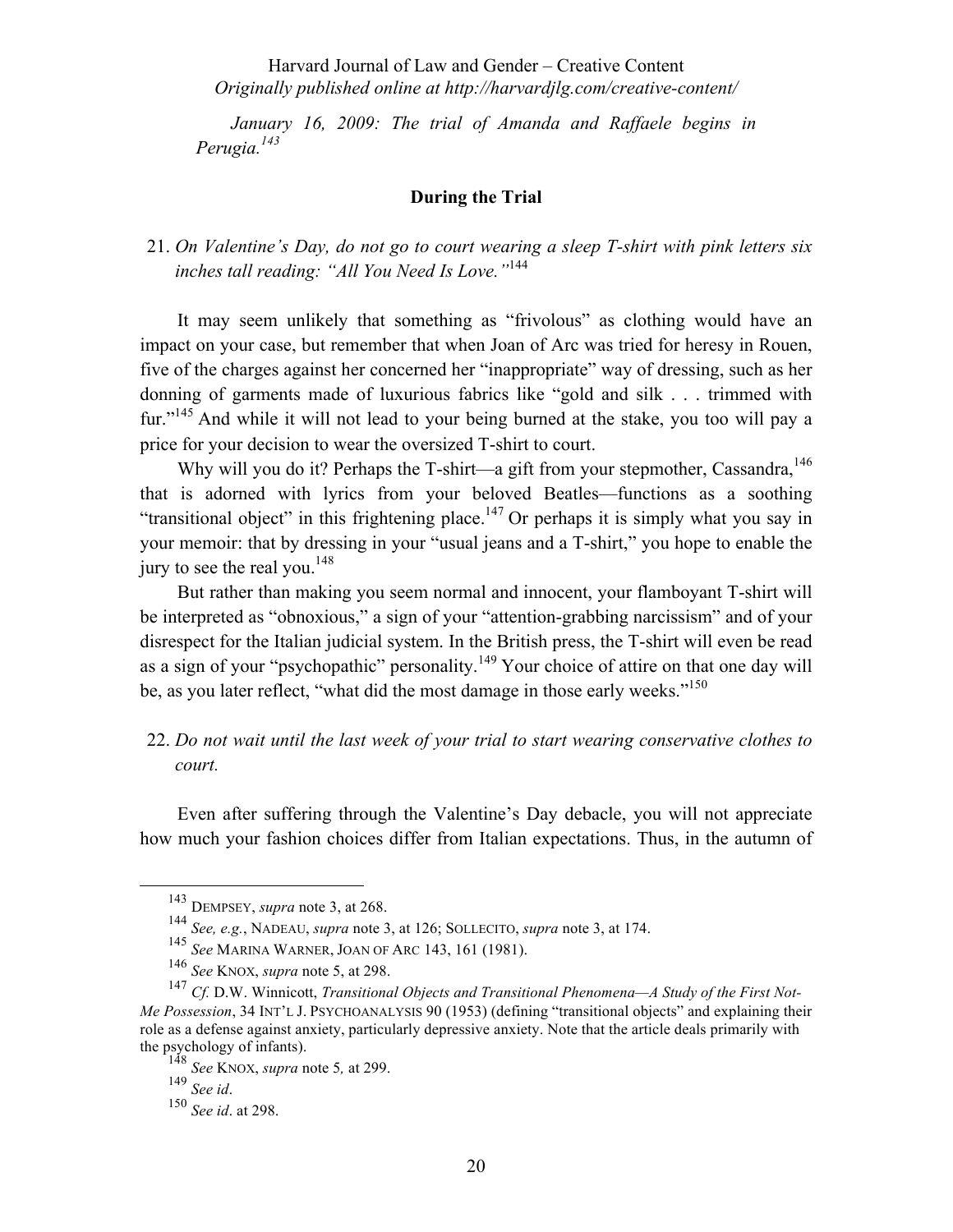2009, once the weather turns chilly, you will go to court every day wearing the same red hoodie.<sup>151</sup> When you finally abandon the hoodie in favor of a more professional look, the *Times of London* will consider the change newsworthy enough to run an article with the headline, "Amanda Knox's switch to a more sober style of dress may have come too late."<sup>152</sup> While acknowledging that your new clothing (white slacks and a lime-green blazer) is an improvement because it is more in keeping with the serious charges against you, the *Times of London* article will also quote an American journalist who says that you should have dressed that way from the start.<sup>153</sup> In a similar vein, Nina Burleigh will conclude that your belated adoption of formal clothing, while a "nice gesture to *la bella figura*," was "not enough, and everyone knew it."<sup>154</sup>

*Fifth Chronological Interlude December 4, 2009: Amanda and Raffaele are convicted of murder.<sup>155</sup>*

23. *When you are convicted of murder and sentenced to twenty-six years in an Italian prison, do not despair.*

Upon hearing the verdict, you will slump against your lawyer's chest, while your mother and sister—their voices the only ones you can distinguish in the tumult—sob behind you. Because your legs are too weak to support your body, the guards will lift you under the arms to remove you from the courtroom. They will deposit you in a chair to wait for the prison van, and you will moan: "No, no, no," while Raffaele and the guards try in vain to comfort you.<sup>156</sup>

#### *Sixth Chronological Interlude*

*October 3, 2011: After independent experts release a report highly critical of the police's handling of forensic evidence, the appellate court acquits both Amanda and Raffaele*. 157

*When the acquittal is announced, Amanda cries convulsively, her tears subsiding only after guards escort her to the basement of the courthouse. There, she will tenderly squeeze Raffaele's hand before being* 

 <sup>151</sup> BURLEIGH, *supra* note 4, at 3.

<sup>152</sup> Richard Owen, *Amanda Knox's Switch to a More Sober Style of Dress May Have Come Too Late*, TIMES OF LONDON (Dec. 4, 2009), https://www.thetimes.co.uk/article/amanda-knoxs-switch-to-more-soberstyle-of-dress-may-have-come-too-late-kz7vb6lp0cp [https://perma.cc/GGH5-FU3C].

<sup>153</sup> *Id.*

<sup>154</sup> BURLEIGH, *supra* note 4, at 3.

<sup>155</sup> *Id.* at xxvii.

<sup>156</sup> *See* KNOX, *supra* note 5, at 360−70.

<sup>157</sup> *See* Elisabetta Povoledo, *Amanda Knox Freed After Appeal in Italian Court*, N.Y. TIMES (Oct. 3, 2011), www.nytimes.com/2011/10/04/world/europe/amanda-knox-defends-herself-in-italian-court.html [https://perma.cc/KJJ8-2HM3].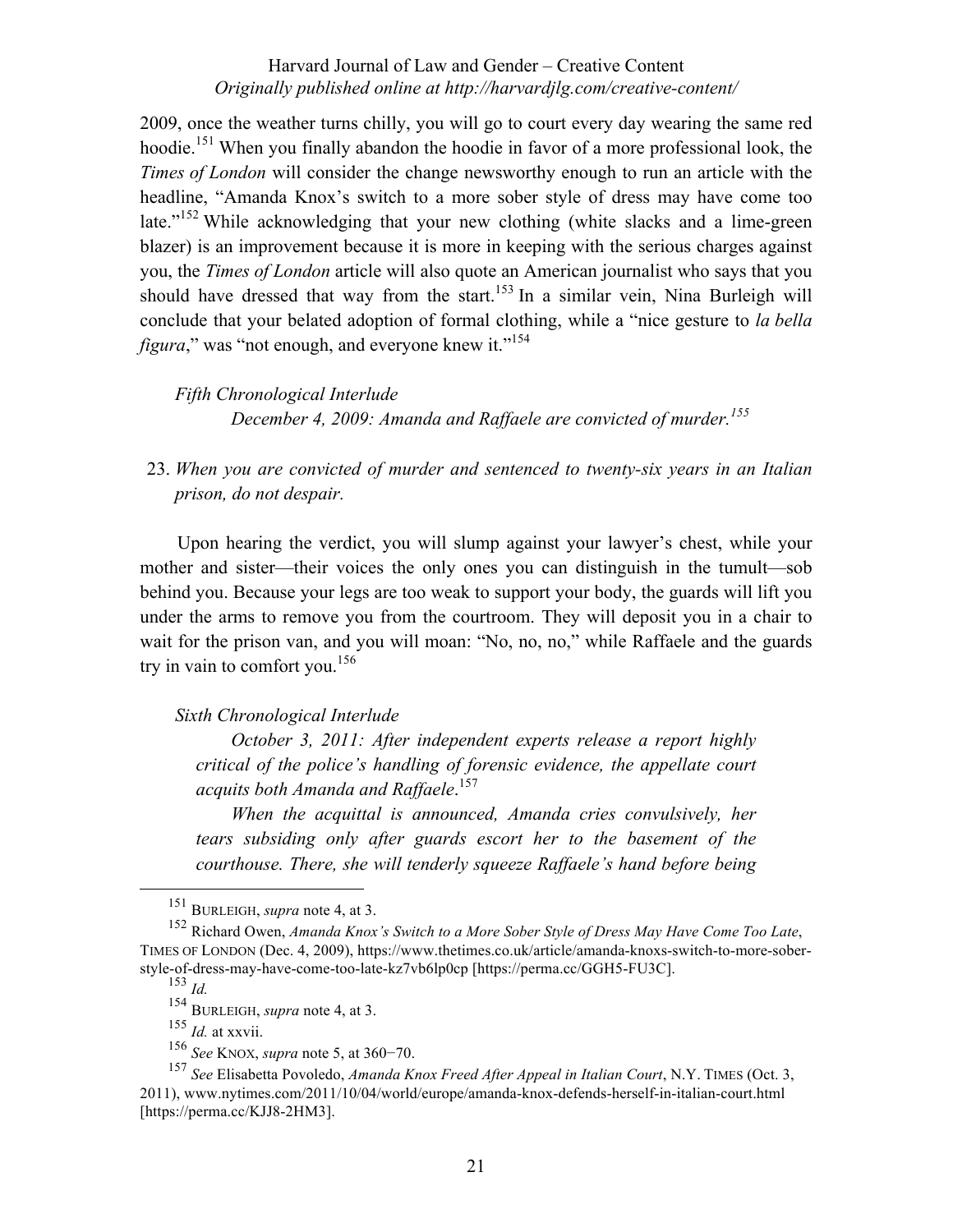*whisked away in a car to Rome and then on by plane to the United States.<sup>158</sup>*

*Five and a half months after her release, Raffaele visits her in Seattle, where her mother and stepfather host an elaborate party to celebrate her freedom, with an all-American cheesecake in honor of Raffaele's twentyeighth birthday.* <sup>159</sup> *During the few moments when they are able to speak privately, Amanda tells Raffaele that she wants only good things for him, that she is pleased he came. And although their love affair has long since ended, Amanda and Raffaele give each other an embrace of rare warmth when they say goodbye. 160*

*March 26, 2013: The Court of Cassation, Italy's highest criminal court, overturns the acquittal of Amanda and Raffaele and orders a new appeal*. 161

*January 30, 2014: The new appeal ends with the court reinstating the murder convictions of both Amanda and Raffaele. The court increases Amanda's sentence to twenty-eight and a half years, while leaving Raffaele's sentence of twenty-five years unchanged. <sup>162</sup> In a written statement, Amanda says that the verdict has "frightened and saddened" her. She adds: "My family and I have suffered greatly from this wrongful persecution. . . . Most troubling is that it was entirely preventable." Amanda and Raffaele's lawyers announce that they will appeal the conviction*. 163

*March 29, 2015: The Supreme Court of Cassation overturns the murder convictions of Amanda and Raffaele and drops all charges against* 

<sup>163</sup> Kevin Rawlinson & Mark Smith, *Meredith Kercher Murder: Knox and Sollecito Lose Appeal—As it Happened*, GUARDIAN (Jan. 30, 2014), https://www.theguardian.com/world/2014/jan/30/meredithkercher-murder-knox-and-sollecito-appeal-verdicts-due-live [https://perma.cc/4EU2-MSV6].

 <sup>158</sup> *See* KNOX, *supra* note 5, at 444−47, 52.

<sup>159</sup> SOLLECITO, *supra* note 3, at 253, 259.

<sup>160</sup> *See id*. at 260.

<sup>161</sup> Elisabetta Povoledo, *Italy's Highest Court Overturns Acquittal of Amanda Knox*, N.Y. TIMES (Mar. 26, 2013), http://www.nytimes.com/2013//03/27/world/europe/amanda-knox-retrial-ruling.html [https://perma.cc/TVE5-V474].

<sup>162</sup> Elisabetta Povoledo, *Amanda Knox is Re-Convicted of Murder in Italy*, N.Y. TIMES (Jan. 30, 2014), https://www.nytimes.com/2014/01/31/world/europe/amanda-knox-trial-in-italy.html [https://perma.cc/3J3J-5EJS].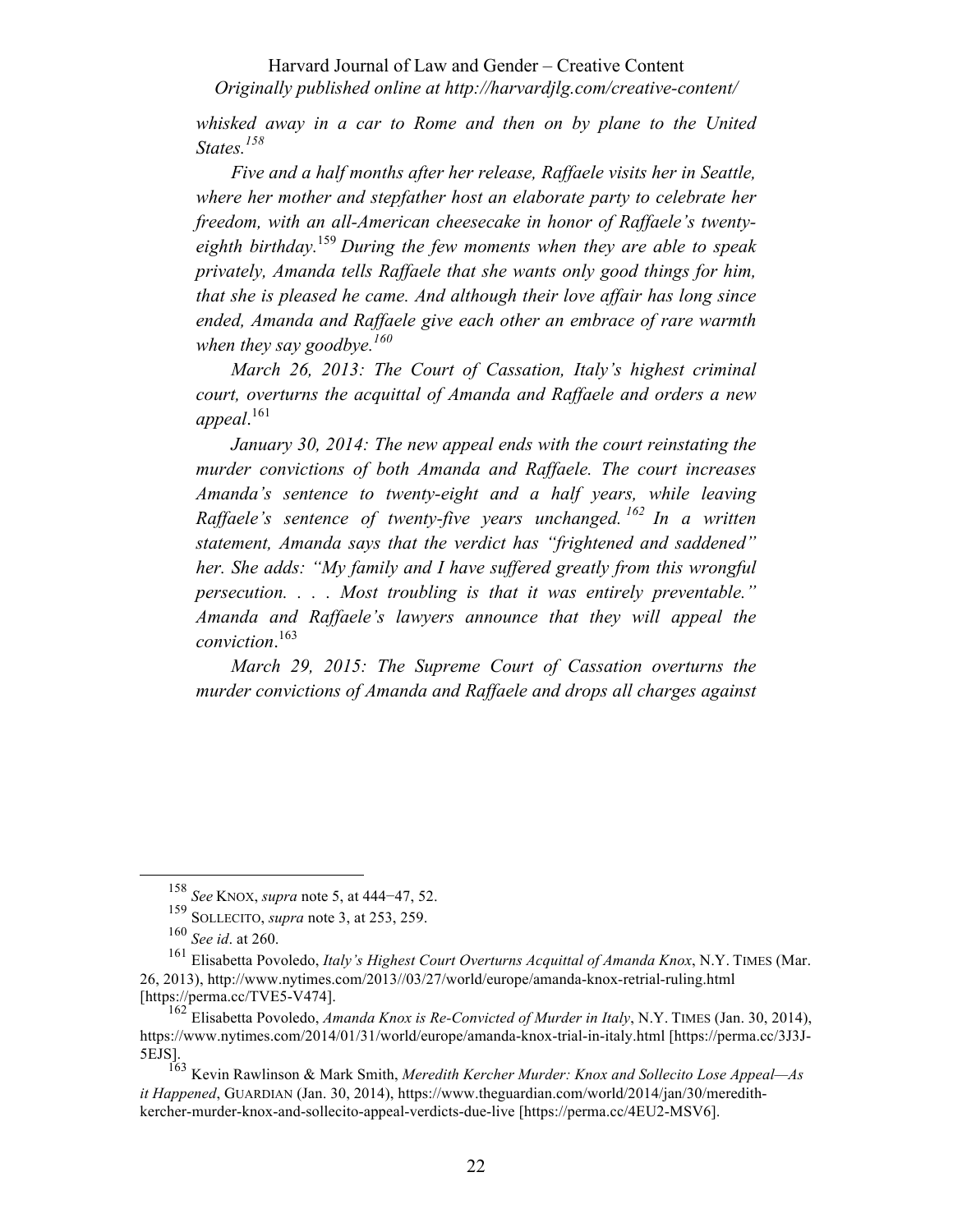*them.<sup>164</sup> Tearfully, Amanda expresses her gratitude for "having her life back*."165

*September 7, 2015: The Court hands down its formal explanation, citing "stunning flaws" in the investigation. In particular, the Court stresses the "absolute lack of biological traces" of Amanda or Raffaele at the crime scene. It also criticizes the prosecutor and lower-court judges for failing to establish any plausible motive for Amanda to commit the crime. 166*

II. BEHIND THE CARTWHEEL: EXPLAINING AMANDA'S "STRANGE" BEHAVIOR

In our society any man who does not weep at his mother's funeral runs the risk of being sentenced to death.

Albert Camus<sup>167</sup>

Knox, it seems, spent four years in prison largely for a failure to grieve in quite the way that various middle-aged men would have liked. Charlie Lyne, *The Guardian*<sup>168</sup>

As discussed in Part One, Amanda was found guilty of murder largely because of what others saw as her strange behavior, in particular, her failure to mourn her roommate's death. Through a series of improvident and impulsive actions, she actually helped the prosecutor build his case against her, leading to two murder convictions, four years of incarceration, and over seven years in a legal limbo before she was finally exonerated.

*Why* she behaved the way she did is a question that has evoked much speculation. Was she simply naïve because of her youth and inexperience, as Amanda herself asserts in her memoir?169 Was she self-destructive—one of the "pale criminals" described by

 <sup>164</sup> Elisabetta Povoledo, *Amanda Knox Acquitted of 2007 Murder by Italy's Highest Court*, N.Y. TIMES (Mar. 27, 2015), https://www.nytimes.com/2015/03/28/world/europe/amanda-knox-trial.html?  $r=0$ [https://perma.cc/V6DW-29DD].

<sup>165</sup> Yamiche Alcindor, *Kercher Family Shocked After Knox is Cleared in Murder*, USA TODAY (Mar. 28, 2015), https://www.usatoday.com/story/news/world/2015/03/28/kercher-family-shocked-as-knox-iscleared-of-conviction/70592860/ [https://perma.cc/RC5X-9KJ8].

<sup>166</sup> Greg Toppo, *Italy's Top Court: Amanda Knox Conviction Based on Poor Case*, USA TODAY (Sept. 7, 2015), https://www.usatoday.com/story/news/world/2015/09/07/italy-top-court-amanda-knoxconviction-based-poor-case/71844786/ [https://perma.cc/MUU6-5BGN].

<sup>167</sup> CAMUS, *supra* note 60, at xix.

<sup>168</sup> Charlie Lyne, *Judge Not: How Netflix Produced the Definitive Amanda Knox Film*, GUARDIAN (Sept. 24, 2016), https://www.theguardian.com/film/2016/sep/24/netflix-amanda-knox [https://perma.cc/6D63-QMEE].

<sup>169</sup> KNOX, *supra* note 5, at 102.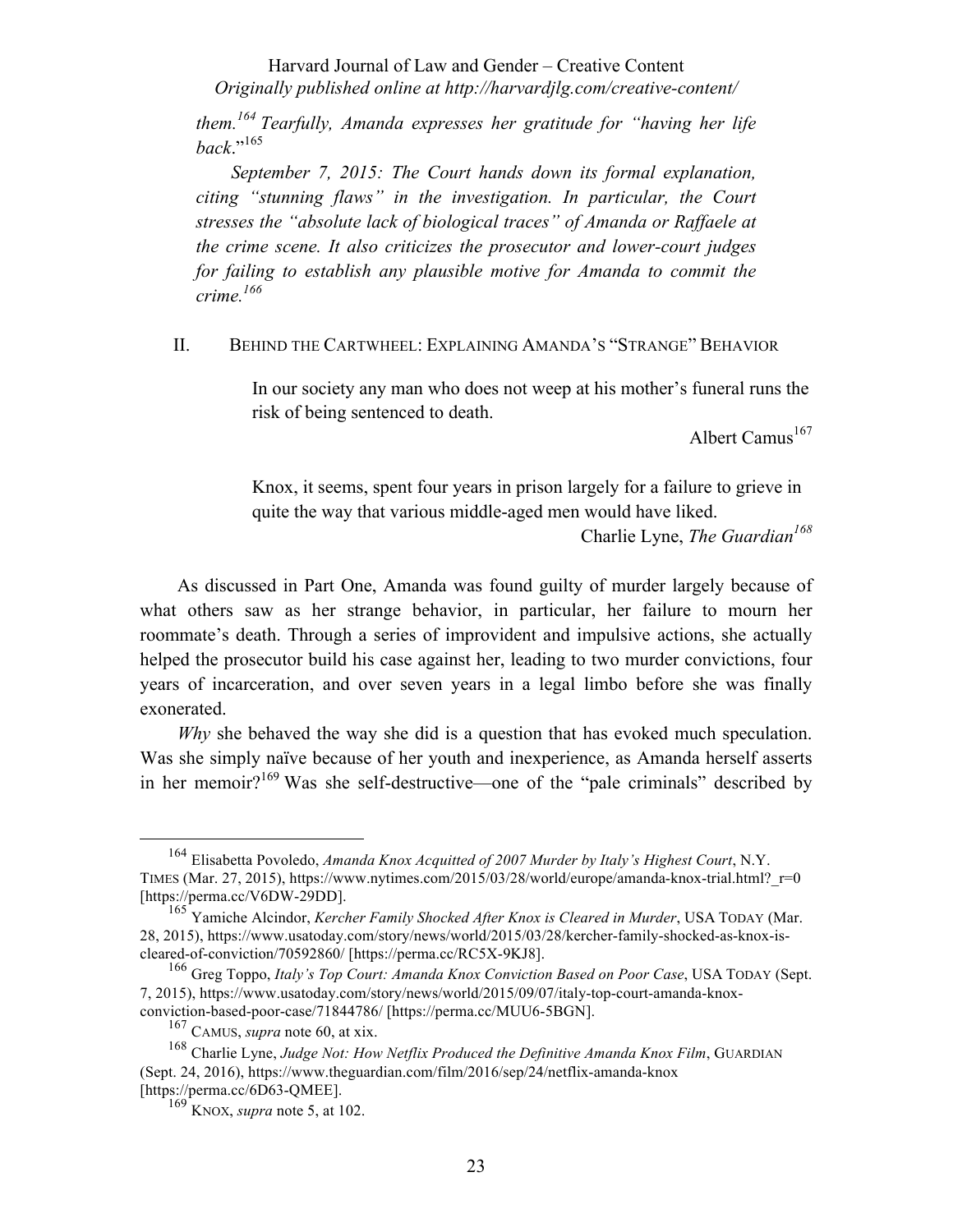Freud who seek punishment to alleviate the tension of unexpiated guilt?<sup>170</sup> Or were the police correct that the most compelling explanation of Amanda's behavior was her involvement in the crime?<sup>171</sup> As the reader may have surmised by now, I believe the answer to the last question to be no. Amanda's actions, however unseemly, can be persuasively explained by theories other than her participation in the murder. Let us now consider some of these alternative theories.

# *A. "A Mouse in a Cat's Game": Why Amanda Did What She Did*

Naïve:

Having native or unaffected simplicity; ingenuous; artless; as, *naïve* manners; a *naïve* person.

Untaught; especially philosophically or scientifically uninstructed; unphilosophical; unsophisticated; as, nature seen from a *naïve* point of view.

*Webster's New International Dictionary<sup>172</sup>*

# *1. Presenting the Theory of Naïveté*

Of all the reasons that have been proffered for Amanda's bizarre behavior, perhaps the most commonly mentioned is her naïveté. Consider, for example, the following passage from Tom Dibblee's review of Amanda's memoir in the *Los Angeles Review of Books*: "Knox didn't call the police when she got home from Sollecito's because she was naïve. She was incapable of imagining a violent crime being part of her life."<sup>173</sup> In the next paragraph, Dibblee asserts: "But Knox's naïveté didn't stop there. She believed that the police's objective was to discover the truth, and that if she just acted like herself and told the truth, her innocence would be obvious to everyone around her."<sup>174</sup>

<sup>171</sup> *See* Rachel Brodsky, *Amanda Knox Italian Police Bombshell: We Knew She Was Guilty of Murder Without Physical Evidence*, CBS NEWS (March 18, 2010), http://www.cbsnews.com/news/amanda-knoxitalian-police-bombshell-we-knew-she-was-guilty-of-murder-without-physical-evidence/ [https://perma.cc/6C33-6SB2] (citing detective Giobbi as saying that the "case was solved simply by observing Amanda Knox's behavior"); Ian Leslie, *Amanda Knox: What's in a Face?*, GUARDIAN (Oct. 7, 2011), https://www.theguardian.com/world/2011/oct/08/amanda-knox-facial-expressions [https://perma.cc/QSU6-TDRT ] (describing detective Edgardo Giobbi, the lead investigator on the case, as saying that his suspicions were first aroused when he watched Knox swivel her hips provocatively at the crime scene).

 <sup>170</sup> *See* Sigmund Freud, *Some Character-Types Met with in Psycho-Analytic Work*, *in* THE STANDARD EDITION OF THE COMPLETE PSYCHOLOGICAL WORKS OF SIGMUND FREUD 309, 332‒33 (James Strachey trans., 1914–16) (describing "criminals from a sense of guilt").

<sup>172</sup> *See* WEBSTER'S NEW INTERNATIONAL DICTIONARY, *supra* note 19, at 1624.

<sup>173</sup> Tom Dibblee, *On Being Off: The Case of Amanda Knox*, LOS ANGELES REV. OF BOOKS (2013) (book review), https://lareview/ofbooks.org/article/on-being-off-the-case-of-amanda-knox/ [https://perma.cc/ZV8P-X7HE].

 $174$   $Id.$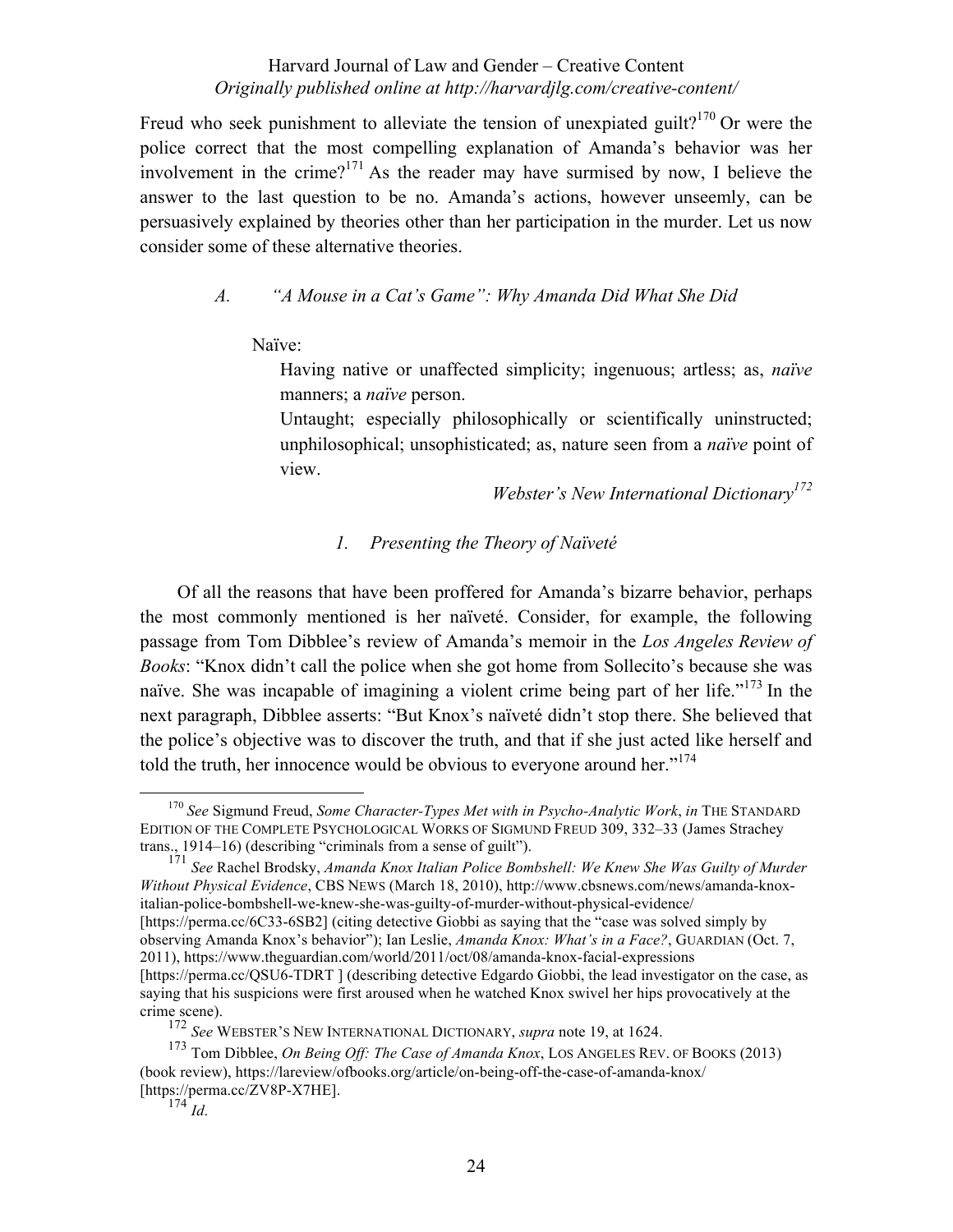In a similar vein, Nathaniel Rich also adduces naïveté as the reason for Amanda's eccentricity. Writing in *The New York Review of Books* and *Rolling Stone*, he describes Amanda as "guileless almost to the point of aberrance,"<sup>175</sup> and "ever credulous,"<sup>176</sup> with a "childlike innocence"<sup>177</sup> and "callowness."<sup>178</sup> According to Rich, Amanda failed to realize that she would "be judged by her behavior, her looks, and her nationality."<sup>179</sup> Nor did she understand "that her faith in human nature was a dangerous fantasy."<sup>180</sup> The importance that Rich attaches to Amanda's "childlike innocence"<sup>181</sup> can be seen in the way he describes her memoir, namely, as a coming-of-age tale in which the "shattering" of her naïveté figures as the "central and most gripping narrative."<sup>182</sup>

Not only professional writers, but also those who knew Amanda on a personal level, emphasize naïveté as a factor in the case. For instance, Amanda's best friend, Madison Paxton, addressing Amanda's prolonged failure to realize that she was a suspect, explains: "But she actually, genuinely, was that naïve."<sup>183</sup> Similarly, Amanda's mother describes her daughter as "oblivious to the dark side of the world,"<sup>184</sup> while her stepfather says that she was utterly lacking in "street sense."<sup>185</sup>

Amanda herself, writing in her memoir, *Waiting to Be Heard*, about the reasons for her imprudent and ultimately self-destructive behavior, employs words such as "naïve,"<sup>186</sup> "stupid,"<sup>187</sup> and "childlike."<sup>188</sup> For example, she states: "I was too naïve to imagine that the detectives suspected that the murder had been an inside job. . . . Now I see that I was a mouse in a cat's game."<sup>189</sup>

Later in the memoir, Amanda muses in the same self-critical vein about disregarding her Aunt Dolly's warnings. She writes: "In retrospect, I understand that Dolly had a hunch I was headed for a train wreck. . . . I didn't see these things as I should have, as

179 *Id*. 180 *Id*.

 <sup>175</sup> Nathaniel Rich, *Amanda in Wonderland*, 60 N.Y. REV. OF BOOKS, (2013) (book review), http://www.nybooks.com/articles/2013/08/15/amanda-knox-in-wonderland/ [https://perma.cc/8UXW-EJ2C].

<sup>176</sup> Nathaniel Rich, *The Neverending Nightmare of Amanda Knox*, ROLLING STONE 88, 93, (2011), http://www.rollingstone.com/culture/news/the-neverending-nightmare-of-amanda-knox-20110627 [https://perma.cc/CVU6-EHH9].<br> $^{177}$ Id.

<sup>177</sup> *Id*. 178 *Id*.

<sup>181</sup> *Id*. <sup>182</sup> Rich, *Amanda in Wonderland*, *supra* note 175.

<sup>183</sup> Rich, *The Neverending Nightmare of Amanda Knox*, *supra* note 176. <sup>184</sup> *Id*.

<sup>185</sup> *Id*. <sup>186</sup> KNOX, *supra* note 5, at 169.

<sup>187</sup> *Id*. at 383.

<sup>188</sup> *Id*. at 244.

<sup>189</sup> *Id*. at 78.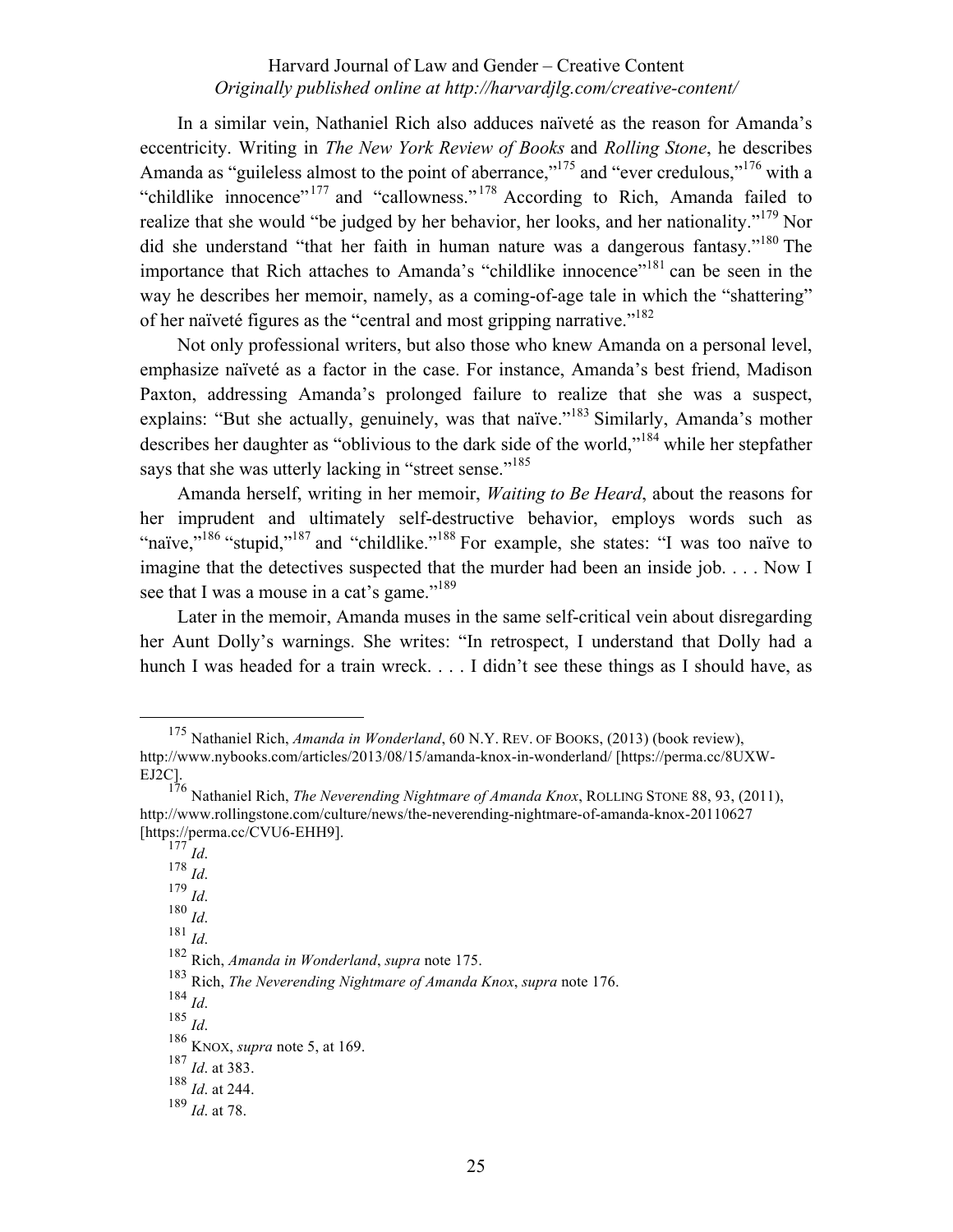foreshadowing."<sup>190</sup> And again, remembering her surprise upon learning that the media had made her into a symbol of evil, she writes: "*How am I still this naïve?*" <sup>191</sup> Her answer, "alt twenty. I still had a childlike view of people."<sup>192</sup> seems to be a rebuke as much as an explanation. Perhaps most merciless of all is the passage she writes about her initial confinement in Capanne prison: "Looking back, I thought of how stupid I was in November 2007 when I'd first been arrested. I thought I was a special case and would be kept in prison for only a few days at most—for my 'protection.' But . . . I was not special. In the eyes of the law, I was a murderer." $193$ 

Reading Amanda's memoir for the first time, I was saddened to see this young woman, only twenty years old, whose superego had become so punitive, pitiless, and cruel that it even destroyed her illusion of specialness. As harsh on herself as her harshest critics, Amanda almost never looked back with compassion at the younger, less experienced girl she once was. The following statement, which she made orally at her first appeal, is a rare exception: "I think of how young I was then, how I didn't understand anything."<sup>194</sup>

# *2. Challenging the Theory of Naïveté*

Despite its popularity as an explanation of Amanda's behavior, the concept of naïveté suffers from several weaknesses. One is its tendency to acquire a moralistic or judgmental tone, which tends to discourage a quest for understanding. Another is its superficiality. While posing as an answer, the concept of naïveté begs deeper questions, such as why Amanda implicitly trusted authorities, why she engaged in eccentric behavior without foreseeing the bad impression this would leave on others, and why she believed people could see through her antics to her true, innocent self. The concept of naïveté is also overbroad. It appears that at least three meanings are intended when people declare Amanda to be naïve: her credulity,<sup>195</sup> her belief in the "illusion of transparency," $196$  and her artlessness.<sup>197</sup>

To take up first her credulity, writers use *naïve* in this sense when they refer to Amanda's reluctance to recognize that a heinous crime could have happened at the villa

 <sup>190</sup> *Id*. at 106.

<sup>191</sup> *Id*. at 244.

<sup>192</sup> *Id*.

<sup>193</sup> *Id*. at 383.

<sup>194</sup> *Id.* at 365.<br>194 *Id.* at 415.<br><sup>195</sup> See Rich, *The Neverending Nightmare of Amanda Knox, supra* note 176.

<sup>&</sup>lt;sup>196</sup> For a discussion of the illusion of transparency, see Thomas Gilovich, Victoria Husted Medvec & Kenneth Savitsky, *The Illusion of Transparency: Biased Assessments of Others' Ability to Read One's Emotional States*, 75 J. PERSONALITY & SOC. PSYCHOL., 332, 333 (1998); Saul M. Kassin, *On the Psychology of Confessions: Does Innocence Put* Innocents *at Risk?*, 60 AM. PSYCHOLOGIST 215, 218 (2005).

<sup>197</sup> *See* WEBSTER'S NEW INTERNATIONAL DICTIONARY, *supra* note 19, at 1624.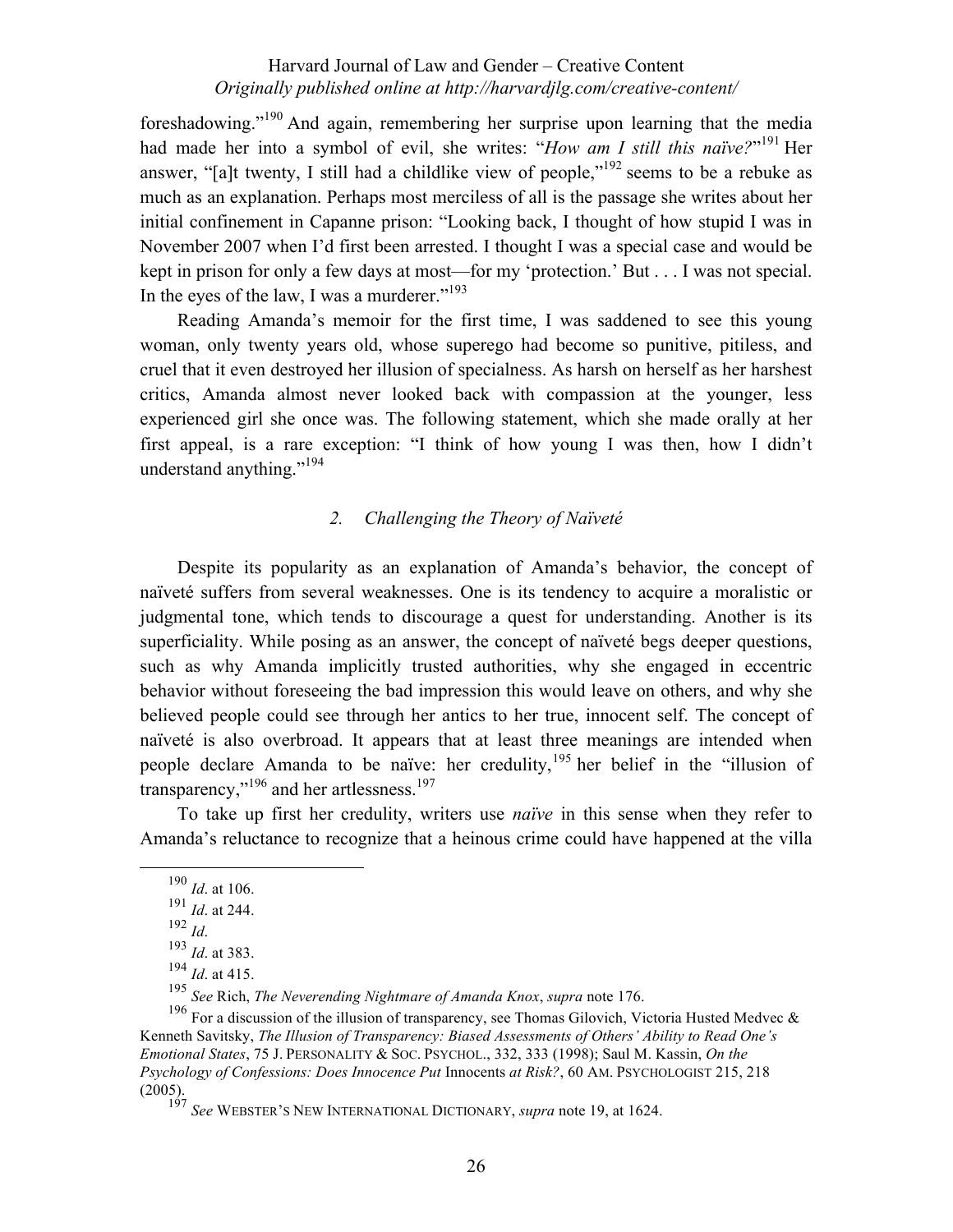where she lived.<sup>198</sup> They also use *naïve* with this meaning when they write negatively about Amanda's implicit faith in the police—her prolonged assumption that she was not a suspect, despite being interrogated over a five-day period, and her ready acceptance of the police officers' assurance that she was being placed in custody not to prevent her escape but rather for her own protection.<sup>199</sup>

Related to credulity is Amanda's belief that, because she was innocent, she could not be convicted, as long as she was true to herself. Writers who mean *naïve* in this sense may be alluding to Amanda's stated belief that if only people could see her "real self," they would know she was not guilty.<sup>200</sup> One illustration of this form of naïveté is her decision to wear a T-shirt to court so everyone could see she was just a normal person.<sup>201</sup> Another example is her insistence on having a face-to-face conversation with Prosecutor Mignini, against her lawyers' advice.<sup>202</sup> If Mignini could only hear her account from her own lips, Amanda thought, he would have no choice but to recognize her innocence.<sup>203</sup> However, contrary to her expectation, Mignini controlled the encounter, turning everything Amanda said into further evidence of her guilt.<sup>204</sup> This certainty that one's innocence is both obvious and protective is so common that it has been given a name in criminal law: "the illusion of transparency."205

A third meaning that may be intended when people call Amanda naïve is artless, $206$ or "unchecked by convention. <sup>207</sup> As Amanda wrote on Facebook: "I don't get embarrassed and therefore have very few social inhibitions."<sup>208</sup> Free from the filter of self-consciousness, she simply did whatever came naturally, indifferent to the reactions of others. For example, she had no hesitation about doing the splits or making faces with Raffaele in the *questura*, in full view of the police. It is notable that, in a different context, this third sense of *naïve* is sometimes seen as a positive trait, as in the phrase "a woman of artless grace and simple goodness."<sup>209</sup>

 <sup>198</sup> *See* Dibblee, *supra* note 173.

<sup>199</sup> *See* KNOX, *supra* note 5, at 136.

<sup>200</sup> *See, e.g.*, KNOX, *supra* note 5, at 229 ("If I just had the chance to present my real self to Mignini I'm sure I could change that perception. People could no longer say I'm a killer.").

<sup>201</sup> *See id.* at 298–99.

<sup>202</sup> *See id.* at 229.

<sup>203</sup> *See id.*

<sup>204</sup> *See id.* at 236–40.

<sup>205</sup> *See* Kassin, *supra* note 80, at 218.

<sup>206</sup> For a definition of *naïve* as artless, see WEBSTER'S NEW INTERNATIONAL DICTIONARY, *supra* note 19, at 1624.

<sup>&</sup>lt;sup>207</sup> For a definition of *naïve* as "unchecked by convention," see id. at 1500.

<sup>208</sup> *See* Rich, *Amanda in Wonderland*, *supra* note 175.

<sup>209</sup> THE AMERICAN HERITAGE DICTIONARY 1198 (3d ed. 1992) (under synonyms of *naïve*); *cf.* JANE AUSTEN, EMMA 152 (George Justice ed.,  $4^{th}$  ed., W.W. Norton & Company 2012) (1815) (describing Frank Churchill's impression of Harriet: "He had never seen so lovely a face, and was delighted with her naïveté.").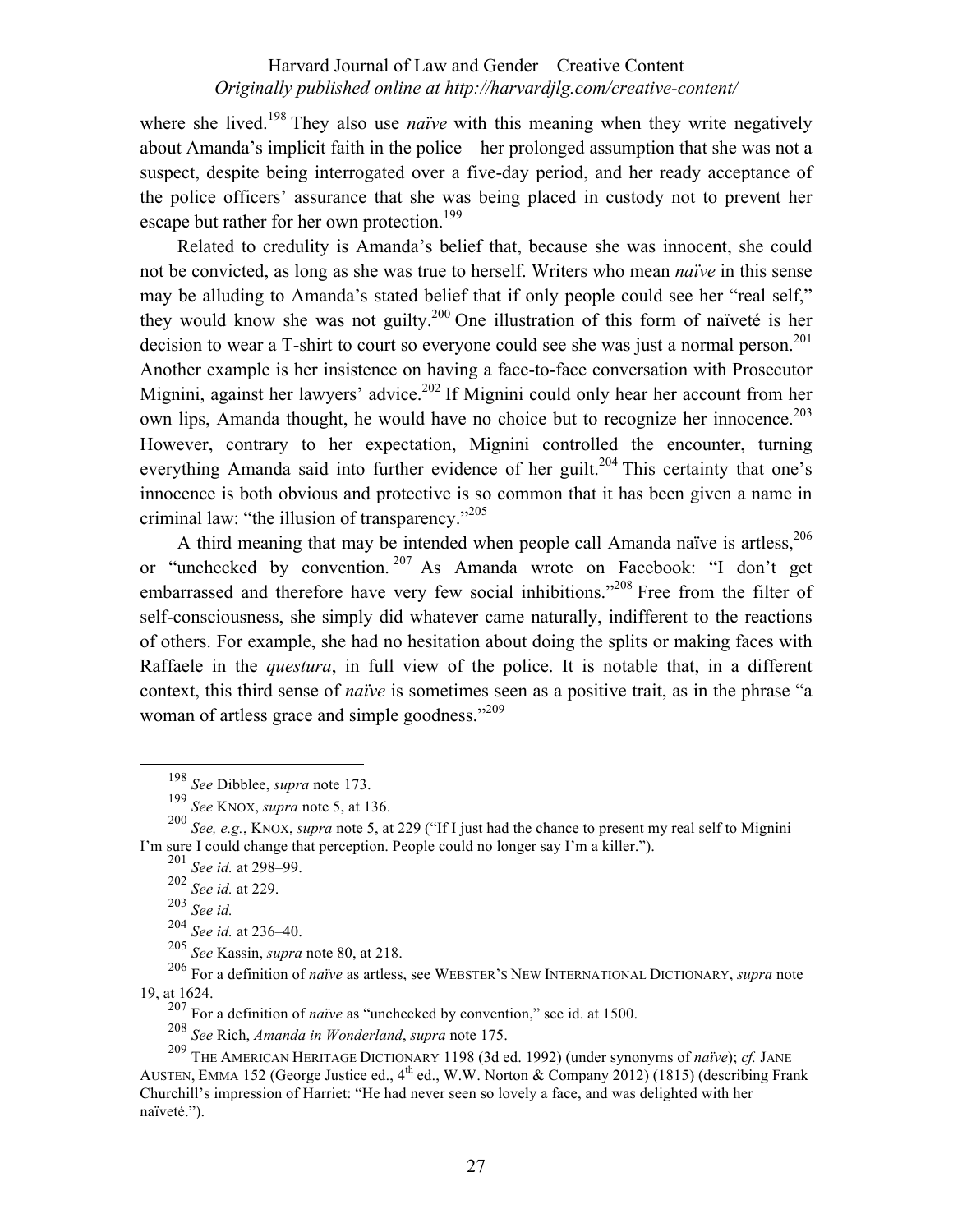Finally, the concept of naïveté is also inadequate because it can serve as a proxy for "lack of worldliness and sophistication."<sup>210</sup> We see this usage in the following scene.

# *3. At the Uva Bar Firenze with Professor Lucia Re—May 26, 2014211*

I am sitting with an Italian colleague, Lucia Re, in the Uva Bar in Novoli, a district of northwestern Florence. Although far removed from my hotel in the picturesque city center, the Uva Bar is conveniently located near Lucia's office in the law school at the University of Florence. I have arranged to meet with her primarily because of her expertise in criminal law, a field in which she has published three books before the age of forty.

Besides her career success, Lucia is fluent in several languages. She has cultivated opportunities to live in foreign cities, including Paris, where she spent four years on an Erasmus fellowship—the same fellowship that the British students in Amanda's case were awarded to study in Perugia. She reminds me of my younger self and inspires me to recapture my adventuresome spirit.

After a few minutes of talk about the weather and our respective careers, Lucia and I turn to the subject of Amanda's case. We are in the middle of discussing Amanda's eccentric behavior after her roommate's murder when Lucia volunteers that many American students matriculate at the University of Florence. "Often they become a problem," she says, "requiring that we schedule extra faculty meetings to discuss what to do." When I express surprise, she explains that American students "are more naïve than Italians. They don't know how to behave or how their behavior is being interpreted. They don't know who they are dealing with."

"What do you mean?" I ask, feeling defensive. To hide my reaction, I lift my wine glass to my mouth and take a sip.

She has just bitten into her sandwich and motions for me to wait until she can swallow. While biding my time, I study the silk scarf she is wearing in a layered oval around her neck. Nearly every Italian woman I see is adorned with such a scarf, expertly draped to frame her face. Lucia's is a black and white print that brings out her striking coloring—her dark hair and eyes, almost the color of ebony, and her pale skin, with just a hint of olive.

"You told me that you had never seen gypsies until you came to Florence," Lucia reminds me, after finishing her bite. "The American students tell me the same thing, that they too have never seen gypsies." I say nothing out loud, but it strikes me that this is not

 <sup>210</sup> For a definition of *naïve* as "lacking worldliness and sophistication," see THE AMERICAN HERITAGE DICTIONARY, *supra* note 209, at 1198.

<sup>211</sup> Interview with Lucia Re, Professor of Law, Università degli Studi di Firenze, Scuola di giurisprudenza, in Florence, Italy (May 26, 2014).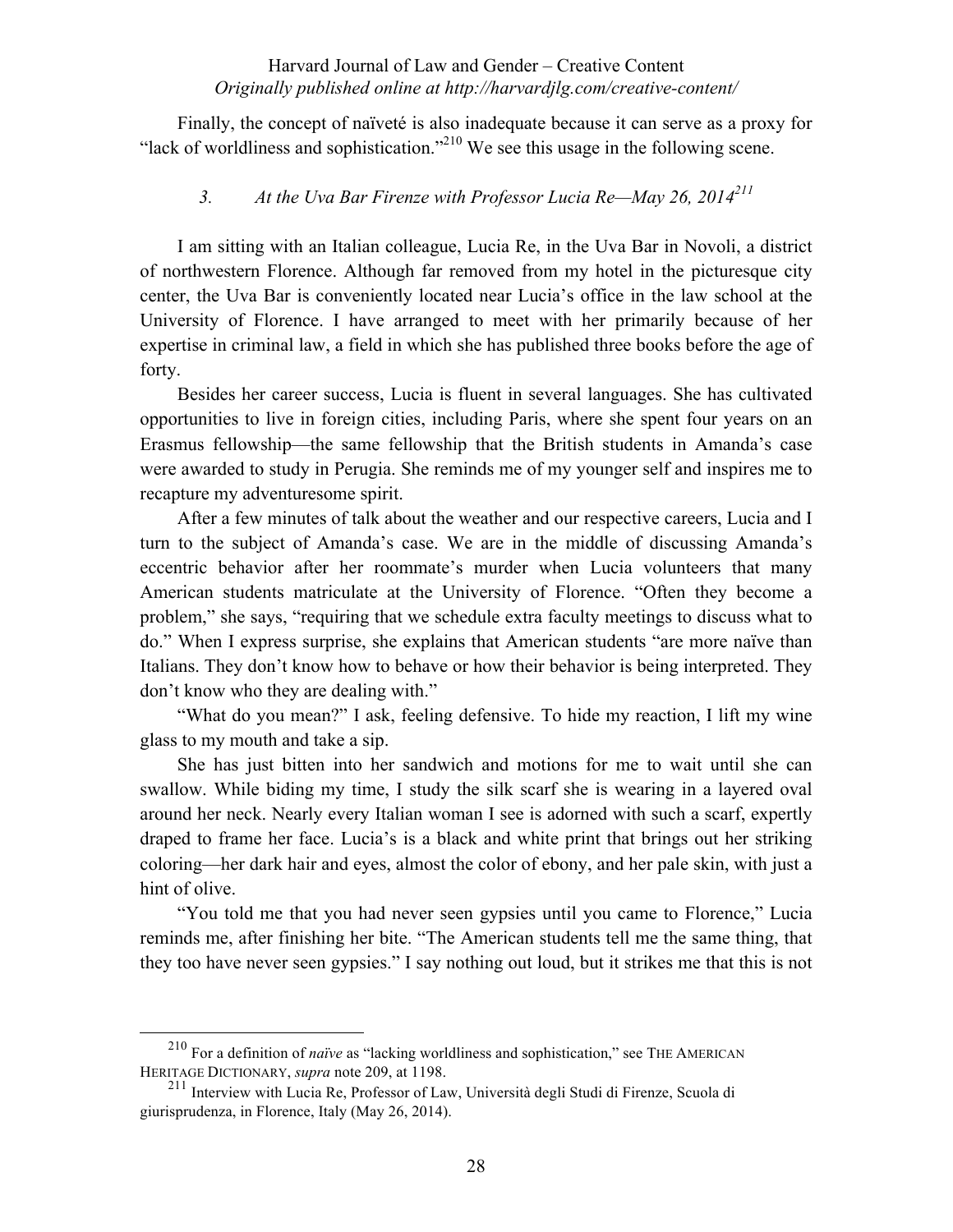really naïveté, any more than it would be naïve if an Italian had never seen a Native American before visiting the United States.

"I have another illustration for you," my companion goes on, warming to the subject. She tells me about a male student from the United States who started crying in front of her. It was the last day of class, and when she asked him what was wrong, he said that he was just sorry to leave Italy. According to Lucia, the student's crying was shockingly naïve. "No Italian young man would ever do that," she says. "Not in front of a professor!"

She seems so certain, but in my mind, I am trying to grasp why this was wrong, and why she considers it an expression of naïveté. I think of naïveté as an ingrained character trait, whereas this student may simply have been ignorant of Italian culture. In particular, the student may not have understood the Italian rules that govern the expression of sadness—rules that seem confusing to me as well. After all, Amanda was criticized precisely for *not* crying in public over Meredith's death.

When we finish our lunch, I mention needing to buy more clothes for the remainder of my stay. Lucia informs me that a new H&M department store has opened up a few blocks away, and she graciously walks me there in the muggy heat. Upon reaching the store, she asks a clerk, in Italian, to call a taxi for me when I have finished shopping, but the large mall with its many exits defeats me in spite of her thoughtful gesture. I do not know where to wait for the taxi, and the driver—if indeed he comes—never finds me.

As I wander around, increasingly hot and anxious, wondering what to do, a young street vendor and her boyfriend offer to help. They call for a cab and call again when it fails to appear. At last, a taxi arrives and takes me back to my hotel in the city center. Everything has turned out all right. But that evening, at nine o'clock, when the last bells ring in the Duomo, I listen to the sonorous music through my balcony's open doors and reflect that I am fortunate to be safely home. Perhaps somebody might view me, too, as naïve for so casually relying on the generosity of strangers, the vagaries of chance.

\* \* \*

Having explored the weaknesses of naïveté as anything more than broadly descriptive of Amanda's behavior, we must look elsewhere for more adequate explanations. When we do, one field of scholarship immediately beckons: the psychological literature on developmental stages, which I take up next.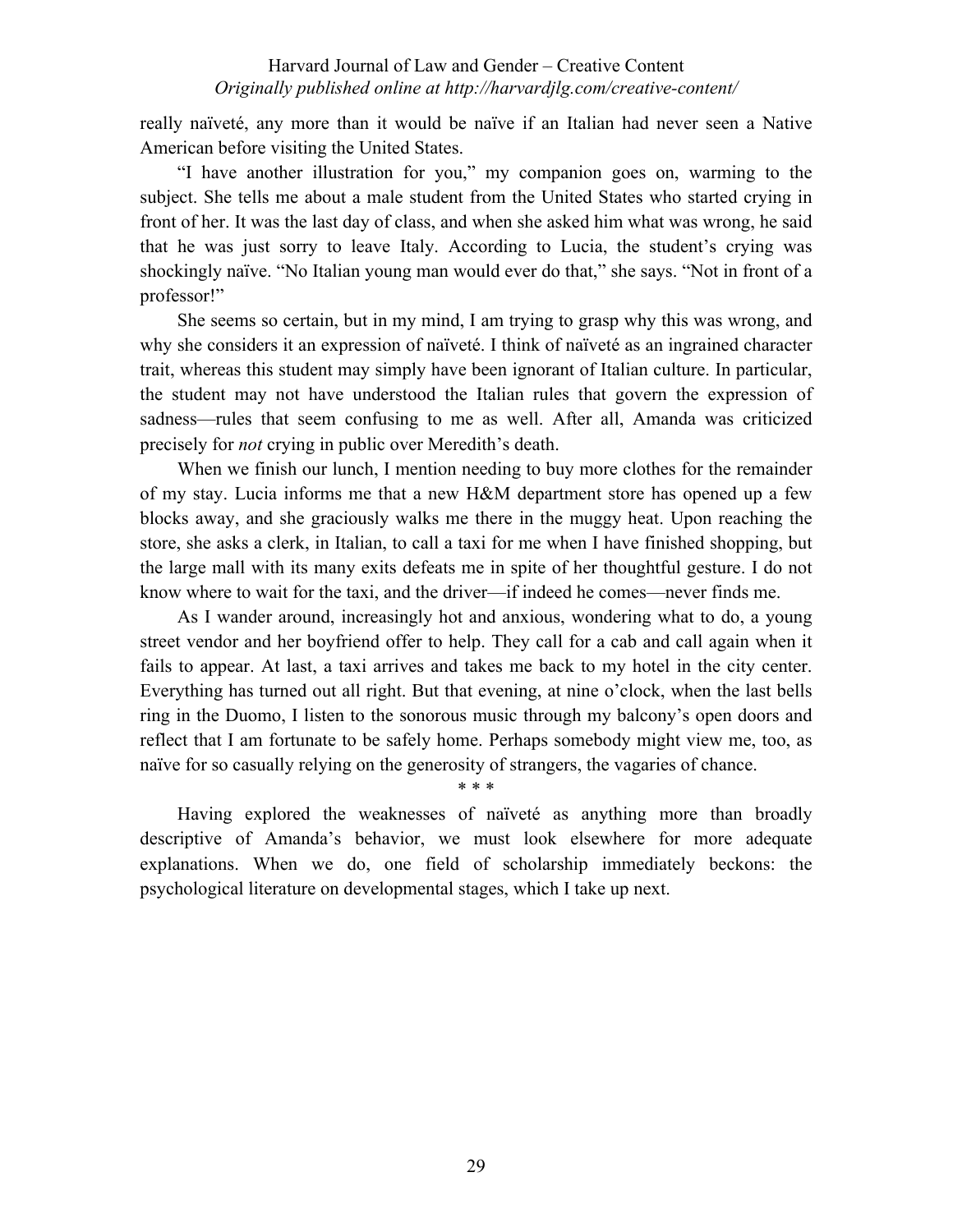# *B. "Through a Glass, Darkly": The Role of Amanda's Developmental Stage*

When I was a child, I spake as a child, I understood as a child, I thought as a child: but when I became a man, I put away childish things. For now we see through a glass, darkly, but then face to face; now I know in part, but then shall I know [in full] even as also I am known.

*First Corinthians<sup>212</sup>*

# *1. The New Paradigm of Emerging Adulthood*

One of the surprising things about the literature on Amanda Knox is that writers have accorded her so little leeway based on her age. Had she been a mere three years younger, she would have been a minor, and her age might have played a significant role in her treatment under the law. Even apart from her legal status, as a seventeen-year-old, she would have been considered an adolescent in popular culture and might have benefitted from being seen as such in the Italian media. It hurt her that, being twenty, she did not fall within the period we currently think of as adolescence.

Yet, the phase of adolescence is a social construct, which lacks hard-and-fast boundaries based on age. Many social historians believe that adolescence was not even recognized as a separate stage of life until the end of the nineteenth century.<sup>213</sup> Moreover, its parameters have shifted through time. For example, G. Stanley Hall's seminal work *Adolescence*, published in 1904, draws the upper age limit at twenty-four.<sup>214</sup> Using this threshold, we could view Amanda as an adolescent at the time of Meredith's murder, without stretching the concept at all.

However, it may not be necessary to pursue this strategy. In recent years, some psychologists have proposed a new paradigm, a developmental stage that is neither adolescence nor young adulthood, but between the two.<sup>215</sup> They call this stage "emerging" adulthood." Spanning the years from the late teens through the twenties, this phase is

 <sup>212</sup> <sup>1</sup> *Corinthians* 13:11‒12.

<sup>213</sup> *See, e.g.*, John Demos & Virginia Demos, *Adolescence in Historical Perspective*, *in* 31 J. MARRIAGE & FAM. 632 (1969). *But see* N. Ray Hiner, *Adolescence in Eighteenth-Century America*, 3 HIST. CHILDHOOD Q. 253, 254‒55 (1975).

<sup>214</sup> *See* G. STANLEY HALL, ADOLESCENCE xix (1904). *See also* KATHERINE DALSIMER, FEMALE ADOLESCENCE 115 (1986) (describing Jane Austen's heroine Anne Elliot, who is nineteen to twenty-seven years old in the novel, as facing the challenges of "late adolescence").

<sup>215</sup> *See, e.g.*, EMERGING ADULTS IN AMERICA *passim* (Jeffrey Jensen Arnett & Jennifer Lynn Tanner eds., 2006); Jeffrey Jensen Arnett, *Emerging Adulthood: A Theory of Development from the Late Teens through the Twenties*, 55 AM. PSYCHOLOGIST 469, *passim* (2000).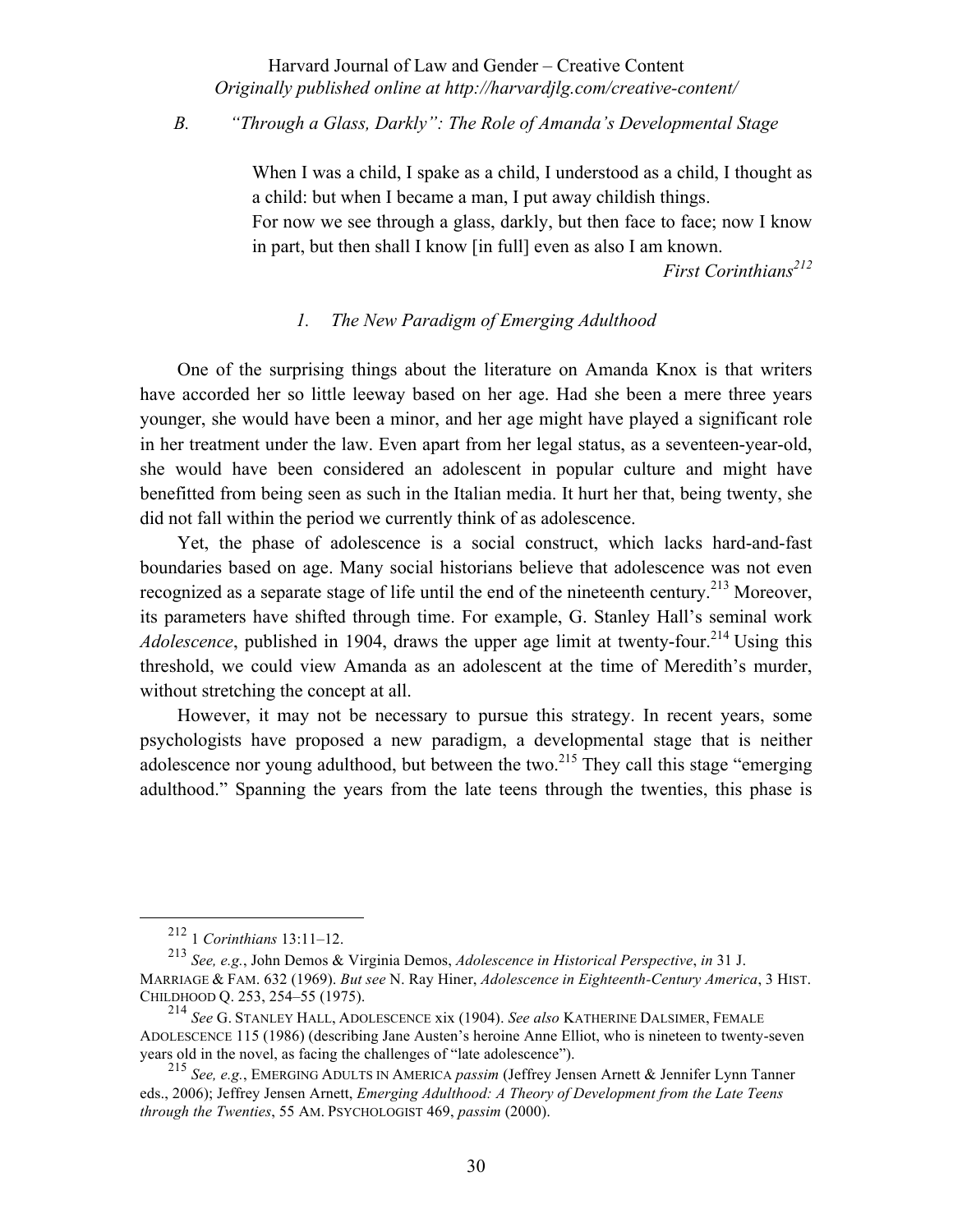thought to be characterized by the following features: intense identity exploration, instability, a focus on self, feelings of being in-between, and a sense of possibilities.<sup>216</sup>

Recent developments in the field of neuroscience corroborate the theory of emerging adulthood. At the National Institute of Mental Health (NIMH), UCLA, and elsewhere, scientists are now convinced that the brain does not stop growing after puberty, as was previously thought. Rather, researchers believe that the brain continues to develop until at least age twenty-five.<sup>217</sup> In particular, they believe that the prefrontal cortex, which is responsible for impulse control and judgment, is among the last regions of the brain to mature. $218$ 

Applying the findings from the literature on emerging adulthood to Amanda's case, two traits in particular are worthy of consideration for the light they shed on her supposedly bizarre actions in Perugia: intense identity exploration and a focus on self.

Let us consider first the trait of intense identity exploration. As we have seen, Amanda was judged severely by both the Italian public and the Italian legal system partly because she had acquired a reputation for licentiousness. This tainted reputation even gave rise to the prosecutor's most enduring theory about Amanda's motive for the murder: the sexual theory concerning the two roommates' disagreement over Amanda's alleged promiscuity.<sup>219</sup> Yet, according to her memoir, the random sexual encounters that characterized her early weeks in Italy were not typical of Amanda's previous life, nor was she entirely comfortable with them at the time.<sup>220</sup> Rather, they were a deliberate donning of a new identity, an experiment she decided to undertake while far away from home;  $^{221}$  they were in keeping with the intense identity exploration of emerging adulthood. For those who believe that promiscuity blighted Amanda's character or gave her a reason to kill her roommate, the findings on this phase of the life cycle should give them pause.

Turning now to the trait of self-focus, the reader will recall that Amanda was often criticized for words and acts having to do with her physical and emotional needs. For instance, when the police were driving her to the villa, she complained of extreme fatigue

 <sup>216</sup> *See* CHRISTIAN SMITH ET AL., LOST IN TRANSITION: THE DARK SIDE OF EMERGING ADULTHOOD <sup>15</sup> (2011); *cf.* Jeffrey Jensen Arnett, *Emerging Adulthood: Understanding the New Way of Coming of Age*, *in* EMERGING ADULTS IN AMERICA, *supra* note 215, at 3, 7-14.

<sup>217</sup> *See, e.g.*, Claudia Wallis, *The Wild World of a Teen Brain*, *in* YOUR BRAIN 62, 64 (Jeffrey Kluger ed., 2009) (citing Dr. Jay Goedd to the effect that the "best estimate for when the brain is truly mature is 25"); Robin Marantz Henig, *What is it about 20-Somethings?*, N.Y. TIMES MAG. (Aug. 18, 2010), http://www.nytimes.com/2010/08/22/magazine/22Adulthood-t.html?pagewanted=all& $r=0$ 

<sup>[</sup>https://perma.cc/NQZ3-JBNQ] (summarizing a longitudinal study of brain development by the NIMH). <sup>218</sup> *See* Wallis, *supra* note 217, at 65.

<sup>219</sup> *See, e.g.*, FOLLAIN, *supra* note 26, at 344 (quoting Mignini's closing argument in which he imagines Amanda attacking Meredith for being too much of a prude, or as he puts it "goody-goody").

<sup>220</sup> *See* KNOX, *supra* note 5, at 14, 34−35, 49, 58.

<sup>221</sup> *See id.* at 14.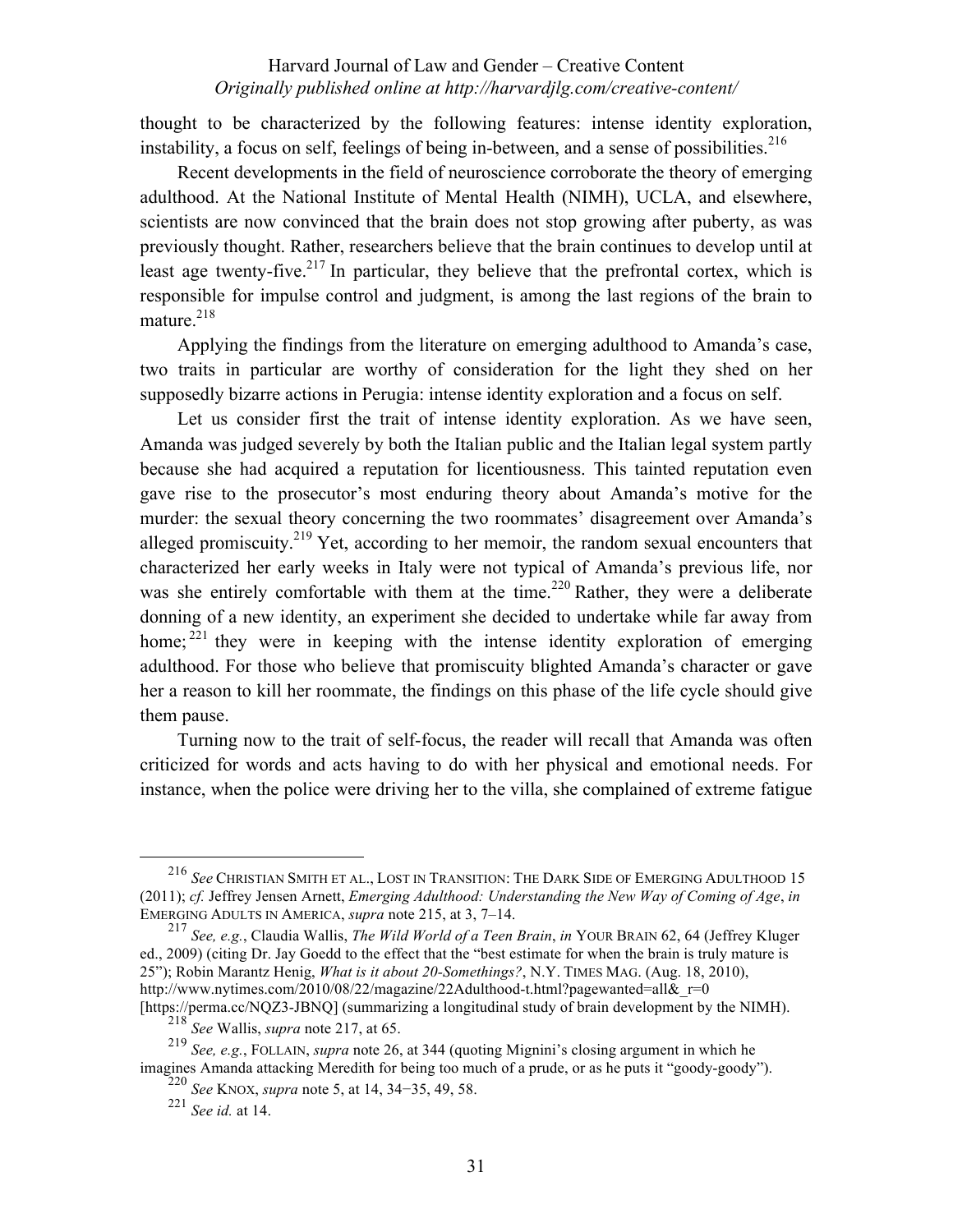and an officer chided her for thinking only of herself.<sup>222</sup> Another example occurred when all of Meredith's friends were in the *questura* together crying and Amanda was sitting on Raffaele's lap making faces.<sup>223</sup> According to her memoir, this was Amanda's way of comforting herself, but it looked like indifference to the death of her friend. And of course, there was the time she stood up in the police station to stretch her aching back, a stretch that would culminate in the infamous gymnastic stunt.<sup>224</sup>

In ignoring the larger context to focus on the foreground of her own needs, Amanda again calls to mind the protagonist of Camus' *The Stranger,* Meursault. In one scene, a meeting with the magistrate, Meursault tells us that he is distracted by the heat and large flies landing on his face and, as a result, is having trouble following the magistrate's reasoning.<sup>225</sup> In another scene, the lawyer asks whether he felt sad during his mother's funeral and Meursault responds that he was sleepy and tired on that occasion.<sup>226</sup> His physical needs, he adds, sometimes "got in the way of" his feelings.<sup>227</sup> As with Meursault, so also with Amanda: sometimes her preoccupation with her own comfort made her seem markedly eccentric and insensitive to those around her. But her actions can also be understood as expressions of self-focus, the egocentricity that characterizes young people still in the phase of "emerging adulthood."

# *2. Explaining Amanda's False "Confession"*

To the reader who has patiently followed my analysis thus far, one set of questions remains: Why did she confess to being at the scene of the crime? And why did she accuse an innocent person of killing Meredith? To many, this is difficult to understand. As Professor Richard Leo writes, "[M]ost people believe . . . that an innocent person will not falsely confess to police unless he or she is physically tortured or mentally ill." $228$ However, "[t]his myth is," Leo continues, "completely false."<sup>229</sup>

A landmark study published in the *Stanford Law Review* in 1987 supports the proposition that innocent people do confess.<sup>230</sup> In this study, Professors Hugo Bedau and Michael Radelet found that out of 350 miscarriages of justice, forty-nine were at least

 <sup>222</sup> *See id.* at 84.

 $223$  *See id.* at 610–62.

<sup>&</sup>lt;sup>224</sup> *See id.* at 99–104

<sup>225</sup> CAMUS, *supra* note 60, at 68.

<sup>226</sup> *Id*. at 65.

<sup>227</sup> *Id*.

<sup>228</sup> Richard A. Leo, *False Confessions: Causes, Consequences, and Solutions*, *in* WRONGLY CONVICTED 36, 37 (Sandra D. Westervelt & John A. Humphrey eds., 2002).  $229$  *Id.* 

<sup>230</sup> Hugo Adam Bedau & Michael L. Radelet, *Miscarriages of Justice in Potentially Capital Cases*, 40 STAN. L. REV. 21, 57‒58, 62‒63 (1987).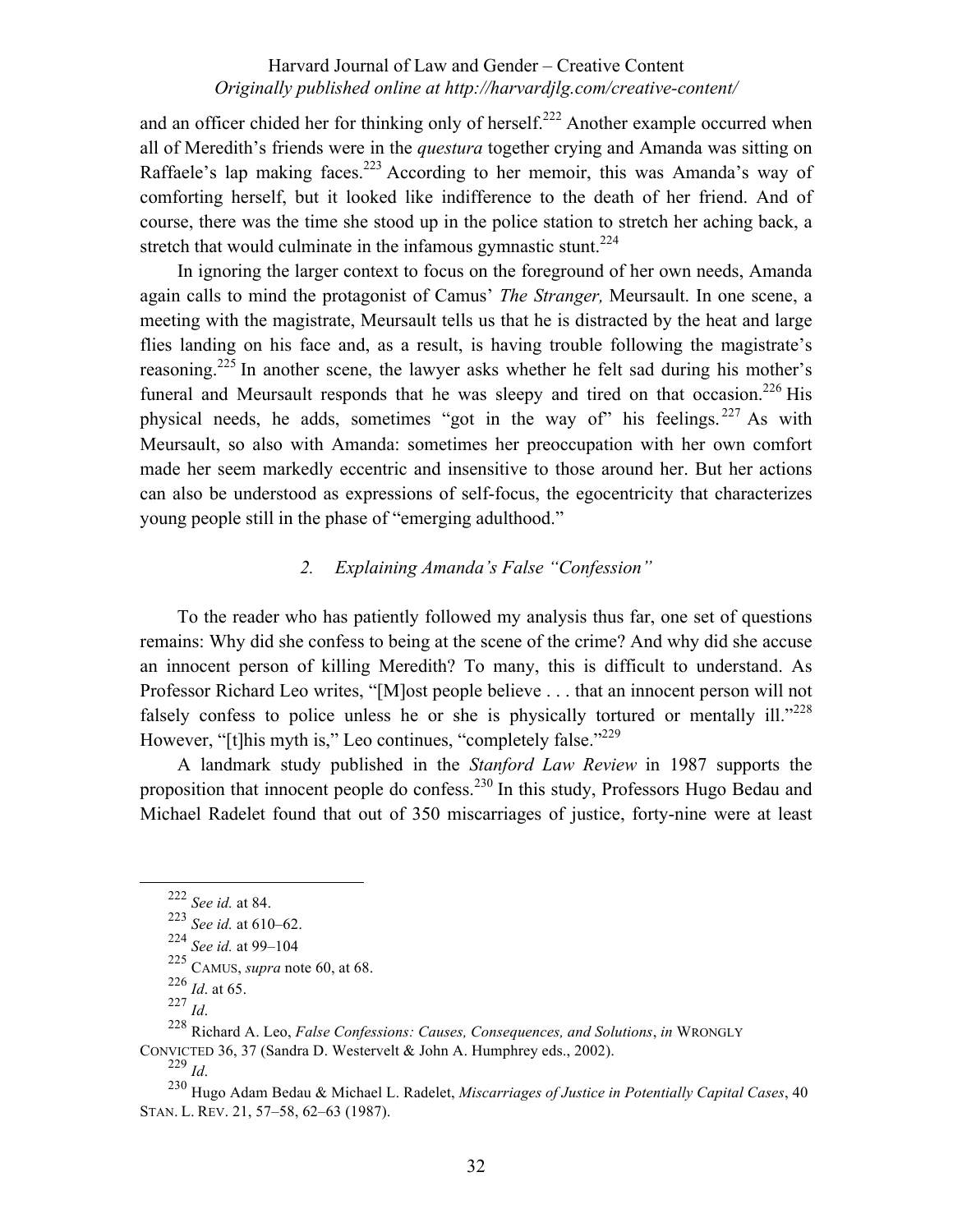partially due to false confessions.<sup>231</sup> In fact, false confessions were the fourth most recurrent cause of these wrongful convictions, preceded only by mistakes in eyewitness identification, perjury by prosecutorial witnesses, and "community outrage over a crime." $^{232}$ 

Not all false confessions are alike. According to scholars, they fit into three categories: (1) *voluntary*; (2) *coerced-compliant*; and (3) *coerced-internalized*. <sup>233</sup> The first type, the *voluntary* confession, occurs when the suspect makes a false confession that is unsolicited, sometimes arising from mental illness or morbid guilt.<sup>234</sup> The second type, the *coerced-compliant* confession, manifests itself when the suspect, unable to bear the torment of the interrogation any longer, breaks and admits to the crime; however, in a unique characteristic of this type, the suspect often retracts the confession once the interrogation ends.<sup>235</sup> And finally, the *coerced-internalized* type occurs when the suspect becomes disoriented during the interrogation and ends up doubting her own memory and accepting a false story as true.<sup>236</sup>

Of course, these categories are ideal types; in practice, they may overlap, as seems to be the case with Amanda. In particular, Amanda's confession, which she refers to as a "spontaneous declaration,"<sup>237</sup> appears to be a combination of the *coerced-compliant* and the *coerced-internalized* types.

As to the *coerced-compliant* type, she meets both criteria: succumbing to torment, and promptly retracting the confession following the interrogation. Consider, first, Amanda's vivid description of the factors that caused her to "break." "The pressure was greater than just being closed in a room. It was about being yelled at relentlessly by people I trusted completely, by people I'd been taught to respect. Everything felt bigger, more overwhelming, more suffocating, than it was . . . [T]hey kept telling me I was wrong".<sup>238</sup> This led Amanda to sign two spontaneous declarations; specifically, she signed one at 1:45 A.M.,  $^{239}$  endured more interrogation, and then signed another at 5:45

<sup>234</sup> *See* Kassin & Wrightsman, *supra* note 233, at 76‒77; Feodor Dostoevsky was deeply interested in this voluntary type of false confession, *see generally* FEODOR DOSTOEVSKY, CRIME AND PUNISHMENT (1866).

<sup>&</sup>lt;sup>231</sup> *Id.* at 23–24, 57–58.

<sup>232</sup> *Id.* at 57, 60‒63.

<sup>233</sup> *See Explaining False Confessions*, 303 BRIT. MED. J. 1087, 1087–88 (1991) (identifying three types of false confessions); Saul M. Kassin & Lawrence S. Wrightsman, *Confession Evidence*, *in* THE PSYCHOLOGY OF EVIDENCE AND TRIAL PROCEDURE 67, 76 (Saul Kassin & Lawrence Wrightsman eds., 1985) (same); Christine S. Scott-Hayward, *Explaining Juvenile False Confessions: Adolescent Development and Police Interrogation*, 31 L. & PSYCHOL. REV. 53, 55‒56 (2007) (identifying the second and third types of false confessions).

<sup>235</sup> *See* Kassin & Wrightsman, *supra* note 233, at 77; Scott-Hayward, *supra* note 233, at 55.

<sup>236</sup> *See* Kassin & Wrightsman, *supra* note 233, at 78.

<sup>237</sup> KNOX, *supra* note 5, at 123, 125.

<sup>238</sup> *Id.* at 116‒17.

<sup>239</sup> *Id*. at 118.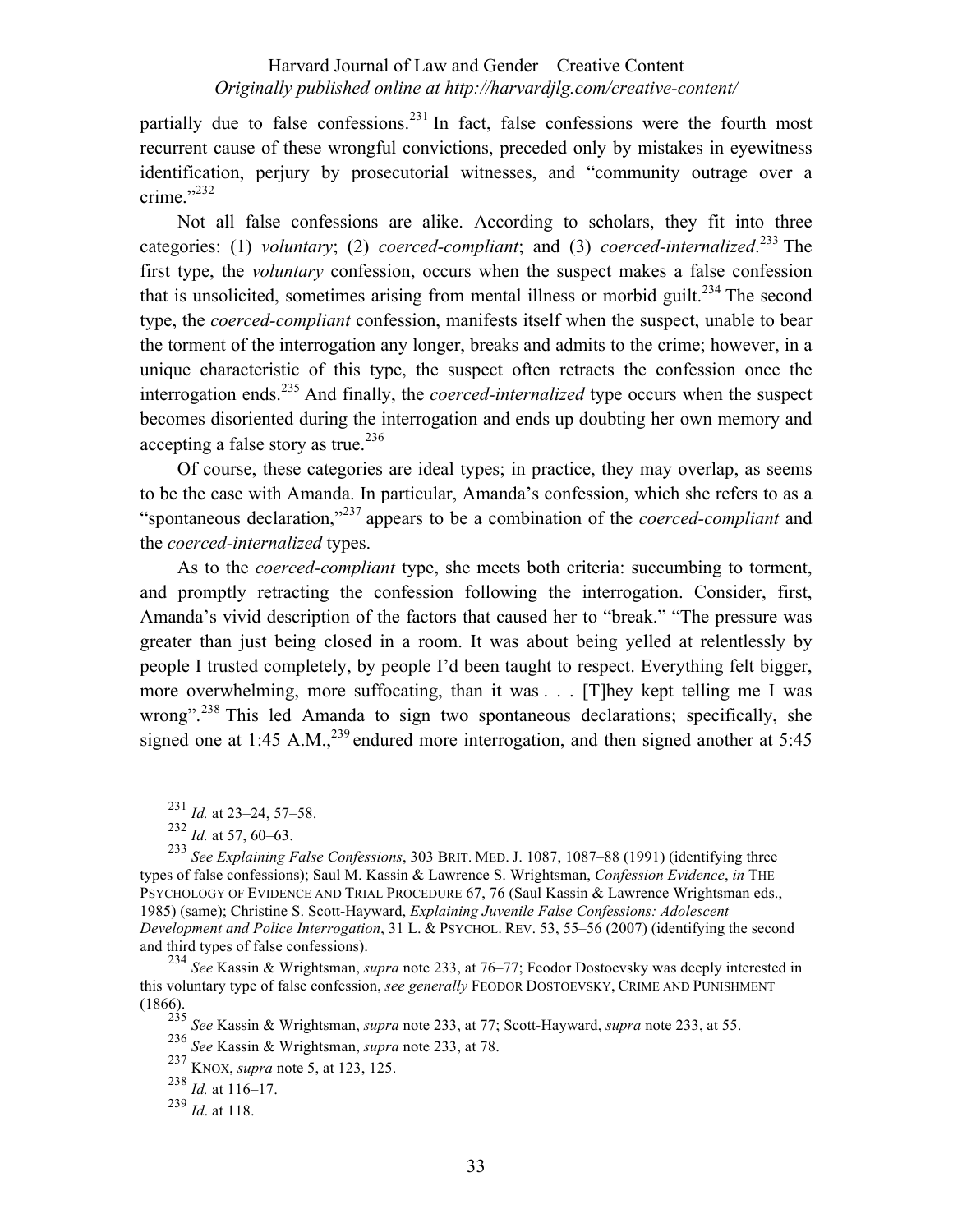A.M.<sup>240</sup> Hours after signing the second declaration—after being permitted to sleep and eat a meal for the first time since the day before—Amanda wrote a statement attempting to retract her confession.<sup>241</sup> She said: "In regards to this 'confession' that I made last night, I want to make clear that I'm very doubtful of the verity . . . [T]hese things seem unreal to me, like a dream, and I am unsure if they are real things that happened or . . . just dreams my head has made."<sup>242</sup>

Besides showing the characteristics of the *coerced-compliant* type, Amanda's confession also exhibits traits of the *coerced-internalized* confession, such as confusion and belief in the false story. Thus, she writes, "Nothing had substance. Nothing seemed real. I believed them [the police]. Their version of reality was taking over. I felt confused, frantic, and there was no escape . . . I could no longer distinguish what was real from what wasn't." $243$ 

But how does Amanda's confession relate to her developmental stage? Studies show that young people are "over-represented" among suspects who make false confessions.<sup>244</sup> To be sure, many of these studies equate young people with adolescents,  $245$  a category that would exclude Amanda; however, it seems legitimate to extrapolate from studies of adolescents to emerging adults because the same explanations could well apply. For instance, one reason for the greater prevalence of false confessions among teenagers, compared with adults, could be that the former put more weight on the short-term impact of their decisions than on the long-term consequences.<sup>246</sup> Thus, if the police imply that by confessing they will earn the freedom to go home, this immediate benefit may cause them to comply when an older person might not. In addition, young people are more susceptible than adults to suggestion and pressure from authorities.<sup>247</sup> And finally, young people lack the life experience that helps adults make better choices.

All of the above characteristics could also be true of emerging adults because, as we have seen, some scholars now believe that brains do not fully mature until at least age

<sup>245</sup> *See, e.g.*, Saul M. Kassin et al., *Police-Induced Confessions: Risk Factors and Recommendations*, 34 L. & HUM. BEHAV. 3, 19 (2010); Scott-Hayward, *supra* note 233, at 53-54.

 <sup>240</sup> *Id*. at 125.

<sup>241</sup> *Id*. at 125, 127, 130.

<sup>242</sup> *Id.* at 132‒33.

<sup>243</sup> *Id*. at 117.

<sup>244</sup> Steven A. Drizin & Richard A. Leo, *The Problem of False Confessions in the Post-DNA World*, 82 N.C. L. REV. 891, 944 (2004).

<sup>246</sup> *See* Elizabeth S. Scott & Thomas Grisso, *The Evolution of Adolescence: A Developmental Perspective on Juvenile Justice Reform*, 88 J. CRIM. L. & CRIMINOLOGY 137, 164 (1998) (discussing how adolescents' "temporal perspective" differs from that of adults).

<sup>247</sup> Megan Crane, et al., *The Truth about Juvenile False Confessions*, INSIGHTS ON LAW & SOCIETY (Winter 2016),

www.americanbar.org/publications/insights\_on\_law\_andsociety/16/winter2016/JuvenileConfessions.html [https://perma.cc/9N6A-4F5D].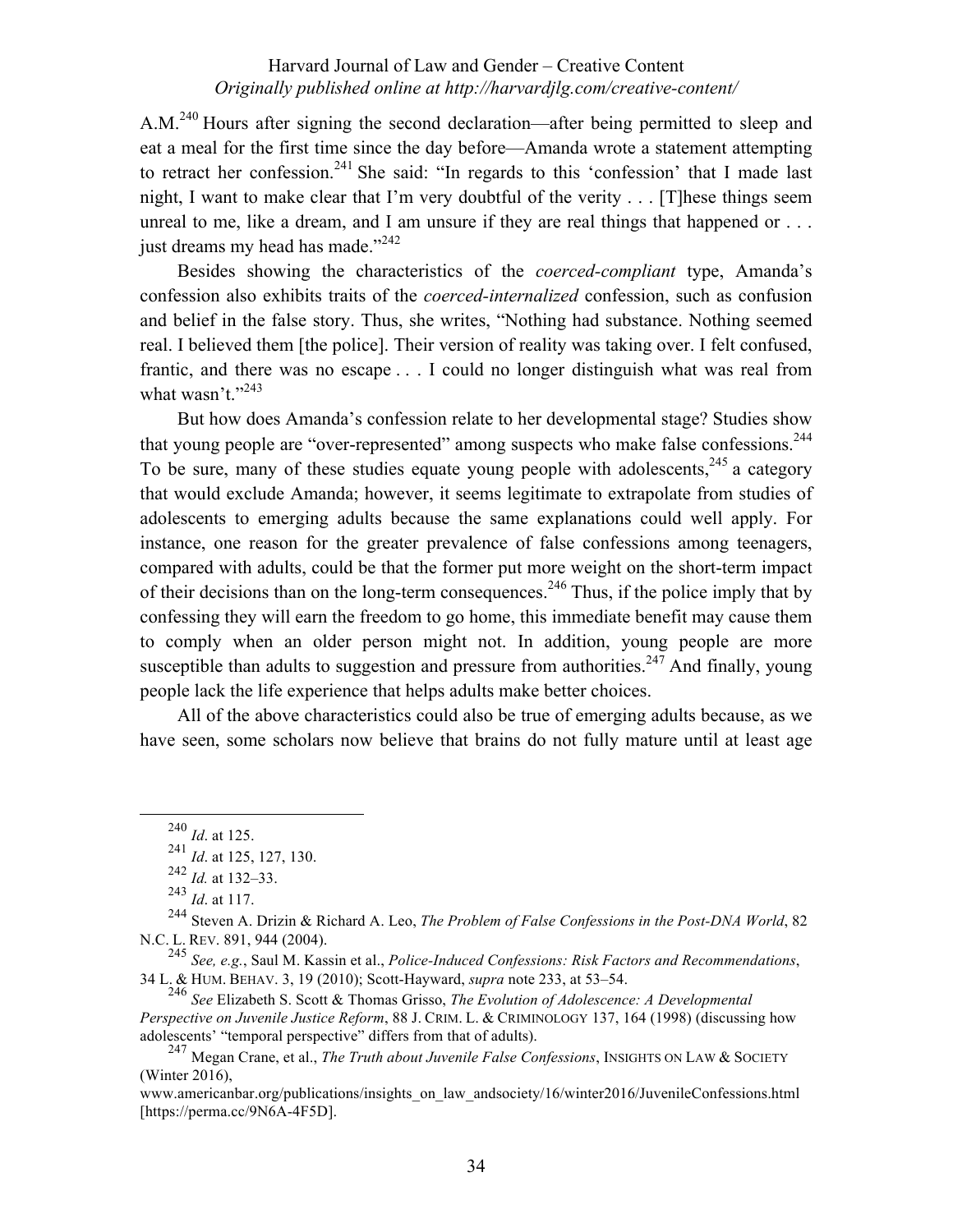twenty-five, and one of the last parts of the brain to develop completely is involved with impulse control and judgment. $248$ 

But we need not rely on extrapolation from studies of adolescents to attribute Amanda's false confession to her youth. Consider, for example, an article entitled *The Problem of False Confessions in a Post-DNA World,* by Professors Steven Drizin and Richard Leo. In their study, they analyze 125 cases of what they call "*proven* false confessions"<sup>249</sup>—the "largest cohort" of such cases studied until that time.<sup>250</sup> Based on their analysis of this sample, they find that even "beyond" juveniles, "an age bias persists."<sup>251</sup> More specifically, they write that "[t]he vast majority of false confessors are young adults in their twenties or thirties."252 Obviously, this is a class that would include twenty-year-old Amanda.

To summarize the argument of this subsection, Amanda's false confession, like other acts she committed that were seen as bizarre, irrational, or inexplicable, may reflect not her guilt, but only her age.

\* \* \*

I first met Amanda in March 2014. By that time, she was twenty-six years old and no longer in the early stages of emerging adulthood. Whether through the mere passage of time, with its concomitant brain maturation, or through the traumatic experiences she had endured in Perugia, Amanda had acquired better judgment, including an appropriate level of wariness when dealing with strangers.

While this change was, in general, a sign of growth, it certainly made my work harder. I was, after all, a perfect stranger to Amanda. So it was only after I had traveled to Perugia, spent time with her Italian supporters, corresponded extensively with Madison, and had dinner with Madison in Seattle that Amanda would agree to talk to me. Even then, she was cautious. The following scene shows how much she had matured from the twenty-year-old student who arrived in Italy trusting, blithe, and eager for adventure in the fall of 2007.

# *3. At Breakfast in Seattle with Amanda and Madison—March 2, 2014 (a little over a month after the guilty verdict was reinstated by the Italian appellate court)*<sup>253</sup>

It is raining softly as I walk across the Olive Way Bridge, above Interstate 5. Over one shoulder, I carry a heavy briefcase, over the other, my purse, while I pull my suitcase behind me. The bridge is long and bereft of people, so eerily desolate that I am relieved

<sup>&</sup>lt;sup>248</sup> *See supra* text accompanying notes 217–218.

<sup>249</sup> Drizin & Leo, *supra* note 244, at 932.

<sup>250</sup> *Id*. at 891.

<sup>251</sup> *Id*. at 944‒45.

<sup>252</sup> *Id*. at 945.

<sup>253</sup> Interview with Amanda Knox & Madison Paxton, in Seattle, Wash. (Mar. 2, 2014).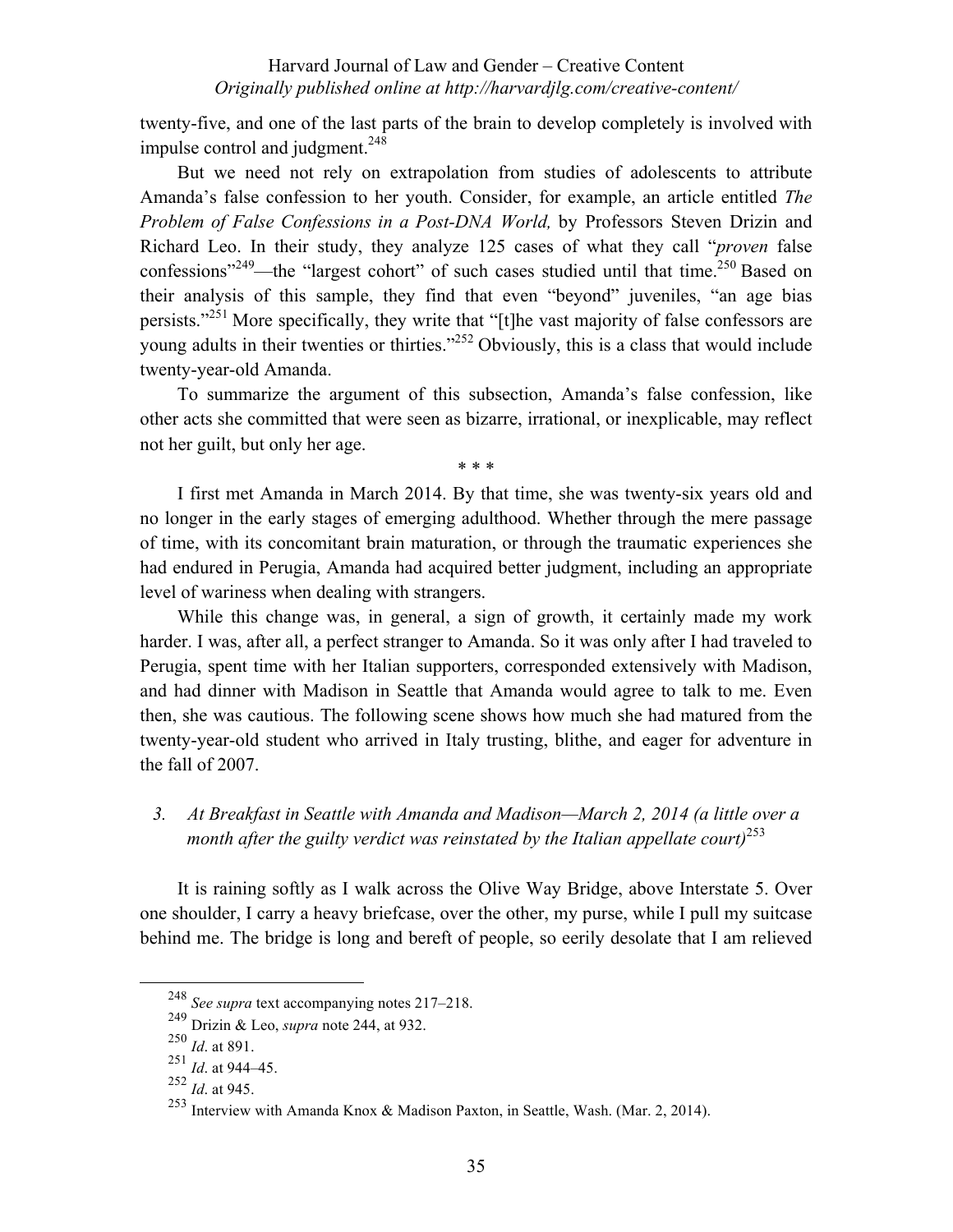when it ends and I am back on city streets again. Veering northward, I follow East Olive Way up a steep hill, passing small establishments with friendly names such as Pie Bar, Stumbling Monk, and Pretty Parlor. After hiking for some ten minutes, I reach a small white and taupe brick buildin, with sea-green trim and a portico with the name "Glo's" in emerald-green script above the door. A cluster of people waits outside. After giving my name to the hostess, I join those who are huddled under the portico; it is crowded but at least it is dry.

At precisely 9:30, Amanda and Madison arrive. Madison, whom I met for dinner just a few days earlier, pushes through the waiting throng and is about to pass right by me when I cry out, "Madison!" She gives me a hug and then gestures toward Amanda, who is standing on the sidewalk on the edge of the crowd. Amanda and I walk toward each other and embrace quickly before following the hostess to a table in the center of the warm, bustling diner.

It feels good to be inside, out of the dankness. As I remove my jacket and scarf, I notice that my companions are dressed casually: Madison in a crocheted orchid sweater and black denim pants, and Amanda in a pink knit cap, mauve shirt, and faded jeans. Their outfits are muted and plain, without prints or accessories. Apart from the tiny silver posts in Amanda's ears, neither Madison nor Amanda wears any jewelry. I can't help thinking that my niece in Santa Barbara, who is about the same age, would have been more stylishly dressed, but then she is "into" fashion. Besides, she has no need to be unobtrusive, nor does she live in Seattle where, as Madison has told me, it is genuineness rather than appearance that matters.

To look at Amanda now, I reflect, one would never guess that she was someone whose choice of attire had constantly hurt her in Italy, damaging her reputation and even her legal case. From the red panties she purchased the day after the body was found, to the T-shirt reading "All You Need Is Love," to the red hoodie she wore to court day after day, her clothing was viewed as inappropriate—sometimes too flamboyant, sometimes too casual, but always as a sign of disrespect for the legal proceedings.<sup>254</sup>

A waitress in a black tank top comes to take our order. On her left arm she boasts a striking half-sleeve tattoo: an intricate picture of a black-widow spider and its web. Her arrival reminds me that I have not yet looked at the menu, but Amanda and Madison, who have evidently decided what to eat on the way, are ready to order; they request a small bowl of berries and a plate of eggs Benedict, to split between them. Not wanting to be distracted by eating, I order only coffee and fruit.

After the waitress takes our orders and leaves, a silence falls over the table. It makes me anxious, so I rush to fill the void, but my words come out sounding abrupt and awkward:

"How much time do we have?"

<sup>&</sup>lt;sup>254</sup> *See supra* Part I, subsections 13, 21–22.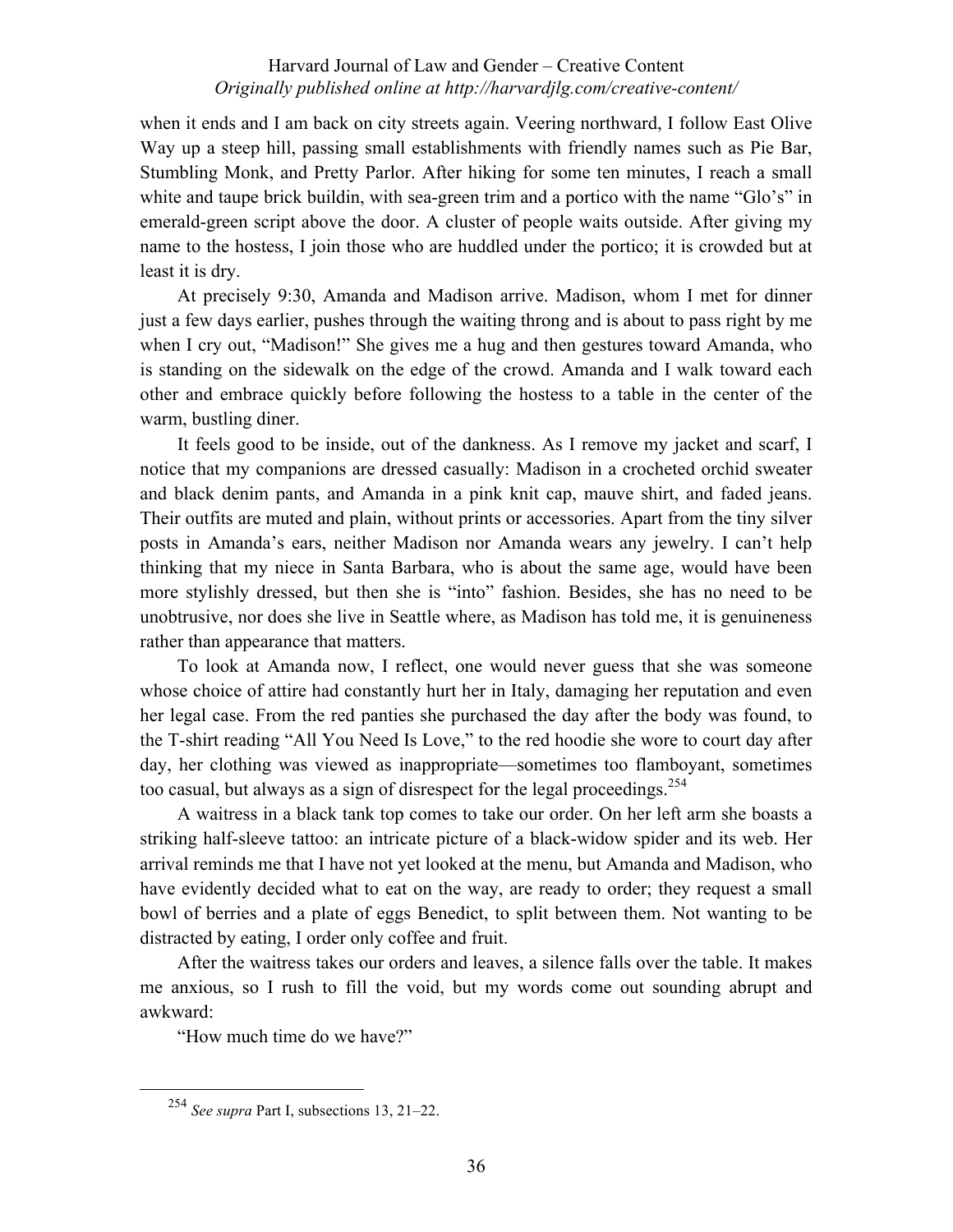Amanda becomes visibly distressed. "Oh, is this going to be a formal interview?" she asks.

I back off quickly. "Oh, no," I say. "It doesn't have to be." Disappointed, I remind myself that they never promised me an interview, only a meeting for breakfast. In fact, I am lucky to have this opportunity at all.

But Madison comes to the rescue by suggesting that I tell Amanda about my project. "You have told *me* a lot about it, but I think you should explain it to Amanda directly."

Impressed by her sensitivity, I follow Madison's advice, repeating in detail the cases I have written about in the past, which I hope to put into a book along with Amanda's case. I say that I am interested in how we judge one another, especially when we condemn a person for not showing the proper feelings or the prescribed level of engrossment in a communal event, such as a death.

Amanda nods. She says she understands.

Madison turns abruptly, causing her long, tousled hair to swing in my direction. She speaks sharply. "Is Amanda going to be the only innocent one in your book?" she asks. "Because if she is, that's not acceptable!"

I promise to include some innocent people, such as convicts who were eventually exonerated, in any book I write about Amanda. "I might do a study of the West Memphis Three," I say, "or the Central Park Five. Actually, the Central Park Five would be a good comparison, since they also made false confessions."<sup>255</sup>

Seemingly satisfied, Madison leans back in her chair.

I look at Amanda. "I think a lot of the people who judged you cruelly have forgotten what it's like to be twenty years old," I say. "When I was twenty, I accepted a free ride on the border between Venezuela and Colombia and narrowly escaped being raped."<sup>256</sup>

They murmur expressions of concern.

I had not planned to talk about my close brush with rape, but it seems to have helped to build Amanda's trust. I venture a delicate question: "Would you be willing to tell me about the morning when Meredith's body was found?"

She takes a deep breath. "At the crime scene, Filomena and I were the only ones who knew Meredith, and Filomena actually saw into the room; I did not. *She* saw the blood in the room. *She* spoke Italian. *I* was going by what people were telling me, and I could not envision it in my own mind."

Despite her earlier reluctance to be interviewed, Amanda cannot get the words out fast enough. She barely pauses for breath, and I am worried about my ability to commit her words to memory, so I ask if she would mind my taking notes. She agrees, and I push aside my breakfast, retrieve my legal pad from my briefcase, and begin to write.

 <sup>255</sup> *See* SARAH BURNS, THE CENTRAL PARK FIVE <sup>193</sup>‒95, 204 (2011); Saul Kassin, *False Confessions and the Jogger Case*, N.Y. TIMES (Nov. 1, 2002), http://www.nytimes.com/2002/11/01/opinion/falseconfessions-and-the-jogger-case.html [https://perma.cc/YR64-6UWV].

<sup>256</sup> *See* Duncan, *Beauty in the Dark of Night*, *supra* note 2 at 1224‒25.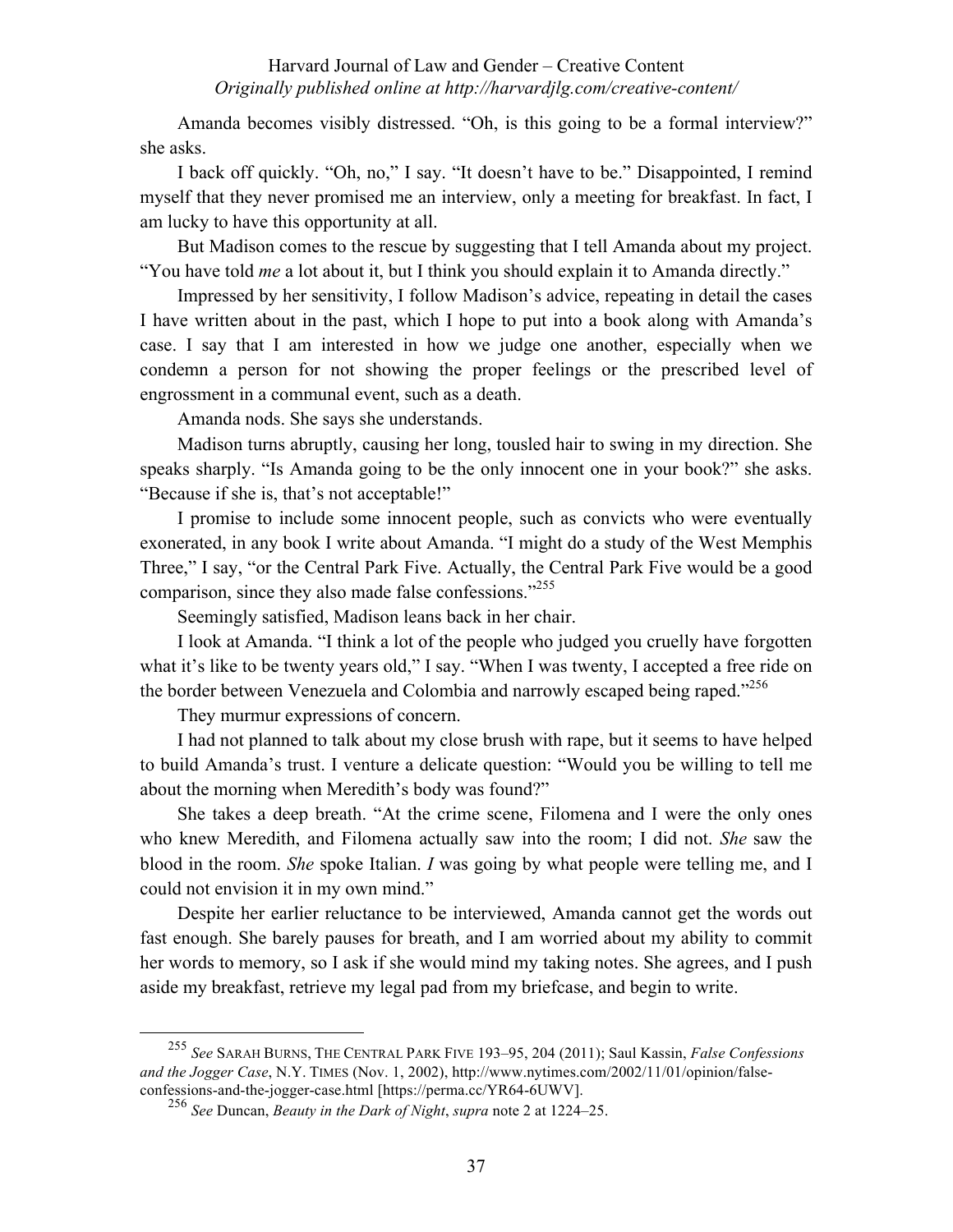Although I am obviously taking notes and Amanda is a celebrity, no one is paying any attention to us in the crowded restaurant. Perhaps they do not recognize her. Devoid of makeup, she is wearing wire-rim glasses and her pink knit cap covers much of her cropped hair. Although still very pretty, she looks quite different from the glamorous young woman with makeup and long wavy hair whose picture appeared in the news, night after night, some six and a half years earlier.

"I heard it was Meredith [who was dead]," Amanda continues, "and I heard it was not. Some told me there was a body in a wardrobe, some that it was under a blanket. I was in disbelief, trying to understand the situation, gathering facts. I was standing there dumbfounded, waiting; Filomena was hysterical, almost collapsing from emotion, mourning openly."

Because Amanda leaves her conclusion hanging, I will wish later that I had said something to make the implications of her statement explicit. I could have said: "It sounds as though Meredith's death wasn't real to you, that you were in denial. And that would make sense. Your inability to see the body, or to obtain unequivocal facts, certainly could make it easier to be in denial." But at the time, it does not occur to me to say these things; I am absorbed in scribbling notes, capturing my experience before it ends.

Amanda says that just as Filomena had facts more solid than her own, so also did the British students. By the time the British students were informed of the murder, through phone calls from the police, the information was "definitive," she says. "They didn't have all these conflicting facts that I had. That morning, I went into machine mode." Falling silent, Amanda takes a bite of blueberries, then pushes the bowl of fruit over to Madison.

I am trying not to ask many questions, to let Amanda take the lead. Above all, I do not want to sound like I am judging her for decisions that turned out to be ill-fated, and so I never ask why she remained in Perugia after the crime. Luckily, of her own accord, she launches into a justification, contrasting herself with those who left. "For the British students," she says, "going back home was not that big of a deal; they were on an Erasmus program and got financial aid. For them, it was a three-hour trip, like going from Seattle to frickin' California."

As Amanda scoops up the last bit of eggs with her fork, she pauses, and I take advantage of the opportunity to introduce a final topic: her text message to Patrick. I have read conflicting versions of this subject, some saying that her text, being a literal translation from English, would sound incriminating to Italian ears, others that even in Italian there was room for the meaning she intended—room to use "[s]ee you later" as a way to say goodbye.<sup>257</sup> I ask whether, as someone who is now fluent in Italian, she can clarify the matter.

 <sup>257</sup> *See* SOLLECITO, *supra* note 3, at 58 (saying that in Italian, as in English, these words can "simply mean 'See you around'"). *But see* BURLEIGH, *supra* note 4, at 194−195 (saying that 'See ya later' in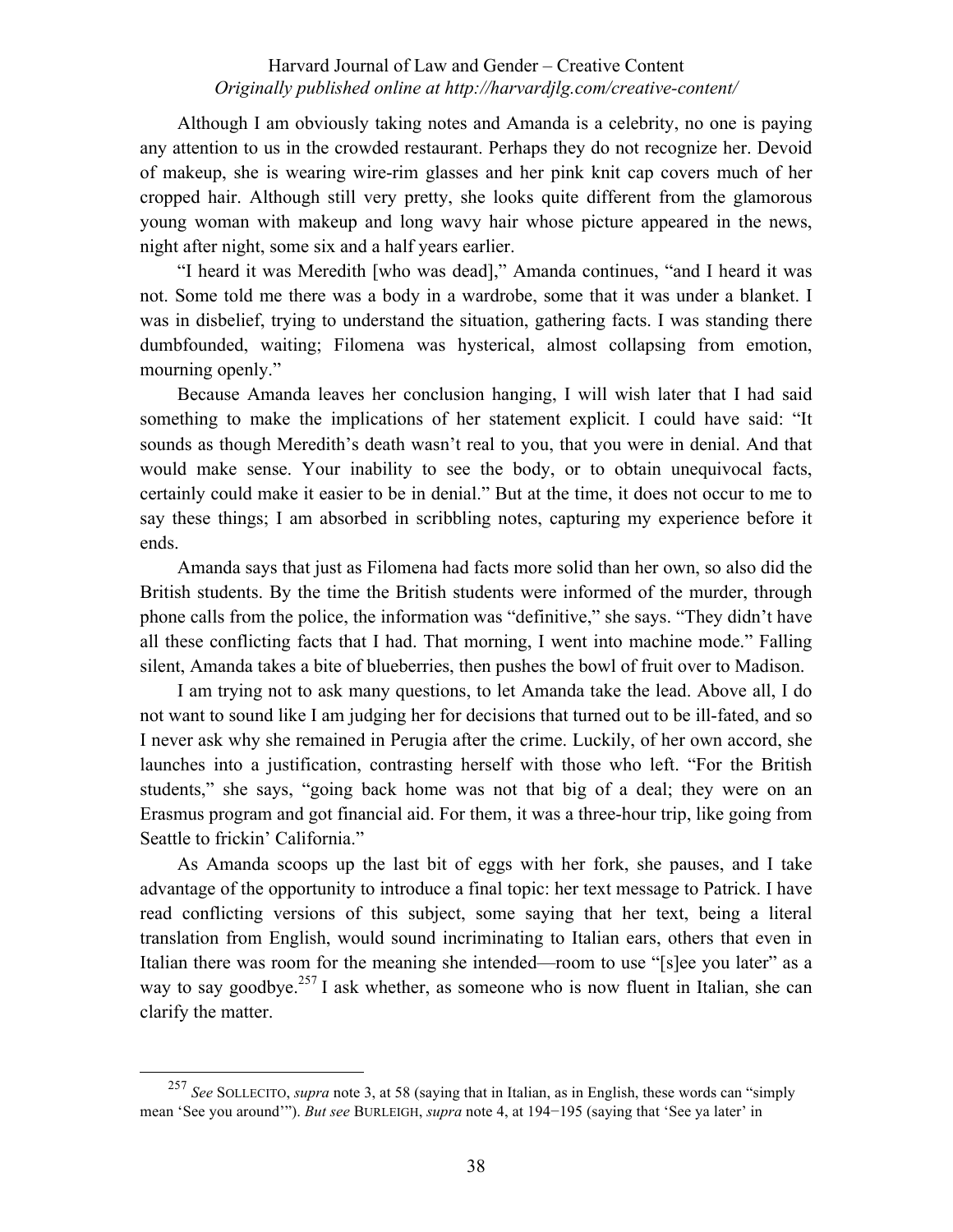Amanda gently takes the pen from my hand and drags my legal pad across the table, navigating through the debris of our breakfast. She spins the legal pad around to face her and begins to make a list, writing in a neat, girlish backhand just like the handwriting I had seen in her prison diary:

*Ci vediamo.*

*Ci vediamo più tardi.*

*Ci vediamo più tardi. Buona serata.*

Moving her finger down the list, she explains each variation: *"This* is the way a native speaker would say 'See you later.' *This* is what *I* texted. The "*più tardi*" got me in trouble, making it sound as if I were going to see Patrick that evening." Amanda speaks in the patient tones of a good language instructor, and I remember that a love of languages is something we share. "But I didn't end my message there," she continues. "I added '*Buona serata,*' which means 'Have a good night,' and that would only be used if I were *not* seeing him."

"So the police just ignored the last phrase?" I ask, shaking my head.

"Yes."

When the waitress brings our check, the young women will not let me pay. "You paid for my dinner at Il Fornaio," Madison objects. "Besides, you hardly ate anything." A credit card passes back and forth between them so fast that I lose track of who owns it. They are like sisters, I reflect. How lucky for Amanda that she is not alone in her ordeal.

Upon leaving the restaurant, the three of us stay together, walking down the hill in the direction of Amanda and Madison's bus stop while looking for a cab to take me to the airport. The rain, which is falling much harder now, taps steadily on the sidewalk. None of us are dressed for this weather, and we hunch up our shoulders against the dampness and cold. The sight of Amanda shivering in her thin jacket reminds me that she was also inadequately dressed on that November morning in Perugia when Meredith's body was discovered.<sup>258</sup> In his memoir, Raffaele describes giving her his jacket and standing close to keep her warm. $259$ 

Together, we walk for some ten minutes down the hill. Over my protests, Amanda takes my suitcase and pulls it behind her. Periodically, Madison, having spotted a taxi, sprints ahead, but her attempts to flag it are always in vain. At last we arrive at a hotel, where numerous cabs are waiting. Before I clamber into one of them, both Madison and Amanda hug me goodbye.

American idiom doesn't translate literally into Italian"); NADEAU, *supra* note 3, at 69 (saying that "in Italian, the same phrase generally suggests a fixed appointment").

<sup>&</sup>lt;sup>258</sup> See ANDREW G. HODGES, AS DONE UNTO YOU: THE SECRET CONFESSION OF AMANDA KNOX 111 (2015) (quoting Amanda's e-mail in which she writes that she was "freezing" that morning).

<sup>259</sup> SOLLECITO, *supra* note 3, at 33−34.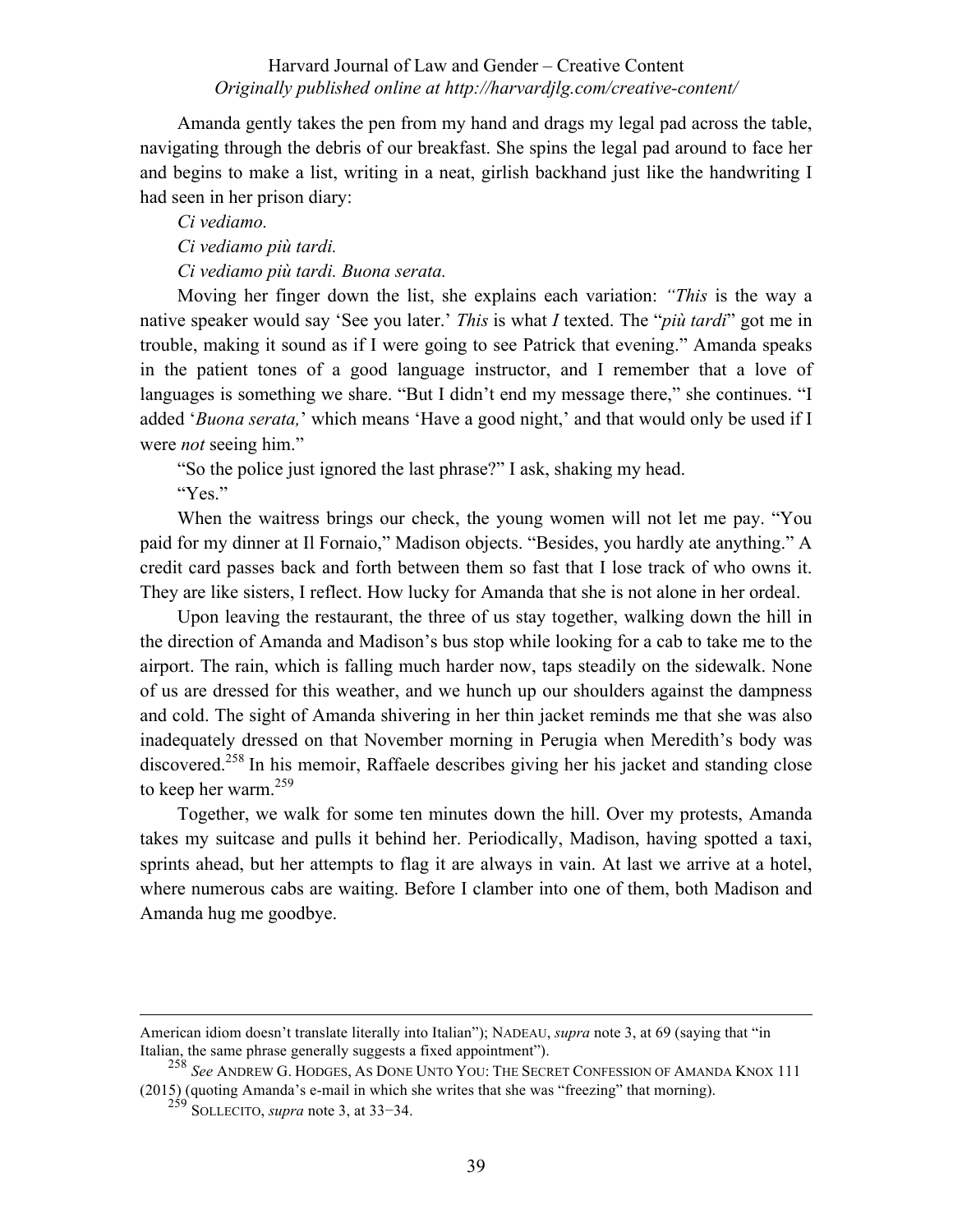In my office the next morning, I find a sweet e-mail from Amanda. She thanks me for my interest in her case and encourages me to write if I have further questions. It is signed simply "a." $^{260}$ 

III. "INTERPRETING THE INTERPRETERS": EXPLAINING THE REACTIONS TO AMANDA

It is more of a job to interpret the interpretations than to interpret the things.

Michel de Montaigne<sup>261</sup>

Meagre, indeed, and cold was the sympathy that a transgressor might look for, from such bystanders. . . . The unhappy culprit sustained herself as best a woman might, under the heavy weight of a thousand unrelenting eyes, all fastened upon her.

Nathaniel Hawthorne, *The Scarlet Letter<sup>262</sup>*

Upon receiving the e-mail that Amanda signed simply "a," I immediately thought of the letter "A" that Hester Prynne, the protagonist of *The Scarlet Letter,* was sentenced to wear on her bosom, symbolizing her crime of adultery. That "A" first appears in chapter one, when Hester comes through the iron-studded oak door of the weather-stained wooden jail in colonial Boston.<sup>263</sup> Waiting outside the jail are the Puritan town folk with their "meagre" sympathy, gazing at her with their "thousand unrelenting eyes."<sup>264</sup>

From the first pages of the novel, Hester exerts a fascination by virtue of being a beautiful woman who has allegedly committed a crime. And this fascination, this irresistible allure, has continued to draw the attention of scholars for well over a century, just as Amanda's case has inspired many books, articles, and movies during the last eight years. It is, of course, common in studies of *The Scarlet Letter* to analyze not only the character of Hester and the reasons she acts as she does but also the Puritans and the reasons they interpret and judge her as they do.<sup>265</sup> It is also typical to interpret Hester's

 <sup>260</sup> E-mail from Amanda Knox, to author (Mar. 2, 2014, 14:55 PST) (on file with author).

<sup>&</sup>lt;sup>261</sup> MICHEL DE MONTAIGNE, 3 THE COMPLETE ESSAYS 313-14 (Donald M. Frame trans., Anchor Books 1960) (1588).

<sup>262</sup> NATHANIEL HAWTHORNE, THE SCARLET LETTER 43, 46 (Sculley Bradley et al. eds., W.W. Norton & Co. 2d ed. 1978) (1850).

<sup>263</sup> *Id.* at 43.

<sup>264</sup> *Id*. at 41, 46.

<sup>265</sup> *See* Mursalin Jahan & Syed Zaheer Hasan Abidi, *Individualism of Hester Prynne in the Seventeenth Century Puritan Society:* The Scarlet Letter, 4 INT'L J. STUD. IN ENG. LANGUAGE & LITERATURE 100-106 (2016).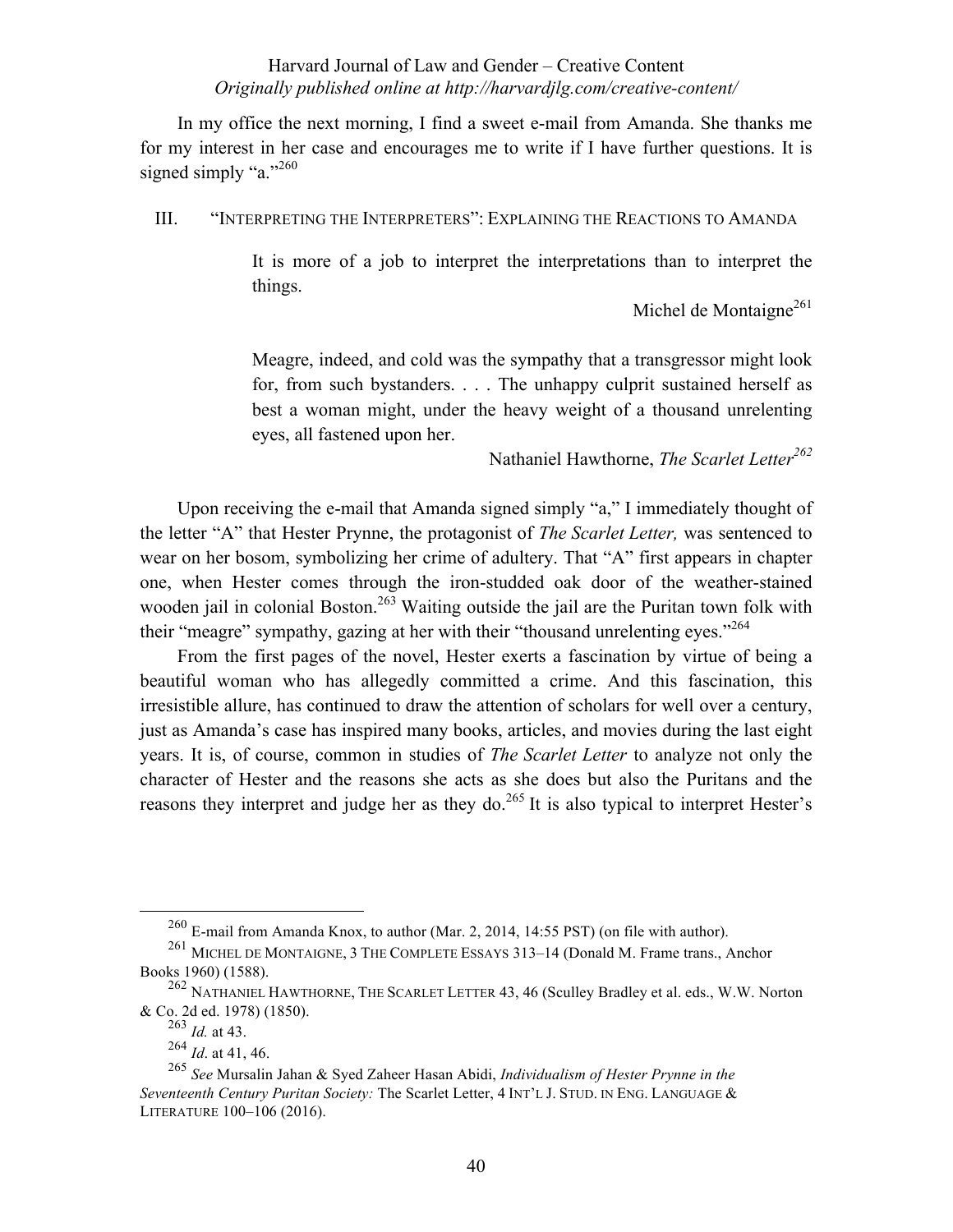story through Hawthorne's background and the worldviews of romanticism and transcendentalism, which were pervasive at the time of Hawthorne's writing.<sup>266</sup>

However, in the present Article thus far, we have been considering Amanda almost entirely as the *agent* of her story—exploring reasons for her behavior such as her naïveté and her developmental stage. We have not yet focused in depth on Amanda as the *object*  of her story. We have not considered that the perceptions of her behavior, like those of Hester's adultery, have been refracted through universal archetypes, cultural mores, and embedded legal traditions. These influences must have affected the way Amanda was perceived and judged by those who stood in relation to her much like the Puritans stood in relation to Hester in seventeenth-century Boston. It is to these influences that we now turn.

## *A. Angelic Saint or Femme Fatale: The Madonna/Whore Complex and Its Vicissitudes*

Christian symbols remain very much alive within modern European societies . . . . Indeed, the very fact that religion plays a less evident part than in the past . . . gives these same symbols great power since they can operate unchecked and at the unconscious level[.]

Luisa Accati<sup>267</sup>

If Amanda had had buckteeth, pimples, and glasses, none of this would have happened.

Perugian journalist (speaking off the record)

### *1. The Duality Pervading Amanda's Case*

Near the end of his closing argument in the criminal trial of Amanda and Raffaele, the prosecutor Mignini invited the court to imagine what Amanda might have said to Meredith just before killing her: "You little saint. I'm going to teach you a lesson. You're going to have sex with us."268

In this fantasized re-enactment, Mignini drew on his longstanding theory that the killing resulted from a sex game gone awry. In keeping with this theory, he saw Meredith and Amanda as polar opposites: Meredith as the pure young woman and Amanda as the

 <sup>266</sup> *See* John Carlos Rowe, *The Internal Conflict of Romantic Narrative: Hegel's Phenomenology and Hawthorne's* The Scarlet Letter, 95 MOD. LANGUAGE NOTES 1203-31 (1980) (analyzing the conflict between Puritanism and transcendentalism in Hawthorne).

<sup>267</sup> Luisa Accati, *Explicit Meanings: Catholicism, Matriarchy, and the Distinctive Problems of Italian Feminism*, 7 GENDER & HIST. 241, 244 (1995).

<sup>268</sup> DEMPSEY, *supra* note 3, at 306; *see also* KNOX, *supra* note 5, at 352 ("You were a little saint. Now we'll show you; now you have no choice but to have sex").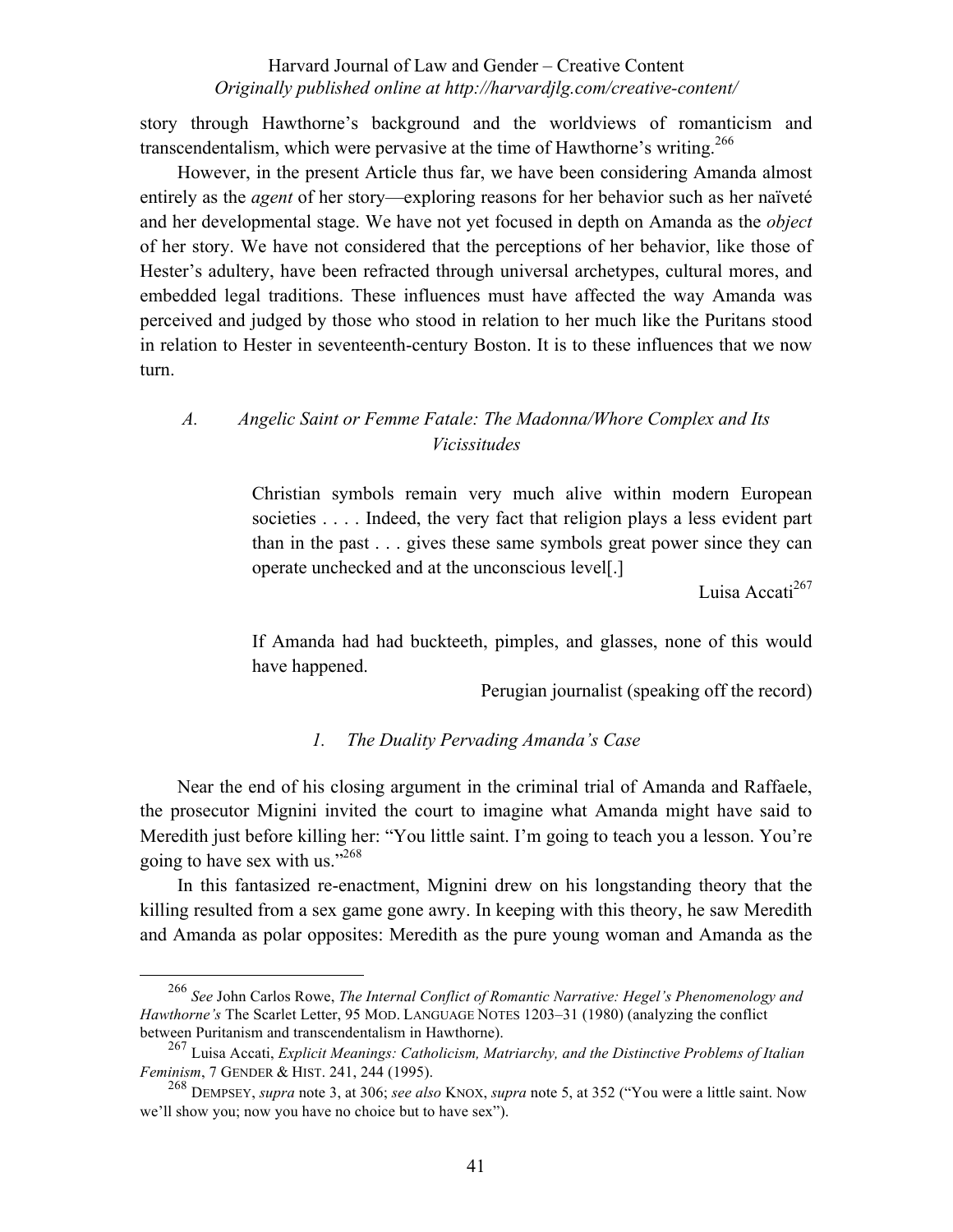sex-maniac. Being pure, Meredith was bothered not only by the pink vibrator on display in their shared bathroom but also by Amanda's tendency to bring strange men into their home.<sup>269</sup> For her part, Amanda was said to be annoyed by Meredith's puritanism, for which she took revenge by killing her.<sup>270</sup>

One might be tempted to dismiss Mignini's words as the typical theatrics of a prosecutor, however a similar dichotomy pervaded the entire case—a dichotomy not between Meredith and Amanda but within Amanda herself. Consider, for example, another closing argument—that of Carlo Pacelli, the lawyer who represented Patrick Lumumba in his calumny suit against Amanda. "So who is Amanda Knox?" Pacelli asked.

Is she the gentle, sweet, clean-faced girl you see here today before you? Or is she the one I have just described to you on the basis of witness testimony? Amanda is both, for a double soul . . . lives in her: the angelic, compassionate Santa Maria Goretti . . . and the Luciferian, satanic, diabolic one . . . . an explosive mixture of sex, alcohol, and drugs, . . . dirty on the outside because she was dirty on the inside, in her soul and spirit.<sup>271</sup>

In conclusion, Pacelli urged the judges to disregard Amanda's "doll-like" exterior and recognize that underneath, she was a "spell-casting witch, a virtuoso of deceit."<sup>272</sup>

The words are strikingly melodramatic. And while they were spoken by a civil lawyer, we must remember that the civil trial took place—per Italian practice—at the same time as the criminal trial and before the same judges.

By inferring good, even saintly qualities from Amanda's beautiful surface and contrasting them with the "diabolic" core deep within, Pacelli drew on the archetypical *femme fatale*: the "female beauty concealing indelible evil."<sup>273</sup> That Amanda's lovely face, being deceptive, rendered her especially evil is an idea we also see in Tina Brown's *Foreword* to Nadeau's book *Angel Face*. She writes: "Who was Amanda Knox? Was she a fresh-faced honor student from Seattle . . . an all-American girl . . .? Or was her pretty face a mask, a duplicitous cover for a depraved soul?"<sup>274</sup>

In contrast to the view that Amanda's goodness was on the surface, and her evil hidden underneath, others have suggested that both qualities might be visible in Amanda's countenance alone. For instance, one journalist, summarizing the issue that

 <sup>269</sup> *See* KNOX, supra note 5, at 293‒94; FOLLAIN, *supra* note 26, at 35.

<sup>270</sup> *See* BURLEIGH, supra note 4, at 274 (citing that Amanda wanted to take revenge on this "tooserious English girl"); WATERBURY, *supra* note 26, at 42.<br><sup>271</sup> Transcript of Oral Argument of Carlo Pacelli at 14, Corte d'Ass., 27 novembre 2009, n. 9066,

Giur. it. (2010) (No. 7/2009) (Stefania Alessi trans., 2017).

<sup>272</sup> James Bone, *Amanda Knox, A 'Drug-Taking, Sex-Crazed She-Devil' Who Blamed Murder on Innocent Man*, AUSTRALIAN (Sept. 27, 2011), http://www.theaustralian.com.au/new/world/Amanda-knoxa-drug-taking-sex-crazed-she-devil-who blamed-murder-on-innocent-man/news-story/ab5f5e62fe5 [https://perma.cc/9Z9X-KQKX].

<sup>273</sup> SIMKIN, *supra* note 26, at 199.

<sup>274</sup> Tina Brown, *Foreword* to NADEAU, *supra* note 3, at vii, viii.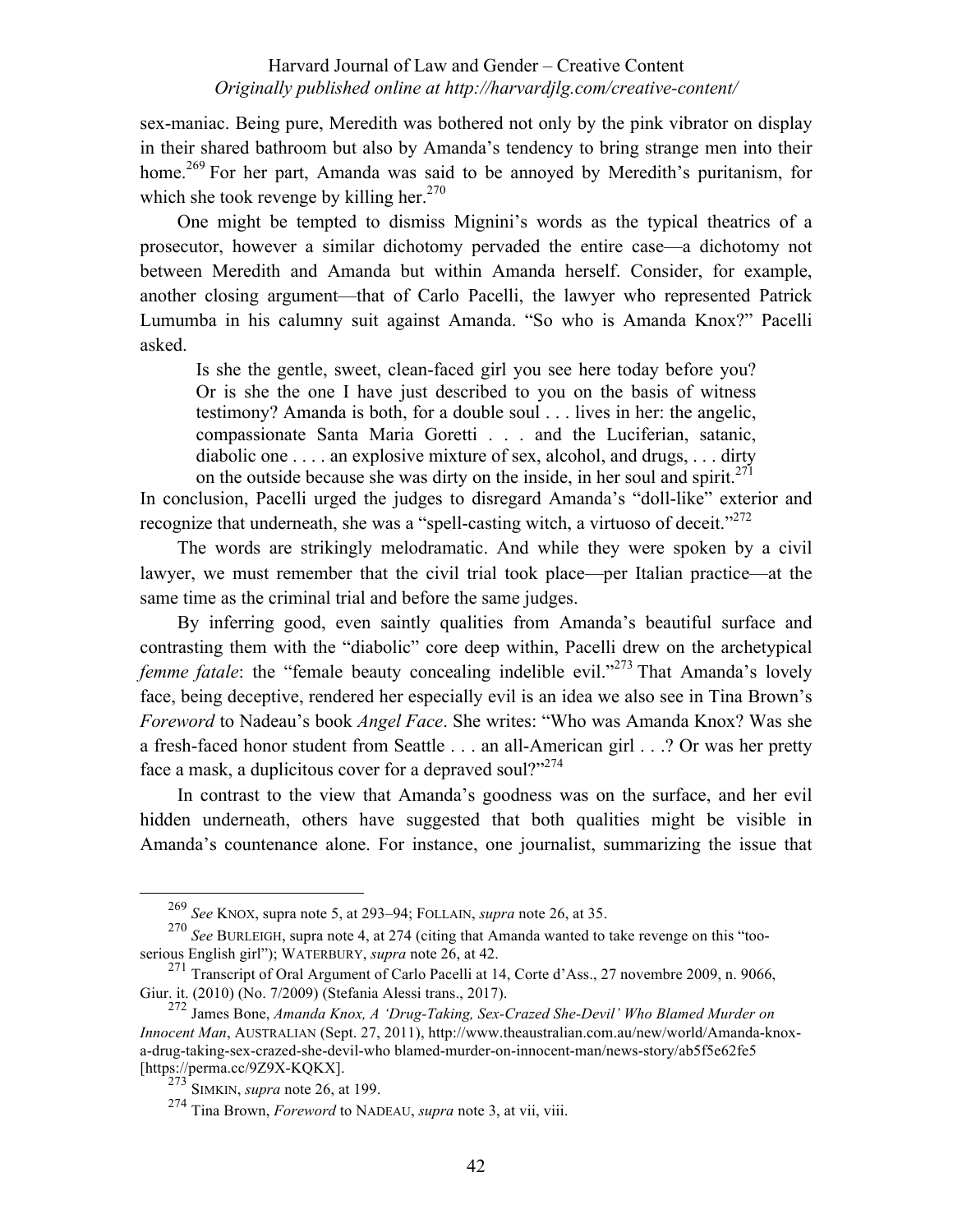would confront the judges, asked whether Amanda was a "killer whose angelic face [was] betrayed by her ice-blue eyes."<sup>275</sup>

As these passages show, dualistic rhetoric about Amanda's character permeated her case. It becomes important, then, to ask why prosecutors and journalists framed Amanda's identity the way they did. No one adduced the image that Amanda herself tried to show the court: that of an ordinary girl dressed in her "usual jeans and a  $T\text{-}shirt.$ "<sup>276</sup> Rather, they described her as either utterly pure, like the saint referenced by Pacelli (an eleven-year-old who fought to preserve her virginity, then forgave her assailant before dying of her wounds),  $277$  or dirty and sexual, or a synthesis of the two. And if she was dirty and sexual, then she must be a murderer as well. Why would this be?

### *2. Psychological and Christian Roots of the Madonna/Whore Complex*

To begin on the most abstract level, it seems that what matters most in our unconscious is not one end of a continuum or the other but the relationship between the two. As the distinguished psychologist Jolande Jacobi has written, "[E]verything that is psychologically alive . . . has the essential attribute of *bipolarity*."<sup>278</sup> In a beautiful phrase, Jacobi refers to this phenomenon as "the unity of the primordial opposites."<sup>279</sup>

But recognizing that polarities are a key feature of our unconscious minds only takes us so far. It does not explain the *particular* polarity that was applied to Amanda—chaste saint or lewd devil—often referred to as the Madonna/whore complex. The most famous explanation of this dichotomy appears in Sigmund Freud's essay "On the Universal Tendency to Debasement in the Sphere of Love." <sup>280</sup> Freud calls attention to a psychological limitation in many men; namely, the inability to experience both "affectionate" and "sensual" components of love toward the same woman.<sup>281</sup> He writes, "Where they love they do not desire and where they desire they cannot love."<sup>282</sup>

Instead of directing tenderness and lust toward one woman, they employ the defense mechanism of splitting: a primitive, Manichean way of organizing experience into stark

 <sup>275</sup> Richard Owen, *The Dilemma for the Jury: Was This a She-Devil or All-American Innocent?*, TIMES OF LONDON (Dec. 5, 2009), at 4. For another reference to Amanda's eyes as indicative of her evil side, see ELLEN NERENBERG, MURDER MADE IN ITALY 248 (2012).

<sup>276</sup> KNOX, *supra* note 5, at 299.

<sup>277</sup> *See* Transcript of Oral Argument of Carlo Pacelli, *supra* note 271, at 14.

<sup>278</sup> JOLANDE JACOBI, COMPLEX/ARCHETYPE/SYMBOL IN THE PSYCHOLOGY OF C.G. JUNG 65 (Ralph Mannheim trans., Princeton University Press 1959).

<sup>279</sup> *Id*. at 56.

<sup>280</sup> Sigmund Freud, *On the Universal Tendency to Debasement in the Sphere of Love*, *in* 11 THE STANDARD EDITION OF THE COMPLETE PSYCHOLOGICAL WORKS OF SIGMUND FREUD 177 (James Strachey trans., 1957).

<sup>281</sup> *Id*. at 180.

<sup>282</sup> *Id*. at 183.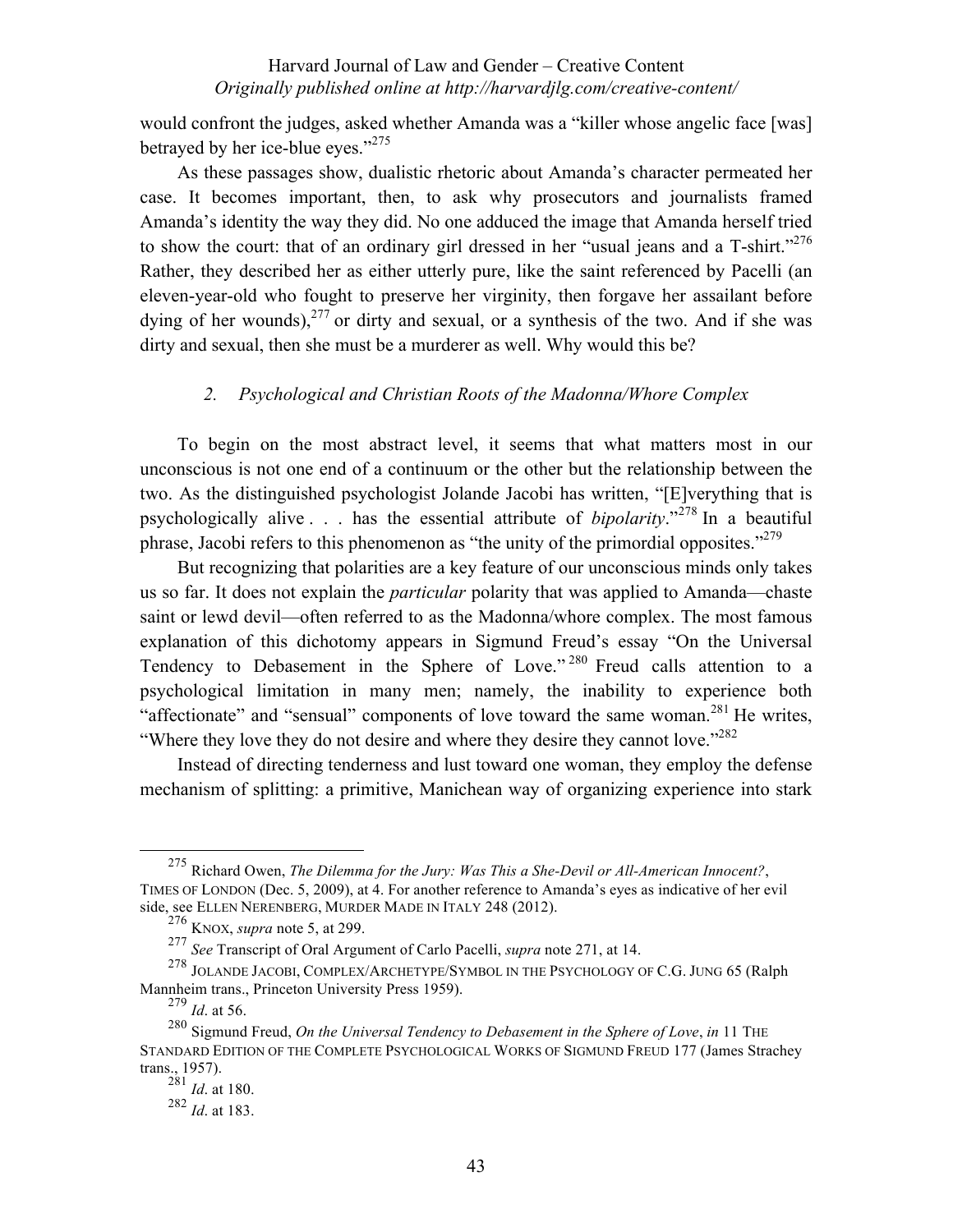opposites such as goodness and evil, darkness and light, love and lust.283 To strengthen this defense, they may also employ projection, ascribing their own inner division to women, whom they perceive distortedly as falling into two types: "the sacred" and "the profane."<sup>284</sup> The sacred, being chaste, are seen as marriageable and "good," whereas the profane, being wanton, are seen as whores and "bad." By contemplating *all* women through this template, such men avoid the confused and painful awareness that it is they themselves who feel desire toward the very woman whom they also tenderly love.<sup>285</sup>

Compelling as Freud's theory may be, it cannot adequately account for the pervasive influence of the Madonna/whore binary in Italy or, more specifically, its impact on Amanda's arrest and trial. The theory fails to consider the powerful role of Christianity, which from its earliest days contrasted the spirit (associated with men) with the flesh (associated with women),  $286$  and which to this day vividly embodies the Madonna/whore binary in the figures of Eve, "mother of all living"<sup>287</sup> and Mary, the mother of Jesus.

The story of Eve—who disobeyed God by eating of the Tree of the Knowledge of Good and Evil and tempted Adam to do the same, leading them to "[know] they were naked" and cover themselves with fig leaves, so that sex, which had been innocent, became tainted with sin—requires no detailed retelling here.<sup>288</sup> Although not a whore in the sense of a harlot, a woman who "prostitutes herself for hire,"<sup>289</sup> Eve has traditionally been considered a whore in the broader sense of a woman who tempts men into evil ways through her sexual allure. $290$ 

Mary is, as we know, the polar opposite of Eve, representing chastity and purity. Her symbolic meaning stems in part from the doctrine of the Virgin Birth, but it also derives from another belief often confused with the Virgin Birth-- the doctrine of the Immaculate Conception, made an article of faith by Pope Pius IX in  $1854$ <sup>291</sup>. The doctrine of the Immaculate Conception maintains that Mary—despite being the product of sexual

<sup>&</sup>lt;sup>283</sup> *Cf. id.* (describing the "split in their love"). For a general discussion of "splitting" as a defense mechanism, see Nancy McWilliams, *Psychoanalytic Diagnosis* 99-100 (1994).

<sup>284</sup> For the dichotomy of "sacred" and "profane," see Freud, *On the Universal Tendency to Debasement in the Sphere of Love*, *supra* note 280, at 177. For the point about projection, see PAUL GORDON, DIAL "M" FOR MOTHER: A FREUDIAN HITCHCOCK 89‒90 (2008). *See also* Catherine Stimson, *Forward*, *in* MARGARET F. ROSENTHAL, THE HONEST COURTESAN vii, vii-viii (1992) (describing the "common Western polarity in the representation of women" and men's projection onto "women in general [and] the figure of the courtesan/prostitute in particular").

<sup>285</sup> *Cf.* GORDON, *supra* note 284, at 89-90.

<sup>286</sup> *See* MARINA WARNER, ALONE OF ALL HER SEX: THE MYTH AND CULT OF THE VIRGIN MARY 57 (1976).

<sup>287</sup> *Genesis* 3:20.

<sup>288</sup> *Genesis* 3:1‒24.

<sup>289</sup> 20 THE OXFORD ENGLISH DICTIONARY 301 (J.A. Simpson & E.S.C. Weiner eds., 1989).

<sup>290</sup> *See* Vladimir Tumanov, *Mary Versus Eve: Paternal Uncertainty and the Christian View of Women*, 95 NEOPHILOLOGUS 507, 512 (2011).

<sup>291</sup> *See* Marilyn McCord Adams, *The Immaculate Conception of the Blessed Virgin Mary: A Thought-Experiment in Medieval Philosophical Theology*, 103 HARV. THEOLOGICAL R. 133, 133 (2010).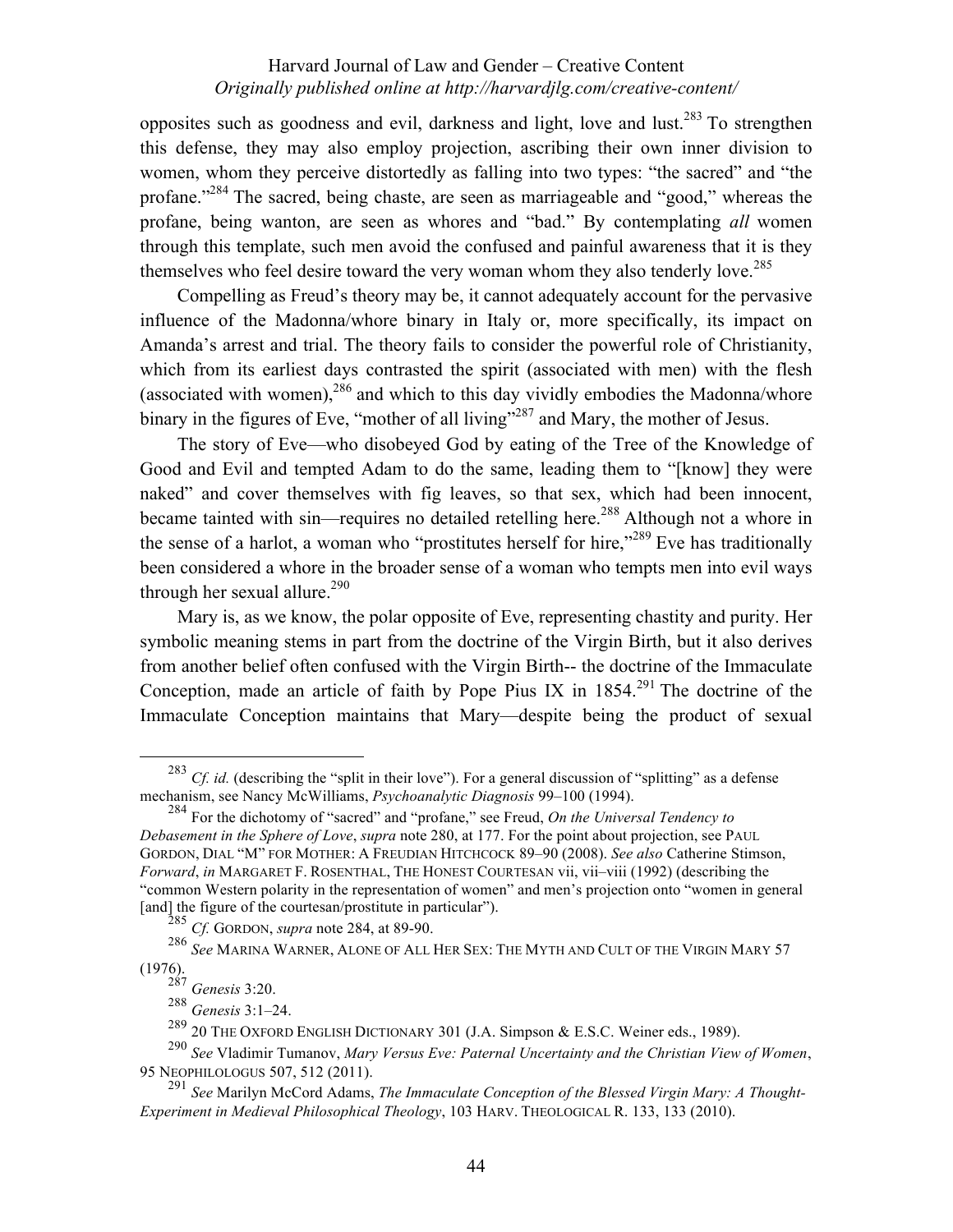intercourse between Saint Anne and Saint Joachim—was "at the first instant of her conception" infused with grace that freed her from original  $\sin^{292}$  As the Italian feminist scholar Louisa Accati explains, Mary's virginity was thereby "redoubled," because neither her son's conception nor her own was achieved through concupiscence, or ardent desire.<sup>293</sup> Here we see the absolute bifurcation of virtue and carnality inasmuch as Mary had to be utterly uncontaminated by sex to be a worthy mother of God.<sup>294</sup>

Mary's sublime purity has made her, in some places, an autonomous object of worship, separate from God and Christ.<sup>295</sup> The intensity of Marian devotion varies from one country to another and scholars differ in their assessment of this variation, but at least one journalist, Nina Burleigh, believes that the cult of Mary is "stronger in Italy than in any other European nation."<sup>296</sup> After all, since the fourteenth century, Italy has been the site of the Holy See, which has given it a uniquely intertwined relationship with Catholicism. And although the country is now more religiously pluralistic than in the past, a majority of Italians still identify as Catholic.<sup>297</sup>

Even Italians who no longer adhere to Catholic beliefs may still be affected by Catholic symbols. Indeed, this effect may be even more powerful when its action is unconscious, as Accati explains in one of the epigraphs that begin this section.<sup>298</sup> The ongoing cultural impact of Catholicism in Italy can be seen in the popularity of Italian television shows about saints and popes. For example, the BBC reports that on a spring weekend in 2003, thirty-five percent of all Italian households were watching a television dramatization of the life of Maria Goretti,<sup>299</sup> the saint whom Pacelli referenced at Amanda's trial: the twelve-year-old who died from wounds she sustained defending her honor.

And what of Perugia, the walled city where Amanda was first suspected, tried, and imprisoned? Two popular icons of the Virgin Mary are located there: the Madonna del Verde and the Madonna delle Grazie. The originals are displayed in public places, but a reproduction of the Madonna delle Grazie hung on the wall behind Prosecutor Mignini's desk throughout the trial.<sup>300</sup> A devout Catholic, Mignini often spoke of this Madonna and how she had saved his uncle's life during World War II.<sup>301</sup>

 <sup>292</sup> *See* Accati, *supra* note 267, at 248.

<sup>293</sup> *See id*. <sup>294</sup> *Cf*. WARNER, *supra* note 286, at 51 ("That the Mother of God should be a virgin was a matter of such importance to the men of the early Church that it overrode all other considerations . . . .").

<sup>295</sup> For a reference to Mary's "sublime perfection," see WARNER, *supra* note 286, at 150. For Mary as an autonomous object of worship, see BURLEIGH, *supra* note 4, at 291.

<sup>296</sup> BURLEIGH, *supra* note 4, at 291.

<sup>297</sup> *See* JOHN POLLARD, CATHOLICISM IN MODERN ITALY 169 (2008).

<sup>298</sup> *See supra* text accompanying note 267.

<sup>299</sup> *See* CHARLES KILLINGER, CULTURE AND CUSTOMS OF ITALY 67 (2005).

<sup>300</sup> BURLEIGH, *supra* note 4, at 293.

<sup>301</sup> *Id*.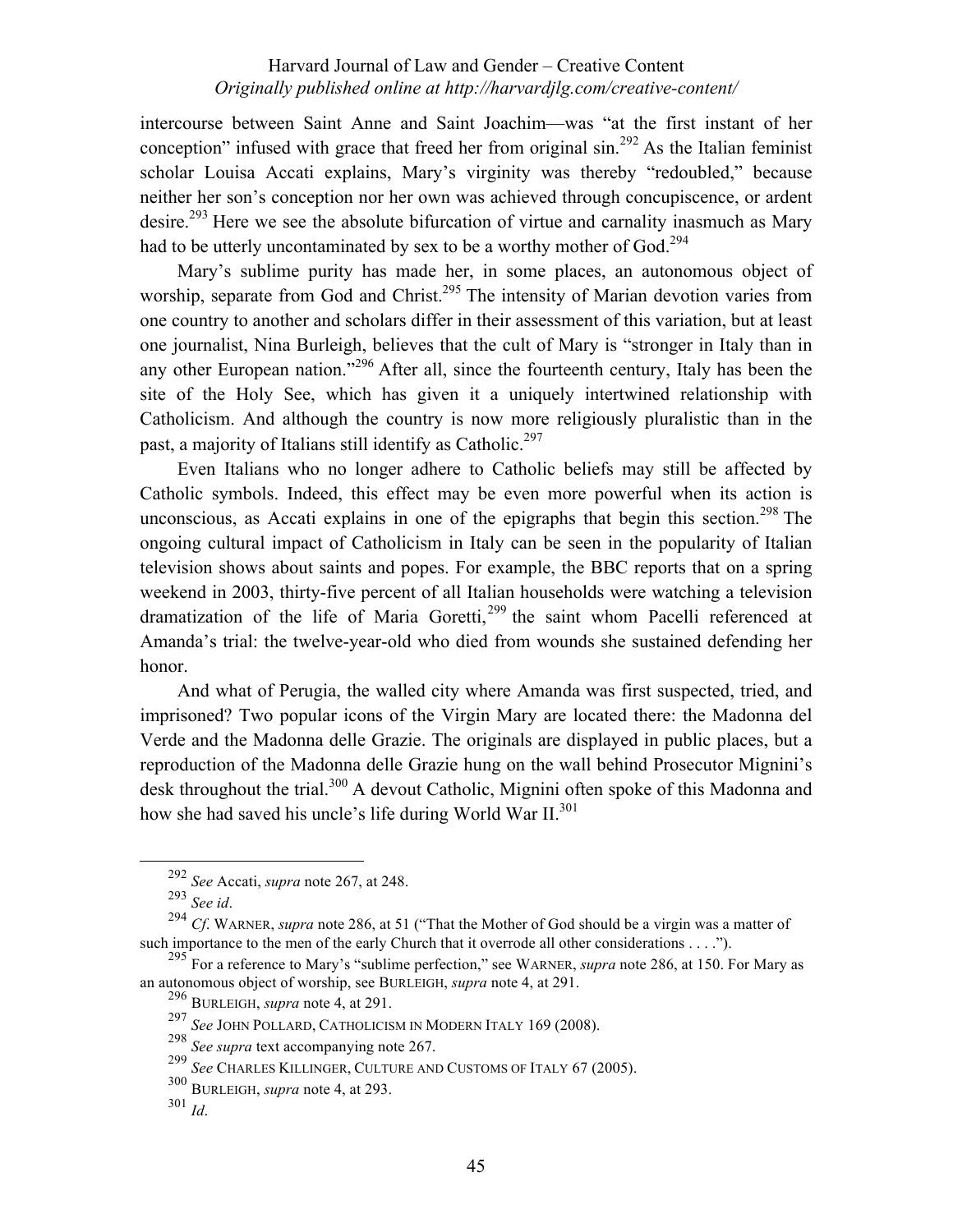As to their appearance, Burleigh writes that the two Perugian Madonnas look very much alike with their "pale, heart-shaped faces, tiny pert noses, light distant eyes, [and] small perfect mouths."<sup>302</sup> She believes that Amanda "bears an uncanny resemblance to both of them."<sup>303</sup> I had the opportunity to judge for myself on a return trip to Perugia in the spring of 2016.

#### *3. In the Duomo with the Two Madonnas and Claudia. Perugia – March 3, 2016*

My guide Claudia and I decide to go first to the Museum of the Cathedral of San Lorenzo (the Duomo) to see the Madonna del Verde. At the information table on the main floor, the lady tells us that we are welcome to descend the stairs but, because the lights are out, we will probably not be able to see the Madonna. Nevertheless, after wandering around below ground in semi-obscurity we find her, and by using Claudia's flashlight are able to get a good look at this very old icon—the older of the two Madonnas, believed to date from the early fourteenth century.

When she was first discovered, the Madonna del Verde had been a frieze on the wall of a cave; later, in the fifteenth century, she was moved, transferred to canvas, and repainted.<sup>304</sup> Perhaps the repainting accounts for the brilliant colors of her apparel—the bright green dress, thought to be the origin of her name, and the electric blue cape, punctuated by little stars, that covers her head and then falls over her shoulders and arms. Behind her head a halo gleams, and on her lap the infant Jesus sits, swaddled in an orange cloth. At the bottom of the painting, on a green background, an inscription in Italian reads "I am the mother of holy hope."

Gazing at the picture, I make an effort to detect the supposed resemblance between the Madonna del Verde and Amanda, but try as I might, I cannot see it. To me, the Madonna's elongated face contrasts markedly with Amanda's, as does her long nose and the vacant look in her eyes. With her head bent slightly forward, she casts her gaze not eagerly toward the viewer or the baby Jesus but dully off to the side and into the distance.

After ascending the steps to the main floor, we leave the museum and enter the nave of the Duomo, where the Madonna delle Grazie can be seen inside a tabernacle not very far back and on the right. She is said to be the most beloved Madonna of the Perugini; $305$ indeed, several women appear to be praying to her as we enter. And it is true, I think, she

 <sup>302</sup> *Id*. at 294.

<sup>303</sup> *Id*. <sup>304</sup> *See id.* at 293; *cf*. EDWARD HUTTON, THE CITIES OF UMBRIA 21 (2d ed., 1906) ("[T]he curious fresco La Madonna del Verde is certainly one of the earliest in Perugia"); *Key to Umbria: Perugia Museo del Capitolo della Cattedrale di San Lorenzo*, www.keytoumbria.com/Perugia/Museo\_Capitolare.html [https://perma.cc/XHV5-B782] (describing the Madonna del Verde as "originally in fresco in . . . the old Duomo," which was "heavily repainted" and "transferred to canvas in 1466").

<sup>305</sup> Interview with Giulia Alagna, journalist and life-long resident of Perugia, in Perugia, Italy (March 4, 2016).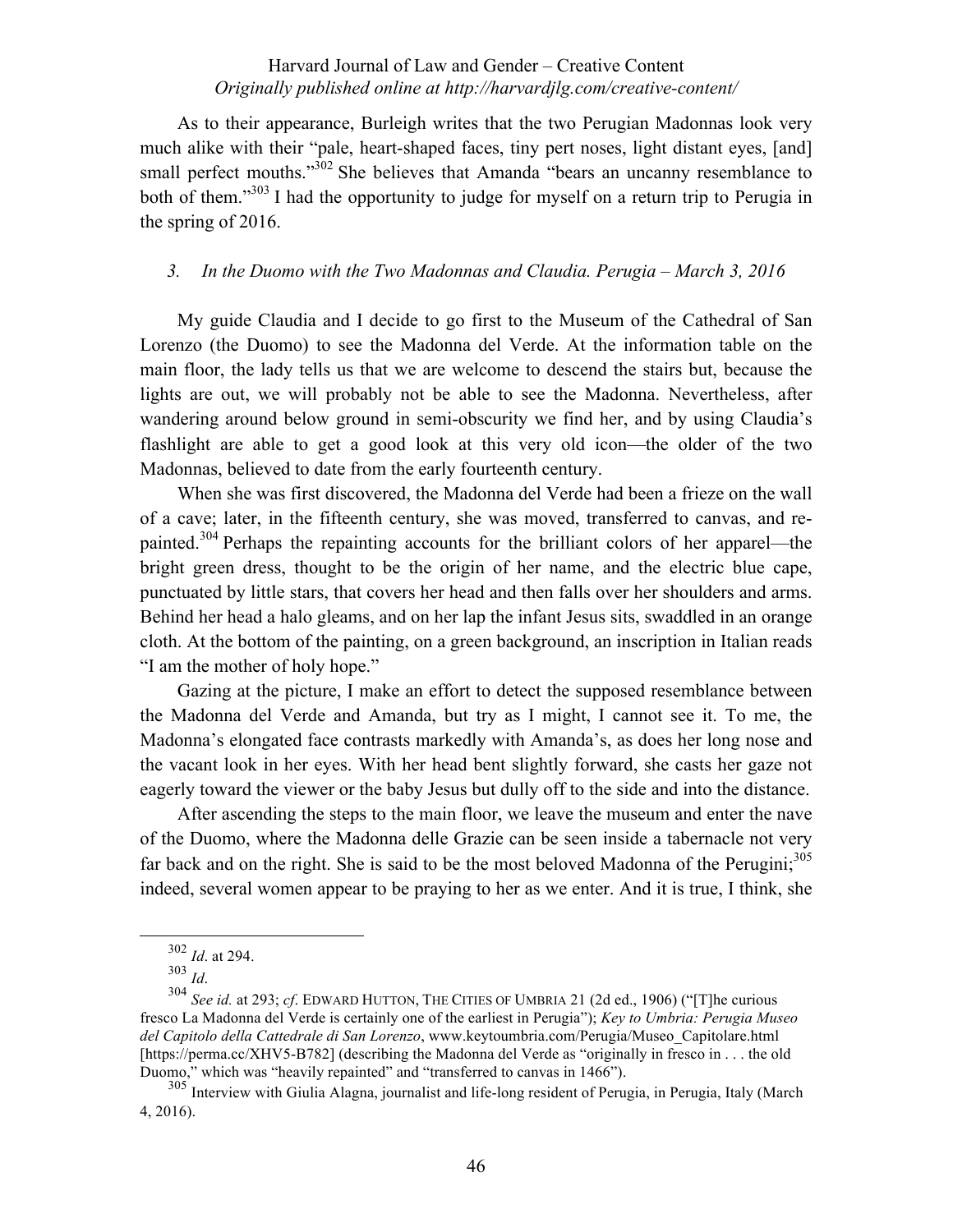does look remarkably like Amanda, or rather Amanda looks like her, especially because of her perfect oval face and light-colored eyes.

My overall impression is that she is lovely, like a fairytale princess, in a pale rosecolored dress, a periwinkle cape spattered with golden stars, and on her head a crown of gems. The palms of her hands are turned outward toward the worshiper, with the fingers flexed in a gesture that the guidebook describes as one of "benediction, protection, and welcome rather than prayer."<sup>306</sup> Although not a Catholic myself, I feel comforted by her image and succumb to the impulse to join the parishioners who are already kneeling before her on the velvet cushioned bench.

Back in my hotel room late that night, I muse about the two Madonnas and Amanda's resemblance to one or both of them. Sometimes I find it hard to believe that appearance—a purely accidental characteristic—could really have had an impact on the case. Yet only this morning, out of the blue, Claudia said, "Italians do not have a good opinion of Amanda. If she weren't beautiful, they wouldn't have depicted her as a sensual monster. Her only fault was to be beautiful."<sup>307</sup> Another young Perugian, a journalist intimately familiar with the case, told me essentially the same thing in the observation I quoted as an epigraph to this section: "If Amanda had had buck teeth, pimples, and glasses, none of this would have happened." Well then, I think, if her beauty *in general* had such an effect, why not her similarity *in particular* to Mary the mother of Jesus? And, my logic continues, if judges were impressed by the similarity, then this association might have led them to conceive of Amanda as a whore, because one side of a polarity brings its opposite to mind.

## *4. The Casual Blending of Whore and Murderess*

Still, we are left with a question: how did the reporters, lawyers, and judges so easily make the leap from *whore* to *murderer*? One theory is that a woman's virtue is closely tied to her chastity; thus, once she is seen as "easy," promiscuous, or lustful, the idea that she could murder is not much of a stretch. $308$  A second is that in some eras and locales, murder by a woman has been considered "so unthinkable . . . that it [has] to be explained away as the action of a whore, witch, monster or madwoman."<sup>309</sup> And underlying both of these hypotheses is a third: the psychoanalytic concept of *condensation. <sup>310</sup>* A characteristic of primary process thinking $311$ —the kind of thinking we do unconsciously,

 <sup>306</sup> *Cf.* HUTTON, *supra* note 304, at 11 ("With hands raised she seems to deprecate our prayers and to bless us").

<sup>307</sup> Interview with Claudia Marzella, in Perugia, Italy (Mar. 3, 2016).

<sup>308</sup> SHANI D'CRUZE, SANDRA WALKLATE, & SAMANTHA PEGG.*,* MURDER 48 (2006).

<sup>309</sup> JUDITH KNELMAN, TWISTING IN THE WIND: THE MURDERESS AND THE ENGLISH PRESS 230 (1998).

<sup>310</sup> *See* CHARLES BRENNER, AN ELEMENTARY TEXTBOOK OF PSYCHOANALYSIS 51 (rev. ed. 1974).

<sup>311</sup> For an explanation of primary process thinking, see *id*. at 45–46.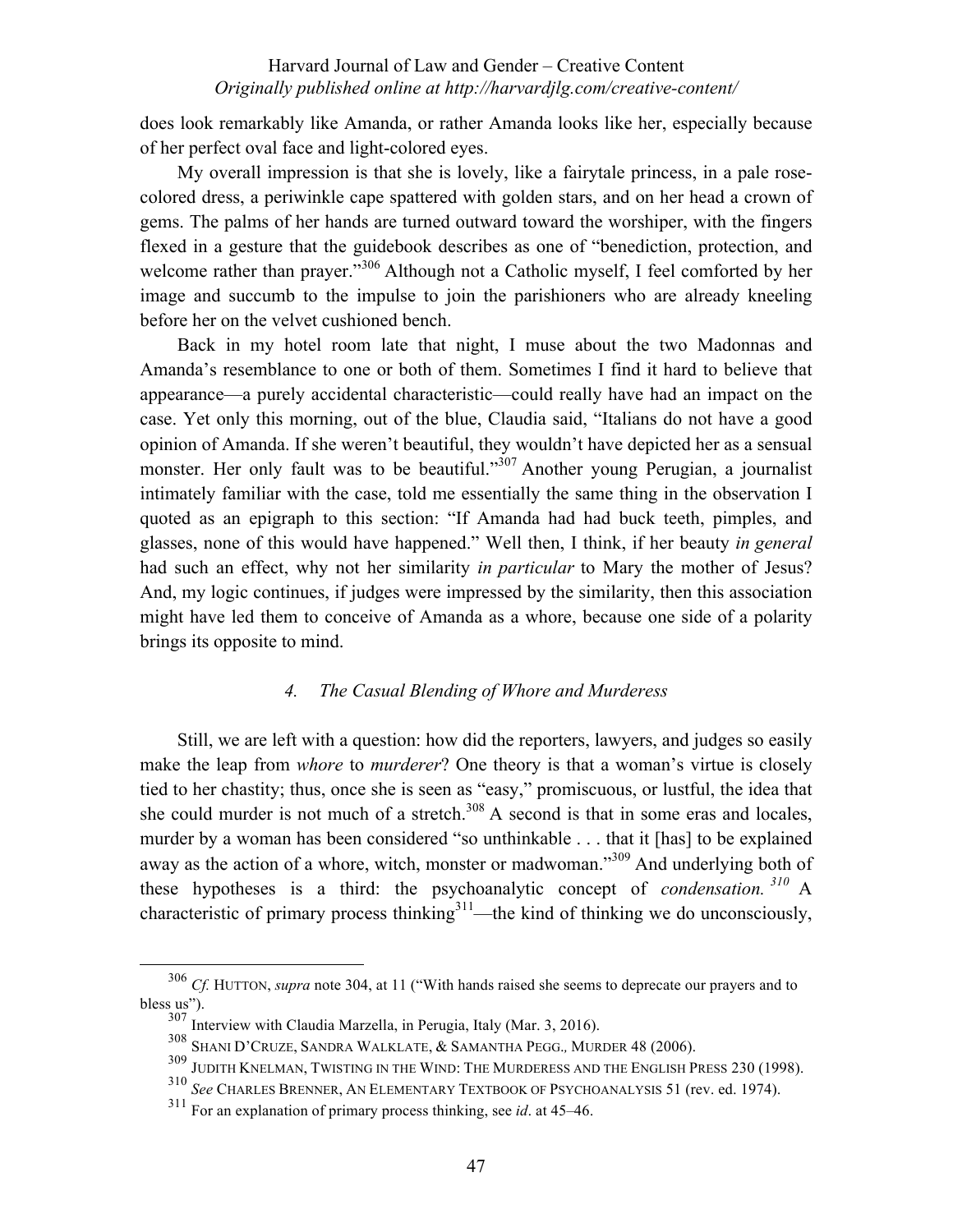free from the constraints of logic and time—*condensation* is defined as the fusion of two or more images or ideas, along with their psychic energy, into one.<sup>312</sup>

A seventeenth-century play, *The White Devil*, <sup>313</sup> provides a helpful example of condensation in a context similar to that of Amanda. Written by British playwright John Webster, loosely based on true events, and set in Italy, this revenge tragedy tells the story of Vittoria Corombona—a beautiful but poor woman of noble birth who evokes the amorous desire of a Duke. When the Duke "seeks to prostitute [her] honor," Vittoria submits to a kiss, sparking rumors that she is having an adulterous affair.<sup>314</sup> Soon thereafter, her husband is murdered<sup>315</sup> and, despite a lack of evidence, she is accused of the crime.<sup>316</sup> Her accuser is counting on the infamy of Vittoria's "black lust" to establish her guilt.<sup>317</sup> Upon being brought to trial, Vittoria courageously defies the court in these words:

For your names

Of whore and murderess, they proceed from you

As if a man should spit against the wind;

The filth returns in's face. $318$ 

Despite (or perhaps because of) her bravery, Vittoria is imprisoned in a convent for repentant whores, $319$  and later she is murdered. $320$  Although her eloquent speech fails to save her, it does exemplify the casual blending of *whore* and *murderess*, a condensation that pervades the entire play. For Vittoria's judges readily blur the line between adulteress and killer, just as Amanda's accusers inferred from her supposed wantonness that she was guilty of Meredith's murder.

*B. Presentation versus Authenticity: The Role of Cultural Differences*

Person [fr. L. *persona* a mask (used by actors), a personage, . . . fr. Etruscan *phersu* mask or masked person.]

*Webster's New International Dictionary<sup>321</sup>*

 <sup>312</sup> *Id.* at 51–52.

<sup>313</sup> John Webster, *The White Devil*, *in* THE DEVELOPMENT OF ENGLISH DRAMA 256 (Gerald Eades Bentley ed., Appleton-Century-Crofts, Inc. 1950) (1612).

 $\frac{314}{314}$  *Id.* at 259.

<sup>315</sup> *See id.* at 272.

<sup>316</sup> *See id.* at 274.

<sup>317</sup> *Id*. at 273.

<sup>318</sup> *Id*. at 276.

<sup>319</sup> *Id*. at 278.

<sup>320</sup> *Id*. at 308.

<sup>321</sup> WEBSTER'S NEW INTERNATIONAL DICTIONARY, *supra* note 19, at 1827.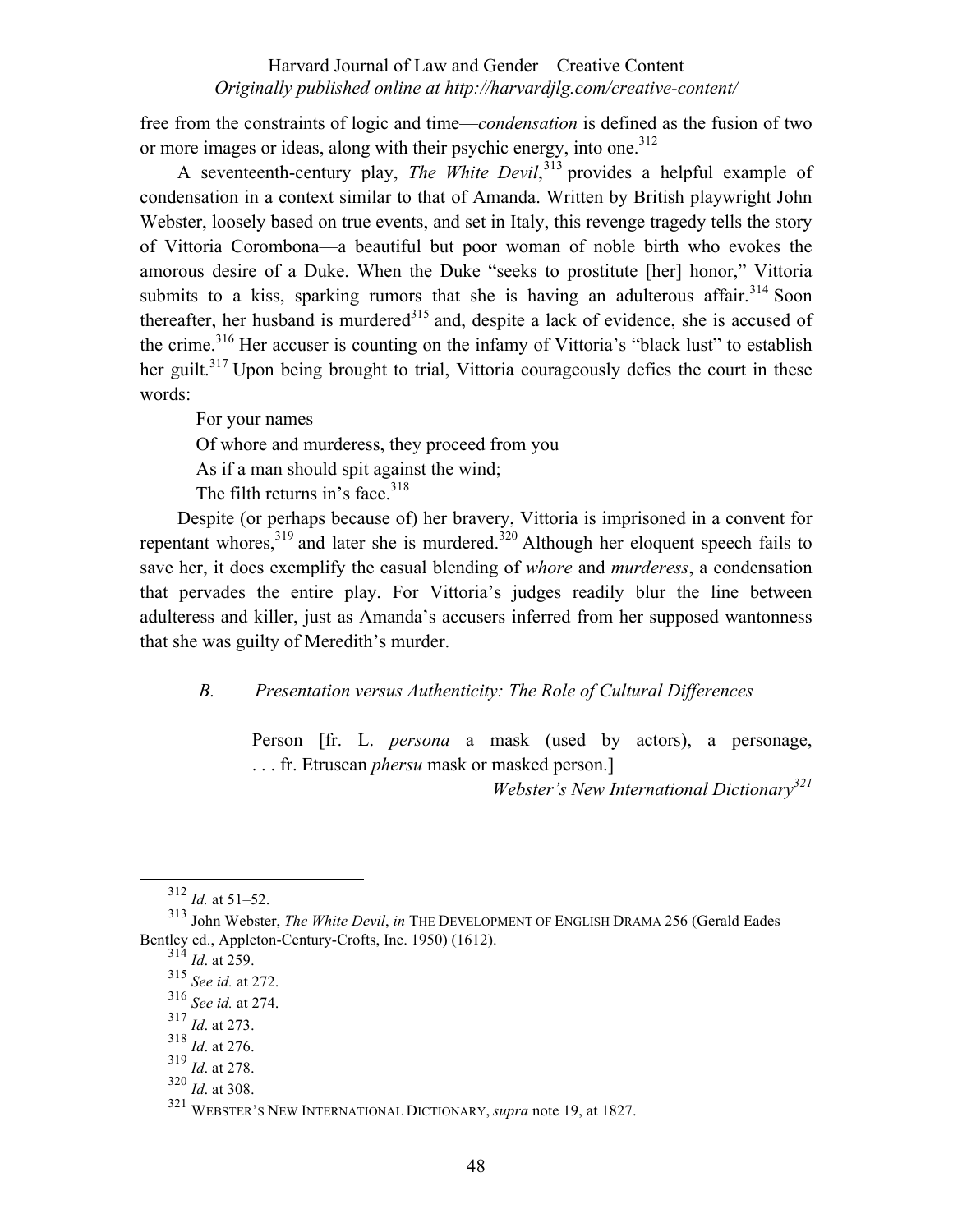It is probably no mere historical accident that the word person, in its first meaning, is a mask. It is rather a recognition of the fact that everyone is always and everywhere, more or less consciously, playing a role. . . . It is in these roles that we know each other; it is in these roles that we know ourselves.

Robert Ezra Park, *Race and Culture322*

Up to now, I have seen many masks; when am I going to see the faces of men? Jean-Jacques Rousseau, *Julie*<sup>323</sup>

## *1. La Bella Figura Versus the Romantic Ideal of Being Oneself*

In his seminal book, *The Presentation of Self in Everyday Life*, Erving Goffman calls attention to the fact that we are—all of us, always—wearing a mask in front of others, managing the impression we make, pretending an engrossment that we do not feel, or pretending indifference when we are truly engrossed.<sup>324</sup> Analyzing subcultures ranging from the crofters of the Shetland Islands to housewives in Paris to patients in a mental hospital in Washington, D.C., Goffman compares all human interactions to a performance in a theater with scenes, an audience, and a backstage.<sup>325</sup> To Goffman, the fact that we are all playing a role in front of others is not immoral, counterfeit, or dishonest; it is inevitable. Moreover, this inevitability is not a reason to despair, for the masks we wear are, Goffman claims, "our truer self, the self we would like to be."<sup>326</sup>

Diametrically opposed to Goffman's model of presentation is the model of authenticity— the ideal of being genuine and open in our social relations so as to be true, above all, to ourselves. Associated with the Romantics, the ideal of authenticity was expressed by the philosopher Jean-Jacques Rousseau in these words: "How pleasant it would be to live among us if exterior appearance were always a reflection of the heart's disposition."<sup>327</sup>

These abstract standards of human interaction, these opposed philosophical ideals, help to illuminate the cultural differences between Italy and the United States and between Perugia and Seattle. In Italy, the standard of *la bella figura* bears a close resemblance to Goffman's model of presentation, whereas in the United States, the high value placed on individualism resonates with the Romantic ideal of authenticity.

*La bella figura* has been cited as a factor throughout Amanda's case. For instance, a few days after Amanda's conviction in Perugia, the European news and debate website

 <sup>322</sup> ROBERT EZRA PARK, RACE AND CULTURE 249 (1964).

<sup>323</sup> JEAN-JACQUES ROUSSEAU, JULIE, OR THE NEW HELOISE II, 193–94 (Dartmouth Press 2010) (1761).

<sup>324</sup> GOFFMAN, THE PRESENTATION OF SELF IN EVERYDAY LIFE, *supra* note 65, *passim.*

<sup>325</sup> *See id.* at xi, 22.

<sup>326</sup> *Id*. at 19.

<sup>327</sup> Jean-Jacques Rousseau, *Discourse*, *in* THE FIRST AND SECOND DISCOURSES 37 (Roger D. Masters ed., Roger D. & Judith Masters trans., St Martin's Press 1964).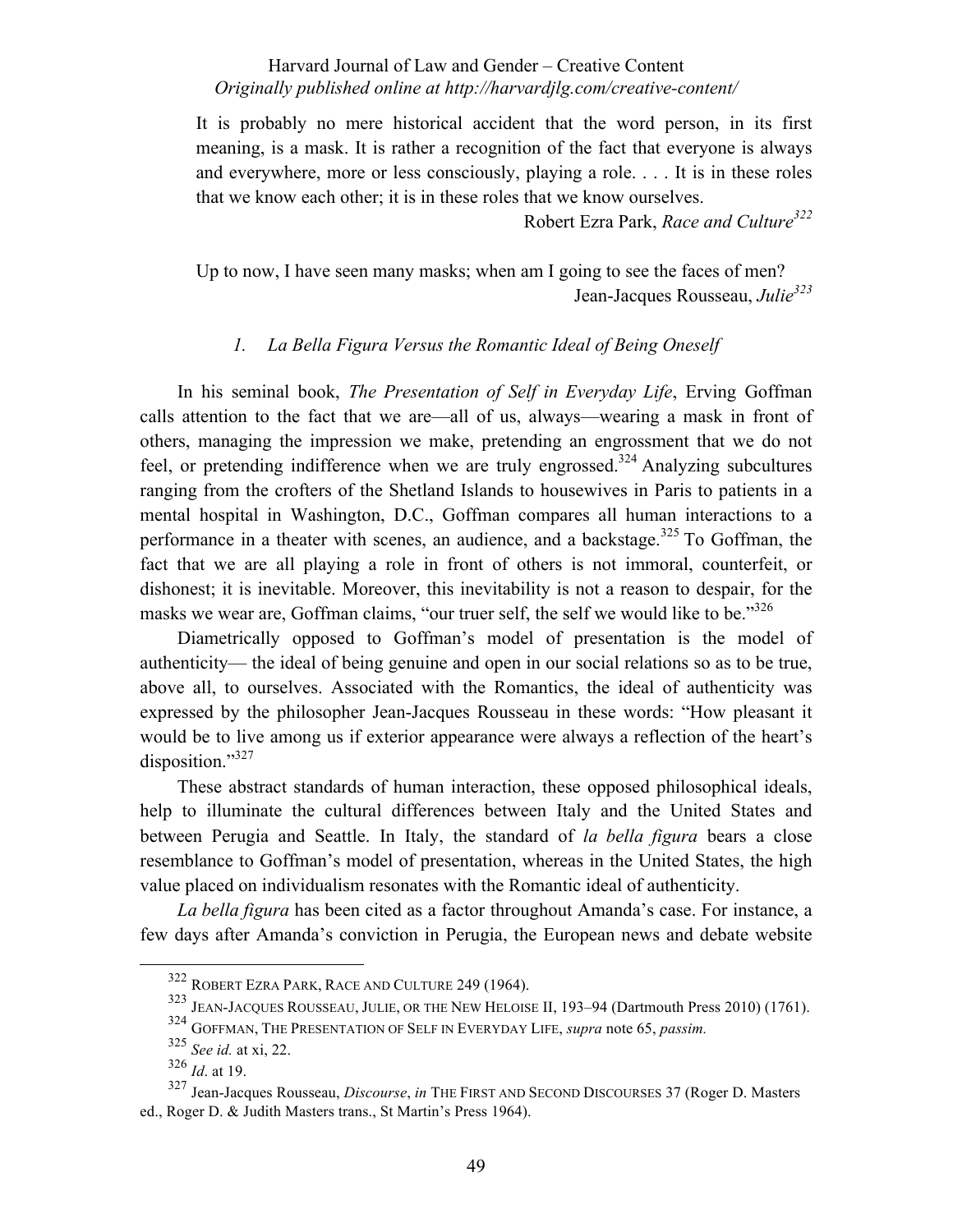VoxEurop published an article with the headline, "Knox a victim of 'la bella figura'?"<sup>328</sup> In a similar vein, an online travel magazine published a review of Amanda's memoir with the title, "Amanda Knox's cardinal sin and Italy's dysfunctional 'bella figura' culture."<sup>329</sup> And in the book *Murder in Italy*, Candace Dempsey writes, "The now twenty-two-yearold Amanda had [finally] learned how to cut a *bella figura*."<sup>330</sup>

But what, exactly, is *la bella figura*? Alas, there is no precise English equivalent. Perhaps its best-known aspect has to do with dress; for example, in her memoir *Crazy in the Kitchen: Food, Feuds, and Forgiveness in an Italian American Family*, noted writer Louise DeSalvo describes how her Italian grandfather insisted on wearing a perfect suit when he was dying.<sup>331</sup> He was concerned that being seen at his *funeral* in less than elegant attire "would have made a bad impression" and "brought disgrace to his family."332 Dramatically, DeSalvo concludes, "Even in death, *la bella figura*."333

On a lighter note, an Italian colleague told me a story about her cousin who came from Italy to visit her in Knoxville, Tennessee. My colleague had hired a kindergarten teacher to chauffeur her daughter to school and, it being a warm climate, the teacher always wore shorts. Upon seeing this professional woman so casually dressed, the cousin reacted with horrified incredulity and righteous indignation.<sup>334</sup>

While it embraces the notion of appropriate attire, the concept of *la bella figura* goes well beyond clothing. Highlighting its broad significance, Professor Gloria Nardini writes, "[the term] is a central metaphor of Italian life, admittedly an extremely complicated one."<sup>335</sup> Steven Belluscio endeavors to flesh out these complications as follows: "[*L*]*a bella figura* [is] a complex of behaviors through which one puts on literally and metaphorically—a 'good face' in order to mask immorality, incompetence . . . or literally anything that could mar one's public image. The opposite of *la bella figura, la brutta figura* ('ugly face'), is to be avoided at all cost[s]."<sup>336</sup> Echoing Belluscio's words in her book, *Living and Working in Italy,* Caroline Prosser writes,

 <sup>328</sup> *Knox a Victim of "La Bella Figura"?*, VOXEUROP (Dec. 10, 2009),

http://www.voxeurop.eu/en/content/news-brief/153431-knox-victim-la-bella-figura [https://perma.cc/4R3Z-QBHP].

<sup>329</sup> Aaron Hamburger, *Amanda Knox's Cardinal Sin and Italy's Dysfunctional 'Bella Figura' Culture*, MATADOR (May 14, 2013), http://matadornetwork.com/abroad/amanda-knoxs-cardinal-sin-and-italysdysfunctional-bella-figura-culture/ [https://perma.cc/PN6C-GFHG].

<sup>330</sup> DEMPSEY, *supra* note 3, at 292.

<sup>331</sup> LOUISE DESALVO, CRAZY IN THE KITCHEN: FOOD, FEUDS, AND FORGIVENESS IN AN ITALIAN AMERICAN FAMILY 62 (2004).

<sup>332</sup> *Id.*

<sup>333</sup> *Id.*

<sup>334</sup> Telephone Interview with Flavia Brizio-Skov, Professor of Italian, University of Tennessee, Knoxville (Sept. 28, 2013).

<sup>335</sup> GLORIA NARDINI, CHE BELLA FIGURA 7 (1999).

<sup>336</sup> STEVEN J. BELLUSCIO, TO BE SUDDENLY WHITE: LITERARY REALISM AND RACIAL PASSING 200 (2006).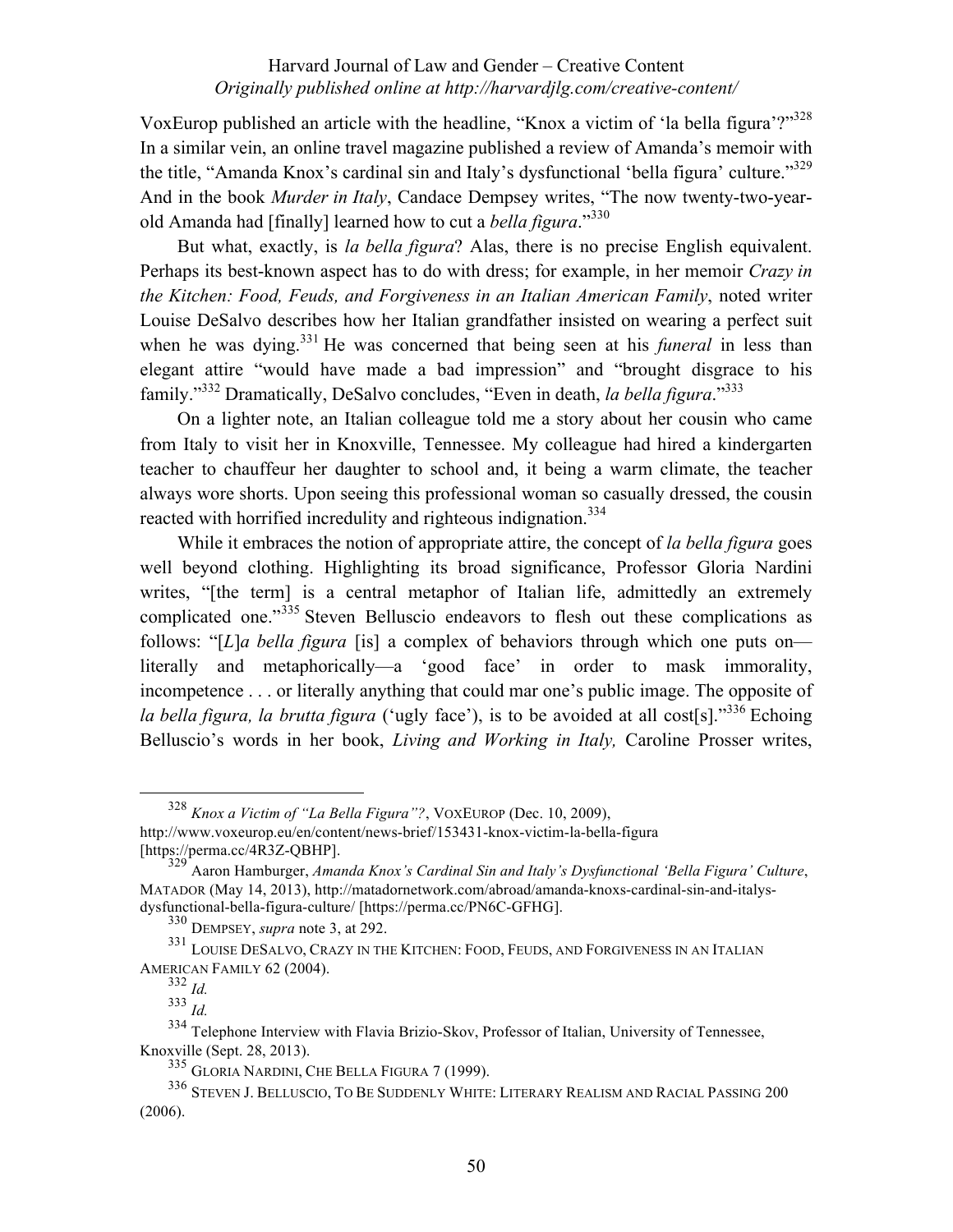"*Bella figura* refers not only to the way you look, but also to the way you act and what you say."<sup>337</sup>

Just as *la bella figura* is associated with Italy, so also the Romantic belief in authenticity is associated with the United States. As distinguished psychologist Rollo May writes,

The emphasis was on being true to one's own convictions. This was true especially in American sectarian Protestantism, strongly aided by the individualism cultivated by our life on the frontier. Hence the great emphasis in America on *sincerity* as one lived by one's own convictions. We idealized men such as Thoreau, who supposedly did that.<sup>338</sup>

Similar to Rollo May, Ronald Sharp, an English professor and former university president, asserts that "form and artifice have acquired a bad reputation" in the United States.<sup>339</sup> He traces this cultural trait to two historical forces: our Puritan heritage, with its values of simplicity and plainness, and our rejection of class structure, which is associated with ceremony.<sup>340</sup>

Of course, the United States and Italy are both characterized by great variation from one region to another, and one risks error by generalizing about the culture of either nation. But before we turn to particular places *within* these nations, let us dwell a little longer in the general realm while we consider the following scene.

## *2. At the Opera with Alice in St. Mark's Anglican Church, Florence—May 20, 2014*

It is the intermission. The audience has just watched the painful scene at the end of Act Two of *La Traviata* in which Alfredo, believing that Violetta has returned to her old life as a courtesan, throws his gambling winnings contemptuously at her feet, in a roomful of party guests. Overwhelmed, Violetta swoons, and the other guests condemn Alfredo for his insulting gesture.<sup>341</sup> Then Alfredo, his anger spent, sings of his remorse over what he has done  $342$ 

I am sitting in a small English church on the *via Maggio* just a few blocks from the Arno River. With me is my Italian friend, Alice,  $343$  a doctoral candidate in law at the European University Institute. We have chosen to see the opera in St. Mark's rather than in a typical opera house in hopes of having a more intimate experience. Indeed, the

 <sup>337</sup> CAROLINE PROSSER, LIVING AND WORKING IN ITALY 298 (2011).

<sup>338</sup> Rollo May, *The Dangers of Innocence*, *in* MEETING THE SHADOW: THE HIDDEN POWER OF THE DARK SIDE OF HUMAN NATURE 174 (Jeremiah Abrams & Connie Zweig eds., 1991).

<sup>339</sup> RONALD A. SHARP, FRIENDSHIP AND LITERATURE 23 (1986).

<sup>340</sup> *Id*.

<sup>341</sup> Giuseppe Verdi, *La Traviata* act II (Francesco Maria Piave libretto) (1853).

<sup>342</sup> *Id.*

<sup>343</sup> Pronounced *Ah-lee-chay.*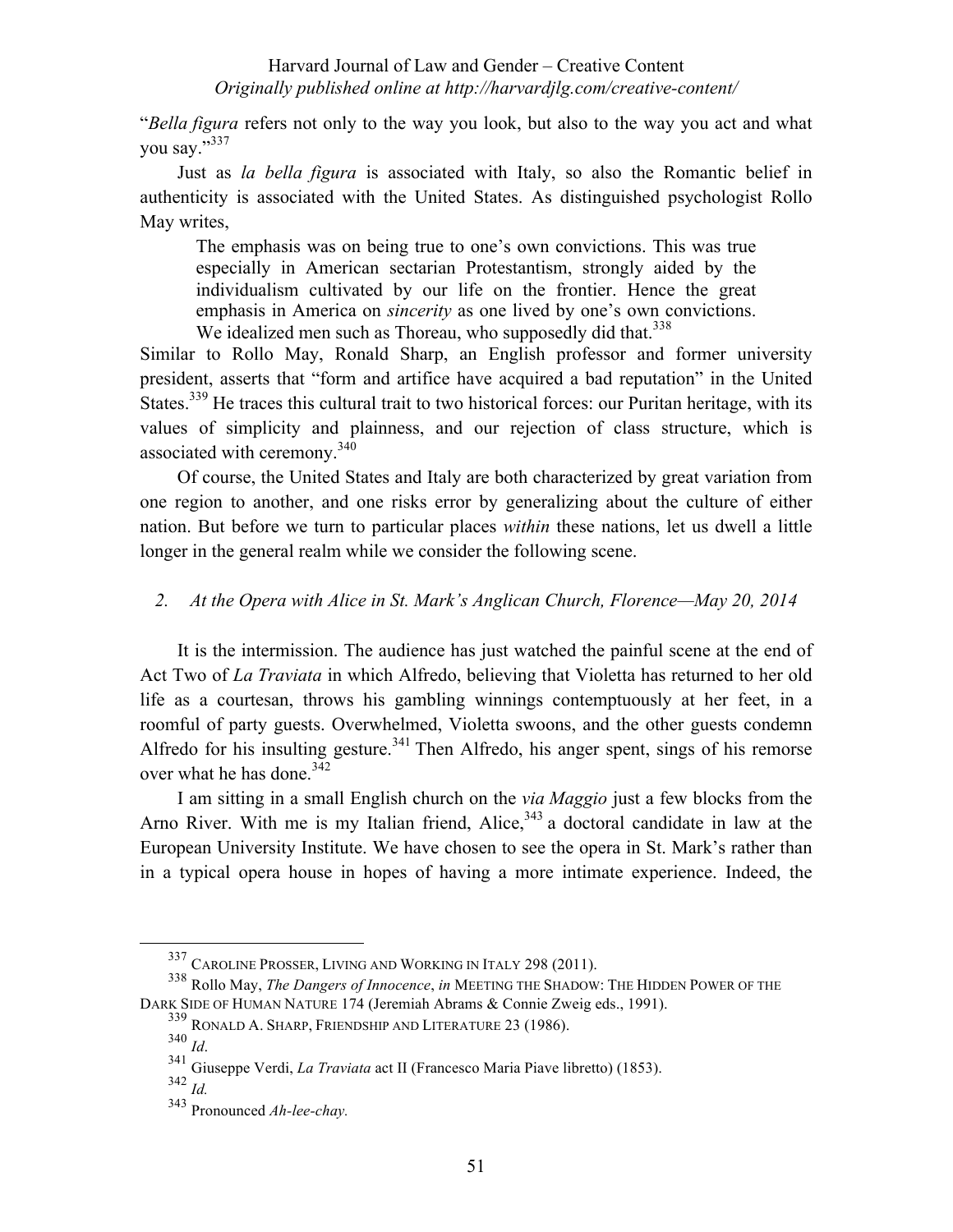church, where we are seated in the front row only a few feet from the singers, affords the sense of involvement we were seeking.

What we had not expected was the richness of the interior, with its glowing dark wood and sumptuous icons and paintings. In the booklet we received upon entering the nave, we read that this building was once part of a Medici *palazzo* and was later owned, for a time, by Machiavelli's family. Centuries afterward, when artists renovated the interior, they adopted the style and brilliant colors of the English Pre-Raphaelites. The result is a beautiful, historic setting in which to absorb Verdi's glorious music and the story of the fallen woman.

The people around us, taking advantage of the intermission, are starting to leave the nave, and Alice and I decide that we too could use some fresh air. We are about to rise but, just at that moment, the young couple across the way begins to kiss. It is a long, lingering kiss, one that, in this intimate setting, would be hard not to see, especially since we are seated directly opposite the couple, separated only by the small floor space where the opera is being staged.

To me, the kiss is charming. I like the couple's obvious infatuation and complete obliviousness to their surroundings. But Alice is not amused. She turns to me, aghast. "In a *church*?" she says.

I try to mollify her, saying that the young man and woman are probably newlyweds from the States, on their honeymoon. "They are in love," I say lightly, "with eyes only for each other." But nothing I say appears to diminish her righteous indignation.

After the intermission and Act Three, in which Violetta progressively weakens, finally dying of consumption in Alfredo's  $\arms$ <sup>344</sup>, we file out of the church directly behind the amorous couple. Since they are conversing, we are able to make out that they are English-speakers with American accents, confirming my earlier hunch about their nationality.

Outside of St. Mark's, we leave the crowd behind, turning left onto the *via Maggio* and walking the few blocks to the *Ponte Santa Trinita*, the bridge that will take us over the Arno River and back to the city center. In the middle of the bridge, we pause and gaze toward the West, where the river narrows and the *Ponte Vecchio* has stood since medieval times. On parts of the river, shadows fall, cast by the crescent-shaped stone arches of the famous bridge. They make a romantic contrast with other stretches of the river that reflect the lights of Florence in a distorted, shimmering way.

As we look at the view, Alice, evidently still bothered by the kissing couple, raises the subject again. "They were touching each other's knees all through the performance," she says. "It was distracting!"

I have to admit that she is right; it *was* a little distracting. But, as with the kiss, I found their caresses more charming than outrageous. Mostly, I am surprised and puzzled at my friend's strong reaction. As she has told me before, she is not a devout Christian,

 <sup>344</sup> *See* Verdi, *supra* note 341, at act III.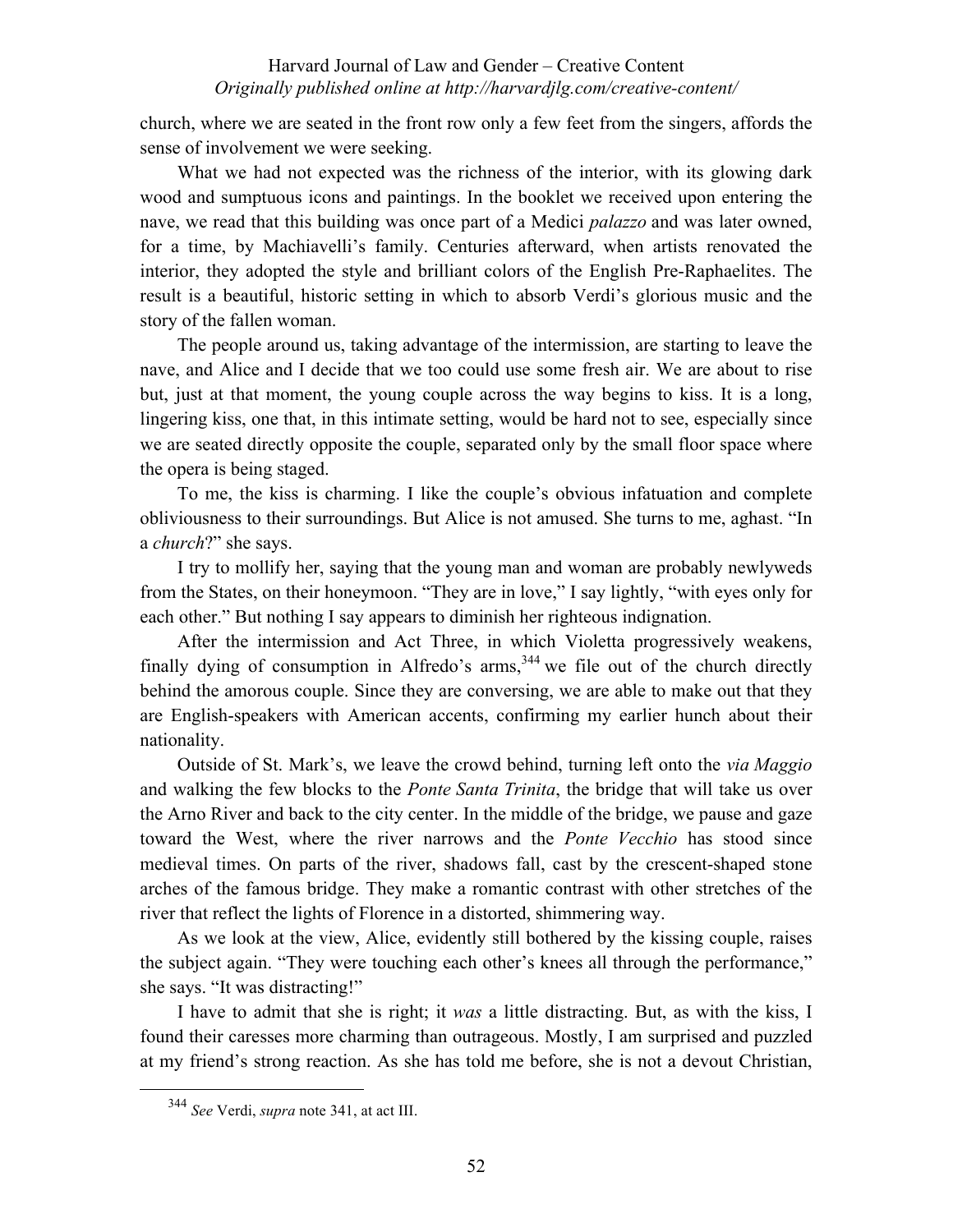nor a believer in any faith; thus, religious conviction cannot explain her offended sensibility. Neither can her age or any unusual prudishness that I have discerned. She is a twenty-something with a boyfriend and a stylish, even flirtatious, way of dressing. Furthermore, Alice has traveled abroad and studies at an international university. A lack of exposure to other cultures would therefore not account for her indignant response. No, the only explanation that makes sense to me is that she is Italian and, as such, values *la bella figura*. The kissing couple, like Amanda, has violated this deeply rooted cultural norm.

## *3. The West-Coast Dreamer in Insular Perugia*

I have presented the scene at the opera in some detail to illustrate how standards for behavior in public places are different in Italy than in the United States. But, as was already noted, both Italy and the United States are extremely diverse. Beyond considering the culture of each nation as a whole, it is important to zero in on the *sub*cultures that are most likely to have played a part in Amanda's case: the American West Coast, especially Seattle, and the central Italian region of Umbria, especially Perugia. It is to these places that we now turn.

Numerous writers, attempting to account for Amanda's behavior or for the Italian reactions to her, have alluded to regional subcultures. For example, in *A Murder in Italy*, Dempsey recounts how "[t]he Seattle girl had managed to scandalize the entire table" by breaking into song while dining at a restaurant with Meredith's British friends.<sup>345</sup> Dempsey explains: "In countercultural Seattle, [Amanda] sang while driving, on the street, wherever she felt like it."<sup>346</sup>

Amanda's boyfriend Raffaele also draws on Amanda's place of origin to interpret her questionable acts. For instance, in the *questura* soon after Meredith's body was found, Amanda wrote in her journal that she would "really like to say that [she] could kill for a pizza but it just doesn't seem right."<sup>347</sup> After gaining access to this language, the Italian newspapers used it against Amanda. But Raffaele, writing in his memoir, *Honor Bound*, offers a defense of her words: "This was Amanda free-associating, as Amanda the West Coast dreamer was in the habit of doing."<sup>348</sup>

Whereas Dempsey and Raffaele adduce culture to explain some of Amanda's specific acts, Amanda herself makes a more general point when she writes, "[M]y Seattle upbringing had left me unprepared for the cultural strictures of my new environment."<sup>349</sup> And finally Rebecca Mead, writing in *The New Yorker,* makes this broad, damning

 <sup>345</sup> DEMPSEY, *supra* note 3, at 17.

<sup>346</sup> *Id.*

<sup>347</sup> KNOX, *supra* note 5, at 83.

<sup>348</sup> SOLLECITO, *supra* note 3, at 40.

<sup>349</sup> KNOX, *supra* note 5, at 37.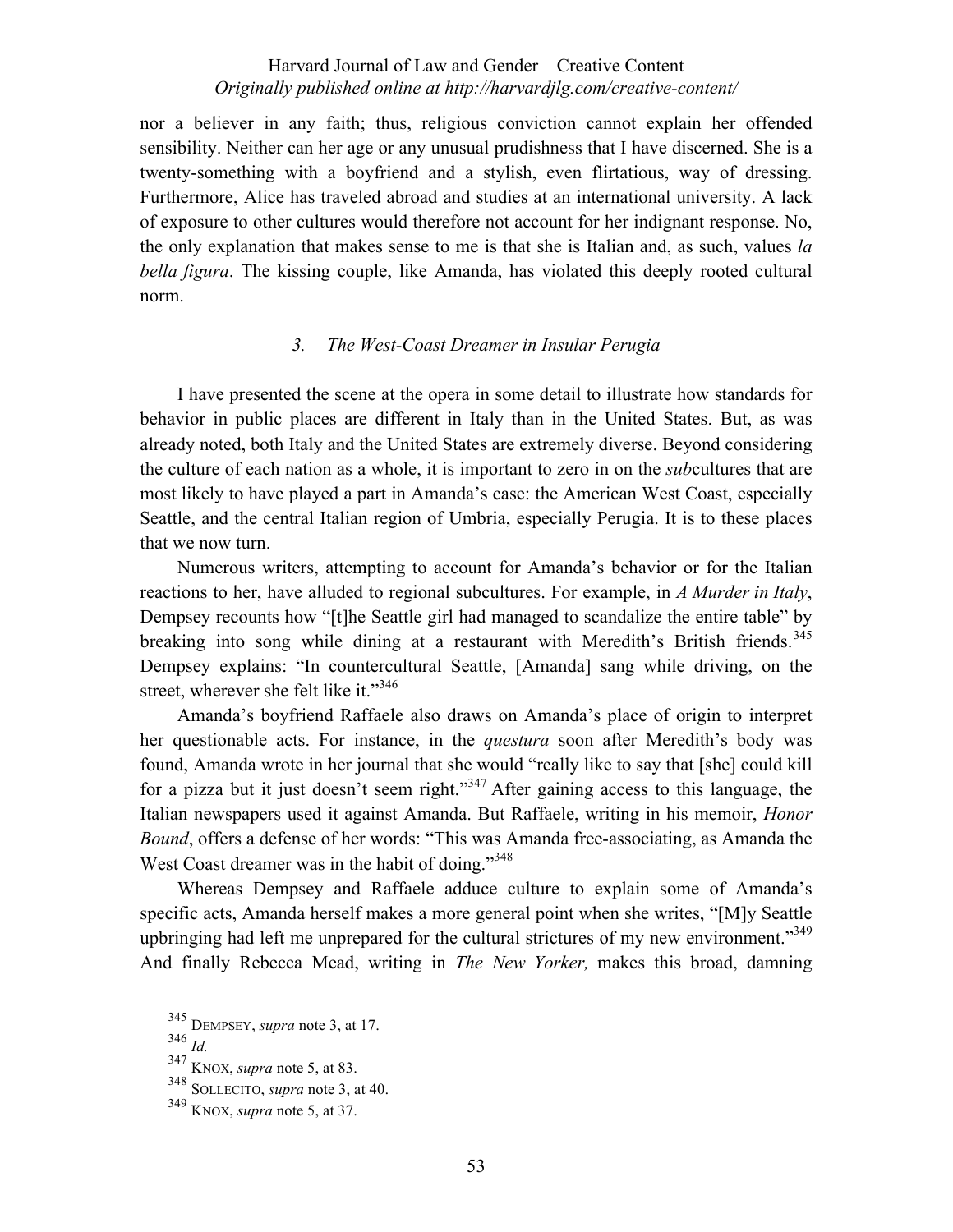assessment: "[T]he social codes of the American Northwest [would] . . . be perceived in [Amanda's] host country as aberrant and even malign."<sup>350</sup>

The idea that the American Northwest has a culture all its own, antithetical to the Italian or Perugian culture, finds confirmation in Colin Woodard's book, *American Nations: A History of the Eleven Rival Regional Cultures of North America.<sup>351</sup> Woodard* describes a region he calls the "Left Coast" that "extends in a strip from Monterrey, California, to Juneau, Alaska, including . . . Seattle."352 Among the central attributes of Left Coasters, he suggests, is "a culture of individual fulfillment,"<sup>353</sup> characterized by "self-exploration and discovery."<sup>354</sup> Untroubled by traditional expectations, Left Coasters believe that "[t]he world  $\ldots$  can be easily and frequently reinvented."<sup>355</sup>

Focusing on Seattle in particular, an article in *Rolling Stone*, remarkably titled "Normal Weirdness in Seattle," describes the early nineties culture in which Amanda grew up.356 The author, Patti O'Brien, writes that "Seattle [is] America's premier haven for eccentrics, youthful freaks and genial space cases—a kind of cultural Mars. Seattle is out there. Things happen differently here than in other places."<sup>357</sup>

The description sounds hyperbolic but, if it contains even a kernel of truth, Seattle's culture is dramatically different from that of Perugia, with its three-thousand-year-old history and geographic insularity. Founded by a prehistoric people who preceded even the Etruscans, and situated on top of a hill, Perugia lies roughly halfway between the Adriatic and the Tyrrhenian Sea. It is the capital of Umbria, a region renowned for its isolation. Writers often highlight its uniqueness as the only region of Italy that neither touches the sea nor shares a border with a foreign country.<sup>358</sup>

People I know who have lived in Perugia for most of their lives invariably bring up these same facts to explain Perugia's conservative culture to me. My guide Claudia was raised in Perugia from the age of eight and is now studying for her Masters at the University of Milan. "Is Perugia more conservative than Milan?" I ask her.

 <sup>350</sup> Rebecca Mead, *Foreign Story*, NEW YORKER (May 6, 2013),

https://www.newyorker.com/magazine/2013/05/06/foreign-story [https://perma.cc/DW7Z-5N4L].

<sup>351</sup> COLIN WOODARD, AMERICAN NATIONS: A HISTORY OF THE ELEVEN RIVAL REGIONAL CULTURES OF NORTH AMERICA (2011).

<sup>352</sup> *Id*. at 11.

 $\frac{353}{354}$  *Id.*<br> $\frac{354}{10}$ .

<sup>354</sup> *Id*. <sup>355</sup> *Id*. at 295.

<sup>356</sup> Patti O'Brien, *Normal Weirdness in Seattle*, ROLLING STONE (Mar. 18, 1993), at 34. <sup>357</sup> *Id*.

<sup>358</sup> *See, e.g.*, DAMIEN SIMONIS ET AL., ITALY 561 (2010) (describing Umbria as "the only region in Italy that borders neither the sea nor another country"); DANA FACAROS & MICHAEL PAULS, UMBRIA 2 (4th ed. 2009) ("the only region neither to touch the sea nor to border another country"). *Cf.* JONATHAN BOARDMAN, UMBRIA 3 (2012) ("the only region of peninsular Italy without a coastline"); IAN CAMPBELL ROSS, UMBRIA: A CULTURAL HISTORY 1 (1996) ("peninsular Italy's only landlocked region").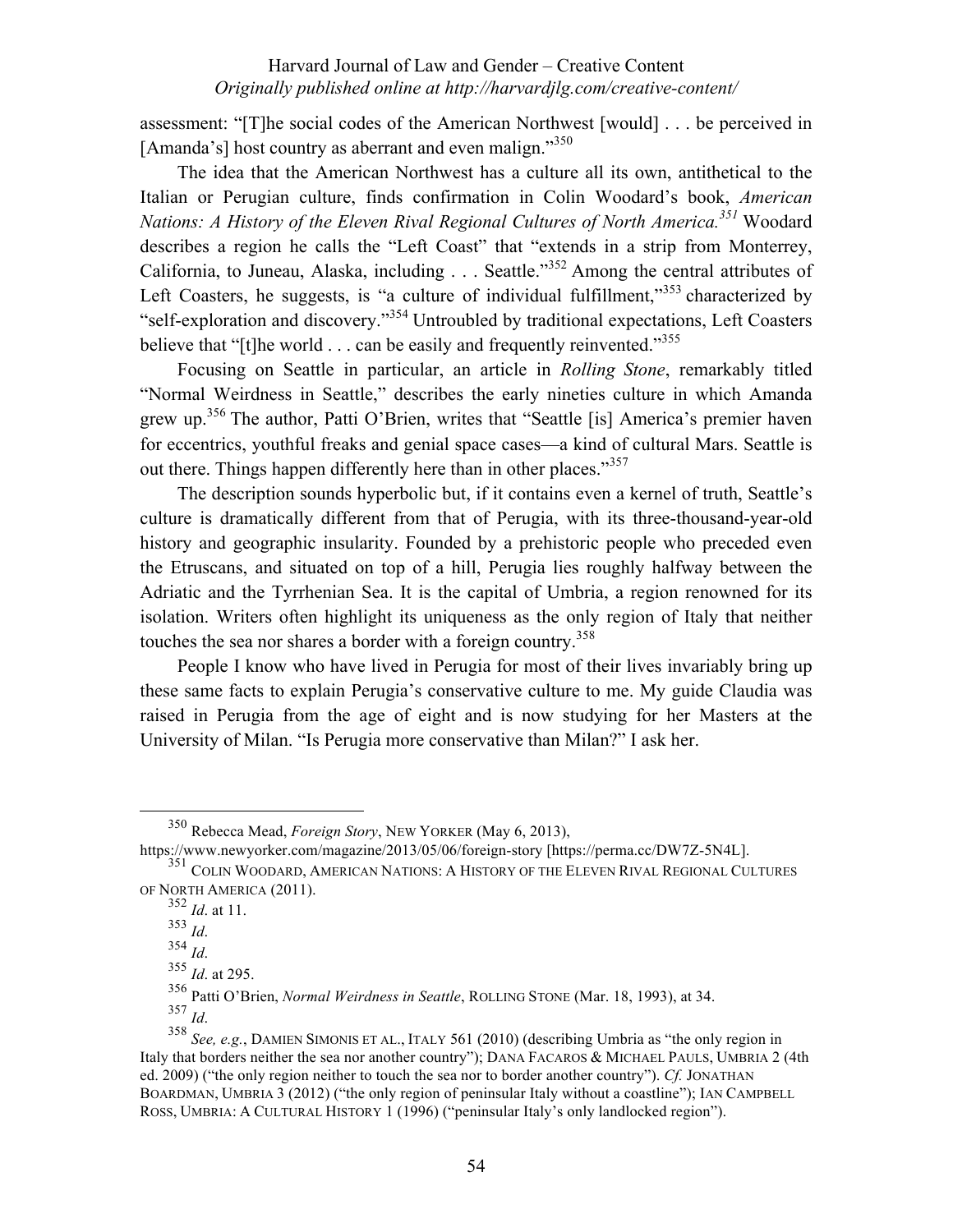My question comes across as dumb, and she bursts out laughing. "Yes. Milano is amazing! It's open-minded, dynamic, not like Perugia. People who are born and raised here [in Perugia] are closed. Here you meet always the same person, you do always the same things, you have to create what you want to do. In Perugia, you are not stimulated so much. It's because of the geography: being on a hill, yet not near the sea, which is a symbol of freedom." Finishing her sentence, she laughs again, amused by her own flight of fancy.<sup>359</sup>

Now that I have spent more time in Perugia, I find myself wondering whether Amanda would have been treated differently had the crime occurred in Rome, Florence, or Milan. Would these more cosmopolitan cities have been so quick to judge Amanda for her failure to live up to *la bella figura*? Did the provinciality of Perugia—this remote city with its ancient, winding, and dusky streets—play a dispositive role in her guilty verdicts? Perhaps not, but it certainly could not have helped.

IV. "CAUGHT BETWEEN TWO TRADITIONS"<sup>360</sup>: ITALY'S HYBRID LEGAL SYSTEM

All I am going to say is that she wasn't discriminated against because of being an American.

Dr. Stefano Maffei<sup>361</sup>

Maybe the [limited] reforms in our criminal procedure are a kind of inoculation against the American way. After all, the adversarial system doesn't go with European feeling.

Professor Elisabetta Grande<sup>362</sup>

## *A. Was Italy's Legal System to Blame?*

Having explored both the role of the Madonna/whore complex and the role of cultural differences, we come now to the third and final topic in our effort to "interpret the interpreters" of Amanda. This topic is, of course, Italian law. What part, if any, did it play in the initial targeting, arrest, and conviction of Amanda?

Others, too, have addressed this topic and some—viewing Amanda's treatment as a miscarriage of justice—have placed substantial blame on the Italian legal system. For example, after the first guilty verdict in 2009, Maria Cantwell, a United States Senator

 <sup>359</sup> Interview with Claudia Marzella, in Perugia, Italy (Mar. 3, 2016).

<sup>360</sup> Luca Marafioti, *Italian Criminal Procedure: A System Caught Between Two Traditions*, *in* CRIME, PROCEDURE, AND EVIDENCE IN A COMPARATIVE AND INTERNATIONAL CONTEXT 81 (John Jackson et al. eds., 2008).

<sup>&</sup>lt;sup>361</sup> Interview with Dr. Stefano Maffei, Senior Lecturer in Criminal Procedure, Università di Parma, in Bologna, Italy (Dec. 9, 2014).

<sup>362</sup> Interview with Elisabetta Grande, Professor of Comparative Law, Università del Piemonte Orientale, in Turin, Italy (Dec. 11, 2014).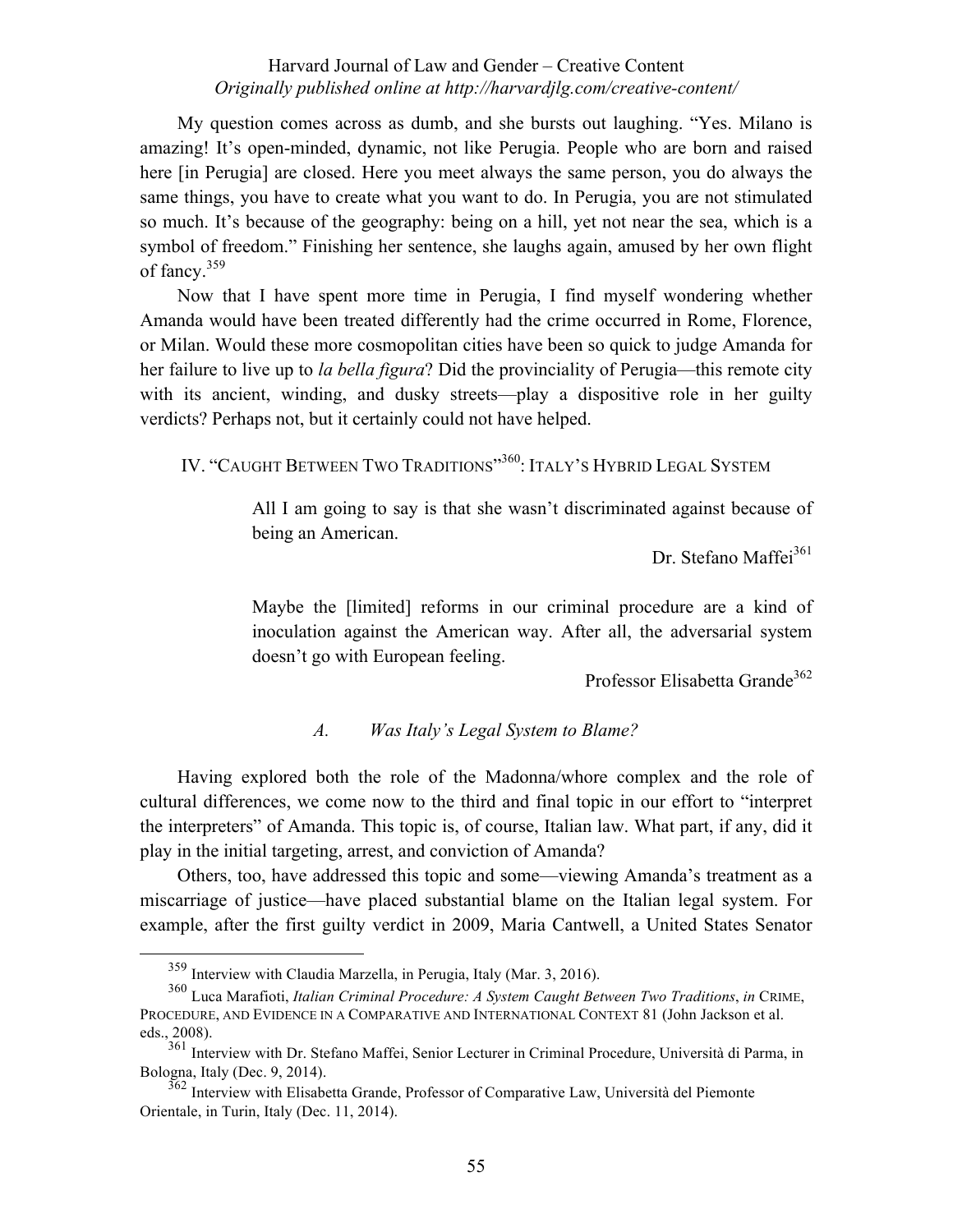from Washington, released a statement saying that she had "serious questions about the Italian justice system and whether anti-Americanism tainted this trial. $^{363}$ 

While rejecting the theory of anti-Americanism, George Fletcher, a law professor at Columbia, described the verdict as "a scandal of the first order." <sup>364</sup> By way of explanation, he stated that Italy (which for a time had endeavored to model its procedure on that of the United States) had failed to "adapt correctly" the American legal system.<sup>365</sup> In a similar vein, Alan Dershowitz, a law professor at Harvard, opined that the Italian legal system "is not among Europe's most distinguished."<sup>366</sup>

But these observations are quite sweeping. On a more specific level, some aspects of Italian criminal procedure that have been vehemently criticized include, *inter alia*, the concurrence of civil and criminal trials before the same judges,  $367$  the flagrant use of character evidence,  $368$  the failure to sequester those sitting in judgment,  $369$  and the exposure of defendants to double jeopardy.<sup>370</sup>

In contrast to these critics, some comparative law scholars have argued that the continental legal system, including its Italian iteration, is as likely to achieve justice as the American system, albeit through a different path. One such scholar is James Q. Whitman, a law professor at Yale. In his article, *Presumption of Innocence or Presumption of Mercy: Weighing Two Western Modes of Justice*, he suggests that the American and continental criminal systems both have virtues—the former doing a better job of protecting the innocent from conviction, the latter of being merciful to the convicted criminal.<sup>371</sup> He believes that the United States would do well to emulate the

 $rac{365}{365}$  *Id.* 

 <sup>363</sup> Michael Cooper & Isolde Raftery, *A Court Fight and a Tireless Battle Over an Image*, N.Y. TIMES (Oct. 4, 2011), http://www.nytimes.com/2011/10/05/us/court-fight-and-tireless-battle-over-an-image.html [https://perma.cc/692W-9WFV] (quoting Senator Cantwell).

<sup>364</sup> Liz Robbins, *An American in the Italian Wheels of Justice*, N.Y. TIMES: LEDE BLOG (Dec. 5, 2009), https://thelede.blogs.nytimes.com/2009/12/05/an-american-in-the-italian-wheels-of-justice/ [https://perma.cc/HAY3-YN5U] (quoting George Fletcher).

<sup>366</sup> *Id.* (quoting Alan Dershowitz). *See also* Frank Bruni, *Sexism and the Single Murderess*, N.Y. TIMES (May 4, 2013), http://www.nytimes.com/2013/05/05/opinion/sunday/bruni-sexismand-the-singlemurderess.html [https://perma.cc/V4DV-4D25] (describing the case against Amanda as "profoundly flawed" and saying that the "Italian judiciary works about as smoothly as the Italian government").

<sup>367</sup> *See* Timothy Egan, *An Innocent Abroad*, N.Y. TIMES: OPINIONATOR BLOG (June 10, 2009), https://opinionator.blogs.nytimes.com/2009/06/10/an-innocent-abroad/ [https://perma.cc/ST7M-BNLX].

<sup>368</sup> James Q. Whitman, *Presumption of Innocence and Presumption of Mercy*, 94 TEX. L. REV. 933, 990 (2016).

<sup>369</sup> *See Amanda Knox Case Puts Spotlight on Italy's Courts*, CBS NEWS (Oct. 3,

<sup>2011),</sup> http://www.cbsnews.com/news/amanda-knox-case-puts-spotlightspotliht-on-italyscourts/ [https://perma.cc/8TUS-HFGZ]; WATERBURY, *supra* note 26, at 122.

<sup>370</sup> *See* Doug Longhini, *Amanda Knox and Double Jeopardy: Does it Matter in Italy?*, CBS NEWS (Jan. 31, 2014), http://www.cbsnews.com/news/amanda-knox-and-double-jeopardy-does-it-matter-in-Italy/ [https://perma.cc/Y22W-3QN5]; Khazan, *supra* note 27. <sup>371</sup> *See* Whitman, *supra* note 368, at 933–34.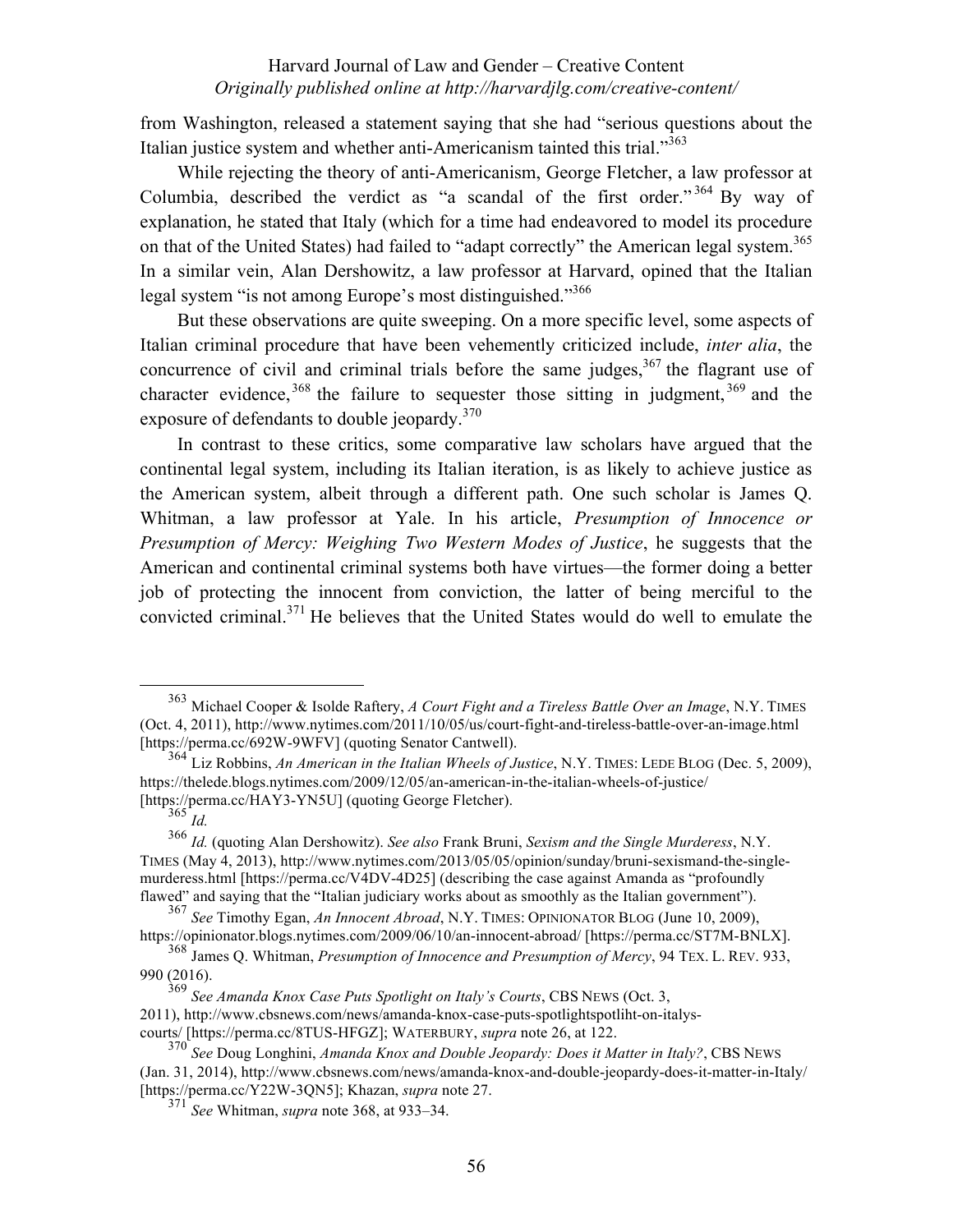more humane approach of the continental model, specifically by showing more concern for the guilty. $372$ 

In the *Appendix* to his article, Whitman focuses directly on the Italian system and its treatment of Amanda.<sup>373</sup> He acknowledges that, at first blush, she does not appear to have been treated with mercy because of her heavy prison sentence. He argues, however, that Amanda's actual time served would have been shorter than the nominal sentence had her conviction been upheld.<sup>374</sup> In addition, he explains that Amanda was not the kind of defendant who typically benefits from Italy's paternalistic ethos. He writes: "[S]he did not admit her guilt and throw herself on the mercy of the justice system . . . . There is a great deal of mercy to be had from the Italian system; but . . . it is largely for those who do not display defiance toward the state."<sup>375</sup>

Like Whitman, John W. Head, a comparative law professor at the University of Kansas, defends Italian criminal procedure against the condemnation it received during Amanda's case. He focuses on two criticisms: the failure to sequester the lay judges and the absence of due process. As to the first, he argues that the professional judges, who work alongside the lay judges, lend guidance to the latter and thus diminish any prejudicial impact stemming from the exposure of the lay jurors to the media.<sup>376</sup> As to the second, he suggests that because of the safeguards provided by Italy's many opportunities for appeal on both the facts and the law, "the Italian system might in fact afford more protections than are available in the U.S. system."<sup>377</sup>

In a final example of a scholar who defends the Italian system in the context of Amanda's case, Julia Grace Mirabella seeks not only to assess the validity of the criticisms but also to explain their origins. In her excellent student note, she writes that these criticisms stem from a misunderstanding of the inquisitorial tradition in which Italy's criminal procedure is rooted.<sup>378</sup> In addition, she claims that Americans tend to contrast the *ideal* of the adversarial model with the *practice* of the Italian model, to the detriment of the latter.379 If, instead, Americans were to consider the *practice* of their own system, with its economic inequities and other flaws, she believes they would make

 <sup>372</sup> *See* Whitman, *supra* note 368, at 935.

<sup>373</sup> *See Appendix: The Amanda Knox Case*, in WATERBURY, *supra* note 26, at 985.

<sup>374</sup> Whitman, *supra* note 368, at 990 (explaining that Italy has "a statutory presumption that offenders will not serve out their nominal sentence").

<sup>375</sup> Whitman, *supra* note 368, at 989–90.

<sup>376</sup> John W. Head, *Criminal Procedure in Transition: Observations on Legal Transplantation and Italy's Handling of the Amanda Knox Trial*, *in* FESTSCHRIFT IN HONOR OF FERIDUN YENISEY (Ayse Nohuoglu ed., 2014).

<sup>377</sup> *See id.*

<sup>378</sup> *See* Julia Grace Mirabella, Note, *Scales of Justice: Assessing Italian Criminal Procedure Through the Amanda Knox Trial*, 30 B.U. INT'L L.J. 229, 248 (2012). *Accord* Danielle Lenth, Note, *Life, Liberty, and the Pursuit of Justice: A Comparative Legal Study of the Amanda Knox Case*, 45 MCGEORGE L. REV. 347, 349 (2014) (cautioning against criticisms of foreign legal systems and arguing that Amanda could have been found guilty in the United States).

<sup>379</sup> Mirabella, *supra* note 378, at 257.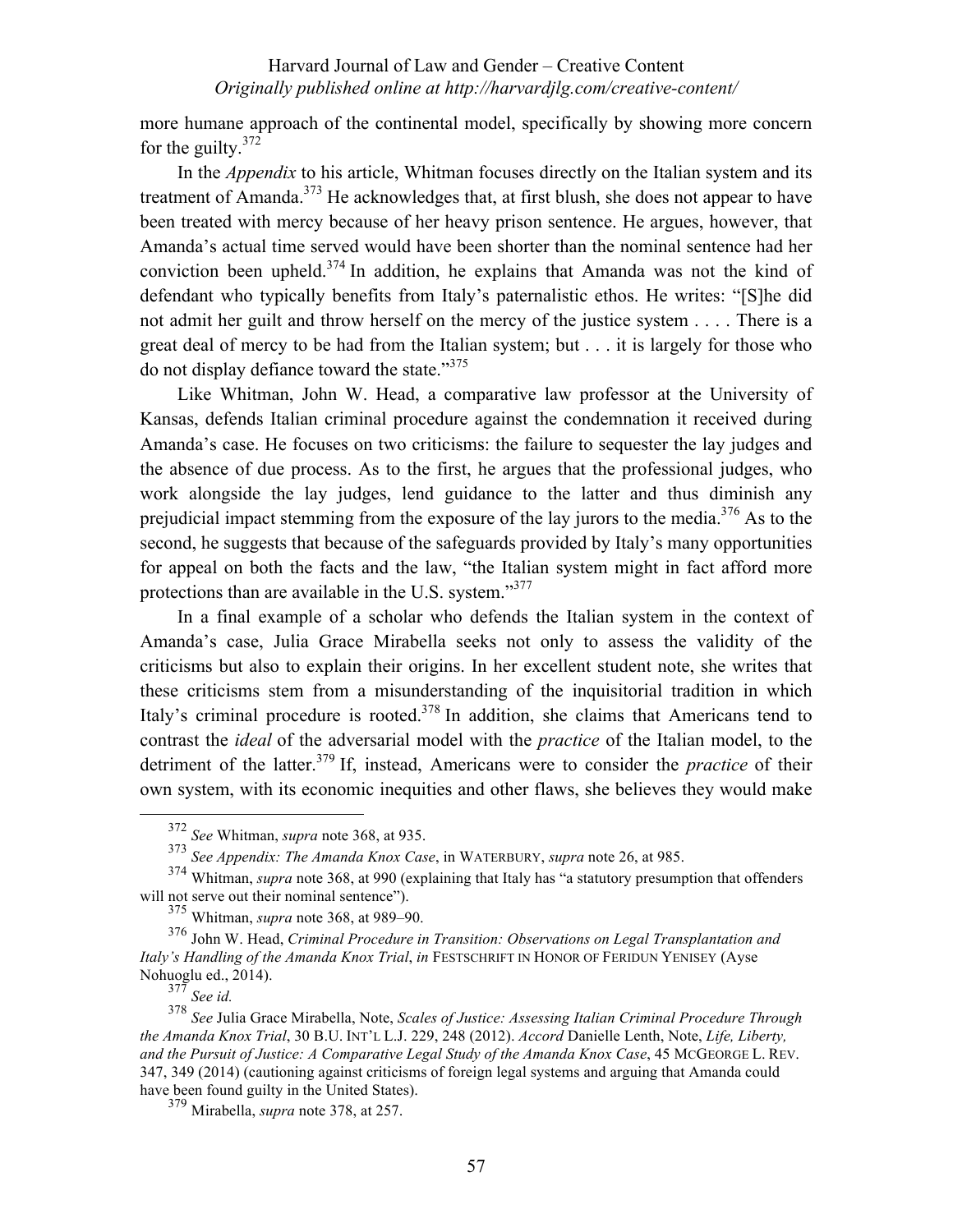a fairer comparison.380 Such a comparison would reveal that Amanda might have been found guilty in the United States just as she was in Italy's very different criminal law system.<sup>381</sup>

But what exactly *is* Italy's criminal law system? It is often referred to as a hybrid,<sup>382</sup> but what is it a hybrid of? Simply put, it is a composite of the two dominant Western models of criminal procedure: the Anglo-American, which is adversarial, and the continental European, which is inquisitorial. But since this answer obviously begets more questions—What is adversarial? What is inquisitorial?—we risk embarking on a process of infinite regress. As a compromise between a brief but simplistic answer and a more profound but lengthy one, I will limit my response to reviewing the basic philosophical tension between these two classic modalities.

Central to this tension is that the adversarial system, while placing value on the truth, also holds fast to other values—in particular, protection of the individual from the state.<sup>383</sup> In contrast, the inquisitorial system is designed to seek the truth above all else, and reflects a greater trust in the state and its representative—the public prosecutor.<sup>384</sup> To put the distinction less abstractly, the adversarial procedure resembles a competition between two sides—the prosecution and the defense—whereas the inquisitorial procedure resembles an official inquiry, a direct seeking of the truth.<sup>385</sup>

Like the rest of continental Europe, Italy is imbued with an inquisitorial tradition dating back hundreds of years.<sup>386</sup> Yet in the late 1980s, inspired by the American adversarial model which was then considered prestigious, Italy embarked on an ambitious

<sup>381</sup> *Id.*

<sup>384</sup> *See* MIRJAN R. DAMAŠKA, EVIDENCE LAW ADRIFT 120–21 (1997). *But see* Elisabetta Grande, *Dances of Criminal Justice: Thoughts on Systemic Differences and the Search for the Truth*, *in* CRIME, PROCEDURE AND EVIDENCE IN A COMPARATIVE AND INTERNATIONAL CONTEXT 145, 146–47 (John Jackson et al. eds., 2008) (arguing that neither system is more committed to the truth but that the inquisitorial model seeks "*ontological truth*, based . . . on the belief that an objective reconstruction of reality is attainable," while the adversarial model seeks "*interpretive truth*," based on the belief that neutrality and ontological truth cannot be achieved).

<sup>385</sup> *See* Elisabetta Grande, *Italian Criminal Justice: Borrowing and Resistance*, 48 AM. J. COMP. L. 227, 245 (2000) (describing one procedural model as a "party-controlled contest," and the other as "an officially-controlled inquest"); JOHN H. LANGBEIN, THE ORIGINS OF THE ADVERSARY CRIMINAL TRIAL 333 (2003) ("Adversary procedure presupposed that truth would somehow emerge when no one was in charge of seeking it. Truth was a byproduct.").

<sup>386</sup> *See* James Thomas Ogg, *Adversary and Adversity: Converging Adversarial and Inquisitorial Systems of Justice*, 37 INT'L J. COMP. & APPLIED CRIM. JUST. 31, 31 (2013); CARLO CALISSE, A HISTORY OF ITALIAN LAW 18–20 (Layton B. Register trans., 1928).

 <sup>380</sup> *Id.* at 258.

<sup>382</sup> *See, e.g.*, Giulio Illuminati, *The Frustrated Turn to Adversarial Procedure in Italy (Italian Criminal Procedure Code of 1988)*, 4 WASH. U. GLOBAL STUD. L. REV. 567, 575 (2005); Mirabella, *supra* note 378, *passim*. <sup>383</sup> *See* Mirjan R. Damăska, *The Uncertain Fate of Evidentiary Transplants: Anglo-American and* 

*Continental Experiments*, 45 AM. J. COMP. L. 839, 843 (1997); Marvin E. Frankel, *The Search for Truth: An Umpireal View*, 123 U. PENN. L. REV. 1031, 1034 (1975) ("It becomes evident that [in the adversarial system] the search for truth fails too much of the time.").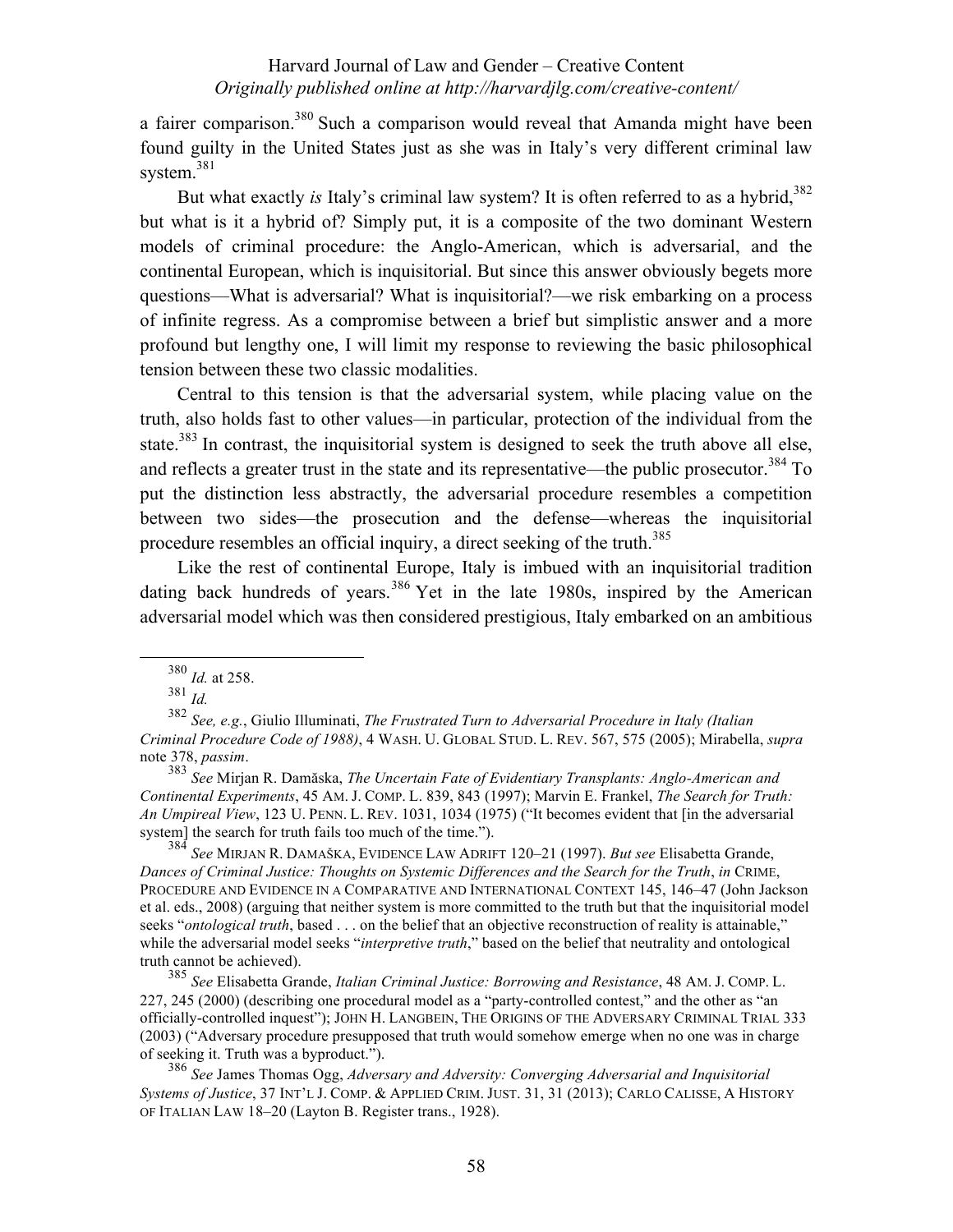project to adopt a more adversarial system.<sup>387</sup> As might be expected when such an entrenched paradigm is challenged, these reforms met with considerable resistance.<sup>388</sup> When the dust had settled, what was left was still a predominantly inquisitorial system, albeit one with some new adversarial elements.<sup>389</sup> Hence the description of Italy's legal system as hybrid.

This nebulous hybridity together with the confinement of my experience to the adversarial system and my awareness that legal practice diverges from theory were factors in my decision, made early in this research project, to seek clarity from criminal law experts in Italy. The first such expert I arranged to interview was Dr. Stefano Maffei, a senior lecturer in criminal procedure at the University of Parma. I met him on a drizzly morning in Bologna, much like the morning when I met Amanda and Madison for breakfast in Seattle some nine months before.

*1. In Bologna's Historic Center with Dr. Stefano Maffei—December 9, 2014*<sup>390</sup>

Italian men are car fanatics and worship all things automotive. Graeme Chesters, *Living and Working in Italy391*

Rain is lightly falling out of a dove-gray sky on the morning when I leave the Grand Hotel Majestic Già Balioni and set off down the hill to meet Stefano Maffei. Originally, I was to travel by train to Parma, where Stefano works, or to Modena, where he lives. But this week Bologna is hosting an auto show, a big one, "the biggest in all of Italy," according to Stefano, and as he wants to attend the show, we are to meet in Bologna. He will not be able to drive near my hotel, as private vehicles are banned in the city center, so he has told me to wait on the street opposite the *Bologna Centrale* station.

"How will I recognize you?" I asked him last night, when we spoke on the phone.

He assured me that he would be easy to spot. "I'm young and I'll be wearing a black leather jacket," he said. "And I'll be driving a Porsche—a gray Porsche convertible."

Not being a car aficionada, I doubted my ability to recognize a Porsche, convertible or otherwise. So before hanging up, I took the precaution of saying, "I'll be wearing a black wool coat and a bright teal scarf."

It's a good thing I did, because the street opposite the train station is crowded with moving cars and motorcycles. Stefano has instructed me to find the Una Hotel and stand in front of it, but the covered walkway is too close to the buildings for me to read their names. Moving out from under the portico, I walk back and forth along the curb,

 <sup>387</sup> *See, e.g.*, Grande, *supra* note 385, at 231.

<sup>&</sup>lt;sup>388</sup> *See id.* at 228, 238 (discussing resistance to the transplanted elements).

<sup>389</sup> *See id.* at 256.

<sup>390</sup> Interview with Dr. Stefano Maffei, Senior Lecturer in Criminal Procedure, Università di Parma, in Bologna, Italy (Dec. 9, 2014).

 $391$  GRAEME CHESTERS, LIVING AND WORKING IN ITALY 424 (2007).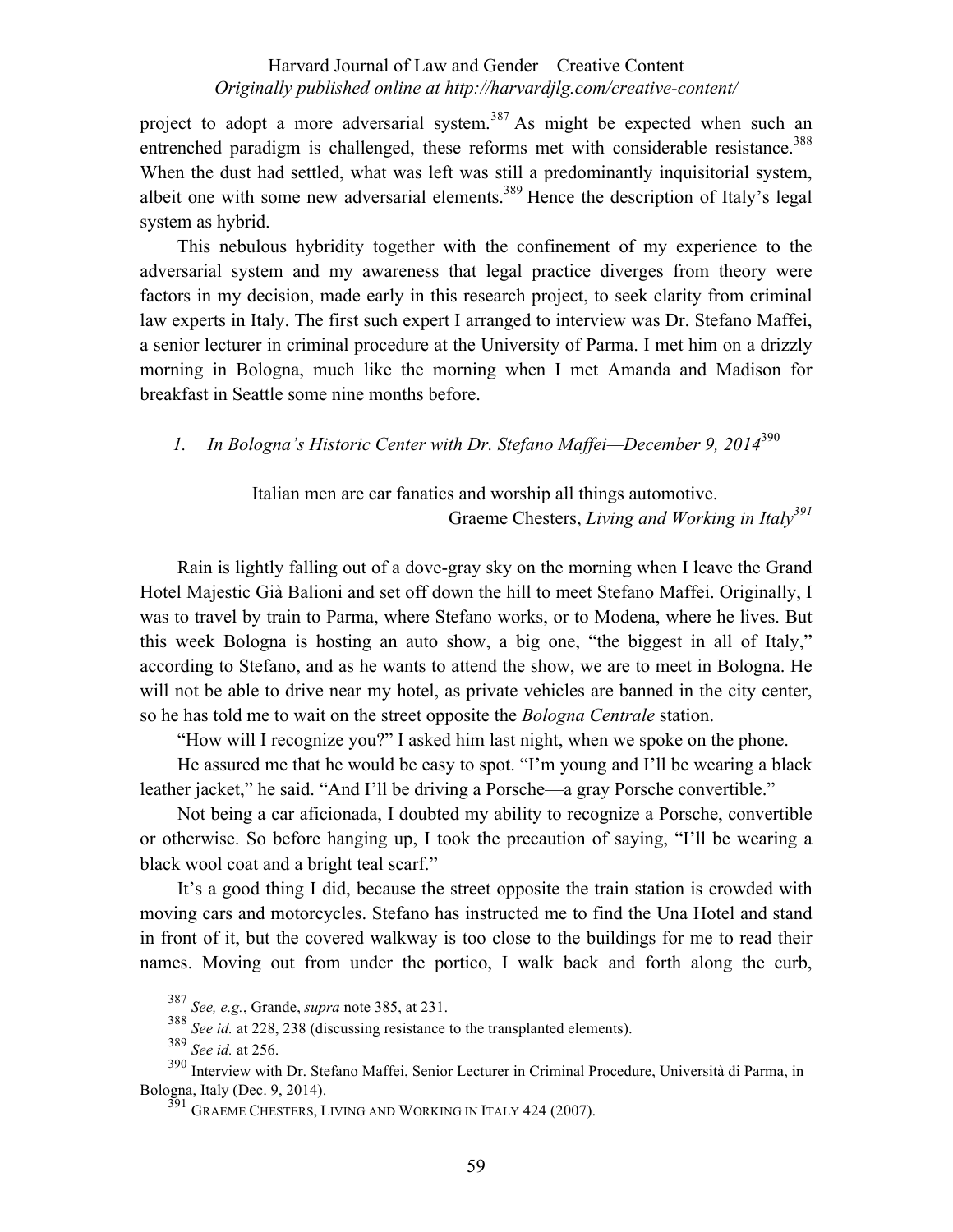searching for the word "Una," while also keeping an eye on the street. I think that perhaps, by some miracle, I will recognize the Porsche or even Stefano in his black leather jacket.

No longer protected by the arcade, I am starting to get quite wet when a voice calls, "Marta!" A man three cars away is beckoning to me through his open window. Relieved that we have found each other, I run over, open the door, and collapse into a deep seat of pumpkin-colored leather. Stefano greets me and continues to drive, circling the neighborhood. I can't tell whether he has a particular destination in mind or is simply searching for any place that will serve our purpose. At last, he pulls into a parking lot and leads me into a building where I follow him through a series of corridors to a bleak room, enormous and bare except for the small white tables and folding metal chairs distributed throughout the space.

Selecting a table, he sits down, without taking off his jacket. Now that we are face to face, I notice that he is strikingly handsome, with thick, dark eyebrows and a Greek nose. Under his jacket he wears a crisp chocolate shirt, buttoned up all the way, with a pair of sunglasses looped over the neckline. On one side of his glasses, a small adornment, silver and crescent-shaped, glints in the fluorescent light.

Matching my behavior to his, I start to sit down without removing my scarf and winter coat, but they make me too hot in the stuffy room. I unwind the scarf, shrug off the coat, and toss both garments over a chair, accidentally dropping one of my gloves on the floor. "*Piacere di conocerla*!" I say, retrieving my glove. "A pleasure!" I am indeed happy to meet him in person after communicating by e-mail and cell phone with uneven results. "I am learning Italian," I explain, "but have only just begun."

"Actually, everyone in Italy speaks English," Stefano says. I must have looked surprised, because he quickly adds, "Or *prefers* to speak English rather than listening to Americans *trying* to speak Italian."

I decide to divert the conversation to a safer path. "Is most of your scholarship in the field of criminal procedure?" I ask. Halfway through the question, I realize how ignorant it sounds, as if I have not come prepared for the interview.

"I am an academic lawyer but a peculiar one," he replies. "I'm only at the University of Parma for one semester a year. My interests are very practical." As it is apparent already that Stefano and I have different sensibilities, his acknowledgement of that difference, instead of being disturbing, reassures me that there is some common ground between us. "I run a program for Italian lawyers," he says. "It's called 'English for Law and International Transactions.' Every year, I take a group to Philadelphia so they can see an American trial."

"Oh." I nod uncertainly. Having seen only Stefano's academic résumé, which highlights his Ph.D. from Oxford and his publications, I had been unaware of this side of his life. "What inspired you to organize these excursions?" I ask, aligning my gloves, which have been lying askew on the table between us.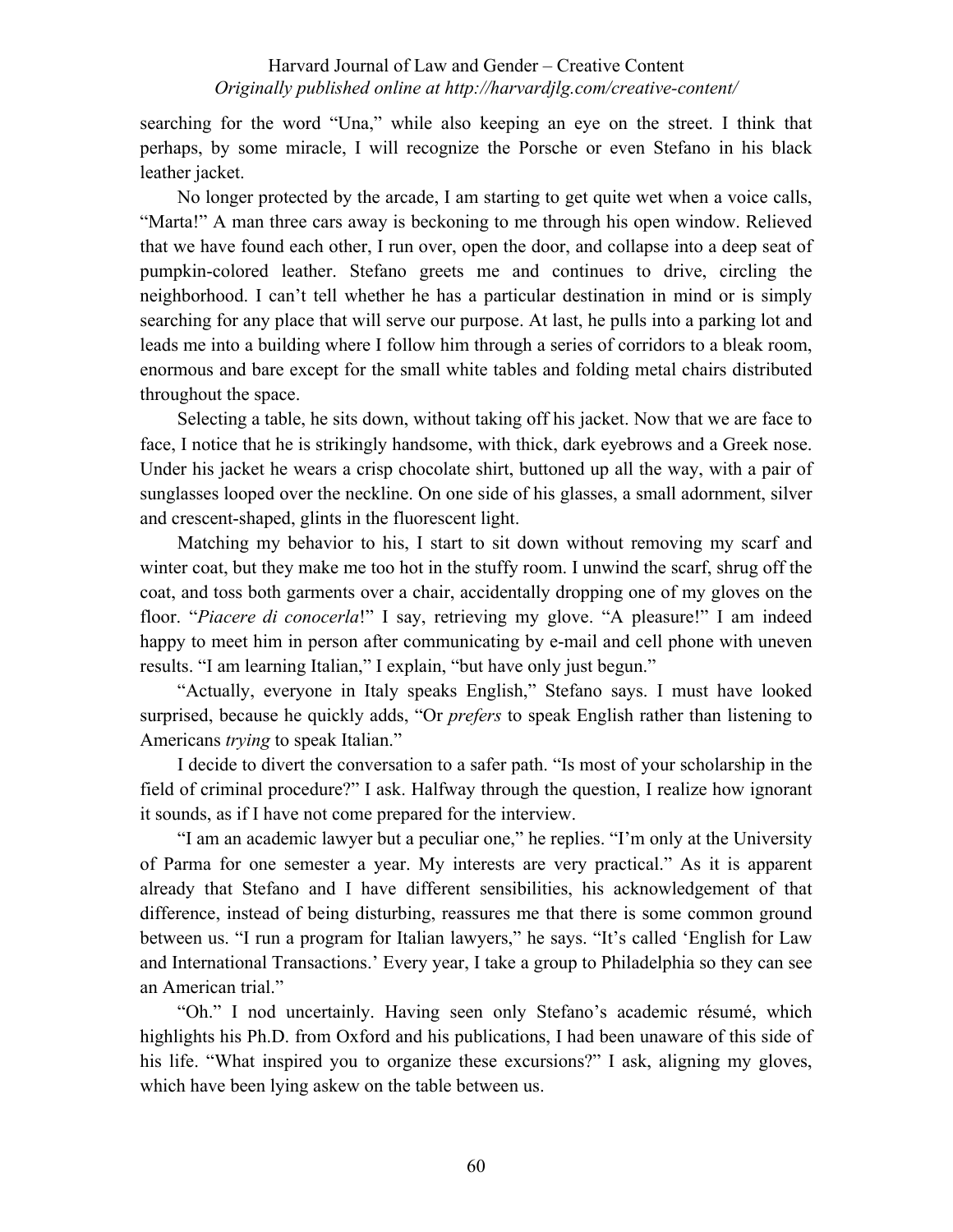"I'm a huge fan of the American system," he answers. "I'm in love with the fact that the jury doesn't have to give reasons for its decisions." Certainly, this aspect of the American system is very different from Italy's, I reflect. In the first place, Italy does not have a jury, at least not in the sense that Americans use the term: as a body of fact-finders composed entirely of lay people. Second, as Stefano implies, Italy's judges must provide a written opinion (the *motivazione*) for every verdict.

I wonder whether Stefano's experience in court caused his ardor for "unreasoned" verdicts, so I ask, "Do you have a practice as well?"

"I help British barristers whose clients are facing extradition to Italy," he says. I nod while absorbing this new information; it helps me understand why Stefano has been quoted in the media about the possibility of Amanda's extradition to Italy.

As the discussion about his career tapers off, I venture to inquire into a statement Stefano made in an e-mail, one he sent me before I came to Italy. "You wrote, 'It's not that I *think* Amanda is guilty; she just *is*," I recall.<sup>392</sup> "Why are you so convinced of her guilt?"

While I speak, Stefano is gazing out of a window far across the room. Turning his face briefly toward me, he answers, "All I'm going to say is that she wasn't discriminated against because of being an American." As he resumes looking out, disappointment assails me. I have come so far to talk to him, only to find that he has decided to be reticent. Nevertheless, I press on, hoping to salvage something from the interview.

"So you believe she was treated fairly?"

"Her Italian boyfriend is from one of the *richest* families in Italy; he had the *best*  lawyers in Italy. Yet, he too was found guilty. Yes, I think she was treated fairly." Stefano speaks English with impressive fluency and a musical intonation. I have to caution myself lest his lilting cadence distract me from the gravity of what he says.

He turns again to face the far-off window. I seem unable to evoke his interest and keep the conversation going. But while I am trying to think of a promising topic, he surprises me by volunteering an answer to the question I had asked earlier. "The case against Raffaele and Amanda is overwhelming; I've never seen so much circumstantial evidence! It's not a very interesting case as a result."

"Besides," he says, "Amanda's not suffering; she's free in Seattle." He makes a sweeping gesture in the air, as if to suggest a bird in flight or maybe the distance between Italy and the United States. His view of Amanda's situation is so different from my own that I hardly know how to reply. Silently, I recall what Amanda told me when we met that she could not take any job where people would recognize her. The moral opprobrium, the stigma that attaches to being a felon is considered part of the punishment in our Anglo-American law,  $393$  but to Stefano that branding appears to be insignificant.

 <sup>392</sup> E-mail from Dr. Stefano Maffei, to author (Aug. 9, 2013, 14:02 CEST) (on file with author).

<sup>&</sup>lt;sup>393</sup> For the seminal opinion on the importance of stigma in Anglo-American criminal law, see Morissette v. United States, 342 U.S. 246 (1952).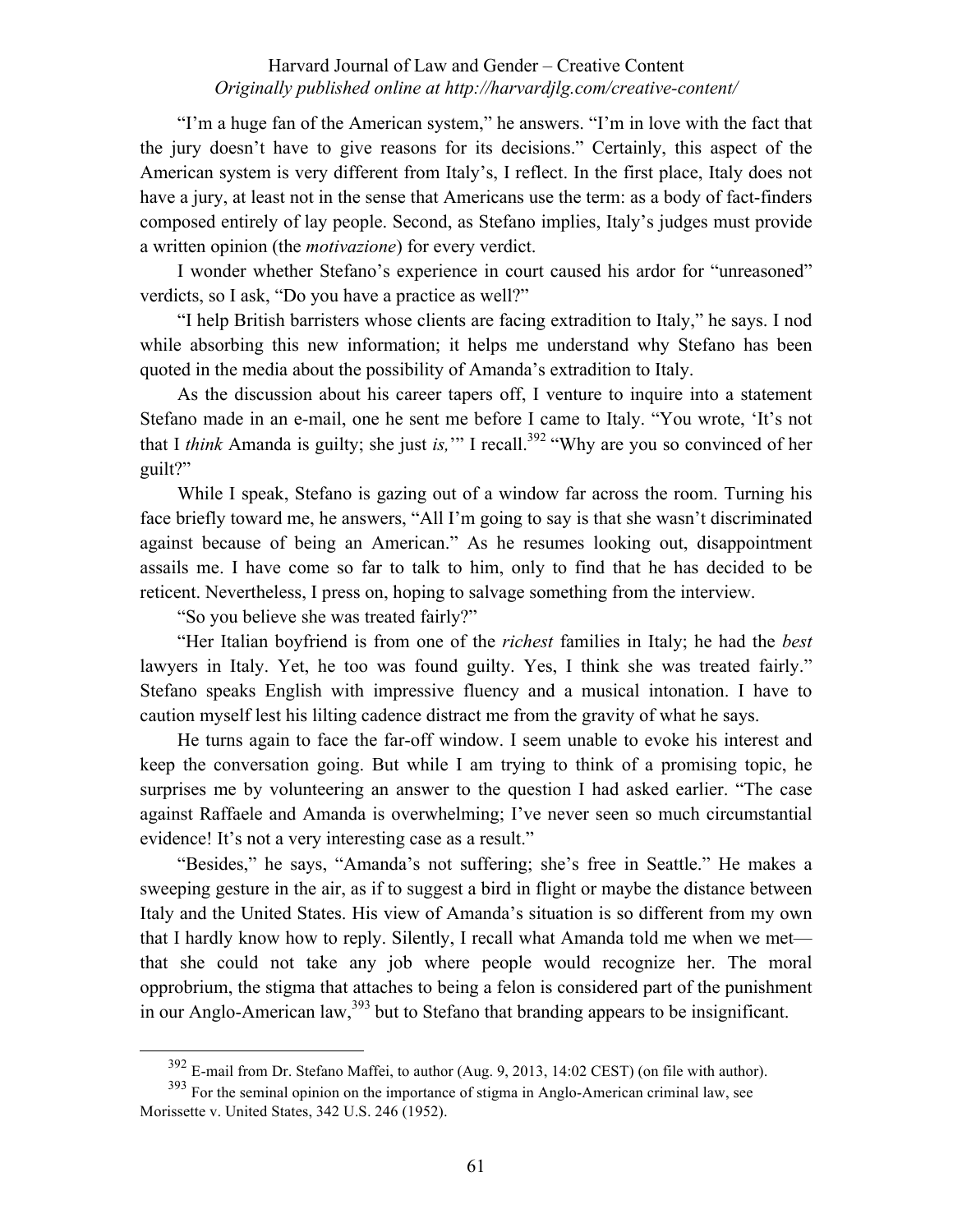It occurs to me that at any moment, Stefano may decide to call a halt to the interview and go to the auto show. Before that happens, I need to understand why he believes Amanda to be guilty. At the risk of annoying him, I raise the topic again. "A few minutes ago," I say, "you referred to the overwhelming case against Amanda, but wasn't there doubt over every witness, over the supposed murder weapon, the tainted bra clasp, and the footprints?"

Stefano thinks for a minute before answering with confidence. "When the Supreme Court nullified the acquittal," he says, "it was as if they had a puzzle with five hundred dots. Every single dot could be something else, but taken all together, the dots can only mean one thing."

The argument is one I have heard before, during an exchange with a criminal law professor at the University of Florence. I am aware that in continental Europe, judges often employ the "holistic" approach to interpretation, whereas in common-law countries, they rely more heavily on the "atomistic" approach. <sup>394</sup> Doubtless because of my immersion in the Anglo-American system, the "holistic" approach is unconvincing to me. I wonder how the sheer quantity of evidence can be compelling if every piece of evidence is ambiguous or compromised.

"I was very surprised at the second opinion," Stefano goes on. "When the Court of Appeals acquitted, it claimed that if you take one piece out, the whole case falls apart. They took out the DNA from the bra clasp, which was contaminated, but DNA is not necessary to prove guilt." His comment puzzles me, because the Court of Appeals had not merely challenged "one piece." Rather they had questioned the credibility of witnesses, rejected the lower court's analysis of the footprints and the motive, and declined to attach incriminatory meaning to Amanda and Raffaele's behavior after the murder.<sup>395</sup>

Stefano's cell phone is ringing. He answers and speaks briefly in Italian. I gather that the caller is a friend he is meeting at the auto show. He glances at his watch while hanging up.

"Do you need to leave?"

"Yeah, I'm afraid I really do."

He drops me off across from the train station, in the same place where he found me, just an hour earlier. It is still raining. Retracing my steps on the *via dell'Indipendenza*, this time plodding uphill, I notice that all the shops are bustling with customers, in sharp contrast with the previous day when they were silent and empty. Thanks to a cautionary e-mail from Stefano, I knew in advance that businesses would close on December 8 for

 <sup>394</sup> *See* Mirjan Damăska, *Atomistic and Holistic Evaluation of Evidence*, *in* COMPARATIVE AND PRIVATE INTERNATIONAL LAW 91 (David S. Clark ed. 1990); John Jackson & Máximo Langer, *Introduction: Damăska and Comparative Law*, *in* CRIME, PROCEDURE AND EVIDENCE IN A COMPARATIVE AND INTERNATIONAL CONTEXT 1, 16 (John Jackson et al. eds., 2008); Jennifer L. Mnookin, *Atomism, Holism, and the Judicial Assessment of Evidence*, 60 UCLA L. REV. 1524, 1534‒36 (2013).

<sup>395</sup> *See* FOLLAIN, *supra* note 26, at 433–38.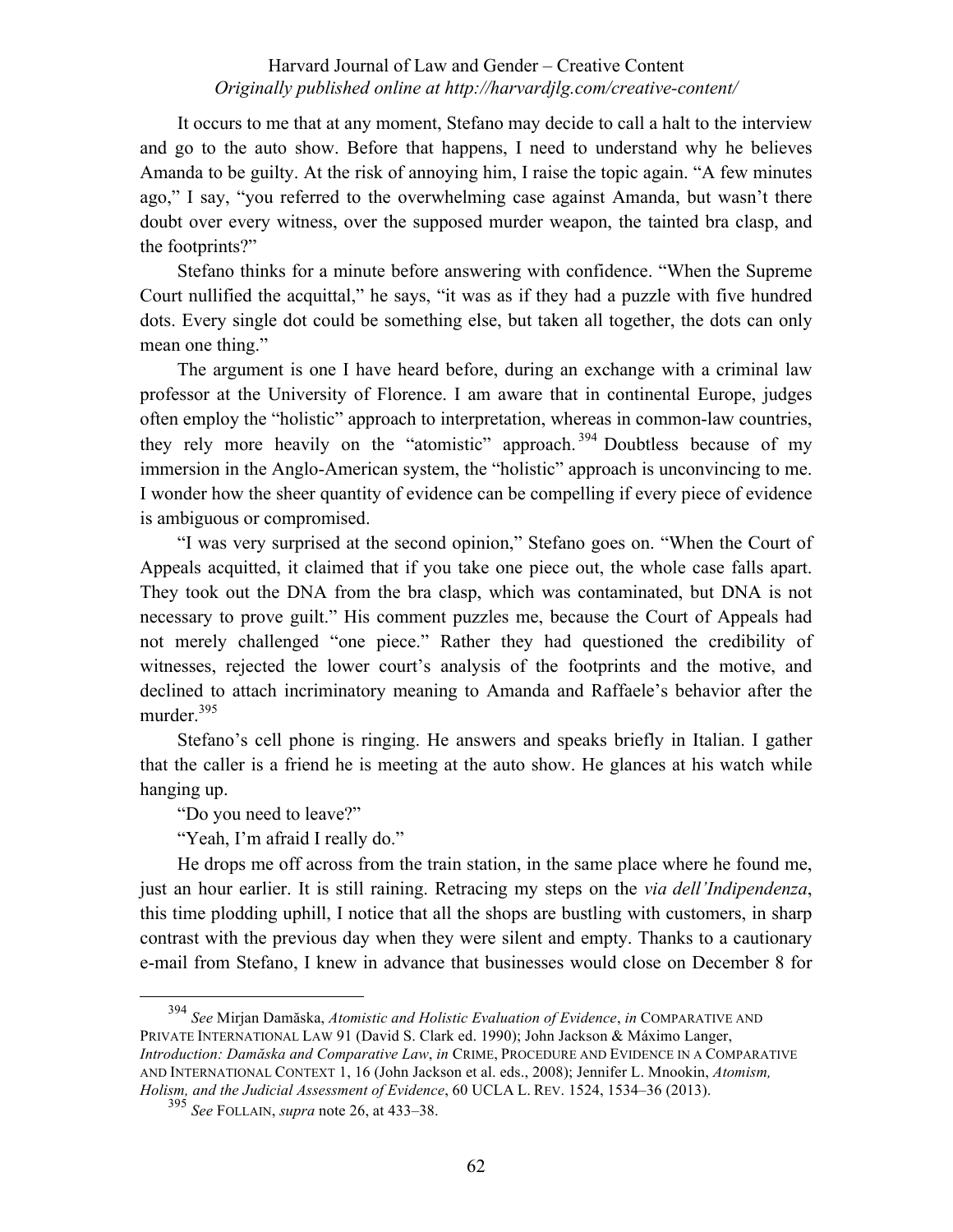the Feast of the Immaculate Conception—a holiday dating from perhaps as early as the seventh century in the Eastern Church.<sup>396</sup> It is a remarkable juxtaposition: on the one hand, my Italian colleague with his luxury sports car and his specialized international law practice; and on the other, this quaint and ancient holiday, celebrating the purity of the Virgin Mary, who was believed to have been conceived without the stain of original  $\sin^{397}$ 

## *2. Interlude: A Stroll Through Bologna, the Cradle of the Legal Profession*

In Bologna the porticoes . . . contribute to an overall harmony by subordinating the part to the whole, and the individual to the community. Here, unlike in other cities, every building gives some part of itself to the street.

Naomi Miller<sup>398</sup>

Back in my room at the Grand Hotel Majestic, I realize that several empty hours remain before my next appointment. Looking for inspiration in the hotel reading room, I learn something remarkable, which prompts me to venture back out on the streets. What I have learned is that Bologna's architecture is intimately entwined with the rise of the legal profession in the West. In particular, its unique porticoes—the rose and umber stone arcades that extend over the sidewalks—were not erected to shelter pedestrians from the elements, as one might think. Rather, their construction was provoked by the renown of Bologna's law school, which, in the Middle Ages, drew men from all over Italy and even far-flung places in Europe to study jurisprudence with the great doctors of law.<sup>399</sup>

This dramatic infusion caused a housing crisis. In response, the city authorities passed a law permitting any Bolognese family that took in a student to expand its property, beginning one floor up to avoid encroaching on the already-narrow medieval passageways. According to the law, families who built these additions were obliged to construct wooden columns to support them, connecting the columns with graceful arches; and so began the *portico Bolognese*. 400

I marvel at this history while I walk for hours under the porticoes, absorbing the ambience of the medieval town. Unfortunately, my continued walking on the hilly, cobblestoned streets aggravates an old, painful foot injury. I debate whether to buy some

<sup>396</sup> *See Immaculate Conception*, *in* 7 THE CATHOLIC ENCYCLOPEDIA 674, 677 (1910). <sup>397</sup> *Id*. at 674−75. For a discussion of the doctrine of the Immaculate Conception, see *supra* notes 291−94 and accompanying text.

 $398$  NAOMI MILLER, RENAISSANCE BOLOGNA 156–57 (1989).

<sup>&</sup>lt;sup>399</sup> For the relationship between the porticoes and Bologna's fame as a center of legal studies, see MARY TOLARO NOYES, BOLOGNA REFLECTIONS 23-24, 148-49 (2009). For the eminence of Bolognese doctors of law in medieval times, see HASTINGS RASHDALL, 1 THE UNIVERSITIES OF EUROPE IN THE MIDDLE AGES 126-27 (1895).

<sup>400</sup> *See* NOYES, *supra* note 399, 23–24.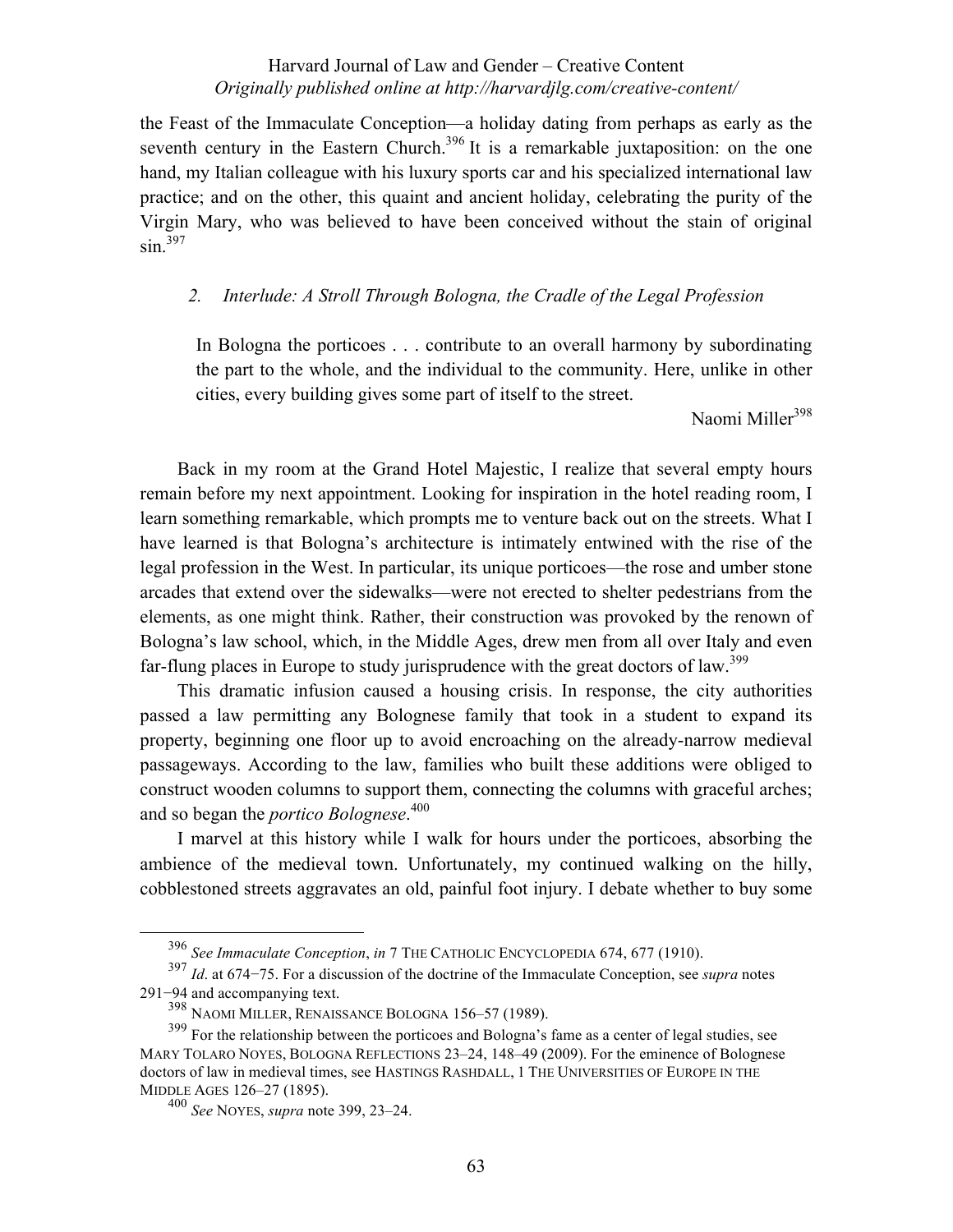more comfortable shoes. On the one hand, I want to make a good impression on the professor I am going to meet; on the other, my foot is really hurting. Finally, comfort triumphs over vanity. I stop in a store, where my errand turns out to be a big undertaking, involving, in the end, all the clerks in the store. Together, we enjoy a good laugh because—between my Spanish and primitive Italian, the store owner's native Catalán, and the clerks' limited English—we can find no common language in which to discuss feet and shoes. Still, when I leave I am clad in a pair of New Balance sneakers, my patent-leather dress shoes ensconced in a bag harmlessly swinging from my arm.

The sneakers assuage the pain as I walk along the *via Marsala* and turn onto the *via Zamboni* on my way to talk to Michele Caianiello, a professor of comparative law at the University of Bologna. Arriving at the law school, I enter through the arched doorway and approach the receptionist. Since we have not specified a room in which to meet, she suggests that I wait in the inner courtyard, where I will be sure to see the professor when he arrives. It is not a pleasant place. A yellowed plastic sheet hangs over dingy pillars and a stained, crumbling façade. Even in the yard itself, I can spot no flowers or plants, only some weeds struggling to grow between the stones. The setting makes me feel disheartened, almost repulsed, so sharp is the contrast with my expectations. The law school of the University of Bologna—one of the most important centers of learning in the Middle Ages<sup> $401$ </sup>—strikes me as positively dreary.

### *3. At the Università di Bologna with Professor Michele Caianiello—December 9, 2014*

"This is the *least* I can do for you," Michele says with a smile, when I offer to pay for the espresso he has just bought me from the vending machine. Carrying my cup, I walk behind him to a small room where we set down our briefcases and remove our coats and wool scarves. We appear to be in a seminar room, windowless and plain, only a little more attractive than the inner courtyard of the law school where I had waited. But Michele's buoyant spirit offsets the gloom of our surroundings. He is remarkably kind when I explain the reason for my unprofessional shoes, which clash with my pearls and the new dress I bought especially for this trip. Another person might have remained silent or given me a disapproving look, but Michele confides his own similar conflict, putting me at ease. "This morning I thought I should wear a suit to meet you," he says, smiling, "but then I said to myself: 'No, it's my day off!'"

Even without a coat and tie, Michele looks like the quintessential law professor, with his well-worn briefcase, wire-rim glasses, and goatee fading from gray to white as it approaches the point of his chin. He is nicely dressed, in a cobalt-blue pullover sweater

See JAMES A. BRUNDAGE, THE MEDIEVAL ORIGINS OF THE LEGAL PROFESSION 221 (2008) (saying that by the last quarter of the twelfth century, Bologna had become Europe's most highly regarded center of legal studies).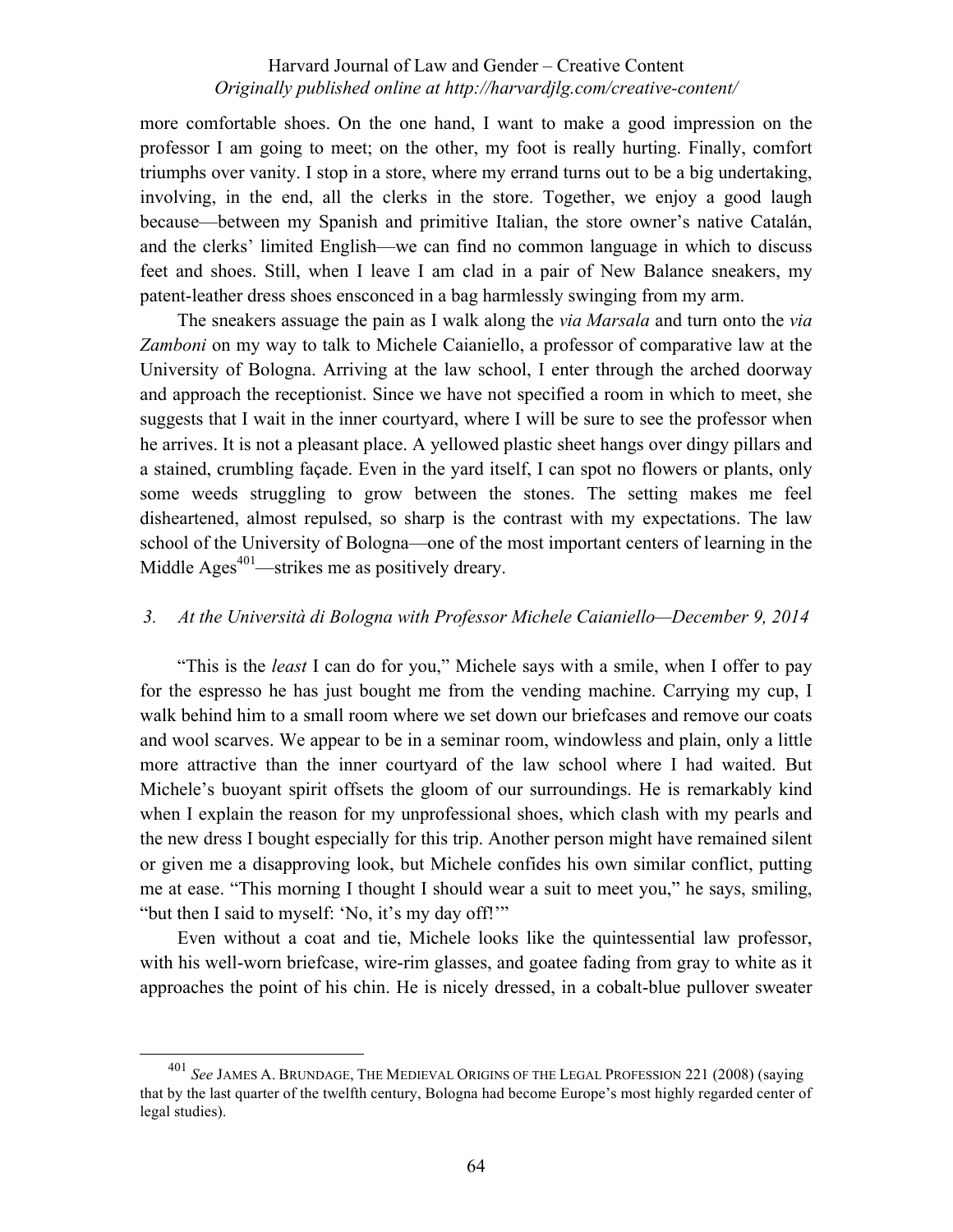on top of a light blue button-down shirt. Of the shirt, only the collar and cuffs are visible, and they bring out the pale blue color of his eyes.

Our exchange about clothes makes me think of Amanda and her attire during the trial. I decide that this may be a good way to begin our legal discussion. "Do you think Amanda's way of dressing and behaving hurt her case?" I ask without preamble, blurting out the words.

He lifts his paper cup to his lips, takes a sip of coffee, and sets the cup back on the big mahogany table before answering. "In your country," he says, "you have the jury, which is not obliged to provide reasons for its verdict. In Italy, we have not the jury; we have a panel of judges, and they must provide the written 'motivation' for their decisions." I nod, remembering how Stefano had talked about the American jury, how he loved its freedom to render a verdict without giving reasons. "Of course," Michele adds, "they do not always say their true reasons; they're not going to put something into the 'motivation' that might lead to reversal on appeal."

Absorbing his explanation, I turn to another of the questions I have been wanting to ask. It concerns the reforms in the legal system that occurred in 1989. The date seems too long after World War II to be a consequence of the War, so I ask, "What led Italy to undertake the reforms in 1989?"

Lifting his hands to his temples, Michele carefully adjusts the glasses that have slipped down his nose. He thinks a minute before answering. "The inquisitorial system was perceived as fascist," he tells me. "It was associated with Mussolini, who was discredited. Before World War II, we had a Constitution but it could easily be altered, and indeed Mussolini altered it profoundly, despite the promises he made upon taking power. Then," he pauses dramatically and looks at me, "your country won the War." I blush, because his admission has abruptly put us on an unequal footing. It seems that I am a little embarrassed to be from the country that won the War.

"After the War, the United States proposed a new Constitution [for Italy]," he goes on, "one that would be higher than ordinary law. For fifteen years, we treated the Constitution as mere wishful thinking, but in 1963, scholars began to advocate a real adversarial system. We had little confidence in our government, and the adversarial system seemed better suited for challenging its truth." Pushing his chair farther away from the table, Michele stretches his arms out to the side and arches his back. "Forgive me for talking so much," he says. "It's just that it is *beautiful* to discuss comparative law."

I am struck by Michele's unabashed passion for legal history and philosophical thought. He reminds me of friends I had in Colombia who would debate theories of revolution far into the night, their slender fingers holding cigarettes or *bocadillos*—the Colombian dessert made of sweet guava paste, always topped with a slice of cheese.

I assure him that, far from being bored, I am captivated by what he is saying about Italian history. "In the sixties and seventies," he continues, "it wasn't possible to make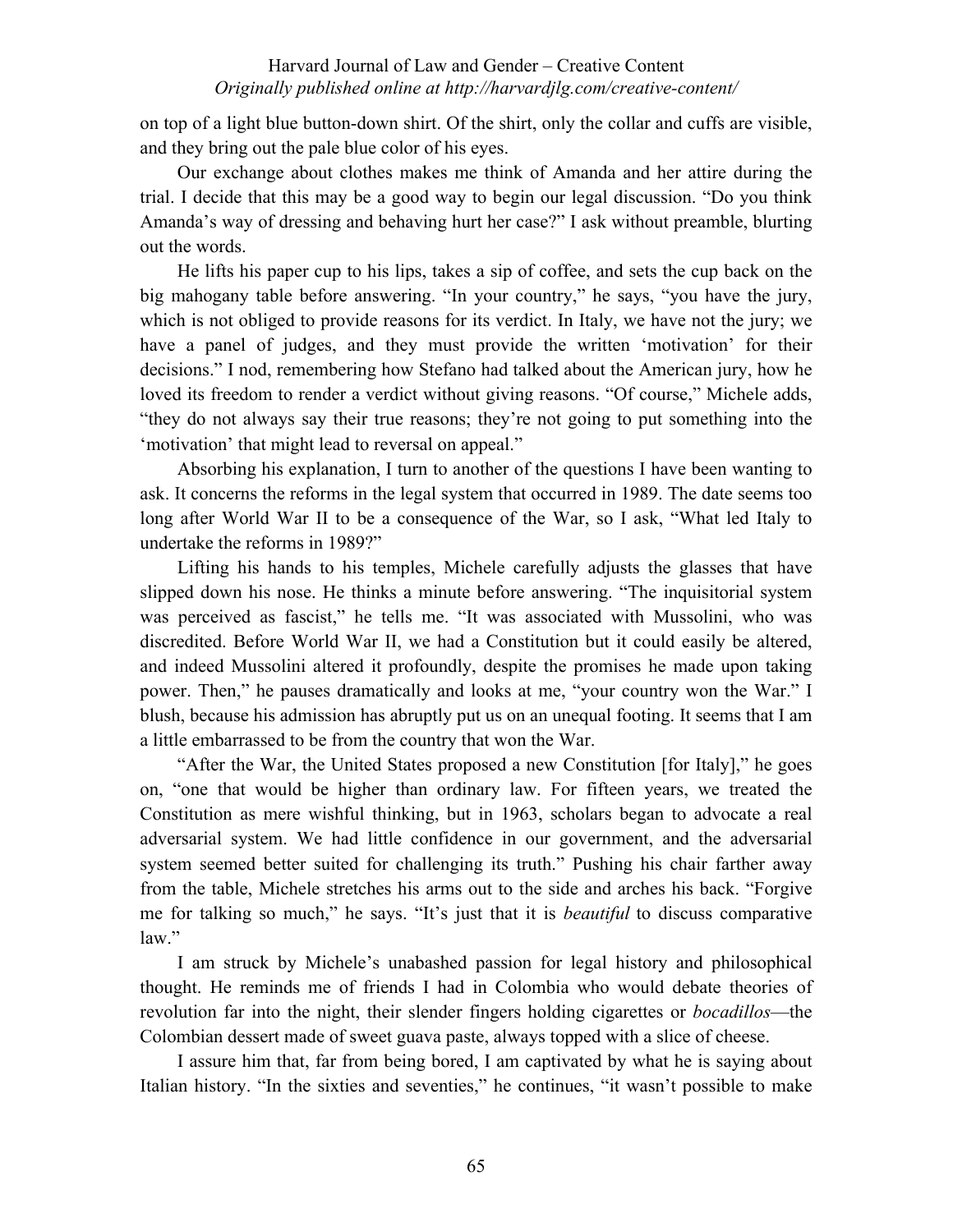reforms in criminal law because of the wave of terror that endangered Italy. We call that period the *anni di piombo.* Do you know the phrase?"

I nod. The expression is vaguely familiar, no doubt from the books I have been reading about the violent women in Italian cinema.

Seeing that I am silent, Michele swallows the last of his coffee and explains, "The phrase means 'years of lead.'"

"'Lead' as in bullets?"

"Yes. Terrorists' bullets. Only when the militant factions had been beaten, in the late 1980s, could the legal reforms be implemented."

Before coming to Italy, I struggled mightily to understand Italy's ambiguous criminal procedure. Occasionally I would read an article that captured this ambiguity in its very title, such as "Italian Criminal Procedure: A System Caught between Two Traditions."402

An especially confusing figure is the Italian public prosecutor, who has no counterpart in the Anglo-American system. Wielding enormous power, this official occupies roles that, in the United States, we associate with both a lead detective and a lead prosecutor, and is known to Americans mostly from literature set in civil law countries—for instance, Javert in *Les Miserables*, Porfiry Petrovich in *Crime and Punishment*, and the examining magistrate in *The Stranger<sup>403</sup>*

Michele has written about this figure in a book chapter that I happened upon months before. It is another source that epitomizes the Italian system's hybridity in its title: "The Italian Public Prosecutor: An Inquisitorial Figure in an Adversarial Proceeding?"<sup>404</sup> Here, Michele explains that Italian prosecutors are conceptualized as members of the judiciary; they are categorized along with judges under the rubric of *magistrati.* At the onset of their careers, prosecutors must submit to the same examinations as judges and, once in office, they enjoy the same lifetime tenure and independence that judges have under the Constitution. Finally, prosecutors, like judges, are required to be neutral in a criminal case, at least during the preliminary investigation. They are duty-bound to seek out evidence that will exculpate as well as inculpate the suspect. But in practice, Michele writes, the prosecutors only seek evidence that will hurt the suspect; therefore, the prosecutor's duty to be neutral is merely a "ghost provision."<sup>405</sup>

 <sup>402</sup> Luca Marafioti, *Italian Criminal Procedure*, *supra* note 360; *See also* William T. Pizzi & Luca Marafiota, *The New Italian Code of Criminal Procedure: The Difficulties of Building an Adversarial Trial System on a Civil Law Foundation*, 17 YALE J. INT'L L. 1, 3 (1992).

<sup>&</sup>lt;sup>403</sup> For a path-breaking article using literature to explain the role of the public prosecutor, see Richard Weisberg, *Comparative Law in Comparative Literature: The Figure of the "Examining Magistrate" in Dostoevski and Camus*, 29 RUTGERS L. REV. 237 (1976).

<sup>404</sup> Michele Caianiello, *The Italian Public Prosecutor: An Inquisitorial Figure in Adversarial Proceedings?*, *in* THE PROSECUTOR IN TRANSNATIONAL PERSPECTIVE 250, 251 (Erik Luna & Marianne Wade eds., 2011).

<sup>405</sup> *Id*. at 251.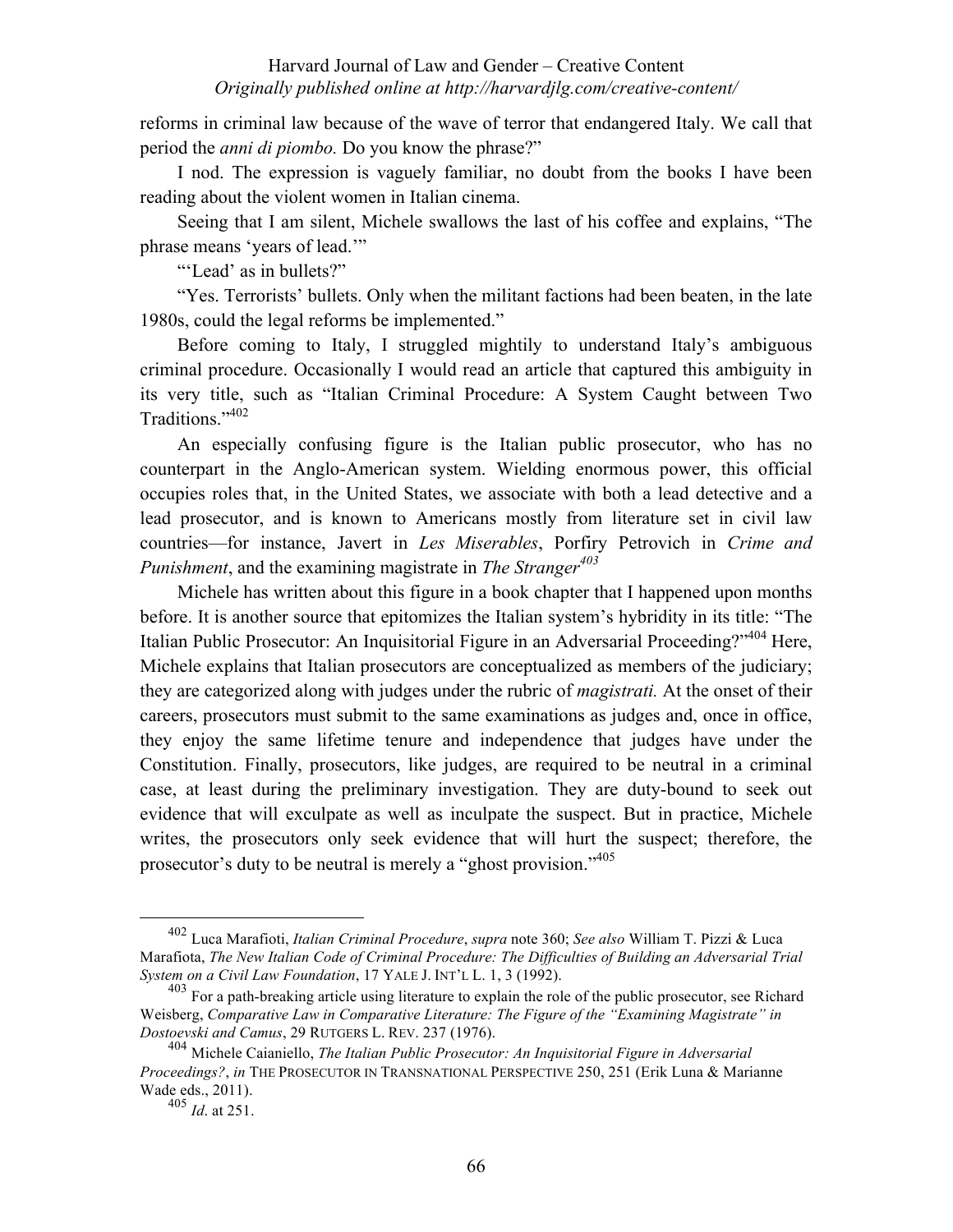*A ghost provision*, I repeated to myself when I read it, liking the phrase. I reflected that the obligation to be neutral certainly *was* a ghost provision during the preliminary investigation of Amanda, when Giuliano Mignini was the prosecutor. Far from seeking both exculpatory and inculpatory evidence, he seemed determined to prove Amanda's guilt.

Given Michele's expertise, I decide to inquire about something else that I have been wondering about. "Would you say the Italian prosecutor gained power through the reforms?" I ask. "I mean, do you think the reforms, despite being intended to help the accused, might have hurt Amanda's case?"

Instead of answering, Michele holds up his hand, palm outward, signaling for me to wait. He starts to open his briefcase and then, since our table is high, he stands up to get better leverage. Still silent, he removes a sheet of paper from his briefcase. It is graph paper, the grid made of fine blue lines, the squares so small that the paper itself appears to be blue. Michele angles the paper on the table in front of him with a corner pointing toward his chest and begins to write. The room is quiet but for the sound of his pen carefully drawing lines on the sleek bluish paper. While Michele works, I finish my nowtepid coffee and look around. Carved out of the wall is a frieze I had not noticed when we came in. It depicts a hovering cupid, his bow extended, his arrow aimed at a naked woman lying on the floor.

Michele stops writing, looks over the sheet of paper, and pushes it across the mahogany table to me. He has drawn two flow charts on the page, labeling the one on top, "1930 Code of Criminal Procedure" and the one on the bottom, "1989 Code." Above and beside the lines, he has identified the legal figures and processes that dominate each stage: for example, "police," "judge of instructions," and "trial." As he reviews the diagram with me, I see that under the old code the power in the pre-trial phase rested mostly with the police and the judge of instructions, whereas afterward that power devolved to the public prosecutor, who took over direction of the preliminary investigation instead of handing it off to the police.

Listening to Michele talk about the investigation reminds me of Prosecutor Mignini and his closed-mindedness—his suspicions of Amanda from the very first day. Although that phase is long since over, it continues to color the case. "What do you think will happen to her?" I ask. "Since the Court of Cassation nullified the acquittal last time, does that mean they are likely to rule against her again?"

Michele assures me that a different panel on the Court will decide this appeal. The judges can reverse the conviction, he says, for either of two reasons: a mistake of law or an inconsistency in the judges' written motivation.

I nod, remembering that the Court of Cassation, in nullifying Amanda's acquittal, adduced "contradictions and inconsistencies" as a reason for its decision.

"What if they affirm the conviction?" I ask. "What if they request extradition, but the U.S. refuses to extradite?" I tell him about the cynical prediction made by one of my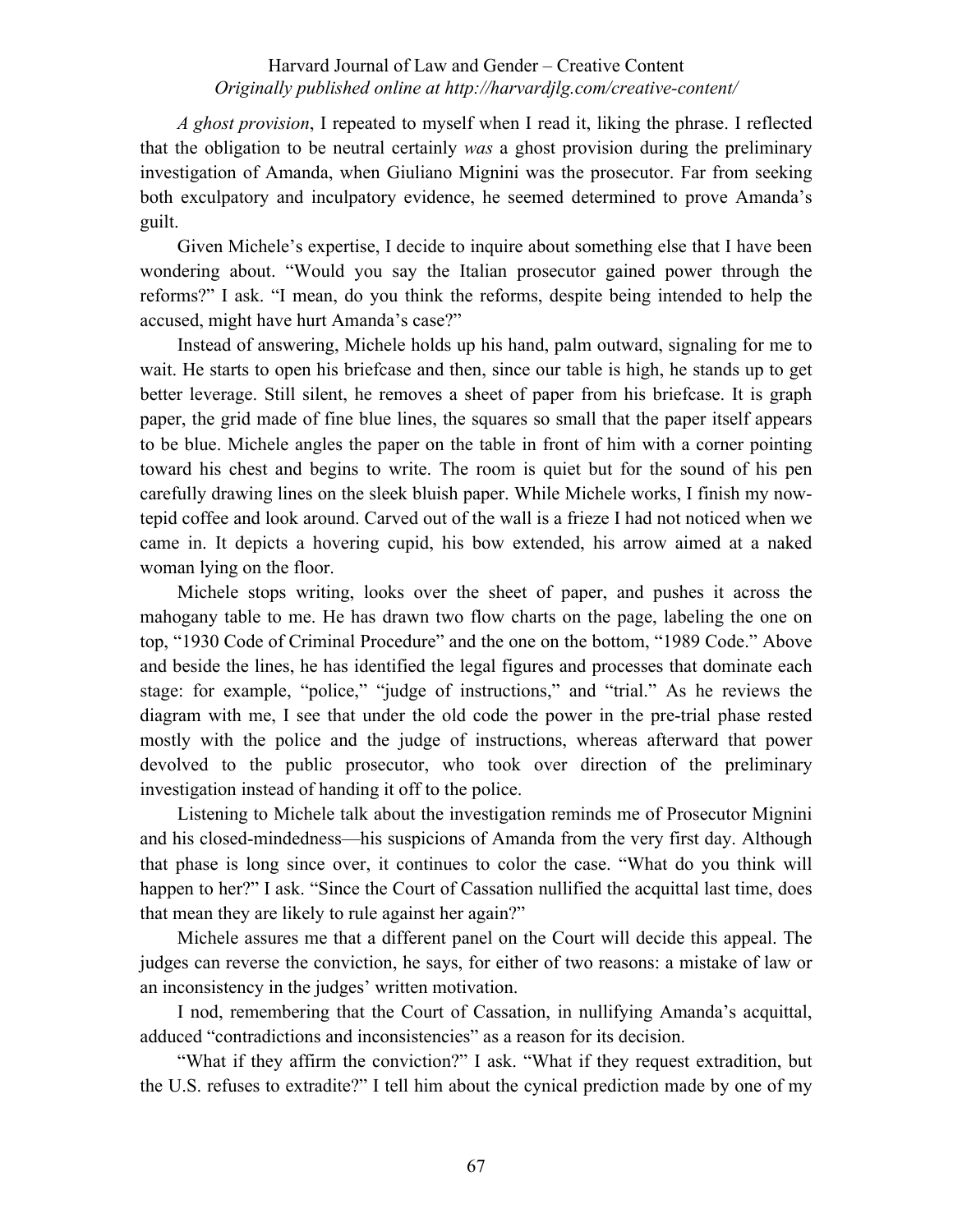Italian friends, namely that the Italian government will lack the courage to ask for extradition, lest it lose face if the United States declines the request.

Michele disagrees. If the Italian high court rules against her, he thinks that Italy *will* ask for Amanda's extradition, pursuant to the treaty between the two countries. Nevertheless, he concedes that the process can be very political. "Do you remember the Chilean dictator Pinochet?" he asks. "He was in England for medical care when Spain asked the United Kingdom to extradite him to Spain<sup>406</sup>

"To Spain?" I ask, not understanding.

"A lot of the people he 'disappeared' were Spaniards living in Chile," Michele explains. "That's why Spain wanted him extradited to their country."

"Oh," I say. I had not known that. "And did England honor the request?"

"No. At the time, Margaret Thatcher was the Prime Minister, and she befriended Pinochet, even visiting him in the hospital. Chile had supported the United Kingdom in the war over the Falkland Islands and, in gratitude, she refused to extradite Pinochet."

I have never heard this story before, and I am fascinated. I would love to talk more, but Michele tells me that his wife and three young sons are waiting at home so he must say goodbye. Leaving the law school, I discover that the rain let up while we were talking and the sun has gone down. The sky is awash in a deep purple tint and the buildings and sidewalks, even the arcades which were so colorful in the daytime, are indistinguishable in the winter twilight. I walk to the intersection of the *via Zamboni* and the *via Marsala*, turn right, and stroll along under the porticoes.

The university quarter is growing more deserted by the minute. I am apprehensive about being alone, but I brush the feeling aside; tonight, happiness envelops me like a coat of armor. Not only has Michele proved to be a delightful person, but he has also taught me a lot about the history of Italian law, more than I could have gleaned from many books. As I turn onto the *via dell'Indipendenza*, the brighter, busier street where my hotel is located, I reflect on how generous Michele has been to me, like Bologna itself, where "every building gives some part of itself to the street."<sup>407</sup>

But it is one thing to learn about Italian law in the abstract, and quite another to see the actual site where the law was applied to a particular case. It is a cold, wintry morning when I finally see the inside of the courthouse where, between January 16 and December 4, 2009, Amanda and Raffaele stood trial for murder.

\* \* \*

 <sup>406</sup> *See* Warren Hoge, *After 16 Months of House Arrest, Pinochet Quits England*, N.Y. TIMES (Mar. 3, 2000), http://www.nytimes.com/2000/03/03/world/after-16-months-of-house-arrest-pinochet-quitsengland.html [https://perma.cc/7LGY-ZCJR].

<sup>407</sup> *See supra* text accompanying note 398.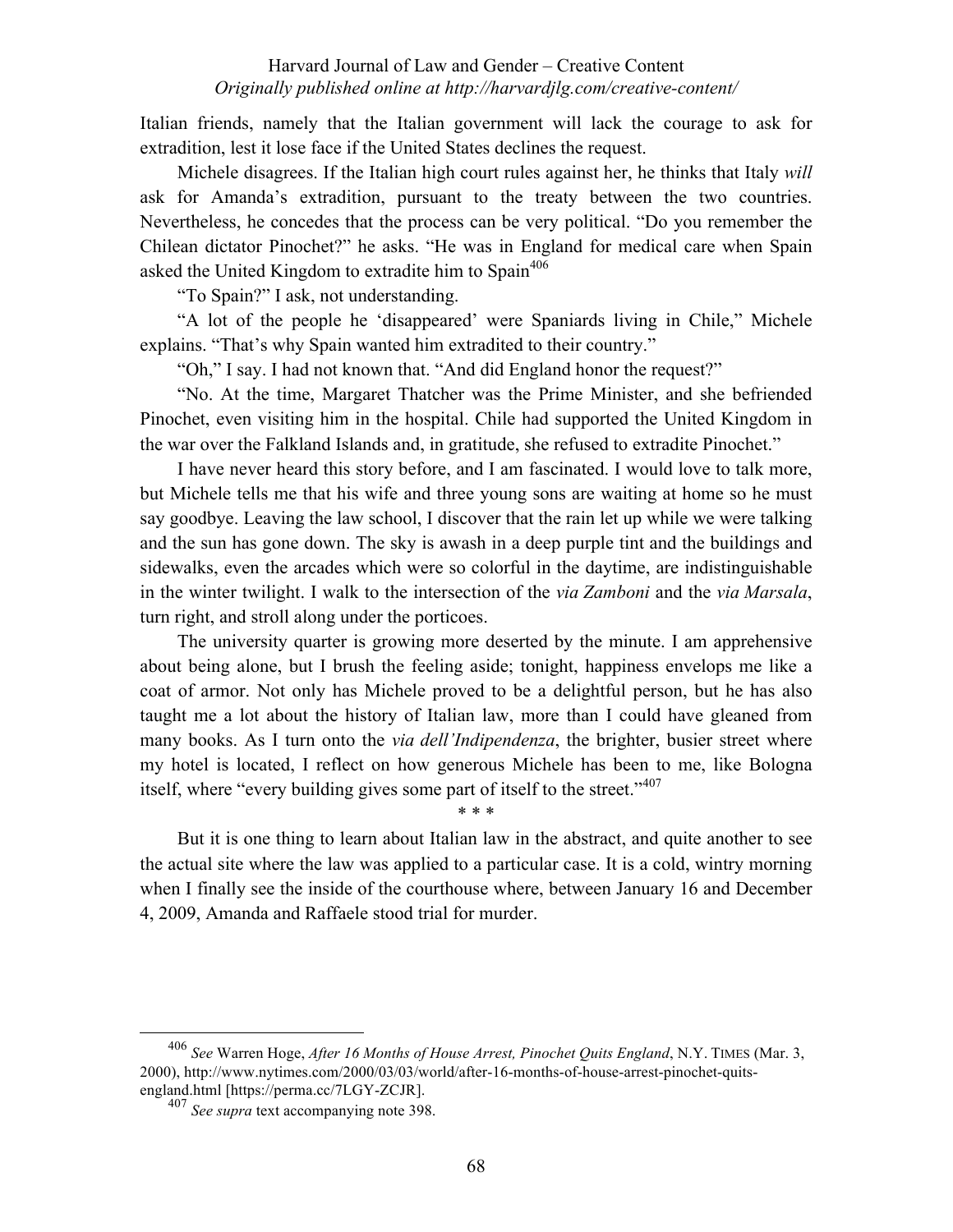*4. At the Palazzo del Capitano (the Courthouse of Perugia) with Claudia—March 3, 2016*

The courthouse of Perugia is not a place that just anyone can enter. I have been turned away three times and I only succeed on the fourth attempt when a Perugian friend, an interpreter and self-described "fixer," manages to obtain written authorization for me from the Public Prosecutor. After obtaining that authorization, with its impressive seal and signature, I feel like Dorothy in the *Wizard of Oz*, returning to the Emerald City with the requisite broomstick of the wicked witch. *How can they turn me away now?* I think.

Still, I don't want to take the risk of waiting, so the very first thing I do the next morning is set off to the Palazzo with the official letter, accompanied by my trusty guide Claudia. The doorkeeper appears to be the same one who refused me entry on my previous visits. She is a middle-aged woman with dark hair pulled back in a rhinestone clip, who wears a sort of work uniform composed of a navy jacket and matching pants. In no way does she resemble the blustery doorkeeper in the Emerald City with his drooping moustache, spear, and double-breasted green suit, but the discrepancy cannot quash my fantasy of being a heroic character like Dorothy and her brave friends.

Upon seeing the authorization, the doorkeeper speaks to a burly man in Italian and he tells Claudia and me to wait. As the wait turns into fifteen minutes, then twenty, Claudia becomes more and more annoyed at what she calls "the Italian bureaucracy." She begins to worry out loud that we will not be admitted, but I, having never even gotten through the door before, feel certain that this time will be different.

And sure enough, the burly man eventually returns, beckoning us to follow him. We enter an elevator that is just large enough for the three of us, descend one flight, and then follow the man down a dark narrow passageway. Again we descend a flight and walk down a gloomy corridor that would make the perfect setting for a film *noir.* At the end of the corridor, the man stops and searches through a massive set of keys, opens a heavy door, and lets us in.

At first I am disappointed. The room seems pretty ordinary for all this fuss. But when the man turns on the light, I see that while the middle of the room is filled with mundane things—cheap modern chairs, tables, and a podium—the walls are medieval, made of bricks that have faded through the centuries. The bricks are crumbling badly when I accidentally lean against them, they leave a smear of white dust on my coat.

Then I look around the room, expecting to see flags, seals, or other civic symbols such as are routinely present in American courtrooms but can spot nothing of the sort. Instead, three friezes of the Madonna and Child adorn the back wall and in front, directly behind the judge's podium, a large crucifix depicts Jesus writhing in agony.

*If only I could linger here for a few hours*, I think, and try to imagine what it would feel like to be on trial for murder. I would try to picture Judge Massei sitting under the crucifix, the other members of the court next to him—their red, white, and green sashes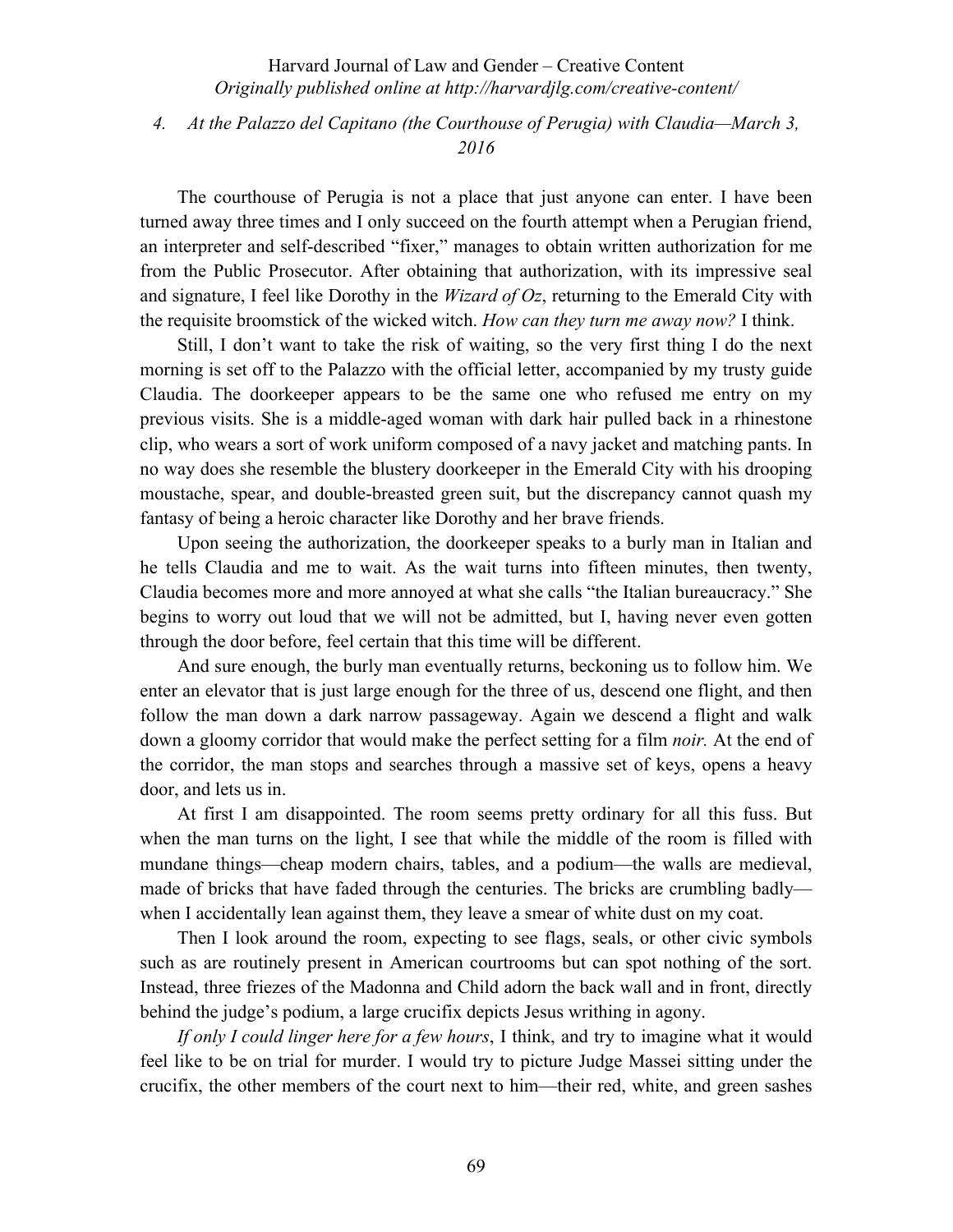stretched diagonally across their chests, from the right shoulder to the left hip—and the police officers, with their sky-blue berets and crisp white shirts, facing the court. Perhaps, if I could muster the courage, I would even listen for the low, gravelly voice of Prosecutor Mignini deriding me with his scathing description of my grisly crime, and then the quiet voice and even pitch of Judge Massei pronouncing the verdict, "*Colpevole*." Guilty.408

But the man with the keys is just standing there, waiting; obviously he is not going anywhere without Claudia and me. Nor does he have anything to do while waiting. I do not wish to make him waste time, suffering boredom, while I am not visibly occupied, so I reluctantly signal that we can leave. The man takes out his massive key ring with the loud jangling keys and locks up the door again before leading us back to where we started.

Somehow, Claudia reaches the doorkeeper's desk ahead of me. She appears to feel a connection to the woman, for when I arrive she is already speaking to her in a hushed tone. "I was trembling the whole time we were down there," she says. Later she will explain to me that it was because of her brother, who worked as an interpreter on Amanda's case and spent many hours in that courtroom.

Then the doorkeeper tells us something surprising: she has never gone down to the courtroom.

"How long have you been here?" I ask in rudimentary Italian.

"*Tres anni.*" Three years. She adds that whenever the prisoners do not enter the courthouse through the front door but instead are brought to court straight from their cells in the dungeon, she changes the images on her surveillance monitor to avoid seeing them. She cannot bear the feelings these handcuffed prisoners evoke in her.

*"E lei lavora qui?"* I ask in a teasing tone. And you work here?

Acknowledging the irony, she smiles.

After leaving the courthouse, Claudia and I walk southward along the *via Baglioni* in the direction of the Brufani Palace Hotel, where I am staying. When we reach the *via Mazzini*, we cut across to the main street of Perugia, the *Corso Vannucci*. While trudging over the cobblestones, we reflect on the conversation, marveling at what the woman has told us. We are both astonished at her casual revelations—that she has never been in the courtroom, that she is afraid to do the very job she is paid to do. As we approach the medieval fountain, we compare impressions of the woman's motivation for eschewing any glimpse of the handcuffed prisoners. She has confided that she is protecting herself from feelings, but which ones? Which are the feelings she wants to keep at bay? Our understanding, it turns out, is the same: that the doorkeeper is afraid of the convicts but feels more pity than fear.  $409$ 

 <sup>408</sup> KNOX, *supra* note 5, at 369.

<sup>409</sup> Interview with Claudia Marzella, in Perugia, Italy (Mar. 3, 2016).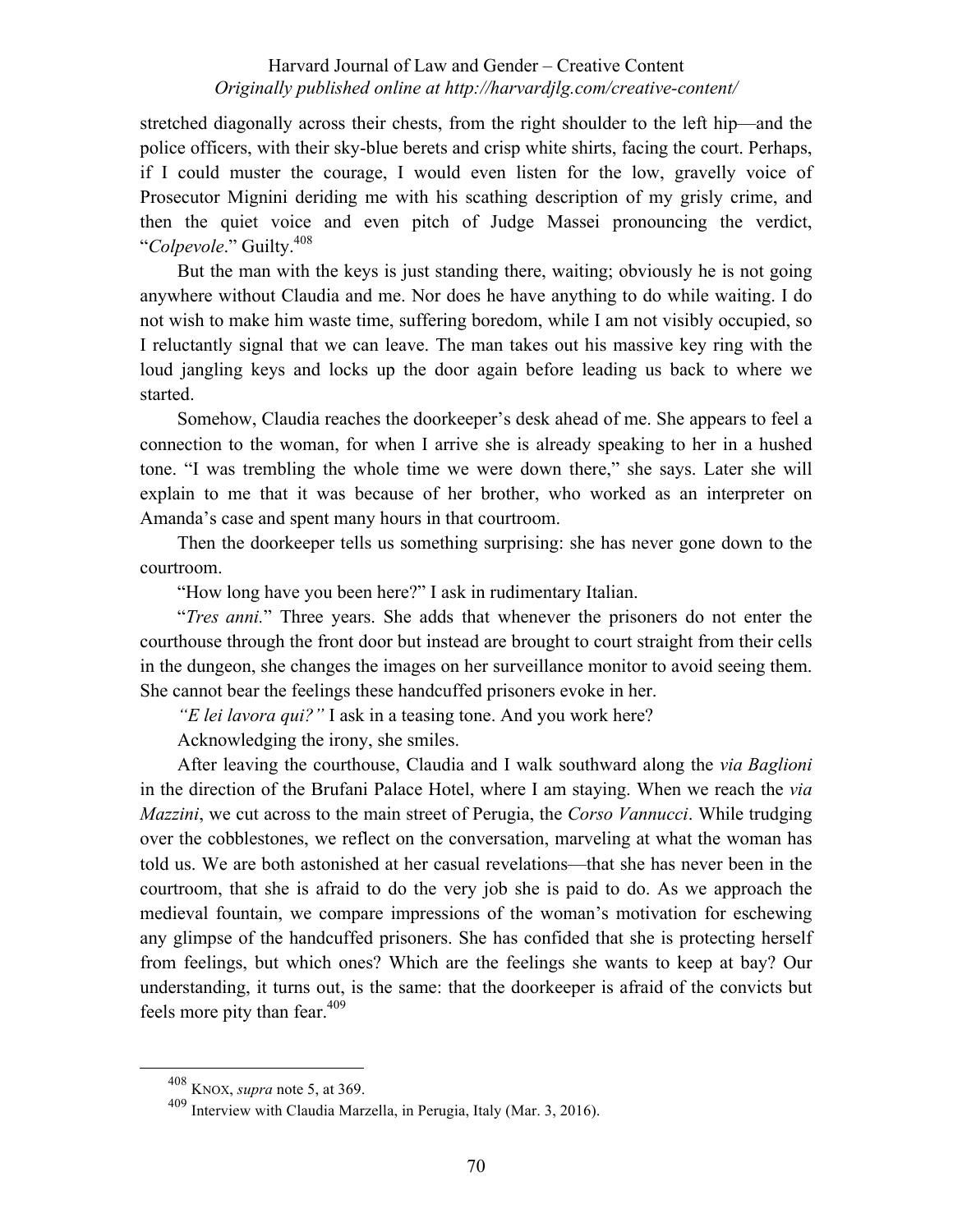CONCLUSION: ON JUDGING AND BEING JUDGED

Everyone cried except Amanda and Raffaele. They were kissing each other.

Amy Frost, British friend of Meredith, testifying in court.<sup>410</sup>

None of us stands outside humanity's black collective shadow.

C.G. Jung $411$ 

#### *1. Summary*

From its beginnings at the crime scene in Perugia to its denouement in the Court of Cassation in Rome we have tracked Amanda's odyssey through the Italian criminal justice system. In "What Not to Do When Your Roommate is Murdered in Italy," we have observed how Amanda's peculiarities—her playful cuddling, her inappropriate dress, and her general "lack of gravitas"412—provoked suspicion and condemnation on the part of the police, prosecutor, and judges.

In "Behind the Cartwheel," we changed our focus from the story itself to an investigation of the *reasons* for Amanda's behavior. Specifically, we considered the concept of naïveté—the reason offered in Amanda's memoir and in the writings of many people who believe in Amanda's innocence. Arguing that naïveté is judgmental and vague, I proposed that we look instead to Amanda's age or, more exactly, her developmental stage—emerging adulthood, with its traits of *intense identity exploration*, *self-focus*, and *poor judgment*—to account for her seemingly inexplicable actions after the murder.

In "Interpreting the Interpreters," we shifted from Amanda's behavior to that of those who sat in judgment upon her: the police, prosecutors, judges, and society at large. In attempting to understand the severity of their censure, we sought illumination in the Madonna/whore archetype, with its Christian, Italian, and psychological roots; and cultural differences, including those between Italy and the United States as well as those between Perugia and Seattle. Finally, we considered the impact of Italian criminal procedure, with its deep inquisitorial tradition and partial adversarial reforms.

#### *2. Beyond Amanda: Parallels from Australia and the United States*

This case occurred in a particular time and place, under circumstances that—like all fact patterns—can never again occur in exactly the same way. But the case of Amanda

<sup>&</sup>lt;sup>410</sup> NADEAU, *supra* note 3, at 63.<br><sup>411</sup> C.G. JUNG, CIVILIZATION IN TRANSITION 297 (R.F.C. Hull trans., Bollingen Series, Pantheon Books 1964).

<sup>412</sup> BURLEIGH, *supra* note 4, at 288.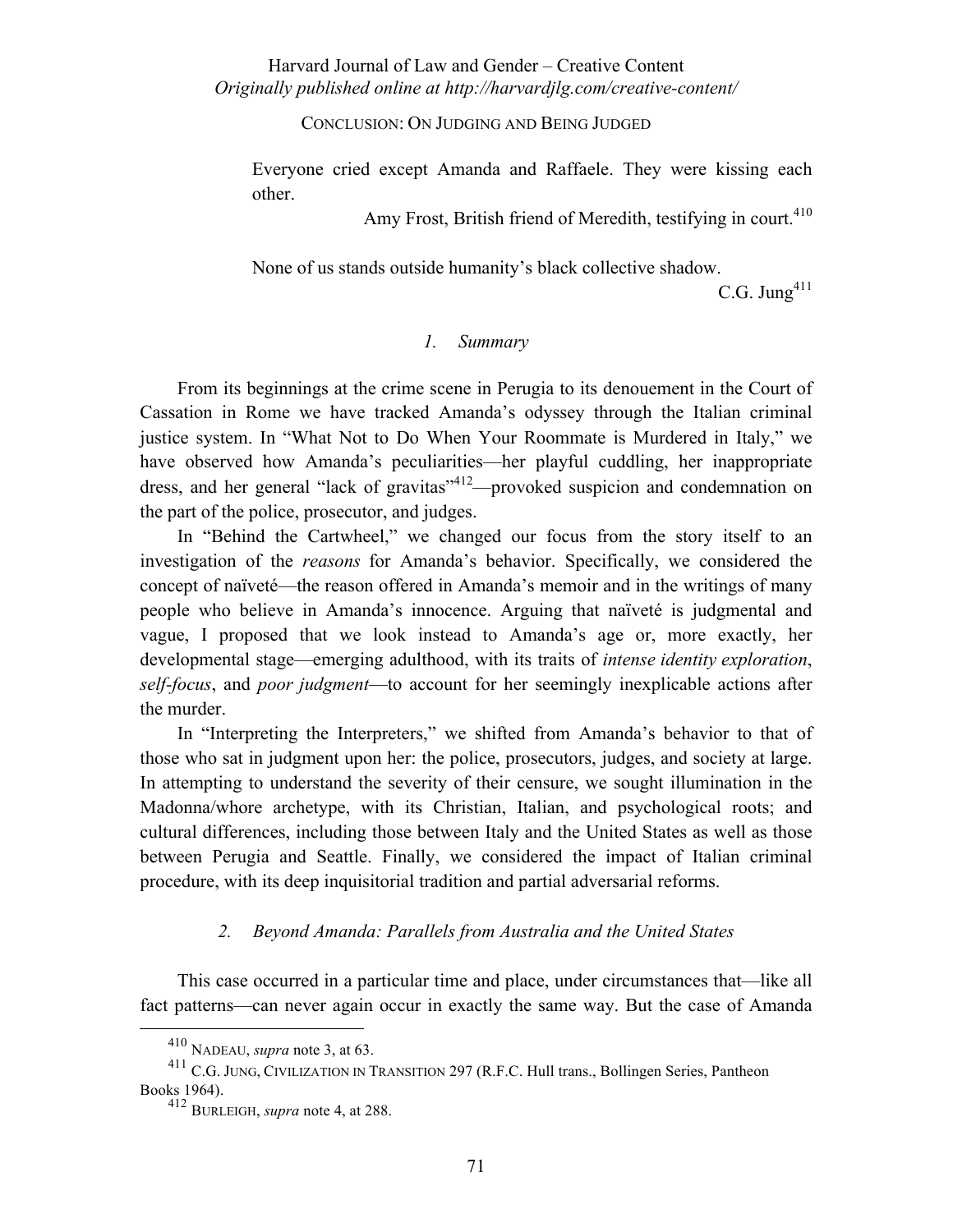Knox has an interest beyond the tale of an isolated miscarriage of justice, for it resonates with other legal proceedings that took place in different eras, on different continents, in which individuals were punished for their "strangeness" yet ultimately found innocent of wrongdoing. By examining such parallel instances, we can challenge the theory that any single factor was the *sine qua non* for what happened to Amanda.

Consider, for our first parallel instance, the case of Lindy Chamberlain, whose nineweek-old baby, Azaria, disappeared in 1980 while her family was camping in the outback in Australia's Northern Territory.<sup>413</sup> Chamberlain claimed that a dingo had taken the baby but, at the time, dingoes were not known for attacking humans and her allegation was widely disbelieved.<sup>414</sup> Besides her implausible story, Chamberlain's demeanor and dress also evoked suspicion inasmuch as they failed to match the template of a grieving mother. Her sundresses with the spaghetti straps, her "cold" and "detached" manner, and her unflinching description of the precise way that dingoes tear the flesh off their prey all raised questions about whether she truly mourned her child.<sup>415</sup>

Given this background, many Australians did not think it much of a stretch to conclude that Chamberlain had killed her baby. To be sure, there was no obvious motive, but Lindy's husband was a pastor in the Seventh Day Adventist Church, of which Lindy too was a devout member. This sect was little-known in Australia. Thus, when rumors spread that Seventh Day Adventists engaged in child sacrifice, some Australians readily believed them;<sup>416</sup> some even accepted the rumor that Azaria's name meant "sacrifice in the wilderness."<sup>417</sup>

Although the state could come up with no body and no plausible motive, Chamberlain was put on trial for murder. Convicted and sentenced to life at hard labor, she spent three years in prison before the chance discovery of Azaria's soiled matinee jacket in the vicinity of a dingo lair corroborated her story and brought about her release. It was not until 2012 that she was completely vindicated by a coroner's ruling that a dingo had, in fact, killed her baby.<sup>418</sup>

Comparing Lindy Chamberlain's case with Amanda's, we find both differences and similarities. The most obvious difference is that Australia's legal system derives from

<sup>&</sup>lt;sup>413</sup> See JOHN BRYSON, EVIL ANGELS: THE CASE OF LINDY CHAMBERLAIN 39-48 (1987).

<sup>414</sup> *See* James Gorman, *After 32 Years, Coroner Confirms Dingo Killed Australian Baby*, N.Y. TIMES (June 11, 2012), http://www.nytimes.com/2012/06/12/world/asia/after-32-years-coroner-confirms-dingokilled-australian-baby-html [https://perma.cc/BKD2-5ZPB].

<sup>415</sup> *See* Dianne Johnson, *From Fairy to Witch: Imagery and Myth in the Azaria Case*, *in* THE CHAMBERLAIN CASE: NATION, LAW, MEMORY 7, 14-16 (Deborah Staines, et al. eds., Australian Scholarly Publishing 2009).

<sup>&</sup>lt;sup>416</sup> Frank Bongiorno, The Eighties: The Decade that Transformed Australia 79 (2017).

<sup>417</sup> *Id. See also* Johnson, *supra* note 415, at 18.

<sup>418</sup> Malcolm Brown, *After 32 Years of Speculation, It's Finally Official: A Dingo Took Azaria*, SYDNEY MORNING HERALD (June 12, 2012), http://www.smh.com.au/national/after-32-years-ofspeculation-its-finally-official-a-dingo-took-azaria-20120612-2071l.html [https://perma.cc/YU3V-FXWX].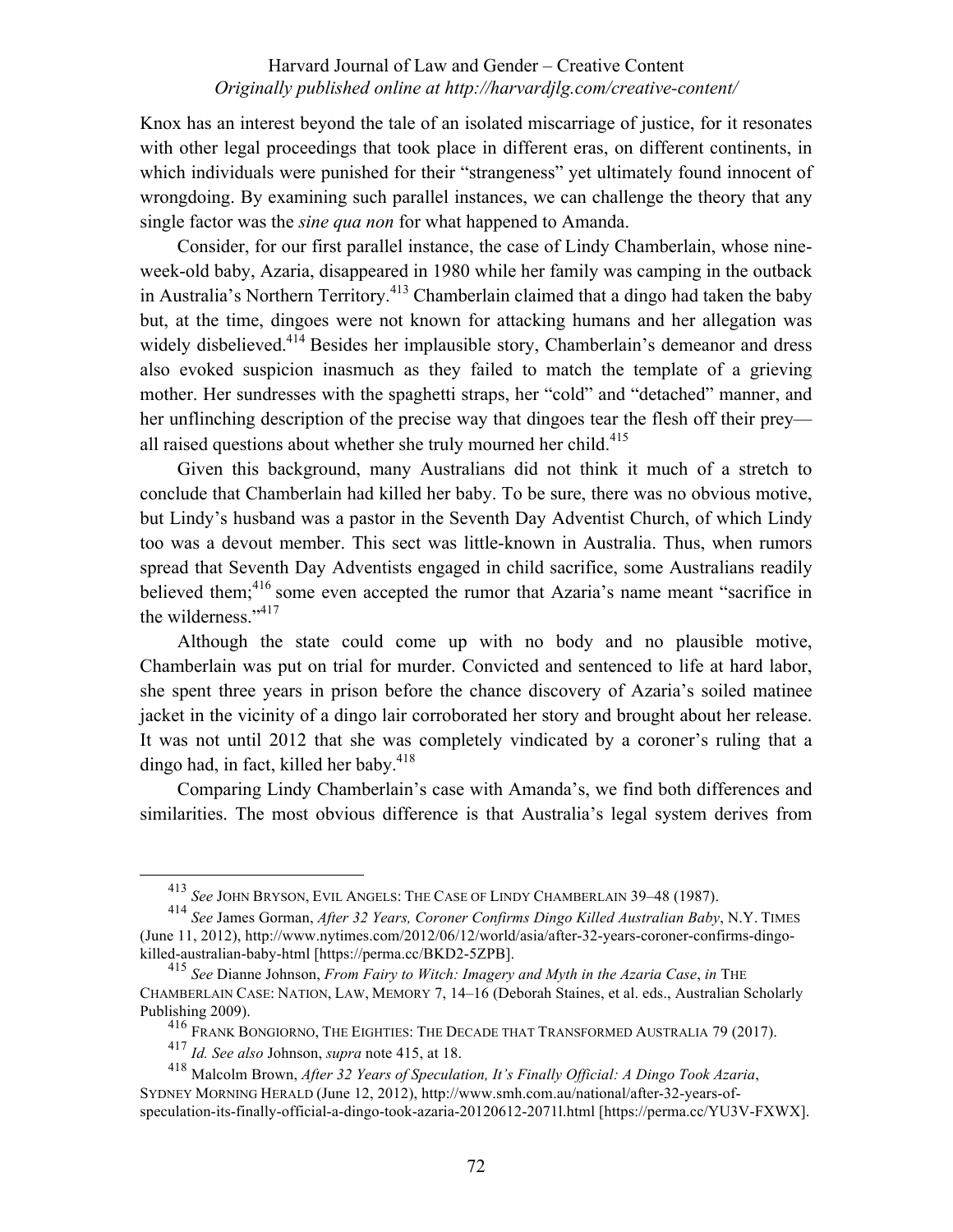English Common Law,<sup>419</sup> and its criminal procedure is adversarial, not inquisitorial or hybrid like Italy's.<sup>420</sup> In adversarial systems, evidentiary rules are stricter than in inquisitorial ones;<sup>421</sup> yet this feature did not spare Chamberlain from being judged largely on her "strangeness" rather than on germane facts.

As for the similarities, both women were scorned for their failure to show grief after a death. The lack of obvious sadness was interpreted not only as bizarre but also as a sign that they had actually desired the death of the victims and been involved in their murders. These interpretations were both flawed, but for different reasons. The person Amanda lost was an acquaintance of only five weeks. If Amanda erred, it was not that she failed to mourn but that she failed to empathize with the grieving people around her or at least to *feign* sympathy, even if her "inner spirit" was not engaged.<sup>422</sup>

Lindy Chamberlain, by contrast, had lost her own baby. If we make the reasonable assumption that she loved her daughter, then the rich literature on mourning, which emphasizes denial and postponement, would apply. Consider, for example, the words of psychoanalyst Otto Fenichel: "In the affect of grief, postponement seems to be an essential component."<sup>423</sup> Grief, he explains, is a "wild and self-destructive kind of affect," which would "overwhelm the ego" if it were not gradual and delayed.<sup> $424$ </sup> Historian Drew Gilpin Faust describes the same phenomenon in her book, *This Republic of Suffering: Death and the American Civil War*. In a chapter entitled "Realizing: Civilians and the Work of Mourning,"<sup>425</sup> she writes: "For many bereaved, even assimilating the fact of a loved one's death was difficult."<sup>426</sup> Faust later adds that "[h]ow to mourn was often something that had to be learned."<sup>427</sup>

Besides being judged for their failure to mourn, another analogy between the cases of Lindy Chamberlain and Amanda is that both were derided for wearing "inappropriate" attire. At first blush, the reader may suppose, as I did, that this sort of censure would be

 <sup>419</sup> AUSTRALIAN CRIMINAL LAW IN THE COMMON LAW JURISDICTIONS 16 (Kenneth J. Arenson et al.,  $4^{th}$  ed., 2014).

<sup>420</sup> *See Ogg, supra* note 386, at 31 (comparing criminal trial procedures in Italy with the "more" traditional adversarial system" of Australia).

<sup>421</sup> *See* JOHN D. JACKSON & SARAH J. SUMMERS, THE INTERNATIONALISATION OF CRIMINAL EVIDENCE 72 (2012) ("[T]here is little room in the continental European context for notions of admissibility or for exclusionary rules in the sense that they are understood in common law countries . . . [because] all the evidence must be heard by the judge or the fact-finder.").

<sup>&</sup>lt;sup>422</sup> *Cf.* GOFFMAN, BEHAVIOR IN PUBLIC PLACES, *supra* note 65 and accompanying text (describing the concept of the "inner spirit" in relation to outward presentation).

 $^3$  Otto Fenichel, The Psychoanalytic Theory of Neurosis 162 (1945).

<sup>424</sup> *Id.*

<sup>425</sup> DREW GILPIN FAUST, THIS REPUBLIC OF SUFFERING: DEATH AND THE AMERICAN CIVIL WAR 137 (2008).

<sup>426</sup> *Id.* at 144.

<sup>427</sup> *Id.* at 165.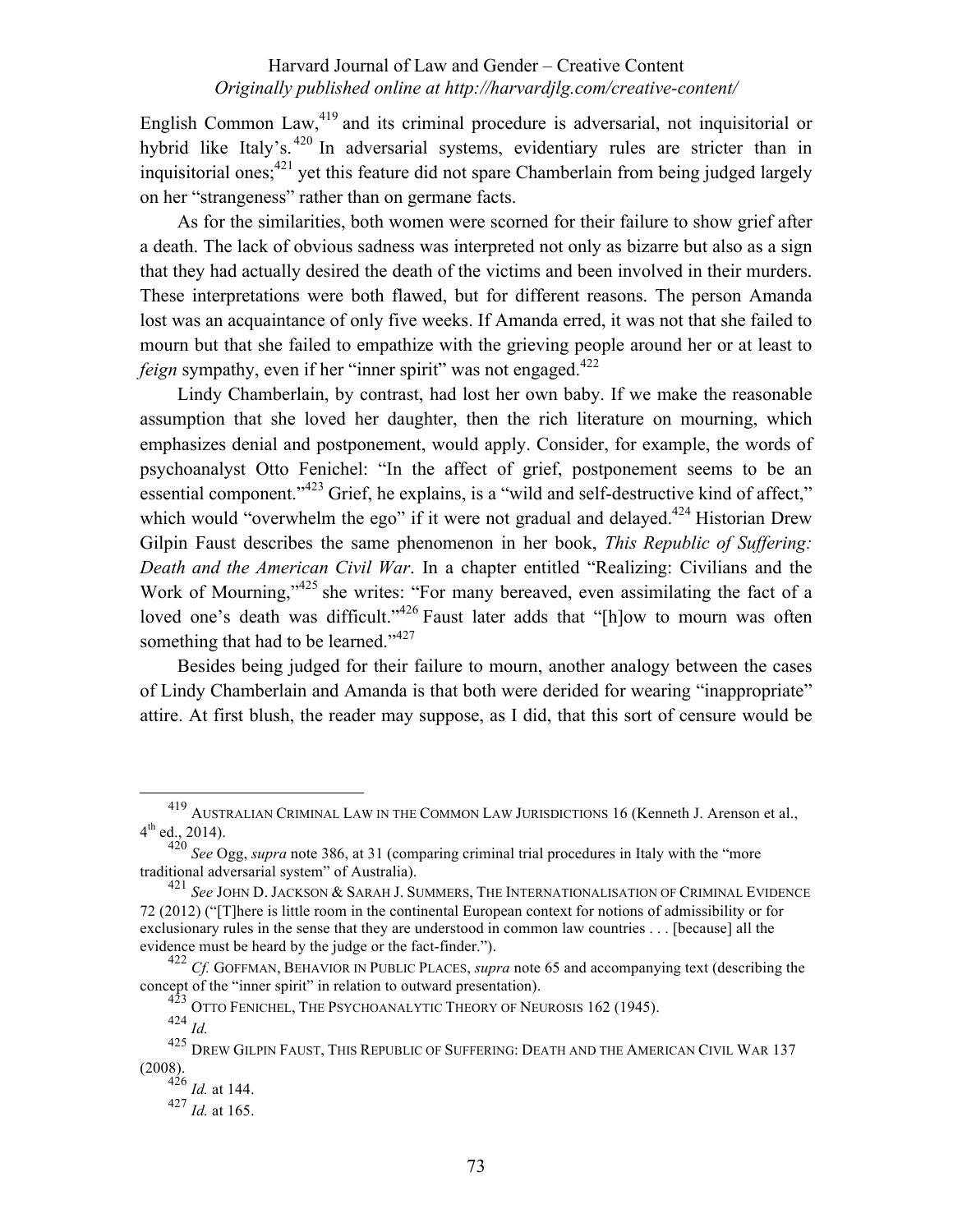limited to female suspects; however our next example, the case of the West Memphis Three,<sup>428</sup> belies this assumption.

In 1994, three young men in their teens were charged with the murder of three eightyear-old boys found gruesomely killed in West Memphis, Arkansas. Because all of the victims were naked and bound and because one had been mutilated in the genitals, authorities suspected the involvement of a satanic cult.<sup>429</sup> Based on this suspicion, they picked up eighteen-year-old Damien Echols, who was known for his interest in the supernatural, and his friends, Jason Baldwin and Jessie Misskelley.<sup>430</sup> All were interrogated without a lawyer.<sup>431</sup> Jessie Misskelley confessed to being at the crime scene and implicated the other two in the murders. $432$  However within hours of the confession he recanted, and from that time on he steadfastly refused to testify against his friends.<sup>433</sup>

Jessie's refusal left the state with scarcely any evidence usable at trial against Damien and Jason.<sup>434</sup> But almost a month had passed since the victims' bodies had been found and the police were becoming desperate for someone to blame.<sup>435</sup> The prosecutors elected to proceed against Damien and Jason, compensating for the weakness of evidence with the graphic power of the satanic cult theory. As one detective said, "We've got a story that is very, very believable. It is so close to perfect that we have to believe it."<sup>436</sup>

At trial, prosecutors introduced evidence of the teens' supposed weirdness as seen in their long hair, their taste for heavy metal music, and their eccentric attire.<sup>437</sup> Damien, in particular, was known for wearing black,  $438$  a color that—like the scarlet hue of Amanda's panties<sup>439</sup>—scandalized onlookers. It was rumored that dressing in black and listening to heavy metal were associated with Satanism.<sup>440</sup> In his closing argument, using religious language reminiscent of Amanda's trial, the prosecutor pointed at Damien and said, "There's not a soul in there."<sup>441</sup>

 <sup>428</sup> *See generally* MARA LEVERITT, DEVIL'S KNOT: THE TRUE STORY OF THE WEST MEMPHIS THREE (2002).

<sup>429</sup> *See id*. at 58–59.

<sup>430</sup> *See id*. at 52–53, 67.

<sup>431</sup> *See id.* at 76–77.

<sup>432</sup> *See* Nathaniel Rich, *The Nightmare of the West Memphis Three*, N.Y. REV. OF BOOKS (April 4, 2013) (book and movie review), http://www.nybooks.com/articles/2013/04/04/nightmare-west-memphisthree [https://perma.cc/L3LM-KZVD].

<sup>433</sup> *See id.*

<sup>434</sup> *See* LEVERITT, *supra* note 428, at 74.

<sup>435</sup> *See* LEVERITT, *supra* note 428, at 73–74.

<sup>436</sup> *Id*. at 98.

<sup>437</sup> *See id*. at 53−55, 232, 258, 288.

<sup>438</sup> *See, e.g.*, *id*. at 43, 100, 110, 235.

<sup>439</sup> *See supra* notes 95–99 and accompanying text.

<sup>440</sup> *See* LEVERITT, *supra* note 428, at 100−01, 366 n.136.

<sup>441</sup> *Id.* at 1.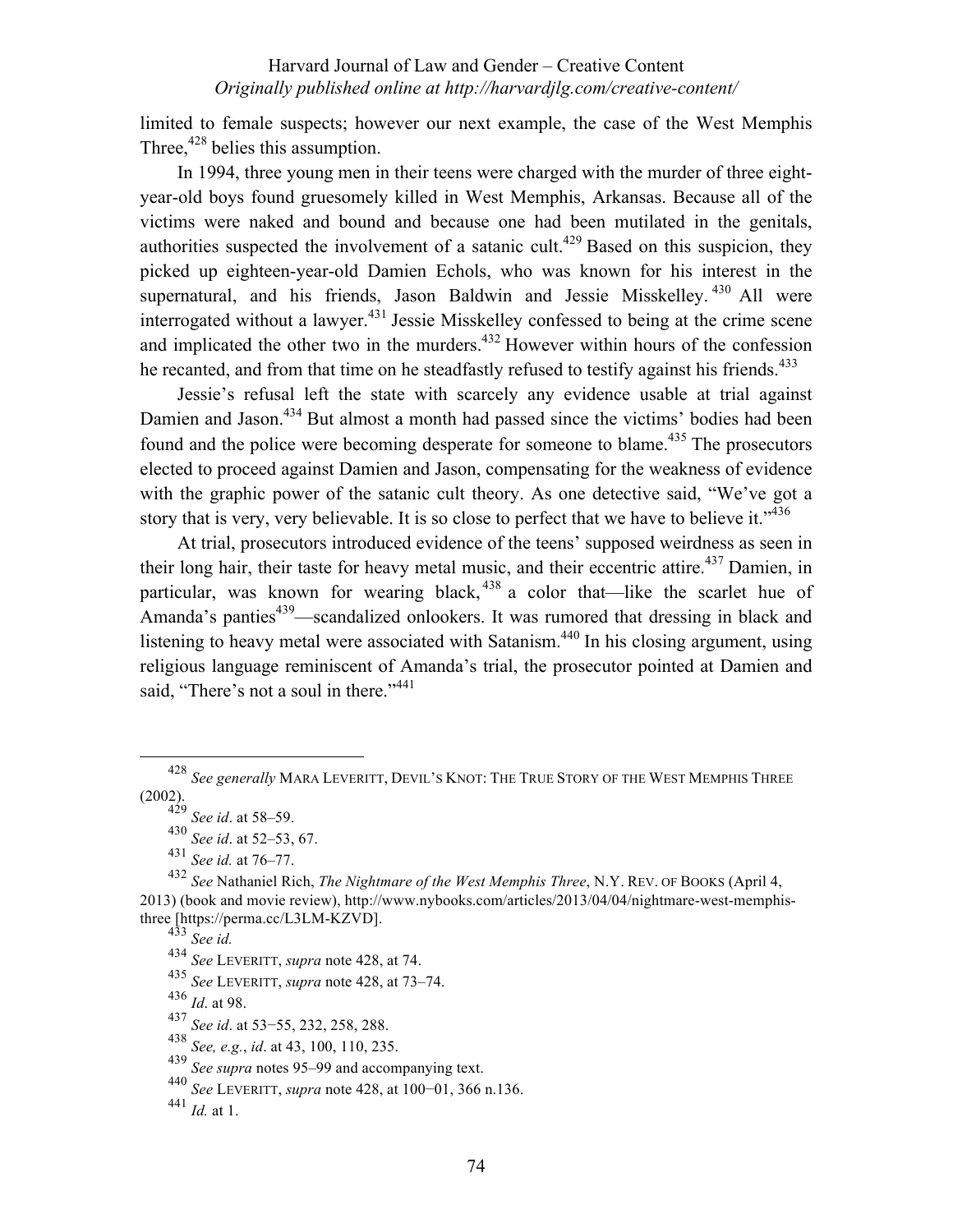In the end, all three young men were convicted of murder. Damien, being the oldest and the supposed ringleader, was sentenced to death, whereas Jason and Jessie were given life sentences.<sup>442</sup> Eighteen years later, the revelation of jury misconduct, new  $DNA$ testing, and heightened public scrutiny of the case paved the way for a rarely used plea agreement.<sup>443</sup> Under the terms of the agreement, Jason, Jessie, and Damien all were unconditionally released.<sup>444</sup>

The cases of Lindy Chamberlain and the West Memphis Three confirm that the kind of legal nightmare Amanda experienced was not an isolated incident. For in those cases too, people were suspected of murder based on behavior unrelated to the crime. In all three of the cases, authorities hastily developed a fantasy about a killing, such as "sex game gone awry" or "satanic cult," and then, instead of critically examining the fantasy or pausing to think of other theories, they treated their fantasy as fact and grounds for a murder trial.

## *3. Motes, Beams, and Shadows: Explaining our Defective Judgment*

So what are we to take away from this study? How *should* we judge? After the botched cases we have just discussed, it is tempting to adopt the well-known precept from the Sermon on the Mount: "Judge not, that ye be not judged,"445 and thereby dodge the numerous possible ways of getting it wrong.

But it would be a tad difficult for the legal system to give up judging and even if it were possible, there is reason to believe that this is not what Jesus had in mind. According to the scholarly exegesis in the *Interpreter's Bible*, Jesus meant that we should eschew "censorious judgment and too quick condemnation," not avoid judging altogether.446 In an interesting exposition, the *Interpreter's Bible* goes on to say that judging entails risks: "[I]n every censure we reveal ourselves. If we call someone lazy, we confess that we know what laziness means."<sup>447</sup> Apart from the risk of self-revelation, the exposition continues, there is also the very real danger of judging wrong, or of "transferring" our faults to another,  $448$  as in the story about beholding the "mote . . . in thy brother's eye" and not the "beam . . . in thine own."449

 <sup>442</sup> *See id*. at 276; Rich, *The Nightmare of the West Memphis Three, supra* note 432.

<sup>443</sup> *See* Rich, *The Nightmare of the West Memphis Three*, *supra* note 432. <sup>444</sup> *See id.*

<sup>445</sup> *Matthew* 7:1 (King James).

<sup>&</sup>lt;sup>446</sup> 7 THE INTERPRETER'S BIBLE 324–25 (George Arthur Buttrick et al. eds. 1965).<br><sup>447</sup>  $H^3$ 

 $\frac{447}{448}$  *Id.* at 325–26.

<sup>449</sup> *Matthew* 7:3‒5 (King James).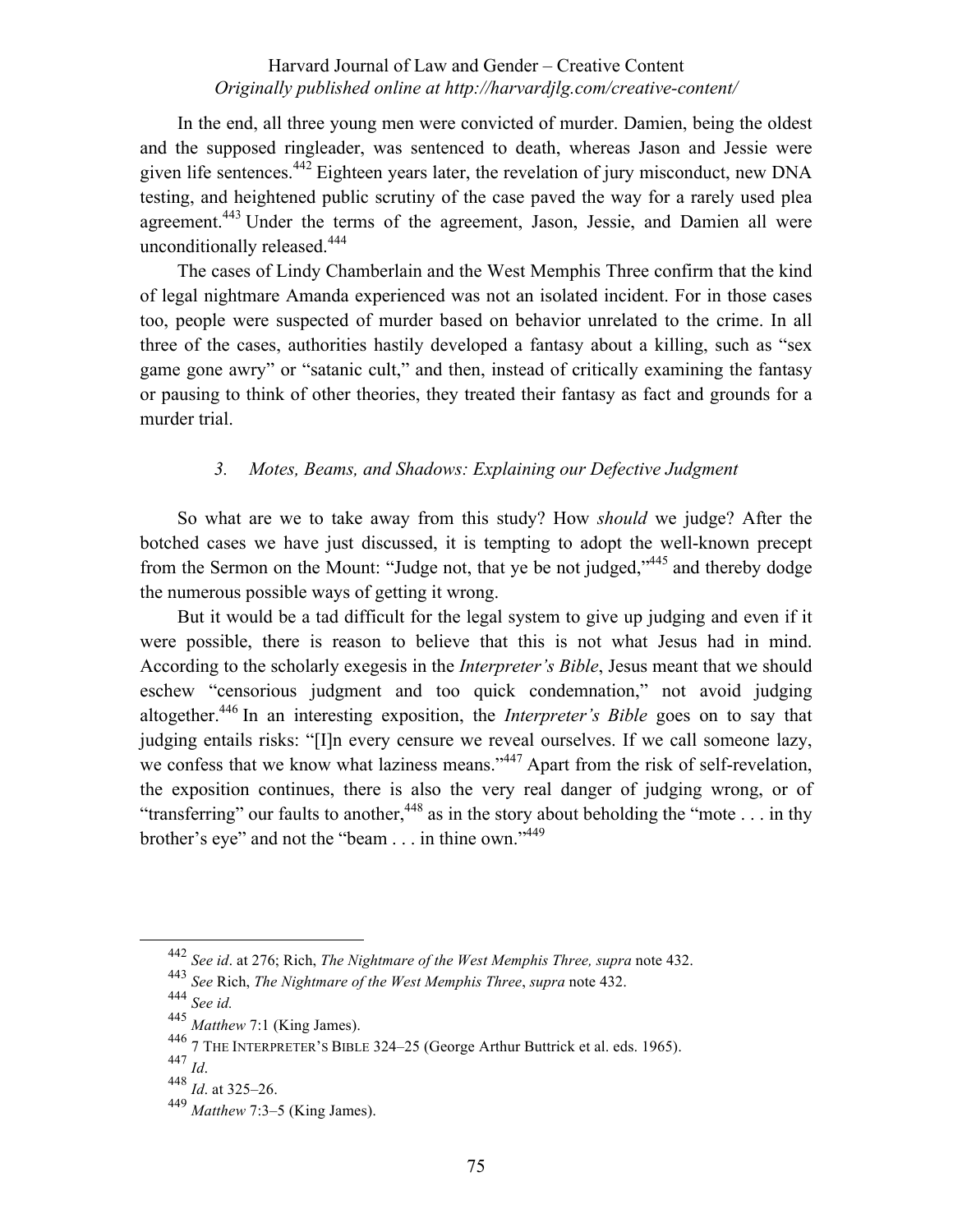What the *Interpreter's Bible* calls *transfer,* psychoanalysts call *projection<sup>450</sup>* or *projective identification*. <sup>451</sup> Regardless of what we call it, the idea is the same: we take the badness that we cannot bear to see in ourselves—what Jungian analysts have named *the shadow<sup>452</sup>*—and attribute it to someone else. And sometimes we take an additional step, punishing that other person for our own inadmissible thoughts and feelings.

Assuming that this analysis is correct, a solution to our problem is implied. If only we could summon the courage to acknowledge our shadow—admitting to consciousness the shameful defects such as selfishness, greed, anger, and lust, that are present in us all—then we might not be so inclined to project them onto another. Being kinder and more tolerant toward ourselves, we would have less need for surrogate victims or scapegoats, like Amanda.

#### **EPILOGUE**

#### **At no. 7 via della Pergola—March 3, 2016**

Perugia maintains, even revels in, a reputation for gloom, bloody feuds and dark doings.

Jonathan Boardman, *Umbria453*

What we call a beginning is often the end And to make an end is to make a beginning. The end is where we start from.

T.S. Eliot, *Little Gidding<sup>454</sup>*

When Claudia and I turn the corner, we lose the buildings' protection, and the icy wind slaps our faces with surprising power. Claudia pulls the faux-fur collar of her beige parka tighter around her neck, and I tug at the ends of the gray and white wool scarf that I bought only yesterday, together with a padded jacket, for extra protection from Perugia's late-winter weather.

 <sup>450</sup> For explanations of this defense mechanism, see CHARLES BRENNER, AN ELEMENTARY TEXTBOOK OF PSYCHOANALYSIS 91 (rev. ed. 1974); NANCY MCWILLIAMS, PSYCHOANALYTIC DIAGNOSIS 107–11 (1994).

<sup>451</sup> *See* MCWILLIAMs, *supra* note 450, at 110‒12.

<sup>452</sup> See generally, e.g., ROBERT A. JOHNSON, OWNING YOUR OWN SHADOW: UNDERSTANDING THE DARK SIDE OF THE PSYCHE (1991); MEETING THE SHADOW: THE HIDDEN POWER OF THE DARK SIDE OF HUMAN NATURE (Jeremiah Abrams & Connie Zweig eds., 1991); SYLVIA BRINTON PERERA, THE SCAPEGOAT COMPLEX: TOWARD A MYTHOLOGY OF SHADOW AND GUILT (1986); *see also, e.g.*, M.L. von Franz, *The Process of Individuation*, *in* MAN AND HIS SYMBOLS 158, 168–76 (Carl G. Jung ed., 1964).

<sup>&</sup>lt;sup>453</sup> JONATHAN BOARDMAN, UMBRIA: A CULTURAL HISTORY 23 (2012).

<sup>454</sup> T.S. Eliot, *Little Gidding* 31, 38, canto 5, *in* FOUR QUARTETS (Harcourt, Brace and Co. 1943).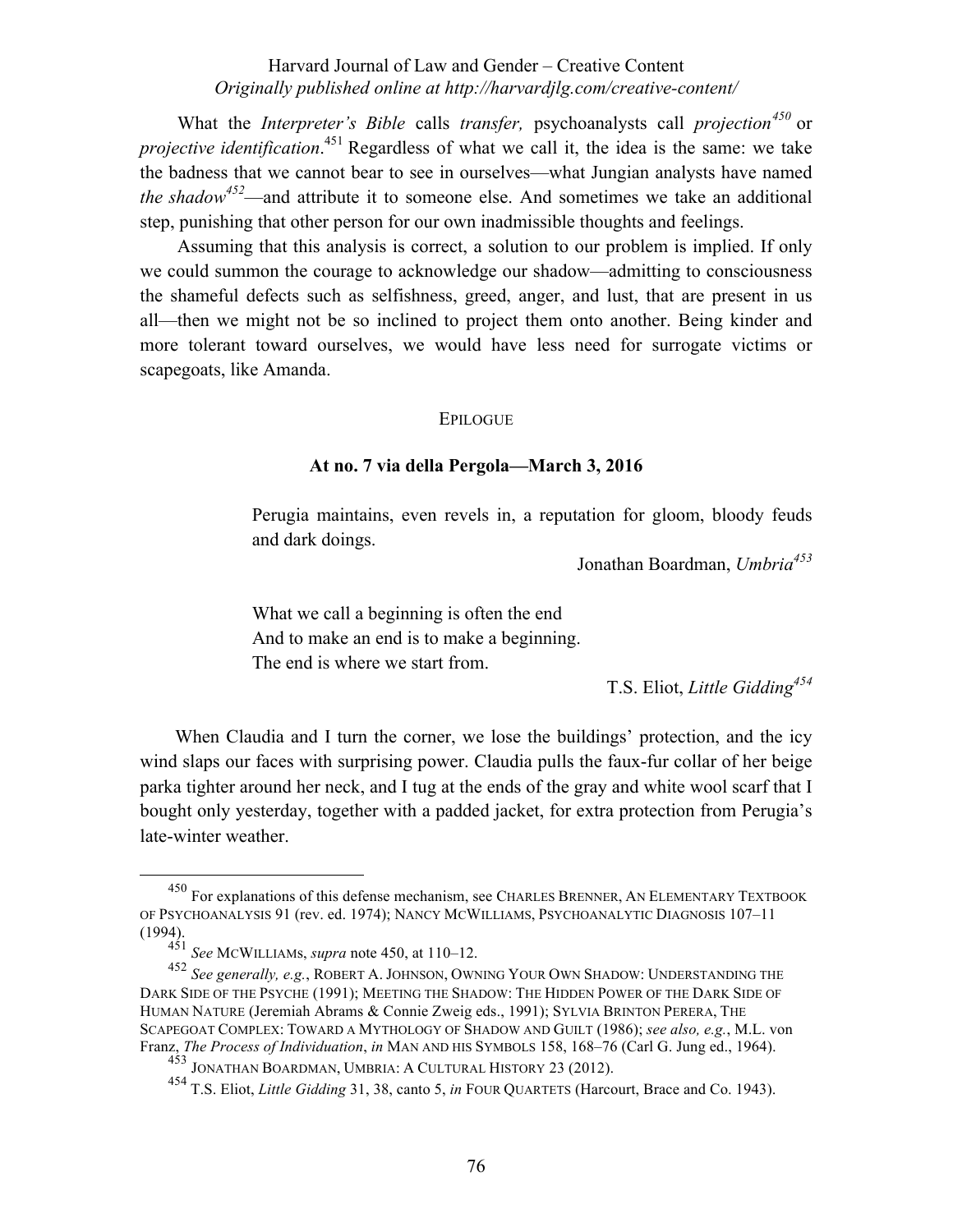The bitter wind demands all our attention and we are silent as we traverse the *via della Pergola*, wading through mud and gravel that sticks to our shoes in clumps and giving a wide berth to the men working in the street. Metal barricades with red and white diagonal stripes block off the intersection, warning of construction, but no one seems to care where we go as long as we avoid the men, so Claudia and I descend the hill and cross the yard, walking right up to the front porch of number seven.

The first time I came to Perugia, in October of 2013, my guide was Claudia's older brother, Gaetano. Thirty-five-years-old, smart and knowledgeable with a sense of humor and a passion for English, he had been, in nearly every way, the perfect guide. Throughout Amanda's detention and first trial, he had worked as an interpreter and assistant to a British journalist reporting on the case; thus he knew all the locations I needed to see, and he readily took me to see them, but only from a distance. When I asked if we could go inside the *questura*, or into the yard of Amanda's villa, he responded, "It's too dangerous." When I wanted to submit a formal request to see the courtroom where Amanda was tried, he warned, "You really don't want the authorities to know you're interested in this."

To explain his apprehension, Gaetano recounted an experience that had occurred several years earlier, when Amanda was incarcerated in Capanne Prison. In his role as the British journalist's assistant, Gaetano requested that his name be put on the list of Amanda's visitors. One night soon thereafter, the police called him demanding that he report immediately to the *questura*. This incident, along with his proximity to the entire case, left him with a profound trepidation.

It left me with trepidation, too. After hearing his story, I decided that Gaetano could assess the risks entailed in my research much better than I, so I reluctantly deferred to his judgment. But now, two years and four months have passed since that first visit, *eight* years and four months since the murder occurred, and I am resolved to see the places I need to see, immersing myself in the atmosphere of Perugia so that I can understand, as far as possible, what role the city's history and culture played in Amanda's arrest and conviction.

Luckily for me, Claudia, who has had no previous involvement with the Perugian legal system, is not intimidated by the Italian authorities. Although she expressed fear on the *Corso Garibaldi* (the street where Raffaele lived), and although she "trembled the whole time" we were in the courtroom, still her fears have not deterred her from bringing me to the spot where I now stand in my muddy shoes—only a few feet from the front porch and barred door of Amanda's villa.

The porch is strewn with assorted objects, the largest and oddest being a dilapidated wooden armoire with peeling wallpaper lining and a missing door. Propped against the armoire, someone has left a broom with a red broom head and a mop with a blue handle. On the dusty brick floor, beside the mop, lies a red bucket on its side, its mop-bucket